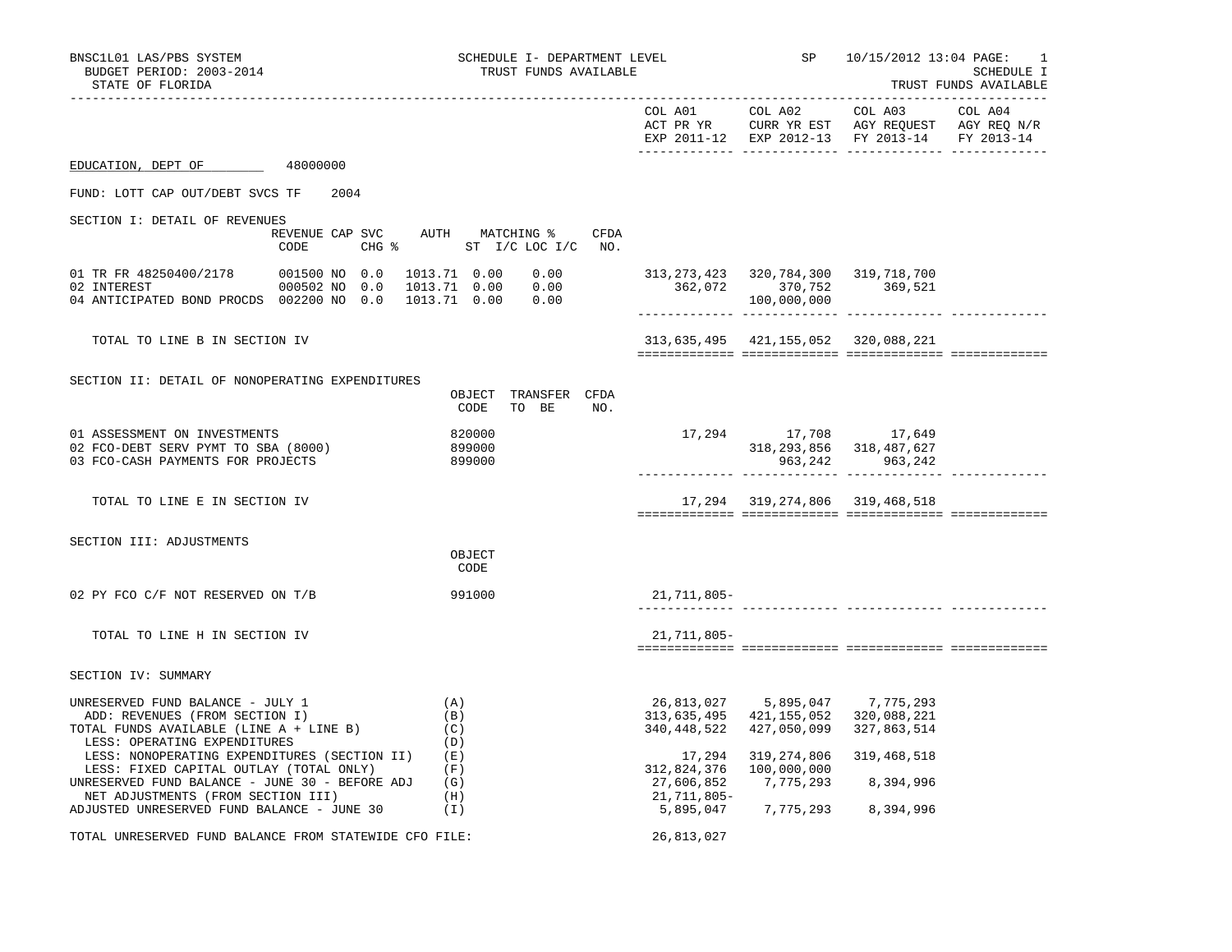| BNSC1L01 LAS/PBS SYSTEM<br>BUDGET PERIOD: 2003-2014<br>STATE OF FLORIDA | SCHEDULE I- DEPARTMENT LEVEL<br>TRUST FUNDS AVAILABLE |                                        | SP 10/15/2012 13:04 PAGE: 2<br>SCHEDULE I<br>TRUST FUNDS AVAILABLE |                                                 |                        |
|-------------------------------------------------------------------------|-------------------------------------------------------|----------------------------------------|--------------------------------------------------------------------|-------------------------------------------------|------------------------|
|                                                                         |                                                       | COL A01<br>ACT PR YR<br>EXP 2011-12    | COL A02<br>CURR YR EST<br>EXP 2012-13                              | COL A03<br>AGY REQUEST<br>FY 2013-14 FY 2013-14 | COL A04<br>AGY REQ N/R |
| EDUCATION, DEPT OF<br>48000000                                          |                                                       |                                        |                                                                    |                                                 |                        |
| FUND: LOTT CAP OUT/DEBT SVCS TF<br>2004                                 |                                                       |                                        |                                                                    |                                                 |                        |
| SCHEDULE IB: DETAIL OF UNRESERVED FUND BALANCE                          | FUNDING SOURCE<br>STATE (S)<br>NONSTATE (N)           |                                        |                                                                    |                                                 |                        |
| 01 INVESTMENT OF INTEREST EARNINGS                                      | S                                                     |                                        |                                                                    | 5,895,047 7,775,293 8,394,996                   |                        |
| ADJUSTED UNRESERVED FUND BALANCE - JUNE 30                              |                                                       | ====================================== |                                                                    | 5,895,047 7,775,293 8,394,996                   |                        |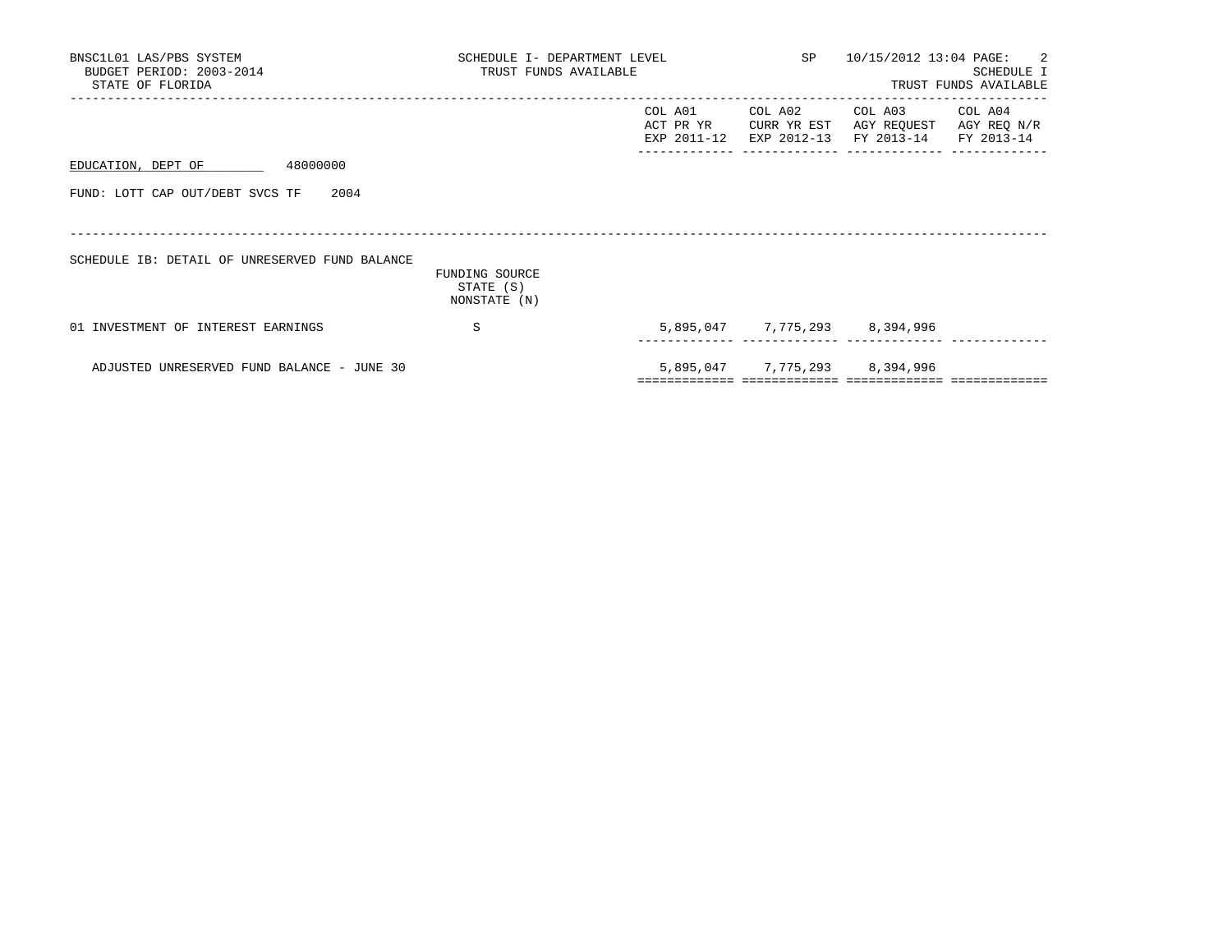TRUST FUNDS AVAILABLE

|                                                                                                                                                                                                                   |                         |      |            |                                  |                |                                                         |                  | COL A01                                                                                                                   | COL A02                                                | COL A03<br>ACT PR YR CURR YR EST AGY REQUEST AGY REQ N/R<br>EXP 2011-12 EXP 2012-13 FY 2013-14                                                                                                          | COL A04<br>FY 2013-14 |
|-------------------------------------------------------------------------------------------------------------------------------------------------------------------------------------------------------------------|-------------------------|------|------------|----------------------------------|----------------|---------------------------------------------------------|------------------|---------------------------------------------------------------------------------------------------------------------------|--------------------------------------------------------|---------------------------------------------------------------------------------------------------------------------------------------------------------------------------------------------------------|-----------------------|
| EDUCATION, DEPT OF 48000000                                                                                                                                                                                       |                         |      |            |                                  |                |                                                         |                  |                                                                                                                           |                                                        |                                                                                                                                                                                                         |                       |
| FUND: ADMINISTRATIVE TRUST FUND                                                                                                                                                                                   |                         | 2021 |            |                                  |                |                                                         |                  |                                                                                                                           |                                                        |                                                                                                                                                                                                         |                       |
| SECTION I: DETAIL OF REVENUES                                                                                                                                                                                     |                         |      |            |                                  |                |                                                         |                  |                                                                                                                           |                                                        |                                                                                                                                                                                                         |                       |
|                                                                                                                                                                                                                   | REVENUE CAP SVC<br>CODE |      |            |                                  |                | AUTH MATCHING %<br>CHG $\frac{1}{2}$ ST I/C LOC I/C NO. | <b>CFDA</b>      |                                                                                                                           |                                                        |                                                                                                                                                                                                         |                       |
| 01 REFUNDS                                                                                                                                                                                                        | 001800 NO 0.0           |      |            | 1001282 0.00                     |                | 0.00                                                    |                  | 20,583                                                                                                                    |                                                        |                                                                                                                                                                                                         |                       |
| 02 TR FR 48160000/2270 IC 001599 NO                                                                                                                                                                               |                         |      | 0.0        | 1001282 0.00                     |                | 0.00                                                    | 84.126           | 4,388,002                                                                                                                 | 4,388,002 4,388,002                                    |                                                                                                                                                                                                         |                       |
| 03 TR FR 48180000/2270 IC                                                                                                                                                                                         | 001599 NO               |      | 0.0        | 1001282 0.00                     |                | 0.00                                                    | 84.126           | 1,096,709                                                                                                                 | 1,096,709       1,096,709<br>2,271,628       2,020,041 |                                                                                                                                                                                                         |                       |
| 04 TR FR 48800000/2261 IC<br>05 TR FR 48800000/2315 IC                                                                                                                                                            | 001599 NO<br>001599 NO  |      | 0.0<br>0.0 | 1001282 0.00<br>1001282 0.00     |                | 0.00<br>0.00                                            | 84.010<br>10.560 | 3,054,516<br>205,561                                                                                                      |                                                        |                                                                                                                                                                                                         |                       |
| 06 TR FR 48800000/2397 IC                                                                                                                                                                                         | 001599 NO               |      | 0.0        | 1001282 0.00                     |                | 0.00                                                    |                  | 84.032 1,700,532                                                                                                          |                                                        |                                                                                                                                                                                                         |                       |
|                                                                                                                                                                                                                   |                         |      |            | 17.61                            | 0.00           | 0.00                                                    |                  | 84.032 1,700,532 1,700,535 1,700,535<br>432,583 369,720 369,720                                                           |                                                        |                                                                                                                                                                                                         |                       |
|                                                                                                                                                                                                                   |                         |      |            | 1001282 0.00                     |                | 0.00                                                    |                  | 1,145                                                                                                                     |                                                        |                                                                                                                                                                                                         |                       |
|                                                                                                                                                                                                                   |                         |      |            | 1001282 0.00                     |                |                                                         |                  |                                                                                                                           | 136,548 136,548                                        |                                                                                                                                                                                                         |                       |
|                                                                                                                                                                                                                   |                         |      |            | 1001282 0.00<br>1001282 0.00     |                |                                                         |                  | $\begin{array}{cccc} & & & & & 8,522 \\ 0.00 & 84.032 & 136,548 \\ 0.00 & 10.560 & 40.611 \\ 0.00 & 0.61,001 \end{array}$ |                                                        |                                                                                                                                                                                                         |                       |
| 00 1 NTEREST 000500 NO 0.0<br>07 INTEREST 001800 NO 0.0<br>17 TR FR 480000/1000 001500 NO 0.0<br>18 TR FR 48800000/2098 001599 NO 0.0<br>19 TR FR 420000/2315 001599 NO 0.0<br>20 TR FR 720000/2696 001500 NO 0.0 |                         |      |            | 1001282 0.00                     |                |                                                         | $0.00$ 84.032    | 103                                                                                                                       |                                                        |                                                                                                                                                                                                         |                       |
|                                                                                                                                                                                                                   |                         |      |            |                                  |                |                                                         |                  |                                                                                                                           |                                                        |                                                                                                                                                                                                         |                       |
| TOTAL TO LINE B IN SECTION IV                                                                                                                                                                                     |                         |      |            |                                  |                |                                                         |                  |                                                                                                                           | 11,085,415 9,963,142 9,711,555                         |                                                                                                                                                                                                         |                       |
|                                                                                                                                                                                                                   |                         |      |            |                                  |                |                                                         |                  |                                                                                                                           |                                                        |                                                                                                                                                                                                         |                       |
| SECTION II: DETAIL OF NONOPERATING EXPENDITURES                                                                                                                                                                   |                         |      |            |                                  |                |                                                         |                  |                                                                                                                           |                                                        |                                                                                                                                                                                                         |                       |
|                                                                                                                                                                                                                   |                         |      |            |                                  | CODE           | OBJECT TRANSFER CFDA<br>TO BE                           | NO.              |                                                                                                                           |                                                        |                                                                                                                                                                                                         |                       |
|                                                                                                                                                                                                                   |                         |      |            |                                  |                |                                                         |                  |                                                                                                                           |                                                        |                                                                                                                                                                                                         |                       |
| 01 TR TO 48160000/2021                                                                                                                                                                                            |                         |      |            |                                  | 810000         | 48160000                                                |                  |                                                                                                                           |                                                        | $\begin{array}{cccc} 134\,, 621 & 193\,, 565 & 195\,, 865 \\ 371\,, 085- & 277\,, 495- & 353\,, 962- \\ 373\,, 772- & 379\,, 840- & 384\,, 215- \\ 134\,, 621- & 193\,, 565- & 195\,, 865- \end{array}$ |                       |
| 01 TR FR 48800000/2021                                                                                                                                                                                            |                         |      |            |                                  | 810000         |                                                         |                  |                                                                                                                           |                                                        |                                                                                                                                                                                                         |                       |
| 01 TR FR 48800000/2021                                                                                                                                                                                            |                         |      |            |                                  | 810000         |                                                         |                  |                                                                                                                           |                                                        |                                                                                                                                                                                                         |                       |
| 01 TR FR 48800000/2021<br>02 ANTICIPATED TR FR 48800000/2021                                                                                                                                                      |                         |      |            |                                  | 810000         |                                                         |                  | 198,411–                                                                                                                  |                                                        |                                                                                                                                                                                                         |                       |
| 02 TR TO 48180000/2021                                                                                                                                                                                            |                         |      |            |                                  |                | 48180000                                                |                  |                                                                                                                           |                                                        |                                                                                                                                                                                                         |                       |
| 03 TR TO 48250500/2021                                                                                                                                                                                            |                         |      |            | $810000$<br>$810000$<br>$810000$ |                | 48250500                                                |                  |                                                                                                                           |                                                        |                                                                                                                                                                                                         |                       |
| 04 ASSESSMENT ON INVESTMENTS                                                                                                                                                                                      |                         |      |            |                                  | 820000         |                                                         |                  | 198, 411-<br>373, 772 379, 840 384, 215<br>371, 085 277, 495 353, 962<br>1, 641 1, 403 2, 747, 611-                       |                                                        |                                                                                                                                                                                                         |                       |
| 07 ANTICIPATED OPERATING REVERSION<br>08 ANTICIPATED TR TO 48250500/2021                                                                                                                                          |                         |      |            |                                  | 899000         | 810000 48250500                                         |                  | 198,411                                                                                                                   |                                                        | $2,747,611-$                                                                                                                                                                                            |                       |
|                                                                                                                                                                                                                   |                         |      |            |                                  |                |                                                         |                  |                                                                                                                           |                                                        |                                                                                                                                                                                                         |                       |
| TOTAL TO LINE E IN SECTION IV                                                                                                                                                                                     |                         |      |            |                                  |                |                                                         |                  |                                                                                                                           | 1,641 1,403 2,746,208-                                 |                                                                                                                                                                                                         |                       |
|                                                                                                                                                                                                                   |                         |      |            |                                  |                |                                                         |                  |                                                                                                                           |                                                        |                                                                                                                                                                                                         |                       |
| SECTION III: ADJUSTMENTS                                                                                                                                                                                          |                         |      |            |                                  |                |                                                         |                  |                                                                                                                           |                                                        |                                                                                                                                                                                                         |                       |
|                                                                                                                                                                                                                   |                         |      |            |                                  | OBJECT<br>CODE |                                                         |                  |                                                                                                                           |                                                        |                                                                                                                                                                                                         |                       |
| 01 ROUNDING                                                                                                                                                                                                       |                         |      |            |                                  | 991000         |                                                         |                  | 2                                                                                                                         |                                                        |                                                                                                                                                                                                         |                       |
| 03 PY SEPTEMBER CF OPERATING REVERIONS                                                                                                                                                                            |                         |      |            |                                  | 991000         |                                                         |                  | 12,498                                                                                                                    |                                                        |                                                                                                                                                                                                         |                       |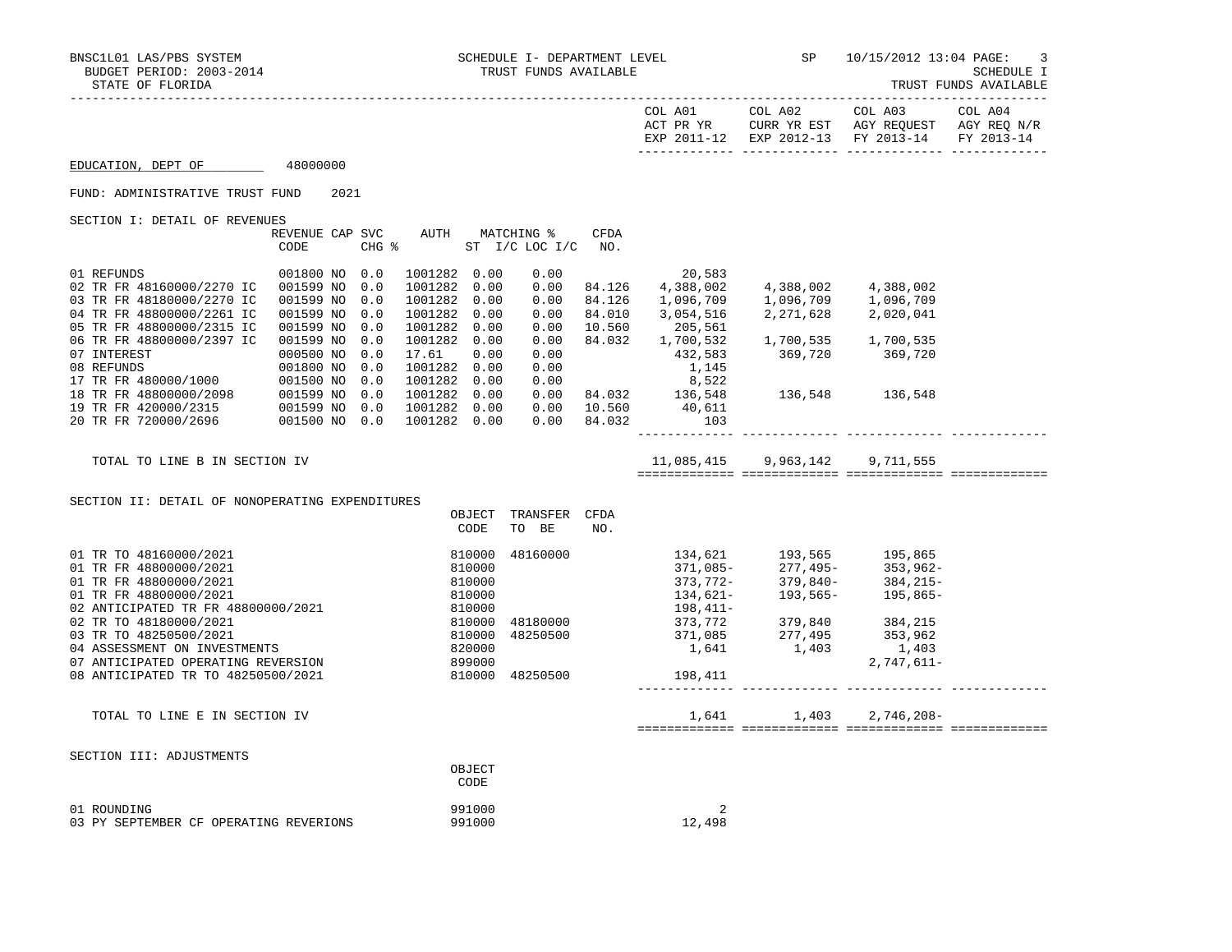| BNSC1L01 LAS/PBS SYSTEM<br>BUDGET PERIOD: 2003-2014<br>STATE OF FLORIDA                                                                                                                                                                                                                                                                                                              | SCHEDULE I- DEPARTMENT LEVEL<br>TRUST FUNDS AVAILABLE              |                                                 | SP 10/15/2012 13:04 PAGE:<br>SCHEDULE I<br>TRUST FUNDS AVAILABLE |                                                                                                                                                                                            |  |
|--------------------------------------------------------------------------------------------------------------------------------------------------------------------------------------------------------------------------------------------------------------------------------------------------------------------------------------------------------------------------------------|--------------------------------------------------------------------|-------------------------------------------------|------------------------------------------------------------------|--------------------------------------------------------------------------------------------------------------------------------------------------------------------------------------------|--|
|                                                                                                                                                                                                                                                                                                                                                                                      |                                                                    |                                                 | COL A02                                                          | EXP 2011-12 EXP 2012-13 FY 2013-14 FY 2013-14                                                                                                                                              |  |
| EDUCATION, DEPT OF<br>48000000                                                                                                                                                                                                                                                                                                                                                       |                                                                    |                                                 |                                                                  |                                                                                                                                                                                            |  |
| FUND: ADMINISTRATIVE TRUST FUND<br>2021                                                                                                                                                                                                                                                                                                                                              |                                                                    |                                                 |                                                                  |                                                                                                                                                                                            |  |
| SECTION III: ADJUSTMENTS                                                                                                                                                                                                                                                                                                                                                             | OBJECT                                                             |                                                 |                                                                  |                                                                                                                                                                                            |  |
|                                                                                                                                                                                                                                                                                                                                                                                      | CODE                                                               |                                                 |                                                                  |                                                                                                                                                                                            |  |
| 03 ROUNDING<br>04 CY SEPTEMBER 30TH OPERATING REVERSIONS<br>05 PY CF B NOT PART OF FB RESERVED FOR ENC<br>08 PY SEPTEMBER CF OPERATING REVERSIONS<br>09 ADJ TO INC RECEIVABLE FOR SALARY OVERPAY<br>10 CY SEPTEMBER 30TH OPERATING REVERSIONS<br>11 PY CF B NOT PART OF FB RESERVED FOR ENC                                                                                          | 991000<br>991000<br>991000<br>991000<br>991000<br>991000<br>991000 | $1 -$<br>66,117-<br>29,659<br>4,325<br>474,926- | 76,467<br>1,630,444                                              |                                                                                                                                                                                            |  |
| 12 ADJ TO FB BETWEEN BE'S                                                                                                                                                                                                                                                                                                                                                            | 991000                                                             | 23,713-                                         |                                                                  |                                                                                                                                                                                            |  |
| TOTAL TO LINE H IN SECTION IV                                                                                                                                                                                                                                                                                                                                                        |                                                                    |                                                 | 518, 273 - 1, 706, 911                                           |                                                                                                                                                                                            |  |
| SECTION IV: SUMMARY                                                                                                                                                                                                                                                                                                                                                                  |                                                                    |                                                 |                                                                  |                                                                                                                                                                                            |  |
| UNRESERVED FUND BALANCE - JULY 1<br>ADD: REVENUES (FROM SECTION I)<br>TOTAL FUNDS AVAILABLE (LINE A + LINE B)<br>LESS: OPERATING EXPENDITURES<br>LESS: NONOPERATING EXPENDITURES (SECTION II)<br>LESS: FIXED CAPITAL OUTLAY (TOTAL ONLY)<br>UNRESERVED FUND BALANCE - JUNE 30 - BEFORE ADJ $(G)$<br>NET ADJUSTMENTS (FROM SECTION III)<br>ADJUSTED UNRESERVED FUND BALANCE - JUNE 30 | (A)<br>(B)<br>(C)<br>(D)<br>( E )<br>(F)<br>(H)<br>(1)             | 1,641<br>6,493,885 1,154,344                    | 1,403<br>518,273- 1,706,911<br>5,975,612 2,861,255               | 17, 787, 552 5, 975, 612 2, 861, 255<br>11,085,415 9,963,142 9,711,555<br>28,872,967  15,938,754  12,572,810<br>22, 377, 441 14, 783, 007 15, 045, 922<br>2,746,208-<br>273,096<br>273,096 |  |
| TOTAL UNRESERVED FUND BALANCE FROM STATEWIDE CFO FILE:                                                                                                                                                                                                                                                                                                                               |                                                                    | 17,787,552                                      |                                                                  |                                                                                                                                                                                            |  |
| SCHEDULE IB: DETAIL OF UNRESERVED FUND BALANCE                                                                                                                                                                                                                                                                                                                                       | FUNDING SOURCE<br>STATE (S)<br>NONSTATE (N)                        |                                                 |                                                                  |                                                                                                                                                                                            |  |
| 01 INDIRECT COST ASSESSMENTS<br>02 INTEREST                                                                                                                                                                                                                                                                                                                                          | N<br>N                                                             | $48,816$ $23,375$ $2,231$                       |                                                                  | 5,926,796 2,837,880 270,865                                                                                                                                                                |  |
| ADJUSTED UNRESERVED FUND BALANCE - JUNE 30                                                                                                                                                                                                                                                                                                                                           |                                                                    |                                                 |                                                                  | 5,975,612 2,861,255 273,096                                                                                                                                                                |  |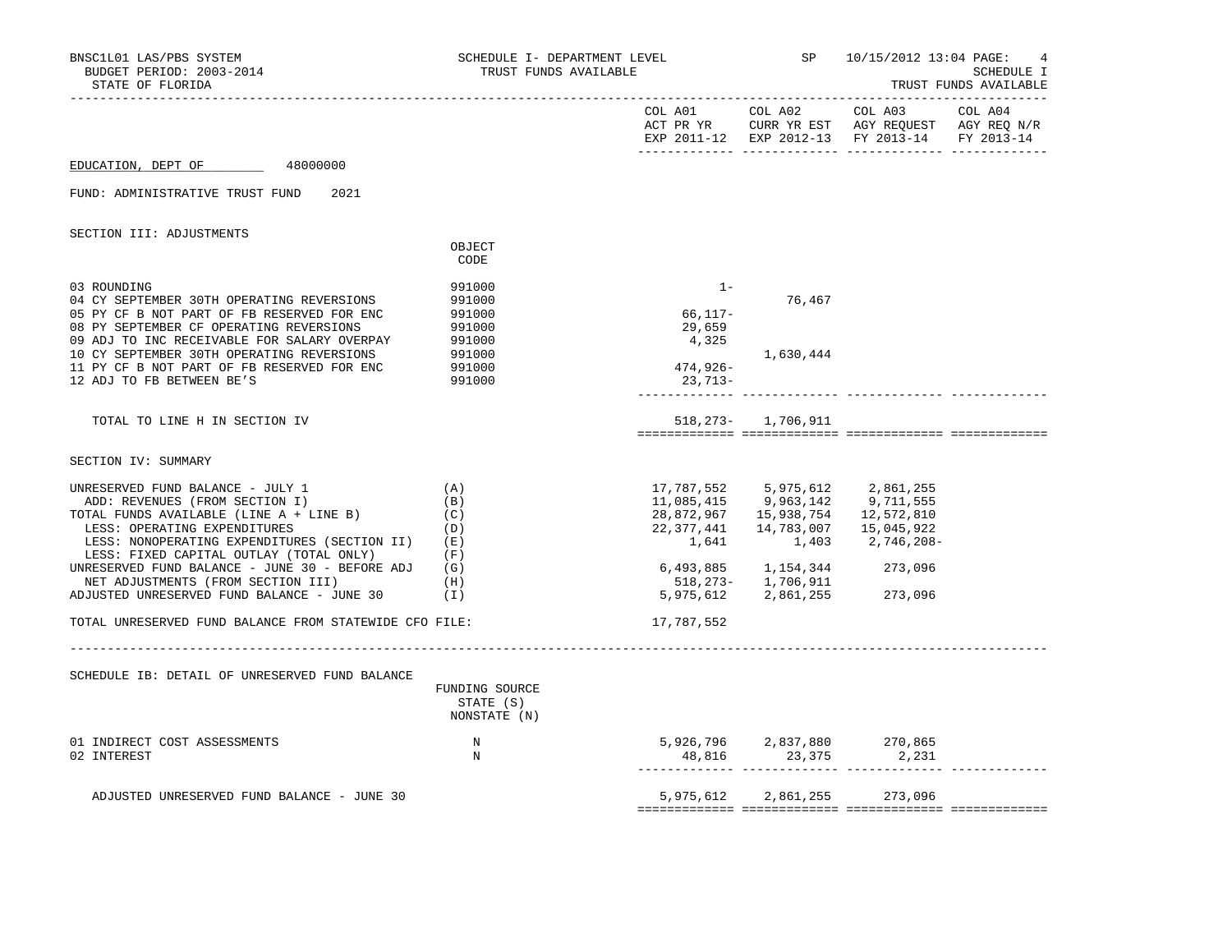| BNSC1L01 LAS/PBS SYSTEM<br>BUDGET PERIOD: 2003-2014<br>STATE OF FLORIDA                                                                                                                                                                                                                                                                                                        | SCHEDULE I<br>TRUST FUNDS AVAILABLE                         |                      | SP                                  | 10/15/2012 13:17 PAGE:                                                               | -1<br><b>SCHEDULE I</b><br>TRUST FUNDS AVAILABLE |
|--------------------------------------------------------------------------------------------------------------------------------------------------------------------------------------------------------------------------------------------------------------------------------------------------------------------------------------------------------------------------------|-------------------------------------------------------------|----------------------|-------------------------------------|--------------------------------------------------------------------------------------|--------------------------------------------------|
|                                                                                                                                                                                                                                                                                                                                                                                |                                                             | COL A01<br>ACT PR YR | COL A02                             | COL A03<br>CURR YR EST AGY REQUEST AGY REQ N/R<br>EXP 2011-12 EXP 2012-13 FY 2013-14 | COL A04<br>FY 2013-14                            |
| EDUCATION, DEPT OF<br>48000000<br>VOCATIONAL REHAB<br>48160000                                                                                                                                                                                                                                                                                                                 |                                                             |                      |                                     |                                                                                      |                                                  |
| FUND: ADMINISTRATIVE TRUST FUND<br>2021                                                                                                                                                                                                                                                                                                                                        |                                                             |                      |                                     |                                                                                      |                                                  |
| SECTION I: DETAIL OF REVENUES<br>REVENUE CAP SVC AUTH MATCHING %<br>CODE<br>$CHG$ $\frac{1}{6}$                                                                                                                                                                                                                                                                                | CFDA<br>ST I/C LOC I/C NO.                                  |                      |                                     |                                                                                      |                                                  |
| TOTAL TO LINE B IN SECTION IV                                                                                                                                                                                                                                                                                                                                                  |                                                             |                      |                                     |                                                                                      |                                                  |
| SECTION II: DETAIL OF NONOPERATING EXPENDITURES                                                                                                                                                                                                                                                                                                                                | OBJECT TRANSFER CFDA<br>CODE<br>TO BE<br>NO.                |                      |                                     |                                                                                      |                                                  |
| 01 TR FR 48800000/2021                                                                                                                                                                                                                                                                                                                                                         | 810000                                                      |                      |                                     | $134,621-193,565-195,865-$                                                           |                                                  |
| TOTAL TO LINE E IN SECTION IV                                                                                                                                                                                                                                                                                                                                                  |                                                             |                      |                                     | $134,621 - 193,565 - 195,865 -$                                                      |                                                  |
| SECTION III: ADJUSTMENTS                                                                                                                                                                                                                                                                                                                                                       | OBJECT<br>CODE                                              |                      |                                     |                                                                                      |                                                  |
| TOTAL TO LINE H IN SECTION IV                                                                                                                                                                                                                                                                                                                                                  |                                                             |                      |                                     |                                                                                      |                                                  |
| SECTION IV: SUMMARY                                                                                                                                                                                                                                                                                                                                                            |                                                             |                      |                                     |                                                                                      |                                                  |
| UNRESERVED FUND BALANCE - JULY 1<br>ADD: REVENUES (FROM SECTION I)<br>TOTAL FUNDS AVAILABLE (LINE A + LINE B)<br>LESS: OPERATING EXPENDITURES<br>LESS: NONOPERATING EXPENDITURES (SECTION II)<br>LESS: FIXED CAPITAL OUTLAY (TOTAL ONLY)<br>UNRESERVED FUND BALANCE - JUNE 30 - BEFORE ADJ<br>NET ADJUSTMENTS (FROM SECTION III)<br>ADJUSTED UNRESERVED FUND BALANCE - JUNE 30 | (A)<br>(B)<br>(C)<br>(D)<br>(E)<br>(F)<br>(G)<br>(H)<br>(I) | 134,621-             | 134,621 193,565 195,865<br>193,565- | 195,865-                                                                             |                                                  |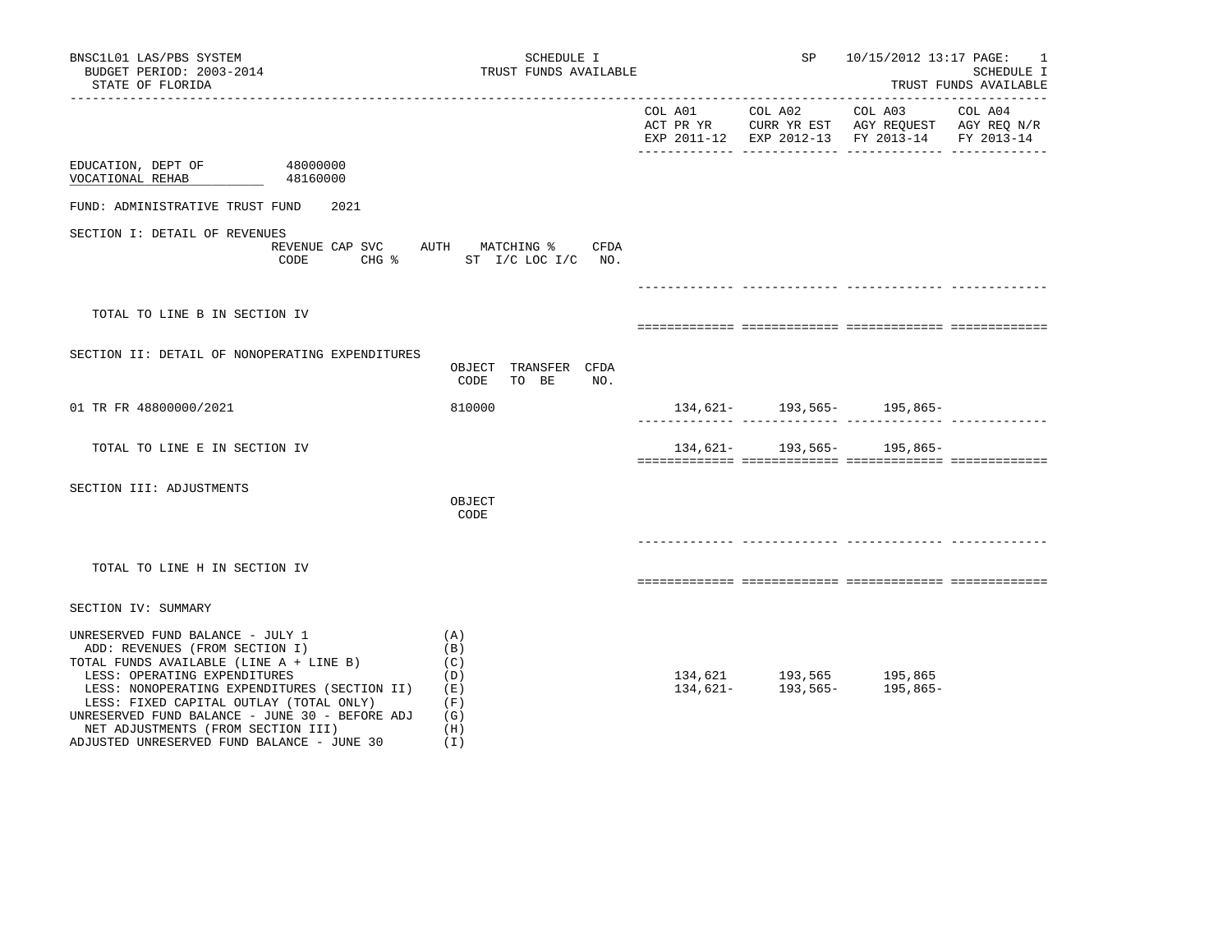| BNSC1L01 LAS/PBS SYSTEM<br>BUDGET PERIOD: 2003-2014<br>STATE OF FLORIDA<br>___________________                                                                                                                                                                                                                                                                                           | SCHEDULE I<br>TRUST FUNDS AVAILABLE                              |                                               | SP 10/15/2012 13:17 PAGE:                                              | $\overline{2}$<br>SCHEDULE I<br>TRUST FUNDS AVAILABLE |
|------------------------------------------------------------------------------------------------------------------------------------------------------------------------------------------------------------------------------------------------------------------------------------------------------------------------------------------------------------------------------------------|------------------------------------------------------------------|-----------------------------------------------|------------------------------------------------------------------------|-------------------------------------------------------|
|                                                                                                                                                                                                                                                                                                                                                                                          |                                                                  | EXP 2011-12 EXP 2012-13 FY 2013-14 FY 2013-14 | ACT PR YR $\,$ CURR YR EST $\,$ AGY REQUEST $\,$ AGY REQ $\,$ N/R $\,$ |                                                       |
| EDUCATION, DEPT OF 48000000<br>BLIND SERVICES, DIV OF 48180000                                                                                                                                                                                                                                                                                                                           |                                                                  |                                               |                                                                        |                                                       |
| 2021<br>FUND: ADMINISTRATIVE TRUST FUND                                                                                                                                                                                                                                                                                                                                                  |                                                                  |                                               |                                                                        |                                                       |
| SECTION I: DETAIL OF REVENUES<br>CODE                                                                                                                                                                                                                                                                                                                                                    | REVENUE CAP SVC AUTH MATCHING % CFDA<br>CHG % ST I/C LOC I/C NO. |                                               |                                                                        |                                                       |
| TOTAL TO LINE B IN SECTION IV                                                                                                                                                                                                                                                                                                                                                            |                                                                  |                                               |                                                                        |                                                       |
| SECTION II: DETAIL OF NONOPERATING EXPENDITURES                                                                                                                                                                                                                                                                                                                                          | OBJECT TRANSFER CFDA<br>CODE<br>TO BE<br>NO.                     |                                               |                                                                        |                                                       |
| 01 TR FR 48800000/2021                                                                                                                                                                                                                                                                                                                                                                   | 810000                                                           |                                               | $373, 772 - 379, 840 - 384, 215 -$                                     |                                                       |
| TOTAL TO LINE E IN SECTION IV                                                                                                                                                                                                                                                                                                                                                            |                                                                  |                                               | $373, 772 - 379, 840 - 384, 215 -$                                     |                                                       |
| SECTION III: ADJUSTMENTS                                                                                                                                                                                                                                                                                                                                                                 | OBJECT<br>CODE                                                   |                                               |                                                                        |                                                       |
| TOTAL TO LINE H IN SECTION IV                                                                                                                                                                                                                                                                                                                                                            |                                                                  |                                               |                                                                        |                                                       |
| SECTION IV: SUMMARY                                                                                                                                                                                                                                                                                                                                                                      |                                                                  |                                               |                                                                        |                                                       |
| UNRESERVED FUND BALANCE - JULY 1<br>ADD: REVENUES (FROM SECTION I)<br>TOTAL FUNDS AVAILABLE (LINE A + LINE B)<br>LESS: OPERATING EXPENDITURES<br>LESS: NONOPERATING EXPENDITURES (SECTION II) (E)<br>LESS: FIXED CAPITAL OUTLAY (TOTAL ONLY)<br>UNRESERVED FUND BALANCE - JUNE 30 - BEFORE ADJ $(G)$<br>NET ADJUSTMENTS (FROM SECTION III)<br>ADJUSTED UNRESERVED FUND BALANCE - JUNE 30 | (A)<br>(B)<br>(C)<br>(D)<br>(F)<br>(H)<br>( I )                  |                                               | 373,772 379,840 384,215<br>373,772- 379,840- 384,215<br>384,215-       |                                                       |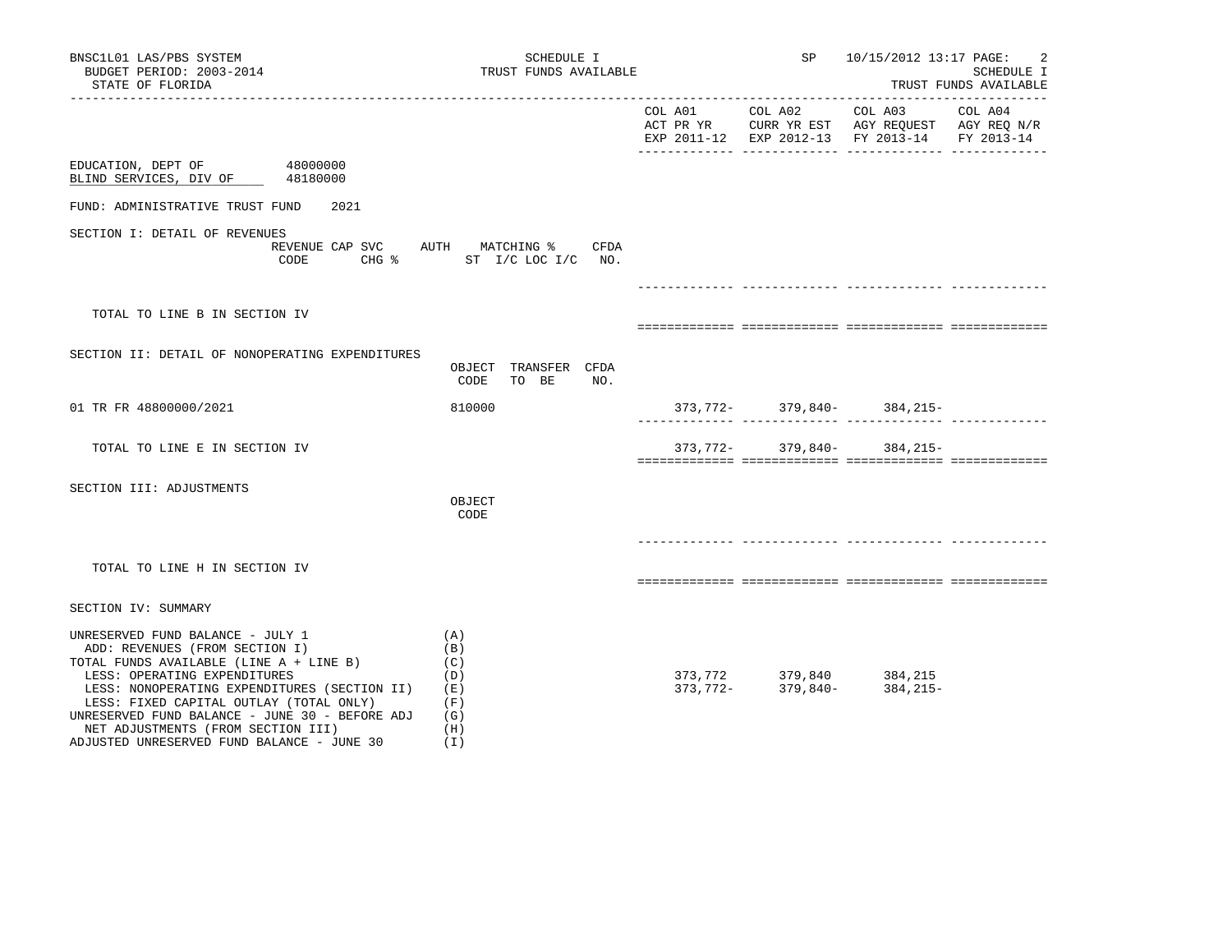| BNSC1L01 LAS/PBS SYSTEM<br>BUDGET PERIOD: 2003-2014<br>STATE OF FLORIDA                                                                                                                                                                  | SCHEDULE I<br>TRUST FUNDS AVAILABLE                              |                            |                   | SP 10/15/2012 13:17 PAGE:<br>3<br>SCHEDULE I<br>TRUST FUNDS AVAILABLE |  |  |
|------------------------------------------------------------------------------------------------------------------------------------------------------------------------------------------------------------------------------------------|------------------------------------------------------------------|----------------------------|-------------------|-----------------------------------------------------------------------|--|--|
|                                                                                                                                                                                                                                          |                                                                  |                            |                   | EXP 2011-12 EXP 2012-13 FY 2013-14 FY 2013-14                         |  |  |
| 48000000<br>EDUCATION, DEPT OF<br>PUBLIC SCHOOLS, DIV OF 48250000<br>PGM: FED GRANTS K/12 PROG 48250500                                                                                                                                  |                                                                  |                            |                   |                                                                       |  |  |
| FUND: ADMINISTRATIVE TRUST FUND<br>2021                                                                                                                                                                                                  |                                                                  |                            |                   |                                                                       |  |  |
| SECTION I: DETAIL OF REVENUES<br>CODE                                                                                                                                                                                                    | REVENUE CAP SVC AUTH MATCHING % CFDA<br>CHG % ST I/C LOC I/C NO. |                            |                   |                                                                       |  |  |
| 01 REFUNDS                                                                                                                                                                                                                               | 001800 NO 0.0 1001282 0.00 0.00                                  | 20,583<br>------------     |                   |                                                                       |  |  |
| TOTAL TO LINE B IN SECTION IV                                                                                                                                                                                                            |                                                                  | 20,583                     |                   |                                                                       |  |  |
| SECTION II: DETAIL OF NONOPERATING EXPENDITURES                                                                                                                                                                                          | OBJECT TRANSFER CFDA<br>TO BE<br>CODE<br>NO.                     |                            |                   |                                                                       |  |  |
| 01 TR FR 48800000/2021<br>02 ANTICIPATED TR FR 48800000/2021                                                                                                                                                                             | 810000<br>810000                                                 | 198,411–                   |                   | $371,085 - 277,495 - 353,962 -$                                       |  |  |
| TOTAL TO LINE E IN SECTION IV                                                                                                                                                                                                            |                                                                  |                            |                   | $569,496 - 277,495 - 353,962 -$                                       |  |  |
| SECTION III: ADJUSTMENTS                                                                                                                                                                                                                 | OBJECT                                                           |                            |                   |                                                                       |  |  |
|                                                                                                                                                                                                                                          | CODE                                                             |                            |                   |                                                                       |  |  |
| 01 ROUNDING<br>03 PY SEPTEMBER CF OPERATING REVERIONS<br>04 CY SEPTEMBER 30TH OPERATING REVERSIONS<br>05 PY CF B NOT PART OF FB RESERVED FOR ENC                                                                                         | 991000<br>991000<br>991000<br>991000                             | 2<br>12,498<br>66,117-     | 76,467            |                                                                       |  |  |
| TOTAL TO LINE H IN SECTION IV                                                                                                                                                                                                            |                                                                  |                            | 53,617- 76,467    |                                                                       |  |  |
| SECTION IV: SUMMARY                                                                                                                                                                                                                      |                                                                  |                            |                   |                                                                       |  |  |
| UNRESERVED FUND BALANCE - JULY 1<br>ADD: REVENUES (FROM SECTION I)<br>TOTAL FUNDS AVAILABLE (LINE A + LINE B)<br>LESS: OPERATING EXPENDITURES<br>LESS: NONOPERATING EXPENDITURES (SECTION II)<br>LESS: FIXED CAPITAL OUTLAY (TOTAL ONLY) | (A)<br>(B)<br>(C)<br>(D)<br>(E)<br>(F)                           | 17,500<br>20,583<br>38,083 |                   | 553,962 353,962 353,962<br>569,496- 277,495- 353,962-                 |  |  |
| UNRESERVED FUND BALANCE - JUNE 30 - BEFORE ADJ<br>NET ADJUSTMENTS (FROM SECTION III)<br>ADJUSTED UNRESERVED FUND BALANCE - JUNE 30                                                                                                       | (G)<br>(H)<br>(I)                                                | 53,617<br>53,617-          | 76,467-<br>76,467 |                                                                       |  |  |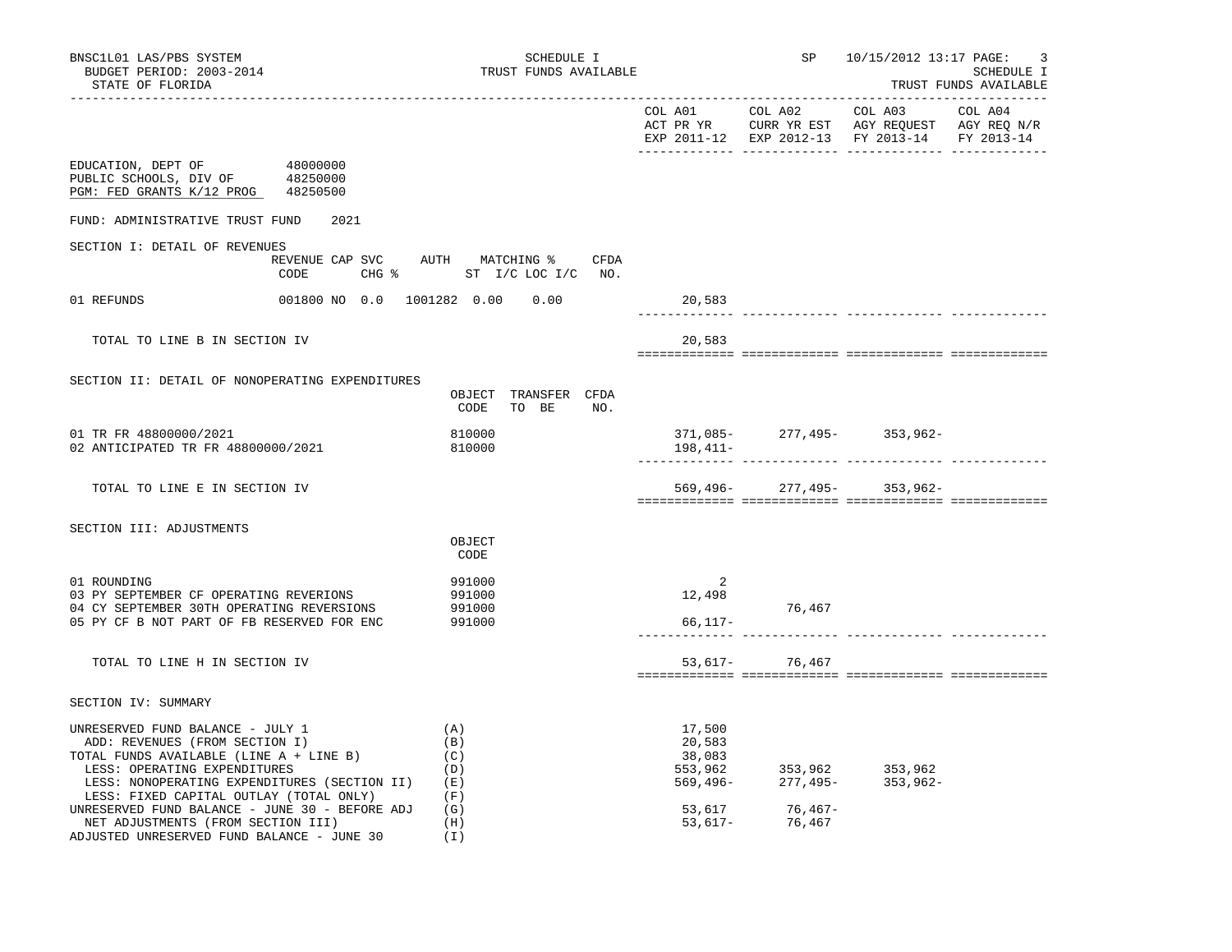| COL A01<br>ACT PR YR<br>17 – 2011 – סציד | COL A02<br>CURR YR EST<br>EXP 2012-13 | COL A03<br>AGY REOUEST<br>FY 2013-14 | COL A04<br>AGY REO N/R<br>FY 2013-14 |
|------------------------------------------|---------------------------------------|--------------------------------------|--------------------------------------|
|                                          |                                       |                                      |                                      |

 EDUCATION, DEPT OF 48000000 STATE BOARD OF EDUCATION 48800000

FUND: ADMINISTRATIVE TRUST FUND 2021

SECTION I: DETAIL OF REVENUES

| TOTAL TO LINE B IN SECTION IV |             |            |         |      |                |        | 11,064,832 | 9,963,142 | 9,711,555 |  |
|-------------------------------|-------------|------------|---------|------|----------------|--------|------------|-----------|-----------|--|
| 20 TR FR 720000/2696          | 001500 NO   | 0.0        | 1001282 | 0.00 | 0.00           | 84.032 | 103        |           |           |  |
| 19 TR FR 420000/2315          | 001599 NO   | 0.0        | 1001282 | 0.00 | 0.00           | 10.560 | 40,611     |           |           |  |
| 18 TR FR 48800000/2098        | 001599 NO   | 0.0        | 1001282 | 0.00 | 0.00           | 84.032 | 136,548    | 136,548   | 136,548   |  |
| 17 TR FR 480000/1000          | 001500 NO   | 0.0        | 1001282 | 0.00 | 0.00           |        | 8,522      |           |           |  |
| 08 REFUNDS                    | 001800 NO   | 0.0        | 1001282 | 0.00 | 0.00           |        | 1,145      |           |           |  |
| 07 INTEREST                   | 000500 NO   | 0.0        | 17.61   | 0.00 | 0.00           |        | 432,583    | 369,720   | 369,720   |  |
| 06 TR FR 48800000/2397 IC     | 001599 NO   | 0.0        | 1001282 | 0.00 | 0.00           | 84.032 | 1,700,532  | 1,700,535 | 1,700,535 |  |
| 05 TR FR 48800000/2315 IC     | 001599 NO   | 0.0        | 1001282 | 0.00 | 0.00           | 10.560 | 205,561    |           |           |  |
| 04 TR FR 48800000/2261 IC     | 001599 NO   | 0.0        | 1001282 | 0.00 | 0.00           | 84.010 | 3,054,516  | 2,271,628 | 2,020,041 |  |
| 03 TR FR 48180000/2270 IC     | 001599 NO   | 0.0        | 1001282 | 0.00 | 0.00           | 84.126 | 1,096,709  | 1,096,709 | 1,096,709 |  |
| 02 TR FR 48160000/2270 IC     | 001599 NO   | 0.0        | 1001282 | 0.00 | 0.00           | 84.126 | 4,388,002  | 4,388,002 | 4,388,002 |  |
|                               |             |            |         |      |                |        |            |           |           |  |
|                               | CODE        | CHG %      |         |      | ST I/C LOC I/C | NO.    |            |           |           |  |
|                               | REVENUE CAP | <b>SVC</b> | AUTH    |      | MATCHING %     | CFDA   |            |           |           |  |

SECTION II: DETAIL OF NONOPERATING EXPENDITURES

|                                                                                              | OBJECT<br>CODE             | TRANSFER<br>TO BE    | <b>CFDA</b><br>NO. |                       |                    |                                  |  |
|----------------------------------------------------------------------------------------------|----------------------------|----------------------|--------------------|-----------------------|--------------------|----------------------------------|--|
| 01 TR TO 48160000/2021<br>02 TR TO 48180000/2021                                             | 810000<br>810000           | 48160000<br>48180000 |                    | 134,621<br>373,772    | 193,565<br>379,840 | 195,865<br>384,215               |  |
| 03 TR TO 48250500/2021<br>04 ASSESSMENT ON INVESTMENTS<br>07 ANTICIPATED OPERATING REVERSION | 810000<br>820000<br>899000 | 48250500             |                    | 371,085<br>1,641      | 277,495<br>1,403   | 353,962<br>1,403<br>$2,747,611-$ |  |
| 08 ANTICIPATED TR TO 48250500/2021                                                           | 810000                     | 48250500             |                    | 198,411               |                    |                                  |  |
| TOTAL TO LINE E IN SECTION IV                                                                |                            |                      |                    | 1,079,530             | 852,303            | 1,812,166-                       |  |
| SECTION III: ADJUSTMENTS                                                                     |                            |                      |                    |                       |                    |                                  |  |
|                                                                                              | OBJECT<br>CODE             |                      |                    |                       |                    |                                  |  |
| 03 ROUNDING<br>08 PY SEPTEMBER CF OPERATING REVERSIONS                                       | 991000<br>991000           |                      |                    | $1 -$<br>29,659       |                    |                                  |  |
| 09 ADJ TO INC RECEIVABLE FOR SALARY OVERPAY<br>10 CY SEPTEMBER 30TH OPERATING REVERSIONS     | 991000<br>991000           |                      |                    | 4,325                 | 1,630,444          |                                  |  |
| 11 PY CF B NOT PART OF FB RESERVED FOR ENC<br>12 ADJ TO FB BETWEEN BE'S                      | 991000<br>991000           |                      |                    | 474,926-<br>$23,713-$ |                    |                                  |  |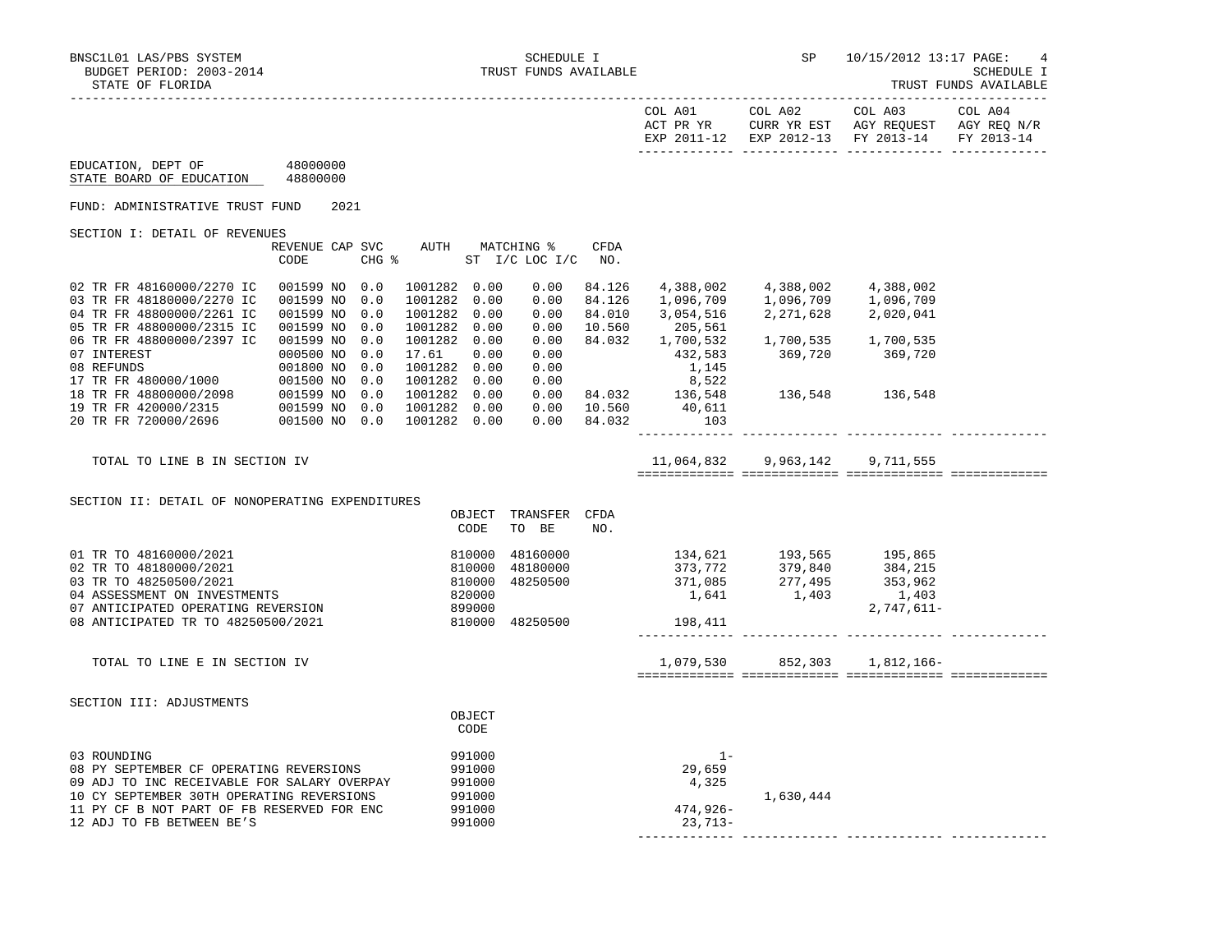| BNSC1L01 LAS/PBS SYSTEM<br>BUDGET PERIOD: 2003-2014<br>STATE OF FLORIDA                                                                                                                                                                                                                                                                                                                                                                                  | SCHEDULE I<br>TRUST FUNDS AVAILABLE               |                         |                                                         | SP 10/15/2012 13:17 PAGE:                                                                                                                                                                                                                                       | 5<br>SCHEDULE I<br>TRUST FUNDS AVAILABLE |
|----------------------------------------------------------------------------------------------------------------------------------------------------------------------------------------------------------------------------------------------------------------------------------------------------------------------------------------------------------------------------------------------------------------------------------------------------------|---------------------------------------------------|-------------------------|---------------------------------------------------------|-----------------------------------------------------------------------------------------------------------------------------------------------------------------------------------------------------------------------------------------------------------------|------------------------------------------|
|                                                                                                                                                                                                                                                                                                                                                                                                                                                          |                                                   |                         |                                                         | $\begin{tabular}{lllllllll} \multicolumn{2}{l}{{\text{COL A02}}} & \multicolumn{2}{l}{{\text{COL A03}}} & \multicolumn{2}{l}{{\text{COL A04}}} \end{tabular}$<br>ACT PR YR CURR YR EST AGY REQUEST AGY REQ N/R<br>EXP 2011-12 EXP 2012-13 FY 2013-14 FY 2013-14 |                                          |
| EDUCATION, DEPT OF 48000000<br>STATE BOARD OF EDUCATION 48800000                                                                                                                                                                                                                                                                                                                                                                                         |                                                   |                         |                                                         |                                                                                                                                                                                                                                                                 |                                          |
| FUND: ADMINISTRATIVE TRUST FUND<br>2021                                                                                                                                                                                                                                                                                                                                                                                                                  |                                                   |                         |                                                         |                                                                                                                                                                                                                                                                 |                                          |
| TOTAL TO LINE H IN SECTION IV                                                                                                                                                                                                                                                                                                                                                                                                                            |                                                   |                         | 464,656- 1,630,444                                      |                                                                                                                                                                                                                                                                 |                                          |
| SECTION IV: SUMMARY                                                                                                                                                                                                                                                                                                                                                                                                                                      |                                                   |                         |                                                         |                                                                                                                                                                                                                                                                 |                                          |
| UNRESERVED FUND BALANCE - JULY 1<br>ADD: REVENUES (FROM SECTION I)<br>TOTAL FUNDS AVAILABLE (LINE A + LINE B)<br>(C)<br>LESS: OPERATING EXPENDITURES<br>LESS: NONOPERATING EXPENDITURES (SECTION II)<br>LESS: FIXED CAPITAL OUTLAY (TOTAL ONLY)<br>UNRESERVED FUND BALANCE - JUNE 30 - BEFORE ADJ (G)<br>NET ADJUSTMENTS (FROM SECTION III)<br>(H)<br>ADJUSTED UNRESERVED FUND BALANCE - JUNE 30 $(1)$<br>SCHEDULE IB: DETAIL OF UNRESERVED FUND BALANCE | (A)<br>(B)<br>(D)<br>(E)<br>(F)<br>FUNDING SOURCE | 21,315,086<br>1,079,530 | 13,855,640<br>464,656- 1,630,444<br>5,975,612 2,861,255 | $17,770,052 \qquad 5,975,612 \qquad 2,861,255$<br>$11,064,832 \qquad 9,963,142 \qquad 9,711,555$<br>28,834,884  15,938,754  12,572,810<br>14,111,880<br>852,303 1,812,166-<br>6,440,268 1,230,811 273,096<br>273,096                                            |                                          |
| 01 INDIRECT COST ASSESSMENTS<br>02 INTEREST                                                                                                                                                                                                                                                                                                                                                                                                              | STATE (S)<br>NONSTATE (N)<br>N<br>N               |                         |                                                         | $5,926,796$ 2,837,880 270,865<br>$48,816$ $23,375$ $2,231$                                                                                                                                                                                                      |                                          |
| ADJUSTED UNRESERVED FUND BALANCE - JUNE 30                                                                                                                                                                                                                                                                                                                                                                                                               |                                                   |                         |                                                         | 5,975,612 2,861,255 273,096                                                                                                                                                                                                                                     |                                          |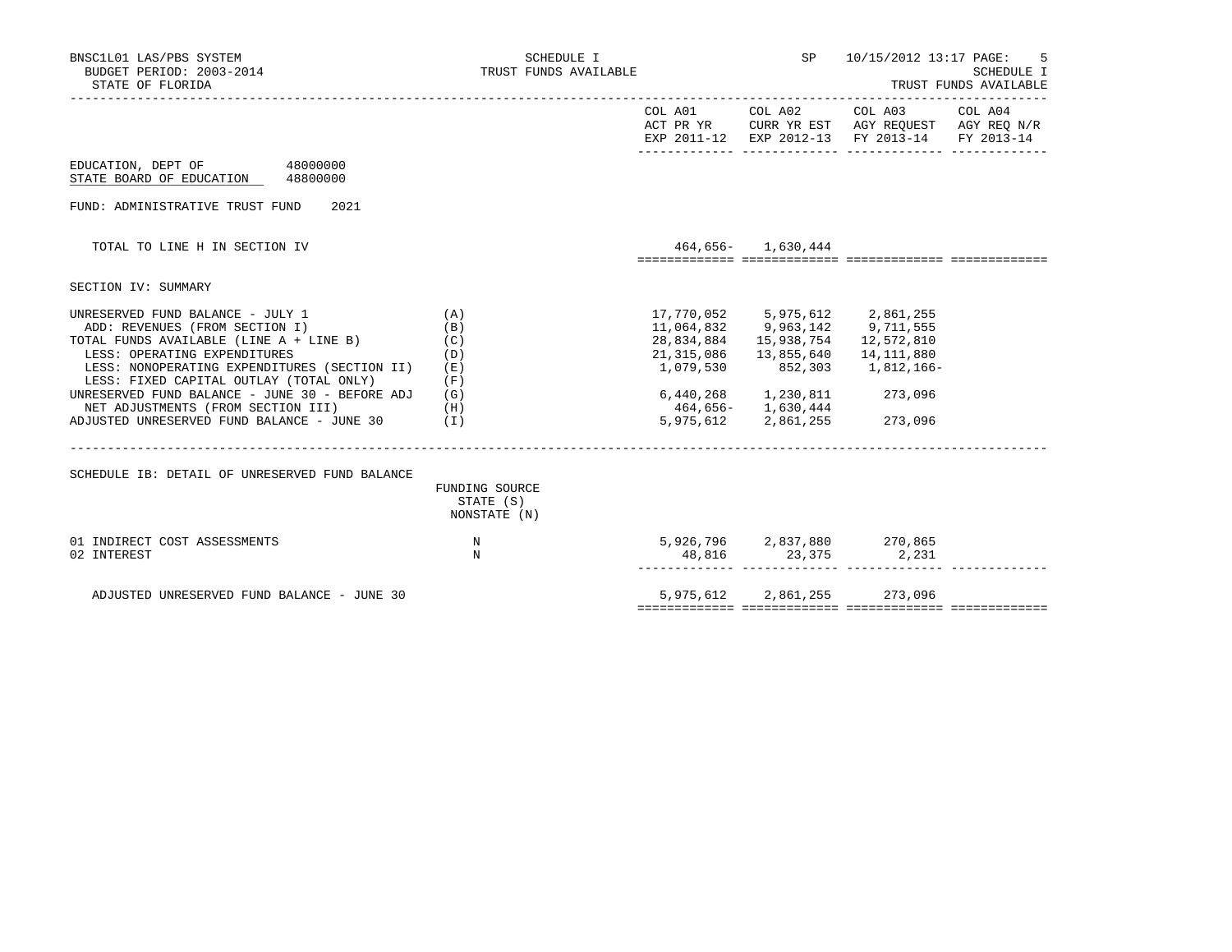| BNSC1L01 LAS/PBS SYSTEM<br>BUDGET PERIOD: 2003-2014<br>STATE OF FLORIDA                                                                                                         | SCHEDULE I- DEPARTMENT LEVEL<br>TRUST FUNDS AVAILABLE |                                                        | SP<br>____________________________________         | 10/15/2012 13:04 PAGE:<br>5<br>SCHEDULE I<br>TRUST FUNDS AVAILABLE<br>_________________                   |         |  |
|---------------------------------------------------------------------------------------------------------------------------------------------------------------------------------|-------------------------------------------------------|--------------------------------------------------------|----------------------------------------------------|-----------------------------------------------------------------------------------------------------------|---------|--|
|                                                                                                                                                                                 |                                                       | COL A01                                                | COL A02                                            | COL A03<br>ACT PR YR CURR YR EST AGY REQUEST AGY REQ N/R<br>EXP 2011-12 EXP 2012-13 FY 2013-14 FY 2013-14 | COL A04 |  |
| EDUCATION, DEPT OF<br>48000000                                                                                                                                                  |                                                       |                                                        |                                                    |                                                                                                           |         |  |
| FUND: CAP IMPROVEMENTS FEE TF<br>2071                                                                                                                                           |                                                       |                                                        |                                                    |                                                                                                           |         |  |
| SECTION I: DETAIL OF REVENUES<br>REVENUE CAP SVC<br>CHG %<br>CODE                                                                                                               | AUTH MATCHING %<br>CFDA<br>ST I/C LOC I/C NO.         |                                                        |                                                    |                                                                                                           |         |  |
| 01 CAP IMPROVEMENTS FEE<br>000100 YES 0.0<br>02 INTEREST<br>000500 NO 0.0                                                                                                       | 1009.24 0.00<br>0.00<br>215.49 0.00<br>0.00           |                                                        | 40,055,011 54,590,245<br>636,246 636,246 1,003,283 | 55,749,078                                                                                                |         |  |
| TOTAL TO LINE B IN SECTION IV                                                                                                                                                   |                                                       |                                                        | 40,691,257 55,226,491 56,752,361                   |                                                                                                           |         |  |
| SECTION II: DETAIL OF NONOPERATING EXPENDITURES                                                                                                                                 | OBJECT TRANSFER CFDA<br>CODE TO BE<br>NO.             |                                                        |                                                    |                                                                                                           |         |  |
| 01 ASSESSMENT ON INVESTMENTS<br>02 TRANS TO CHILD CARE CTRS                                                                                                                     | 820000<br>810000                                      |                                                        | 32,560 32,560 32,560<br>1,790,996 1,820,401        | 1,820,401                                                                                                 |         |  |
| TOTAL TO LINE E IN SECTION IV                                                                                                                                                   |                                                       |                                                        | 1,823,556 1,852,961 1,852,961                      |                                                                                                           |         |  |
| SECTION III: ADJUSTMENTS                                                                                                                                                        | OBJECT<br>CODE                                        |                                                        |                                                    |                                                                                                           |         |  |
| 01 PY FCO C/F NOT RESERVED ON T/B<br>03 ROUNDING                                                                                                                                | 991000<br>991000                                      | 13,199,818-<br>$\sim$ $\sim$ 1                         |                                                    |                                                                                                           |         |  |
| TOTAL TO LINE H IN SECTION IV                                                                                                                                                   |                                                       | 13,199,817-                                            |                                                    |                                                                                                           |         |  |
| SECTION IV: SUMMARY                                                                                                                                                             |                                                       |                                                        |                                                    |                                                                                                           |         |  |
| UNRESERVED FUND BALANCE - JULY 1<br>ADD: REVENUES (FROM SECTION I)<br>TOTAL FUNDS AVAILABLE (LINE A + LINE B)<br>LESS: OPERATING EXPENDITURES                                   | (A)<br>(B)<br>(C)<br>(D)                              | 17,901,075<br>40,691,257<br>58,592,332                 | 16,326,670<br>55,226,491<br>71,553,161             | 42,400,400<br>56,752,361<br>99,152,761                                                                    |         |  |
| LESS: NONOPERATING EXPENDITURES (SECTION II)<br>LESS: FIXED CAPITAL OUTLAY (TOTAL ONLY)<br>UNRESERVED FUND BALANCE - JUNE 30 - BEFORE ADJ<br>NET ADJUSTMENTS (FROM SECTION III) | (E)<br>(F)<br>(G)<br>(H)                              | 1,823,556<br>27, 242, 289<br>29,526,487<br>13,199,817- | 1,852,961<br>27,299,800<br>42,400,400              | 1,852,961<br>32, 111, 369<br>65,188,431                                                                   |         |  |
| ADJUSTED UNRESERVED FUND BALANCE - JUNE 30                                                                                                                                      | (I)                                                   | 16,326,670                                             | 42,400,400                                         | 65,188,431                                                                                                |         |  |
| TOTAL UNRESERVED FUND BALANCE FROM STATEWIDE CFO FILE:                                                                                                                          |                                                       | 17,901,075                                             |                                                    |                                                                                                           |         |  |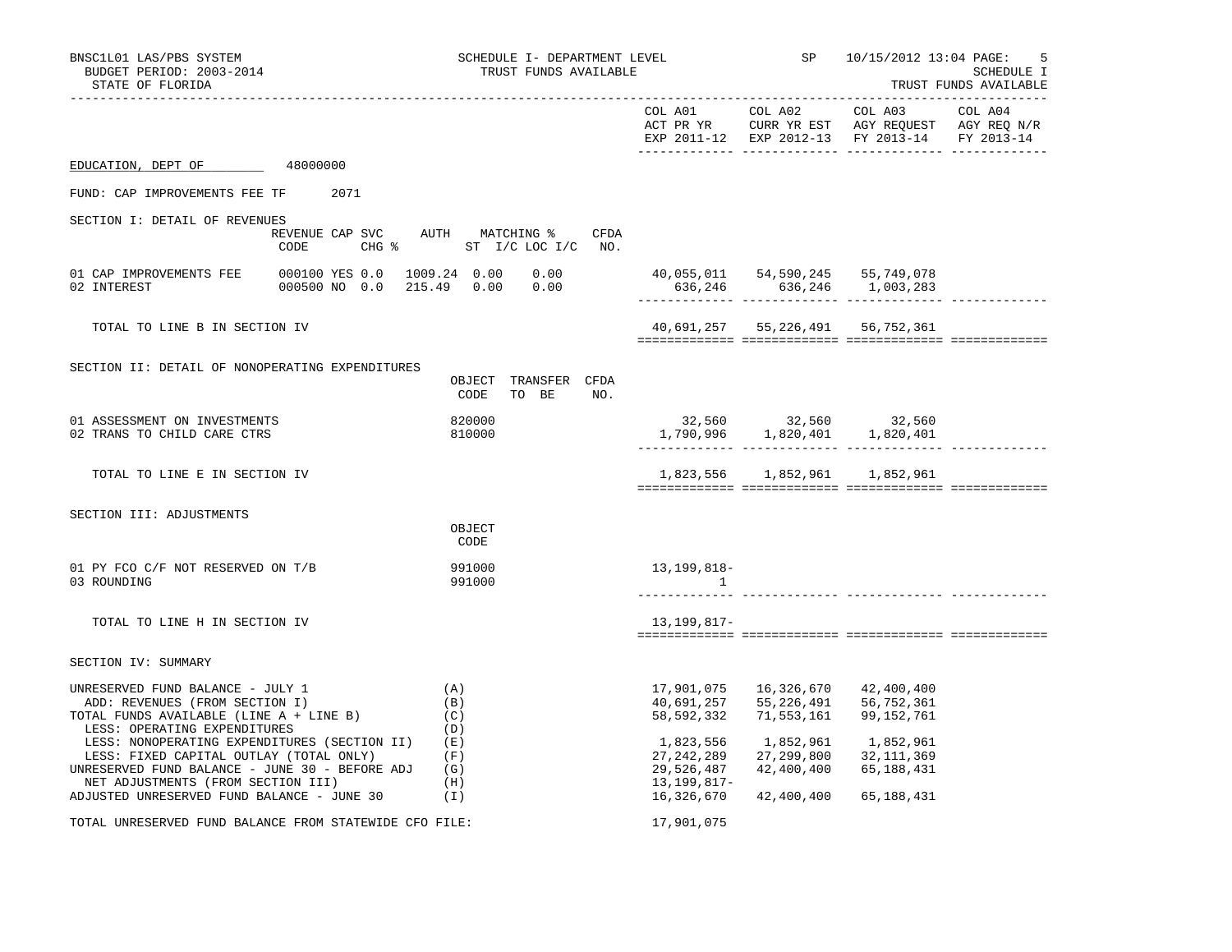| BNSC1L01 LAS/PBS SYSTEM<br>BUDGET PERIOD: 2003-2014<br>STATE OF FLORIDA | SCHEDULE I- DEPARTMENT LEVEL<br>TRUST FUNDS AVAILABLE |                                     |                                       | SP 10/15/2012 13:04 PAGE: 6<br>SCHEDULE I<br>TRUST FUNDS AVAILABLE |                        |  |
|-------------------------------------------------------------------------|-------------------------------------------------------|-------------------------------------|---------------------------------------|--------------------------------------------------------------------|------------------------|--|
|                                                                         |                                                       | COL A01<br>ACT PR YR<br>EXP 2011-12 | COL A02<br>CURR YR EST<br>EXP 2012-13 | COL A03<br>AGY REQUEST<br>FY 2013-14 FY 2013-14                    | COL A04<br>AGY REQ N/R |  |
| EDUCATION, DEPT OF<br>48000000                                          |                                                       |                                     |                                       |                                                                    |                        |  |
| FUND: CAP IMPROVEMENTS FEE TF<br>2071                                   |                                                       |                                     |                                       |                                                                    |                        |  |
| SCHEDULE IB: DETAIL OF UNRESERVED FUND BALANCE                          | FUNDING SOURCE<br>STATE (S)<br>NONSTATE (N)           |                                     |                                       |                                                                    |                        |  |
| 01 CAPITAL IMPROVEMENT FEES                                             | S                                                     |                                     |                                       | 16,326,670 42,400,400 65,188,431                                   |                        |  |
| ADJUSTED UNRESERVED FUND BALANCE - JUNE 30                              |                                                       |                                     |                                       | 16,326,670 42,400,400 65,188,431                                   |                        |  |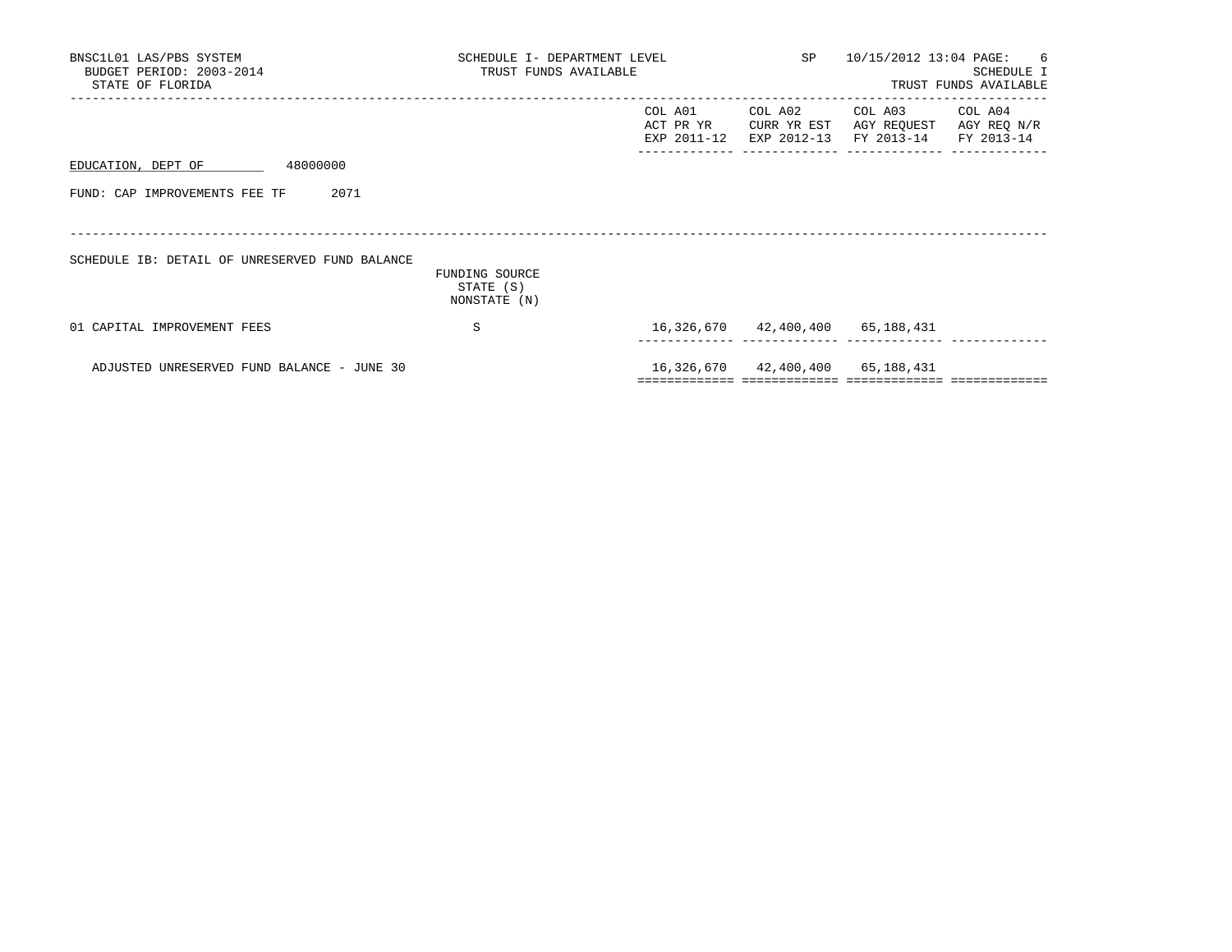|                                                                                                                                                        |                                     |                   |                          |                                      |                                 |                                   | COL A01                                                          | COL A02                                             | COL A03<br>ACT PR YR CURR YR EST AGY REQUEST AGY REQ N/R<br>EXP 2011-12 EXP 2012-13 FY 2013-14 FY 2013-14 | COL A04 |
|--------------------------------------------------------------------------------------------------------------------------------------------------------|-------------------------------------|-------------------|--------------------------|--------------------------------------|---------------------------------|-----------------------------------|------------------------------------------------------------------|-----------------------------------------------------|-----------------------------------------------------------------------------------------------------------|---------|
| EDUCATION, DEPT OF 48000000                                                                                                                            |                                     |                   |                          |                                      |                                 |                                   |                                                                  |                                                     |                                                                                                           |         |
| FUND: CHILD CARE/DEV BLK GRNT TF 2098                                                                                                                  |                                     |                   |                          |                                      |                                 |                                   |                                                                  |                                                     |                                                                                                           |         |
| SECTION I: DETAIL OF REVENUES                                                                                                                          |                                     |                   |                          |                                      | REVENUE CAP SVC AUTH MATCHING % | <b>CFDA</b>                       |                                                                  |                                                     |                                                                                                           |         |
|                                                                                                                                                        | CODE                                | CHG %             |                          |                                      | ST I/C LOC I/C NO.              |                                   |                                                                  |                                                     |                                                                                                           |         |
| C1 CCDF MANDATORY<br>C3 RESTITUTION                                                                                                                    | 000700 NO 0.0<br>001204 NO          | 0.0<br>0.0        | 411<br>411<br>411        | 0.00<br>0.00<br>0.00                 | 0.00<br>0.00<br>0.00            | 93.596                            | 120,518<br>23,954                                                |                                                     | 43,026,524 43,026,524                                                                                     |         |
| C5 CCDF MATCHING<br>C5 CCDF MATCHING<br>C6 REFUNDS<br>C6 REFUNDS                                                                                       | 000504 NO<br>000700 NO<br>001800 NO | 0.0<br>0.0        | 411<br>411               | 0.00<br>0.00                         | 0.00<br>0.00                    | 93.596                            | 96,287,063<br>121,175                                            |                                                     | 89,449,030 89,449,030                                                                                     |         |
| C9 CCDF DISCRETIONARY 000700 NO<br>E1 HEAD START ARRA 000750 NO<br>G1 TRNSFR DISC - AWI 001510 NO                                                      |                                     | 0.0<br>0.0<br>0.0 | 411<br>411<br>411        | 0.00<br>0.00<br>0.00                 | 0.00<br>0.00<br>0.00            | 93.575<br>93.708<br>93.575        | 40,960,001<br>1,057,539<br>10,751,892                            | 120,459,490<br>1,412,405                            | 118,091,049                                                                                               |         |
| H1 TRNFR DISC - DCF/2401 001510 NO<br>K1 TRSF FROM 2261/482505<br>K2 ANTICIPATED GR REV-CCDF 000700 NO 0.0<br>K3 ANTICIPATED GR REV-ARRA 000700 NO 0.0 | 001510 NO                           | 0.0<br>0.0        | 411<br>411<br>411<br>411 | 0.00<br>0.00<br>0.00<br>0.00         | 0.00<br>0.00                    | 93.575<br>93.596<br>$0.00$ 93.700 | 82,996,516<br>30,533<br>0.00 93.596 30,736,472<br>$\overline{7}$ |                                                     | 110,662,021 110,662,021                                                                                   |         |
|                                                                                                                                                        |                                     |                   |                          |                                      |                                 |                                   |                                                                  |                                                     |                                                                                                           |         |
| TOTAL TO LINE B IN SECTION IV                                                                                                                          |                                     |                   |                          |                                      |                                 |                                   |                                                                  | 263,085,670 365,009,470 361,228,624                 |                                                                                                           |         |
| SECTION II: DETAIL OF NONOPERATING EXPENDITURES                                                                                                        |                                     |                   |                          |                                      |                                 |                                   |                                                                  |                                                     |                                                                                                           |         |
|                                                                                                                                                        |                                     |                   |                          | OBJECT<br>CODE                       | TRANSFER CFDA<br>TO BE          | NO.                               |                                                                  |                                                     |                                                                                                           |         |
| F1 TFNNSFER TO DCF<br>F2 TR TO SWCAP<br>F3 TR 488000000/2021 IND COST BASIC SUP<br>F4 REFUND OF NONSTATE REVENUES                                      |                                     |                   |                          | 810000<br>810000<br>810000<br>811000 | 48800000                        |                                   | 22,758<br>136,548<br>37,176                                      | 60910301  93.575  9,503,106  11,307,124  11,307,124 |                                                                                                           |         |
| TOTAL TO LINE E IN SECTION IV                                                                                                                          |                                     |                   |                          |                                      |                                 |                                   |                                                                  | 9,699,588 11,307,124 11,307,124                     |                                                                                                           |         |
| SECTION III: ADJUSTMENTS                                                                                                                               |                                     |                   |                          |                                      |                                 |                                   |                                                                  |                                                     |                                                                                                           |         |
|                                                                                                                                                        |                                     |                   |                          | OBJECT<br>CODE                       |                                 |                                   |                                                                  |                                                     |                                                                                                           |         |
| 08 ADJ TO INC RECEIVABLES<br>09 ADJUSTMENT TO EXPENDITURES                                                                                             |                                     |                   |                          | 991000<br>991000                     |                                 |                                   | 20,857<br>20,839                                                 |                                                     |                                                                                                           |         |
| TOTAL TO LINE H IN SECTION IV                                                                                                                          |                                     |                   |                          |                                      |                                 |                                   | 41,696                                                           |                                                     |                                                                                                           |         |

============= ============= ============= =============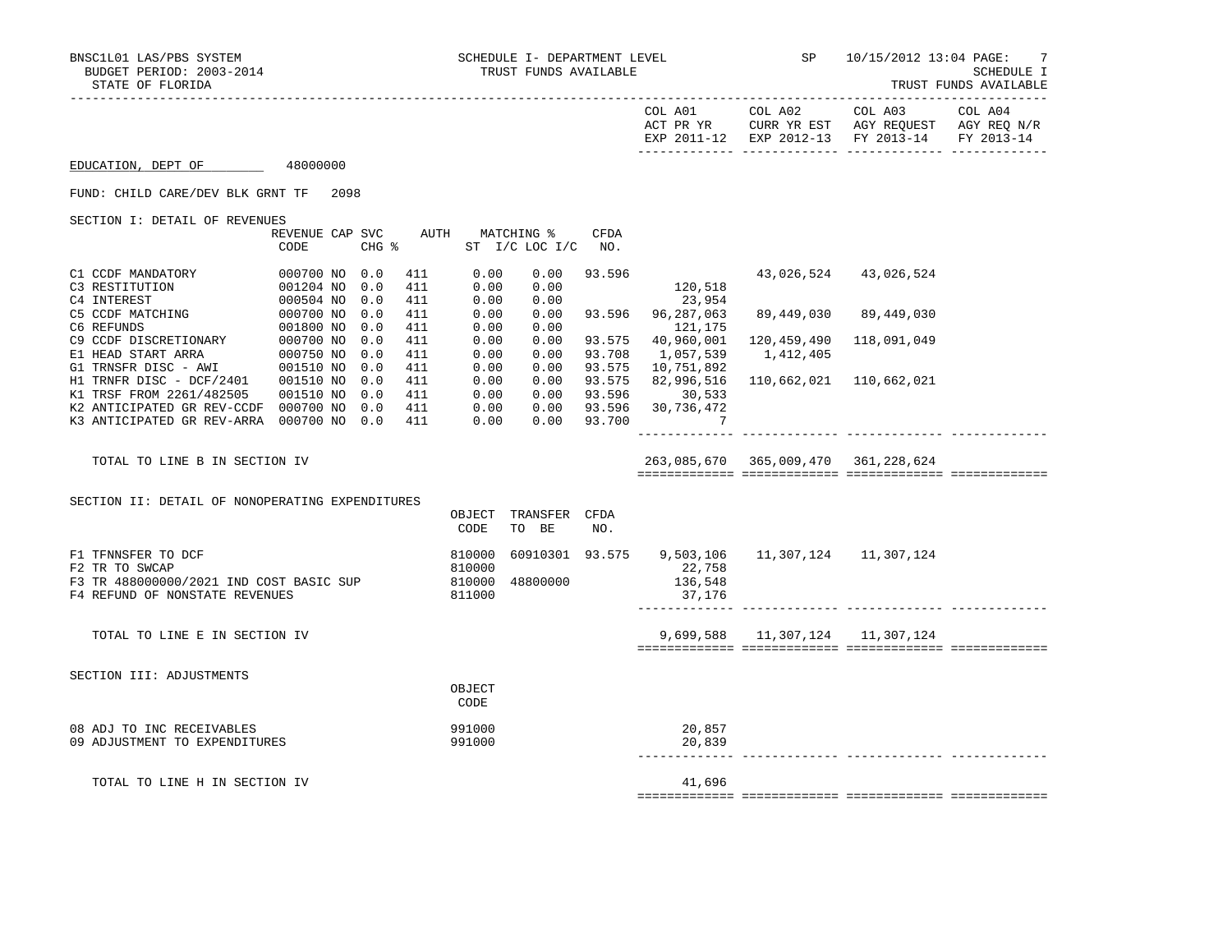| BNSC1L01 LAS/PBS SYSTEM<br>BUDGET PERIOD: 2003-2014<br>STATE OF FLORIDA | SCHEDULE I- DEPARTMENT LEVEL<br>TRUST FUNDS AVAILABLE |                                     | SP 10/15/2012 13:04 PAGE: 8 | SCHEDULE I<br>TRUST FUNDS AVAILABLE                                             |  |
|-------------------------------------------------------------------------|-------------------------------------------------------|-------------------------------------|-----------------------------|---------------------------------------------------------------------------------|--|
|                                                                         |                                                       | COL A01<br>ACT PR YR<br>EXP 2011-12 | COL A02<br>CURR YR EST      | COL A03 COL A04<br>AGY REOUEST AGY REO N/R<br>EXP 2012-13 FY 2013-14 FY 2013-14 |  |
| 48000000<br>EDUCATION, DEPT OF                                          |                                                       |                                     |                             |                                                                                 |  |
| FUND: CHILD CARE/DEV BLK GRNT TF<br>2098                                |                                                       |                                     |                             |                                                                                 |  |
| SECTION IV: SUMMARY                                                     |                                                       |                                     |                             |                                                                                 |  |
| UNRESERVED FUND BALANCE - JULY 1<br>(A)                                 |                                                       |                                     |                             |                                                                                 |  |
| ADD: REVENUES (FROM SECTION I)                                          | (B)                                                   | 263,085,670                         | 365,009,470                 | 361,228,624                                                                     |  |
| TOTAL FUNDS AVAILABLE (LINE A + LINE B)                                 | (C)                                                   | 263,085,670                         | 365,009,470                 | 361,228,624                                                                     |  |
| LESS: OPERATING EXPENDITURES                                            | (D)                                                   | 253,427,778                         | 353,702,346                 | 348,909,011                                                                     |  |
| LESS: NONOPERATING EXPENDITURES (SECTION II)                            | (E)                                                   | 9,699,588                           |                             | 11,307,124   11,307,124                                                         |  |
| LESS: FIXED CAPITAL OUTLAY (TOTAL ONLY)                                 | (F)                                                   |                                     |                             |                                                                                 |  |
| UNRESERVED FUND BALANCE - JUNE 30 - BEFORE ADJ                          | (G)                                                   |                                     | 41,696-                     | 1,012,489                                                                       |  |
| NET ADJUSTMENTS (FROM SECTION III)                                      | (H)                                                   | 41,696                              |                             |                                                                                 |  |
| ADJUSTED UNRESERVED FUND BALANCE - JUNE 30                              | (I)                                                   |                                     |                             | 1,012,489                                                                       |  |

TOTAL UNRESERVED FUND BALANCE FROM STATEWIDE CFO FILE: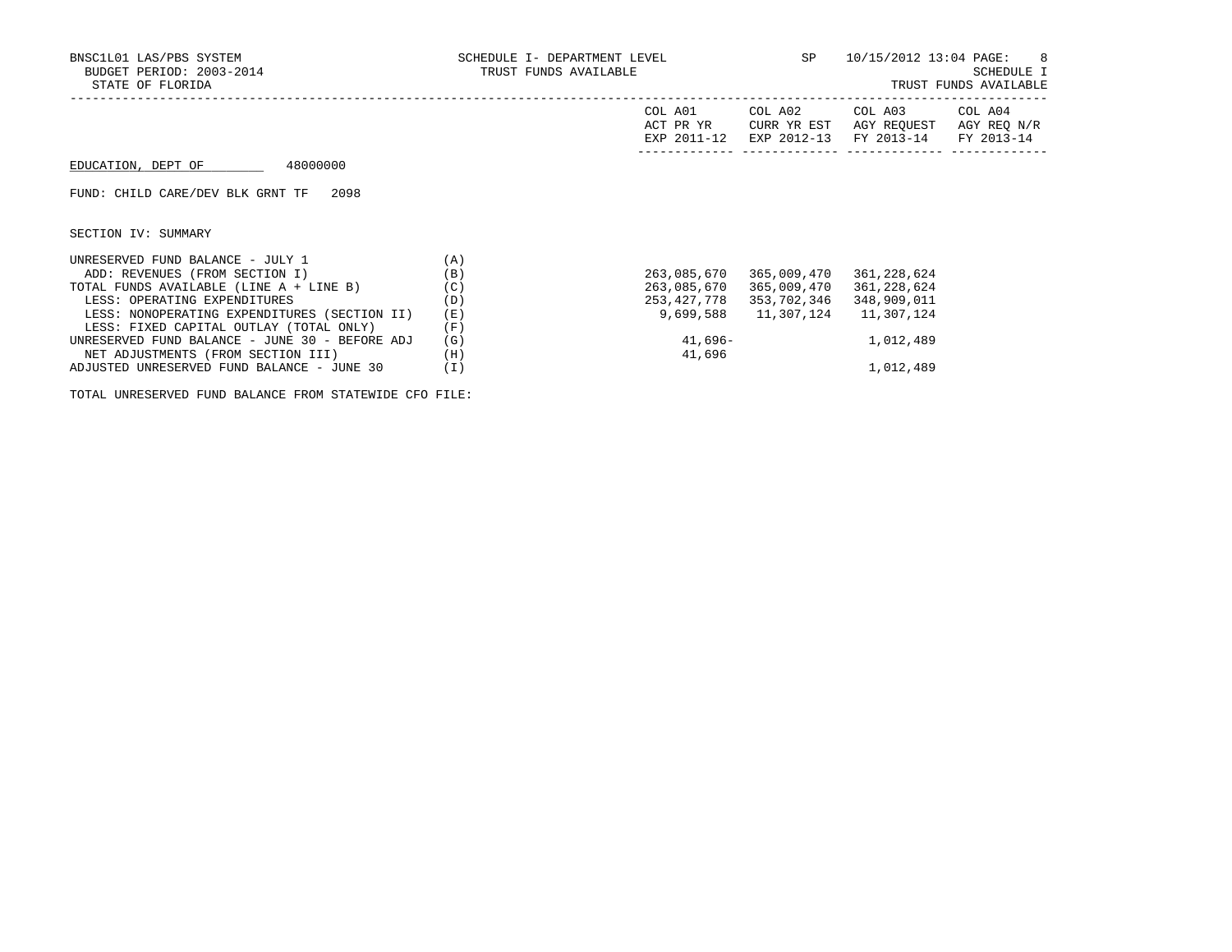| BNSC1L01 LAS/PBS SYSTEM<br>BUDGET PERIOD: 2003-2014<br>STATE OF FLORIDA                                                                                            | SCHEDULE I- DEPARTMENT LEVEL<br>TRUST FUNDS AVAILABLE            |                     |                                 |    | SP 10/15/2012 13:04 PAGE:<br>9<br><b>SCHEDULE I</b><br>TRUST FUNDS AVAILABLE                   |
|--------------------------------------------------------------------------------------------------------------------------------------------------------------------|------------------------------------------------------------------|---------------------|---------------------------------|----|------------------------------------------------------------------------------------------------|
|                                                                                                                                                                    |                                                                  |                     | COL A01 COL A02 COL A03 COL A04 |    | ACT PR YR CURR YR EST AGY REQUEST AGY REQ N/R<br>EXP 2011-12 EXP 2012-13 FY 2013-14 FY 2013-14 |
| EDUCATION, DEPT OF 48000000                                                                                                                                        |                                                                  |                     |                                 |    |                                                                                                |
| FUND: CONSTRUCTION TRUST FUND 2137                                                                                                                                 |                                                                  |                     |                                 |    |                                                                                                |
| SECTION I: DETAIL OF REVENUES<br>CODE                                                                                                                              | REVENUE CAP SVC AUTH MATCHING % CFDA<br>CHG % ST I/C LOC I/C NO. |                     |                                 |    |                                                                                                |
| TOTAL TO LINE B IN SECTION IV                                                                                                                                      |                                                                  |                     |                                 |    |                                                                                                |
| SECTION II: DETAIL OF NONOPERATING EXPENDITURES                                                                                                                    | OBJECT TRANSFER CFDA<br>CODE TO BE<br>NO.                        |                     |                                 |    |                                                                                                |
| TOTAL TO LINE E IN SECTION IV                                                                                                                                      |                                                                  |                     |                                 |    |                                                                                                |
| SECTION III: ADJUSTMENTS                                                                                                                                           | OBJECT<br>CODE                                                   |                     |                                 |    |                                                                                                |
| 02 FSDB FUND BALANCE<br>03 FSDB FCO RESERVE                                                                                                                        | 991000<br>991000                                                 | 212,854<br>212,844- |                                 |    |                                                                                                |
| TOTAL TO LINE H IN SECTION IV                                                                                                                                      |                                                                  | 10                  |                                 |    |                                                                                                |
| SECTION IV: SUMMARY                                                                                                                                                |                                                                  |                     |                                 |    |                                                                                                |
| UNRESERVED FUND BALANCE - JULY 1<br>ADD: REVENUES (FROM SECTION I)                                                                                                 | (A)<br>(B)                                                       |                     | 10                              | 10 |                                                                                                |
| TOTAL FUNDS AVAILABLE (LINE A + LINE B)<br>LESS: OPERATING EXPENDITURES<br>LESS: NONOPERATING EXPENDITURES (SECTION II)<br>LESS: FIXED CAPITAL OUTLAY (TOTAL ONLY) | (C)<br>(D)<br>( E )<br>(F)                                       |                     | 10                              | 10 |                                                                                                |
| UNRESERVED FUND BALANCE - JUNE 30 - BEFORE ADJ                                                                                                                     | (G)                                                              |                     | 10                              | 10 |                                                                                                |
| NET ADJUSTMENTS (FROM SECTION III)<br>ADJUSTED UNRESERVED FUND BALANCE - JUNE 30                                                                                   | (H)<br>(1)                                                       | 10<br>10            | 10                              | 10 |                                                                                                |
| TOTAL UNRESERVED FUND BALANCE FROM STATEWIDE CFO FILE:                                                                                                             |                                                                  |                     |                                 |    |                                                                                                |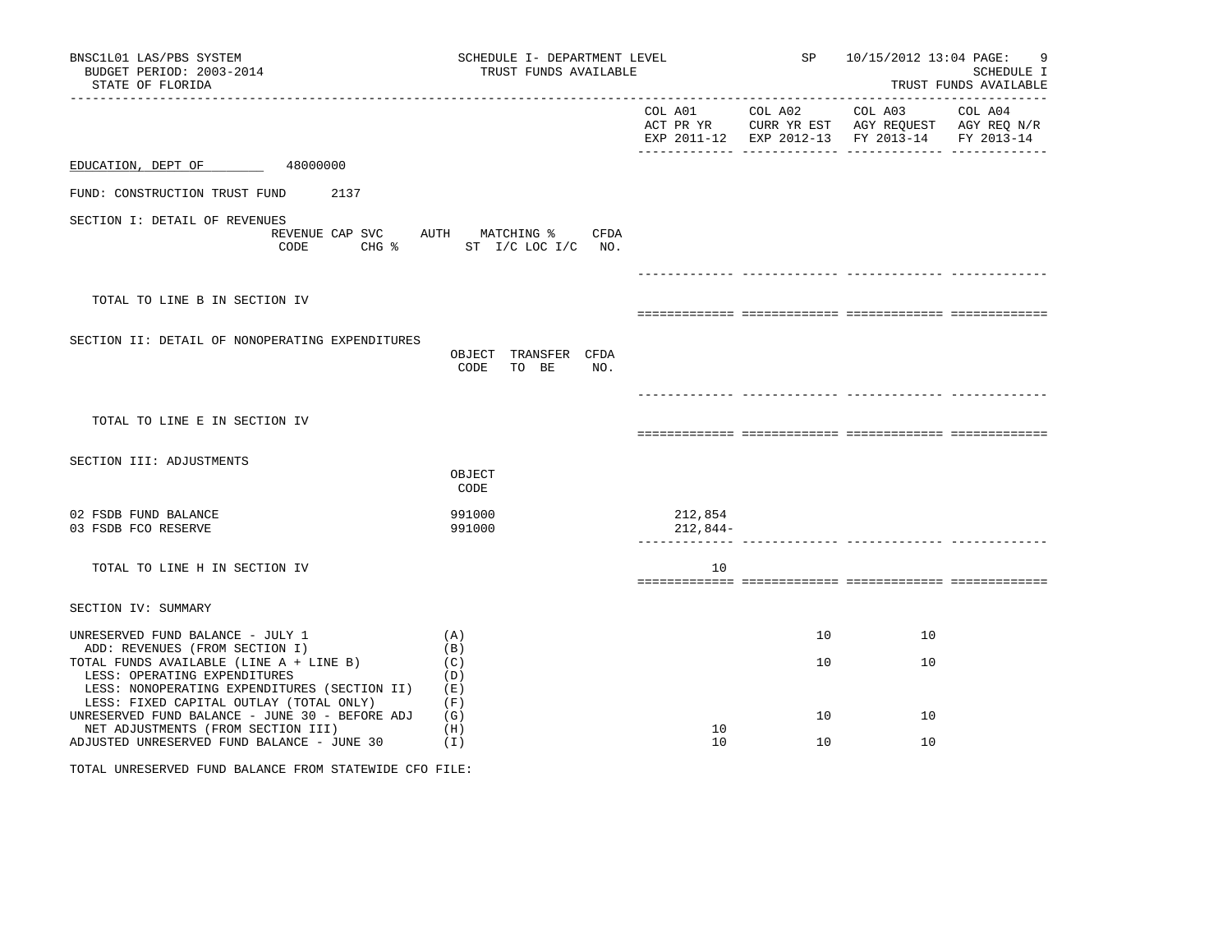| BNSC1L01 LAS/PBS SYSTEM<br>BUDGET PERIOD: 2003-2014<br>STATE OF FLORIDA | SCHEDULE I- DEPARTMENT LEVEL<br>TRUST FUNDS AVAILABLE |                                     |                        | SP 10/15/2012 13:04 PAGE: 10<br>SCHEDULE I<br>TRUST FUNDS AVAILABLE |                        |  |
|-------------------------------------------------------------------------|-------------------------------------------------------|-------------------------------------|------------------------|---------------------------------------------------------------------|------------------------|--|
|                                                                         |                                                       | COL A01<br>ACT PR YR<br>EXP 2011-12 | COL A02<br>CURR YR EST | COL A03<br>AGY REQUEST<br>EXP 2012-13 FY 2013-14 FY 2013-14         | COL A04<br>AGY REQ N/R |  |
| EDUCATION, DEPT OF 48000000                                             |                                                       |                                     |                        |                                                                     |                        |  |
| 2137<br>FUND: CONSTRUCTION TRUST FUND                                   |                                                       |                                     |                        |                                                                     |                        |  |
| SCHEDULE IB: DETAIL OF UNRESERVED FUND BALANCE                          | FUNDING SOURCE<br>STATE (S)<br>NONSTATE (N)           |                                     |                        |                                                                     |                        |  |
| 01 RESIDUAL PBLC EDU & CAP OUT (PECO) FUNDS                             | S                                                     | 10                                  | 10                     | 10                                                                  |                        |  |
| ADJUSTED UNRESERVED FUND BALANCE - JUNE 30                              |                                                       | 10                                  | 10                     | 10                                                                  |                        |  |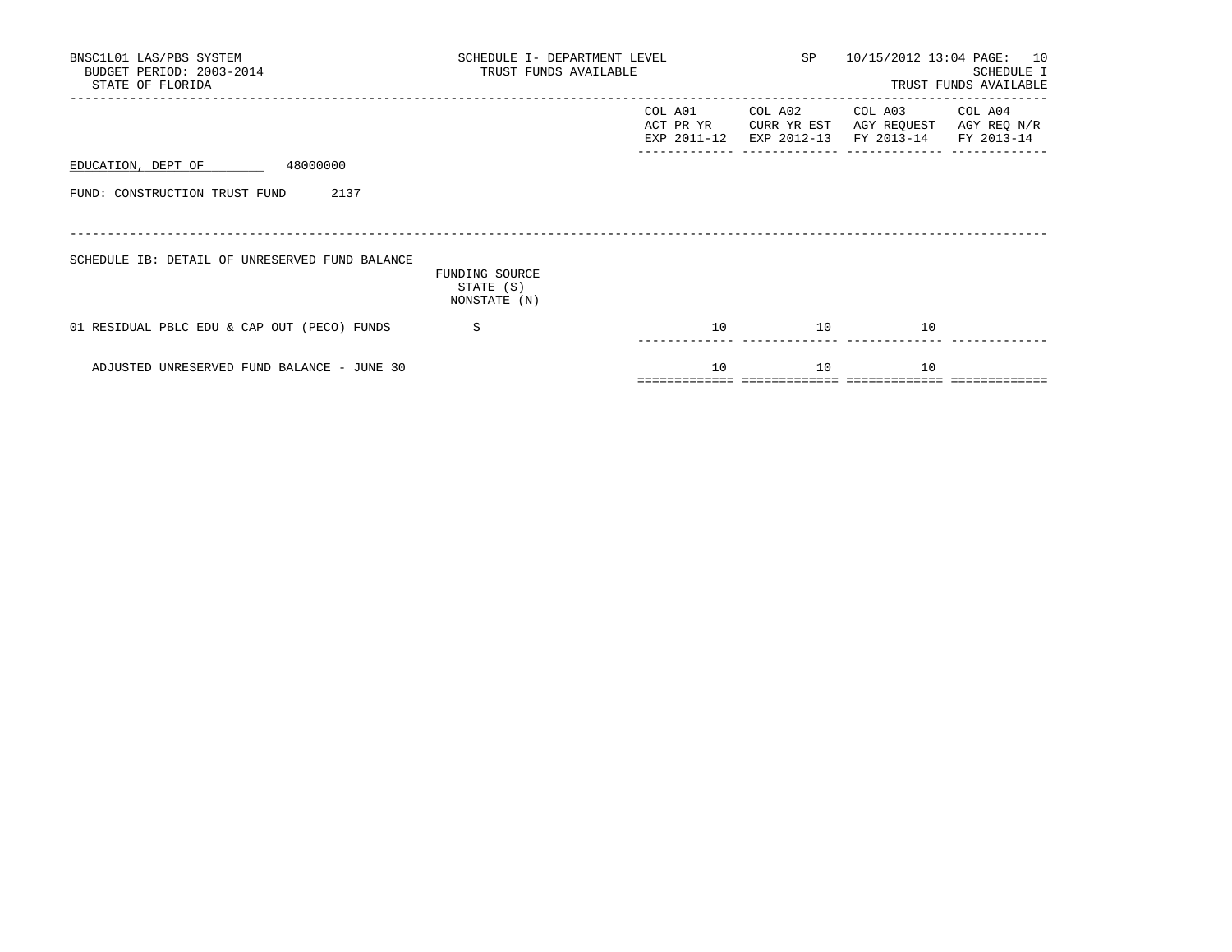| BNSC1L01 LAS/PBS SYSTEM<br>BUDGET PERIOD: 2003-2014<br>STATE OF FLORIDA                                                                                                                                                                  |                                    | SCHEDULE I- DEPARTMENT LEVEL<br>TRUST FUNDS AVAILABLE                |                                   | SP                                                                                                                            |                                                                                                        | 10/15/2012 13:04 PAGE: 11<br><b>SCHEDULE I</b><br>TRUST FUNDS AVAILABLE |
|------------------------------------------------------------------------------------------------------------------------------------------------------------------------------------------------------------------------------------------|------------------------------------|----------------------------------------------------------------------|-----------------------------------|-------------------------------------------------------------------------------------------------------------------------------|--------------------------------------------------------------------------------------------------------|-------------------------------------------------------------------------|
|                                                                                                                                                                                                                                          |                                    |                                                                      |                                   | COL A01 COL A02                                                                                                               | COL A03 COL A04<br>ACT PR YR CURR YR EST AGY REQUEST AGY REQ N/R<br>EXP 2011-12 EXP 2012-13 FY 2013-14 | FY 2013-14                                                              |
| EDUCATION, DEPT OF                                                                                                                                                                                                                       | 48000000                           |                                                                      |                                   |                                                                                                                               |                                                                                                        |                                                                         |
| FUND: ED/GEN STUD & OTHR FEES TF                                                                                                                                                                                                         | 2164                               |                                                                      |                                   |                                                                                                                               |                                                                                                        |                                                                         |
| SECTION I: DETAIL OF REVENUES                                                                                                                                                                                                            | REVENUE CAP SVC<br>$CHG$ %<br>CODE | AUTH MATCHING %<br><b>CFDA</b><br>ST I/C LOC I/C<br>NO <sub>z</sub>  |                                   |                                                                                                                               |                                                                                                        |                                                                         |
| 01 TUITION AND FEES<br>02 MISCELLANEOUS RECEIPTS  000400 YES 0.0<br>03 SPONSORED RESEARCH                                                                                                                                                | 000100 YES 0.0<br>000400 YES 0.0   | 1009.24 0.00<br>0.00<br>1009.24 0.00<br>0.00<br>1009.24 0.00<br>0.00 |                                   | 1456,050,257 1694,146,469 1738,352,407<br>23, 327, 110 29, 264, 779 28, 413, 789<br>$1,000,000$ $1,000,000$ $1,000,000$       |                                                                                                        |                                                                         |
| TOTAL TO LINE B IN SECTION IV                                                                                                                                                                                                            |                                    |                                                                      |                                   | 1480, 377, 367 1724, 411, 248 1767, 766, 196                                                                                  |                                                                                                        |                                                                         |
| SECTION II: DETAIL OF NONOPERATING EXPENDITURES                                                                                                                                                                                          |                                    | OBJECT TRANSFER CFDA<br>TO BE<br>CODE<br>NO.                         |                                   |                                                                                                                               |                                                                                                        |                                                                         |
| TOTAL TO LINE E IN SECTION IV                                                                                                                                                                                                            |                                    |                                                                      |                                   |                                                                                                                               |                                                                                                        |                                                                         |
| SECTION III: ADJUSTMENTS                                                                                                                                                                                                                 |                                    | OBJECT<br>CODE                                                       |                                   |                                                                                                                               |                                                                                                        |                                                                         |
| 02 OPERATING EXP NOT RECORDED IN FLAIR                                                                                                                                                                                                   |                                    | 991000                                                               | 1480, 377, 367-                   |                                                                                                                               |                                                                                                        |                                                                         |
| TOTAL TO LINE H IN SECTION IV                                                                                                                                                                                                            |                                    |                                                                      | 1480, 377, 367-                   |                                                                                                                               |                                                                                                        |                                                                         |
| SECTION IV: SUMMARY                                                                                                                                                                                                                      |                                    |                                                                      |                                   |                                                                                                                               |                                                                                                        |                                                                         |
| UNRESERVED FUND BALANCE - JULY 1<br>ADD: REVENUES (FROM SECTION I)<br>TOTAL FUNDS AVAILABLE (LINE A + LINE B)<br>LESS: OPERATING EXPENDITURES<br>LESS: NONOPERATING EXPENDITURES (SECTION II)<br>LESS: FIXED CAPITAL OUTLAY (TOTAL ONLY) |                                    | (A)<br>(B)<br>(C)<br>(D)<br>(E)<br>(F)                               |                                   | 1480, 377, 367 1724, 411, 248 1767, 766, 196<br>1480, 377, 367 1724, 411, 248 1767, 766, 196<br>1724, 411, 248 1767, 766, 196 |                                                                                                        |                                                                         |
| UNRESERVED FUND BALANCE - JUNE 30 - BEFORE ADJ<br>NET ADJUSTMENTS (FROM SECTION III)<br>ADJUSTED UNRESERVED FUND BALANCE - JUNE 30                                                                                                       |                                    | (G)<br>(H)<br>(I)                                                    | 1480, 377, 367<br>1480, 377, 367- |                                                                                                                               |                                                                                                        |                                                                         |

TOTAL UNRESERVED FUND BALANCE FROM STATEWIDE CFO FILE: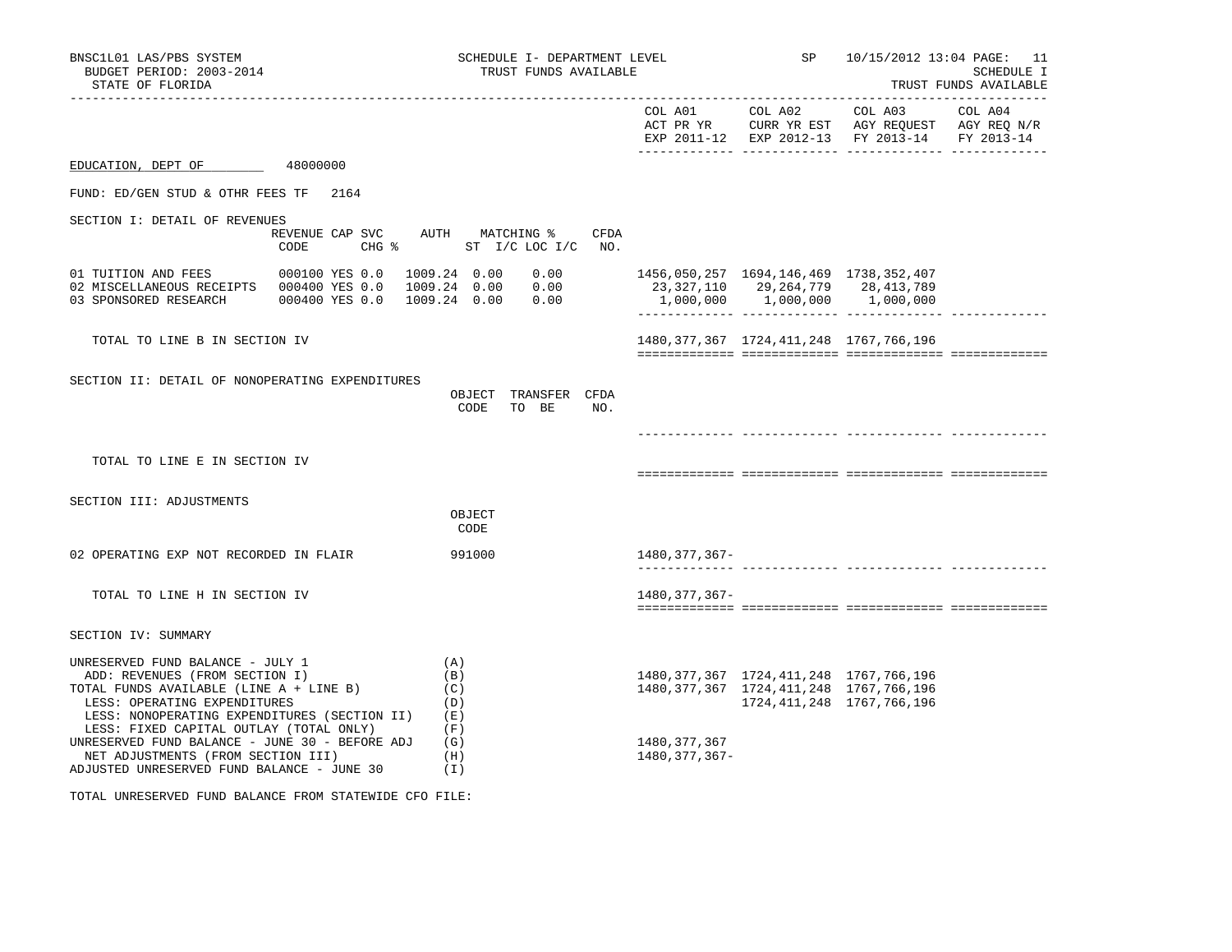| BNSC1L01 LAS/PBS SYSTEM<br>BUDGET PERIOD: 2003-2014<br>STATE OF FLORIDA                                                                                                                                                                                                                                                         |                                                                     |                                                                    | SCHEDULE I- DEPARTMENT LEVEL<br>TRUST FUNDS AVAILABLE |                                               |                                                                                                                                                                                                                                                                  | SP 10/15/2012 13:04 PAGE: 12 | SCHEDULE I<br>TRUST FUNDS AVAILABLE |
|---------------------------------------------------------------------------------------------------------------------------------------------------------------------------------------------------------------------------------------------------------------------------------------------------------------------------------|---------------------------------------------------------------------|--------------------------------------------------------------------|-------------------------------------------------------|-----------------------------------------------|------------------------------------------------------------------------------------------------------------------------------------------------------------------------------------------------------------------------------------------------------------------|------------------------------|-------------------------------------|
|                                                                                                                                                                                                                                                                                                                                 |                                                                     |                                                                    |                                                       |                                               | COL A01 COL A02<br>ACT PR YR CURR YR EST AGY REQUEST AGY REQ N/R<br>EXP 2011-12 EXP 2012-13 FY 2013-14                                                                                                                                                           | COL A03 COL A04              | FY 2013-14                          |
| EDUCATION, DEPT OF                                                                                                                                                                                                                                                                                                              | 48000000                                                            |                                                                    |                                                       |                                               |                                                                                                                                                                                                                                                                  |                              |                                     |
| FUND: ED CERTIFICATION/SVC TF 2176                                                                                                                                                                                                                                                                                              |                                                                     |                                                                    |                                                       |                                               |                                                                                                                                                                                                                                                                  |                              |                                     |
| SECTION I: DETAIL OF REVENUES                                                                                                                                                                                                                                                                                                   | REVENUE CAP SVC AUTH MATCHING %<br>CHG % ST I/C LOC I/C NO.<br>CODE |                                                                    | CFDA                                                  |                                               |                                                                                                                                                                                                                                                                  |                              |                                     |
| 01 FEES-ED CERT COMMISSION 000100 YES 8.0<br>02 INTEREST-ED CERT COMMIS 000500 NO 8.0<br>03 FINES, FORFEITURES, JUD 001200 NO 8.0 1012.59 0.00 0.00<br>06 FEES-ED CERT & SERV 000100 YES 8.0 1012.59 0.00 0.00<br>07 FEES-EDUC RECOVERY NETW 000100 YES 8.0 1012.59 0.00 0.00<br>08 INTEREST-ED CERT & SERV 000500 NO 8.0 17.61 |                                                                     | 1012.59 0.00<br>17.61 0.00                                         | 0.00<br>0.00                                          |                                               | 42,950 42,950 43,594<br>$\begin{array}{cccccc} 12,365 & 7,865 & 7,983 \\ 7,865 & 7,865 & 7,983 \\ 107,620 & 107,620 & 109,234 \\ 6,618,845 & 6,692,951 & 6,792,233 \\ 137,110 & 137,110 & 139,167 \\ 5,076 & 5,076 & 5,152 \\ 6,853 & 6,853 & 6,956 \end{array}$ |                              |                                     |
| TOTAL TO LINE B IN SECTION IV                                                                                                                                                                                                                                                                                                   |                                                                     |                                                                    |                                                       |                                               | 6,926,319 7,000,425 7,104,319                                                                                                                                                                                                                                    |                              |                                     |
| SECTION II: DETAIL OF NONOPERATING EXPENDITURES                                                                                                                                                                                                                                                                                 |                                                                     | CODE                                                               | OBJECT TRANSFER CFDA<br>TO BE<br>NO.                  |                                               |                                                                                                                                                                                                                                                                  |                              |                                     |
| 04 ASSESSMENT ON INVESTMENTS<br>05 REFUND STATE REVENUES<br>06 STATE TRUST FUND RESERVE<br>13 SERVICE CHARGE TO GR (8%)<br>15 ANTIC BDGT AMDMNT-FUND SHIFT 2176 TO 2727                                                                                                                                                         |                                                                     | 820000<br>860000<br>999000<br>880000<br>899000                     |                                                       |                                               | 552,982 554,105 562,417<br>652,500-                                                                                                                                                                                                                              | 318,564                      |                                     |
| TOTAL TO LINE E IN SECTION IV                                                                                                                                                                                                                                                                                                   |                                                                     |                                                                    |                                                       |                                               | 569,018 82,359- 897,257                                                                                                                                                                                                                                          |                              |                                     |
| SECTION III: ADJUSTMENTS                                                                                                                                                                                                                                                                                                        |                                                                     | OBJECT<br>CODE                                                     |                                                       |                                               |                                                                                                                                                                                                                                                                  |                              |                                     |
| 07 PY CF B NOT PART OF FB RESERVED FOR ENC<br>09 PY SEPTEMBER CF OPERATING REVERSIONS<br>12 ADJMT FOR COMP ABSENCE LIABILITY<br>14 ADJMT TO INCREASE RECEIVABLE<br>15 PY REFUNDS OFFSET TO OPER EXPEND<br>16 CY SEPTEMBER 30TH OPERATING REVERSIONS<br>17 ROUNDING                                                              |                                                                     | 991000<br>991000<br>991000<br>991000<br>991000<br>991000<br>991000 |                                                       | 147,643-<br>120,687<br>156,033<br>41<br>8,512 | 79,414<br>$1 -$                                                                                                                                                                                                                                                  |                              |                                     |
| TOTAL TO LINE H IN SECTION IV                                                                                                                                                                                                                                                                                                   |                                                                     |                                                                    |                                                       | 137,629                                       | 79,414                                                                                                                                                                                                                                                           |                              |                                     |

============= ============= ============= =============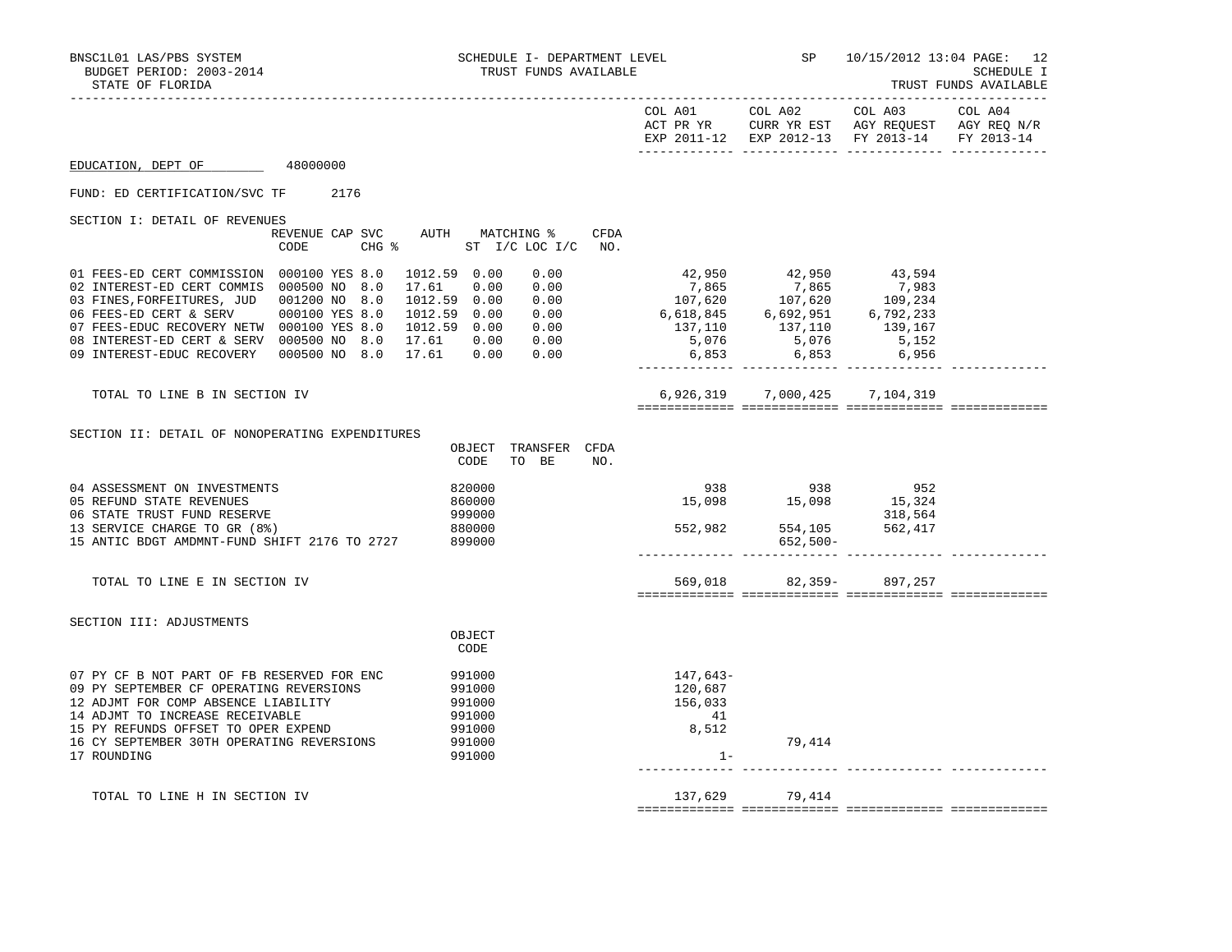| BNSC1L01 LAS/PBS SYSTEM<br>BUDGET PERIOD: 2003-2014<br>STATE OF FLORIDA                                                                                                                                                                                                                                                                                                                                                                                     | SCHEDULE I- DEPARTMENT LEVEL<br>TRUST FUNDS AVAILABLE |         |                                                                                                                                                                                                                 | SP 10/15/2012 13:04 PAGE: 13<br><b>SCHEDULE I</b><br>TRUST FUNDS AVAILABLE |            |  |
|-------------------------------------------------------------------------------------------------------------------------------------------------------------------------------------------------------------------------------------------------------------------------------------------------------------------------------------------------------------------------------------------------------------------------------------------------------------|-------------------------------------------------------|---------|-----------------------------------------------------------------------------------------------------------------------------------------------------------------------------------------------------------------|----------------------------------------------------------------------------|------------|--|
|                                                                                                                                                                                                                                                                                                                                                                                                                                                             |                                                       |         | COL A01 COL A02 COL A03 COL A04<br>ACT PR YR CURR YR EST AGY REQUEST AGY REQ N/R<br>EXP 2011-12 EXP 2012-13 FY 2013-14                                                                                          |                                                                            | FY 2013-14 |  |
| EDUCATION, DEPT OF 48000000                                                                                                                                                                                                                                                                                                                                                                                                                                 |                                                       |         |                                                                                                                                                                                                                 |                                                                            |            |  |
| FUND: ED CERTIFICATION/SVC TF 2176                                                                                                                                                                                                                                                                                                                                                                                                                          |                                                       |         |                                                                                                                                                                                                                 |                                                                            |            |  |
| SECTION IV: SUMMARY                                                                                                                                                                                                                                                                                                                                                                                                                                         |                                                       |         |                                                                                                                                                                                                                 |                                                                            |            |  |
| UNRESERVED FUND BALANCE - JULY 1<br>ADD: REVENUES (FROM SECTION I)<br>TOTAL FUNDS AVAILABLE (LINE A + LINE B) $(C)$<br>LESS: OPERATING EXPENDITURES<br>LESS: NONOPERATING EXPENDITURES (SECTION II)<br>LESS: FIXED CAPITAL OUTLAY (TOTAL ONLY)<br>UNRESERVED FUND BALANCE - JUNE 30 - BEFORE ADJ<br>NET ADJUSTMENTS (FROM SECTION III)<br>(H)<br>ADJUSTED UNRESERVED FUND BALANCE - JUNE $30$ (I)<br>TOTAL UNRESERVED FUND BALANCE FROM STATEWIDE CFO FILE: | (A)<br>(B)<br>(D)<br>(E)<br>(F)<br>(G)                | 885,453 | 885, 453 496, 494 172, 895<br>6,926,319 7,000,425 7,104,319<br>7,811,772 7,496,919 7,277,214<br>6,883,889 7,485,797 6,379,957<br>569,018 82,359- 897,257<br>358,865 93,481<br>137,629 79,414<br>496,494 172,895 |                                                                            |            |  |
| SCHEDULE IB: DETAIL OF UNRESERVED FUND BALANCE                                                                                                                                                                                                                                                                                                                                                                                                              | FUNDING SOURCE<br>STATE (S)<br>NONSTATE (N)           |         |                                                                                                                                                                                                                 |                                                                            |            |  |
| 01 EDUCATIONAL CERTIFICATION & SERVICES FEES<br>02 EDUCATIONAL CERTIFICATION COMMISSION FEES<br>03 EDUCATOR'S RECOVERY NETWORK                                                                                                                                                                                                                                                                                                                              | S<br>$\mathbf S$<br>S                                 |         | 128,265 44,666<br>191,609 66,724<br>176,620 61,505                                                                                                                                                              |                                                                            |            |  |
| ADJUSTED UNRESERVED FUND BALANCE - JUNE 30                                                                                                                                                                                                                                                                                                                                                                                                                  |                                                       |         | 496,494 172,895                                                                                                                                                                                                 |                                                                            |            |  |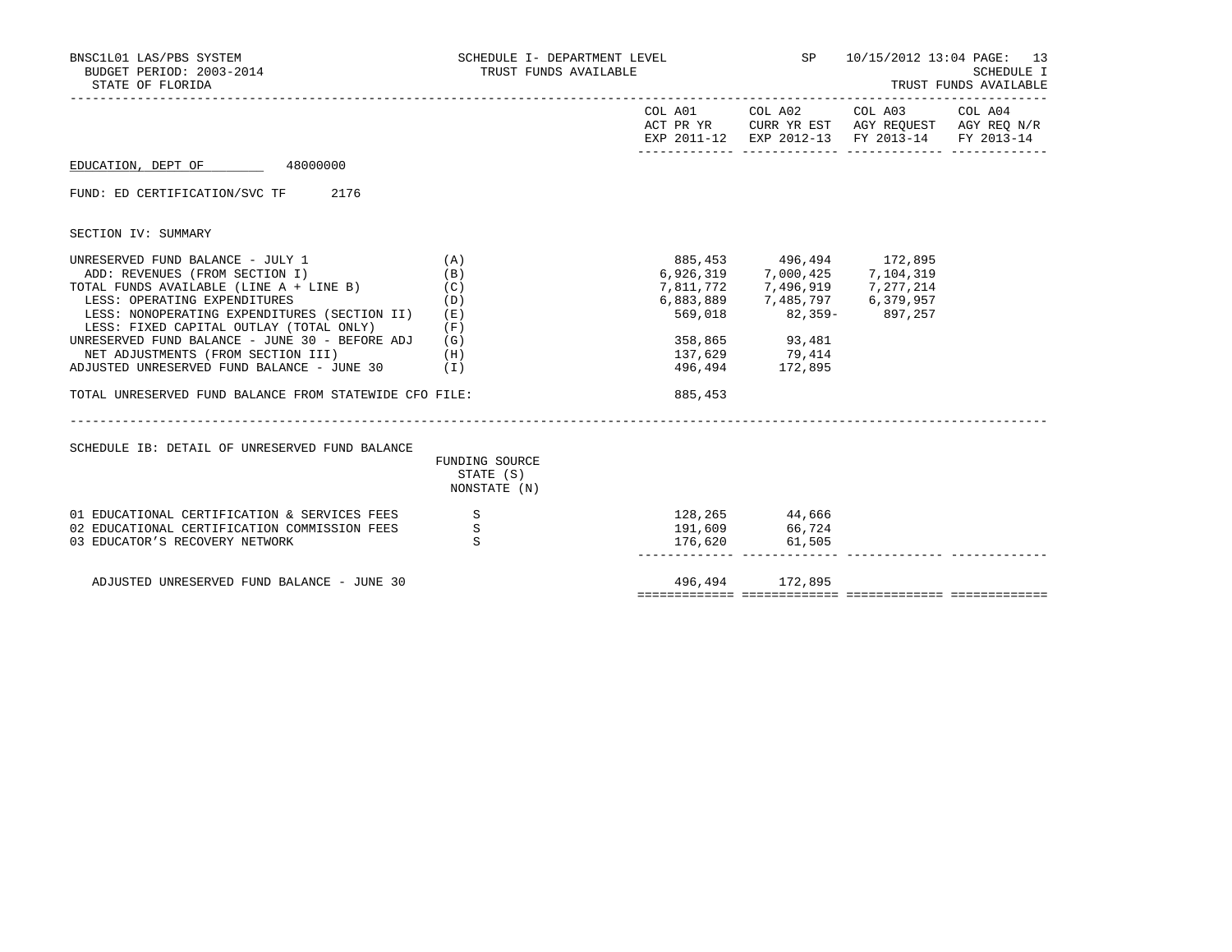|                                                                                                                                                                                                                  |                                                                                                |                                                                                             |             | COL A01            | COL A02                                                                                                                                               | COL A03<br>ACT PR YR CURR YR EST AGY REQUEST AGY REQ N/R<br>EXP 2011-12 EXP 2012-13 FY 2013-14 FY 2013-14 | COL A04 |
|------------------------------------------------------------------------------------------------------------------------------------------------------------------------------------------------------------------|------------------------------------------------------------------------------------------------|---------------------------------------------------------------------------------------------|-------------|--------------------|-------------------------------------------------------------------------------------------------------------------------------------------------------|-----------------------------------------------------------------------------------------------------------|---------|
| EDUCATION, DEPT OF                                                                                                                                                                                               | 48000000                                                                                       |                                                                                             |             |                    |                                                                                                                                                       |                                                                                                           |         |
| FUND: EDUCATIONAL ENHANCEMENT TF                                                                                                                                                                                 | 2178                                                                                           |                                                                                             |             |                    |                                                                                                                                                       |                                                                                                           |         |
| SECTION I: DETAIL OF REVENUES                                                                                                                                                                                    | REVENUE CAP SVC<br>CODE<br>CHG %                                                               | MATCHING %<br>AUTH<br>ST I/C LOC I/C                                                        | CFDA<br>NO. |                    |                                                                                                                                                       |                                                                                                           |         |
| 01 TR FR LOTTERY - 2510<br>02 TR FR DBPR - 2520<br>03 INTEREST-INVESTMENTS<br>04 TR FR DOR (FR GR) 001500 NO 0.0<br>05 REFUNDS                                                                                   | 001500 NO 0.0<br>24.121<br>001632 YES 0.0<br>000502 NO 0.0<br>17.61<br>001800 NO 0.0<br>24.121 | 0.00<br>0.00<br>551.106 0.00<br>0.00<br>0.00<br>0.00<br>24.121 0.00<br>0.00<br>0.00<br>0.00 |             | 1,555,418          | 1317,000,000 1354,600,000 1375,800,000<br>142,666,706 146,700,000 180,000,000<br>$3,374,133$ $3,000,000$ $3,000,000$<br>$846,511$ $847,000$ $847,000$ |                                                                                                           |         |
| TOTAL TO LINE B IN SECTION IV                                                                                                                                                                                    |                                                                                                |                                                                                             |             |                    | 1465, 442, 768 1505, 147, 000 1559, 647, 000                                                                                                          |                                                                                                           |         |
| SECTION II: DETAIL OF NONOPERATING EXPENDITURES                                                                                                                                                                  |                                                                                                | OBJECT<br>TRANSFER CFDA<br>CODE<br>TO BE                                                    | NO.         |                    |                                                                                                                                                       |                                                                                                           |         |
| 01 TR TO 48150000/2004<br>03 ASSESSMENT ON INVESTMENTS<br>04 PAYMENT TO SCH DIST/TECH ENHANCEMENT<br>05 FCO BUDGET ADJ-EXP OCCUR IN 48150000/2004<br>06 ANTIC TR TO 48150000/2004<br>07 STATE TRUST FUND RESERVE |                                                                                                | 810000<br>48150000<br>820000<br>810000<br>899000<br>48150000<br>810000<br>999000            |             |                    | 313, 273, 423 320, 784, 300 319, 718, 700<br>173,001 153,000<br>846,511 847,000 847,000<br>320,784,300-<br>648,899                                    | 153,000<br>319,718,700-<br>83, 165, 122                                                                   |         |
| TOTAL TO LINE E IN SECTION IV                                                                                                                                                                                    |                                                                                                |                                                                                             |             |                    | 314, 292, 935 1, 648, 899 84, 165, 122                                                                                                                |                                                                                                           |         |
| SECTION III: ADJUSTMENTS                                                                                                                                                                                         |                                                                                                | OBJECT<br>CODE                                                                              |             |                    |                                                                                                                                                       |                                                                                                           |         |
| 01 OTATEWIDE FINANCIAL STATEMENT ADJUSTMENT<br>03 DUE TO ROUNDING                                                                                                                                                |                                                                                                | 991000<br>991000                                                                            |             | 4,663,603<br>$2 -$ |                                                                                                                                                       |                                                                                                           |         |
| TOTAL TO LINE H IN SECTION IV                                                                                                                                                                                    |                                                                                                |                                                                                             |             | 4,663,601          |                                                                                                                                                       |                                                                                                           |         |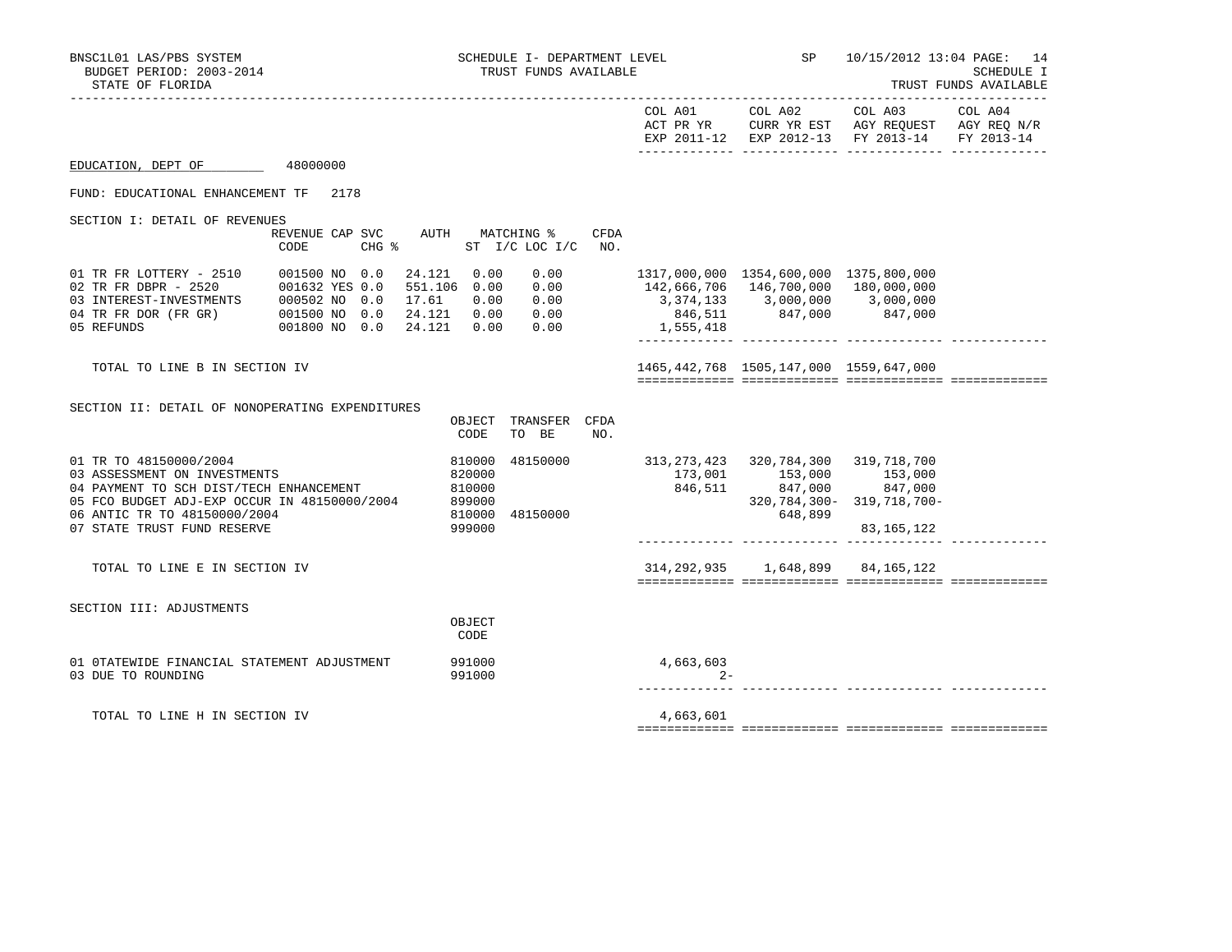| COL A01     | COL A02 COL A03 COL A04 |                                                                                                |                                                                                                                                                                                                                                                                                                                                                                                                                                                            |
|-------------|-------------------------|------------------------------------------------------------------------------------------------|------------------------------------------------------------------------------------------------------------------------------------------------------------------------------------------------------------------------------------------------------------------------------------------------------------------------------------------------------------------------------------------------------------------------------------------------------------|
|             |                         | ACT PR YR CURR YR EST AGY REQUEST AGY REQ N/R<br>EXP 2011-12 EXP 2012-13 FY 2013-14 FY 2013-14 |                                                                                                                                                                                                                                                                                                                                                                                                                                                            |
|             |                         |                                                                                                |                                                                                                                                                                                                                                                                                                                                                                                                                                                            |
|             |                         |                                                                                                |                                                                                                                                                                                                                                                                                                                                                                                                                                                            |
|             |                         |                                                                                                |                                                                                                                                                                                                                                                                                                                                                                                                                                                            |
|             |                         |                                                                                                |                                                                                                                                                                                                                                                                                                                                                                                                                                                            |
|             |                         |                                                                                                |                                                                                                                                                                                                                                                                                                                                                                                                                                                            |
|             |                         |                                                                                                |                                                                                                                                                                                                                                                                                                                                                                                                                                                            |
|             |                         |                                                                                                | 14,898,334                                                                                                                                                                                                                                                                                                                                                                                                                                                 |
|             |                         |                                                                                                |                                                                                                                                                                                                                                                                                                                                                                                                                                                            |
|             |                         |                                                                                                |                                                                                                                                                                                                                                                                                                                                                                                                                                                            |
|             |                         |                                                                                                |                                                                                                                                                                                                                                                                                                                                                                                                                                                            |
|             |                         |                                                                                                |                                                                                                                                                                                                                                                                                                                                                                                                                                                            |
| 118,592,717 |                         |                                                                                                |                                                                                                                                                                                                                                                                                                                                                                                                                                                            |
|             |                         |                                                                                                |                                                                                                                                                                                                                                                                                                                                                                                                                                                            |
|             |                         |                                                                                                |                                                                                                                                                                                                                                                                                                                                                                                                                                                            |
|             |                         |                                                                                                |                                                                                                                                                                                                                                                                                                                                                                                                                                                            |
|             |                         |                                                                                                |                                                                                                                                                                                                                                                                                                                                                                                                                                                            |
|             |                         |                                                                                                |                                                                                                                                                                                                                                                                                                                                                                                                                                                            |
|             |                         |                                                                                                |                                                                                                                                                                                                                                                                                                                                                                                                                                                            |
|             | 4,663,601               |                                                                                                | 1465, 442, 768 1505, 147, 000 1559, 647, 000<br>1584,035,485 1609,282,139 1676,195,940<br>1170,271,012 1170,300,000 1257,016,178<br>314, 292, 935 1, 648, 899 84, 165, 122<br>320, 784, 300 319, 718, 700<br>99,471,538 116,548,940 15,295,940<br>104, 135, 139 116, 548, 940 15, 295, 940<br>93,742,452  104,952,320  13,500,197<br>10, 153, 176   11, 363, 522   1, 766, 681<br>$239,511$ $233,098$ $29,062$<br>104, 135, 139 116, 548, 940 15, 295, 940 |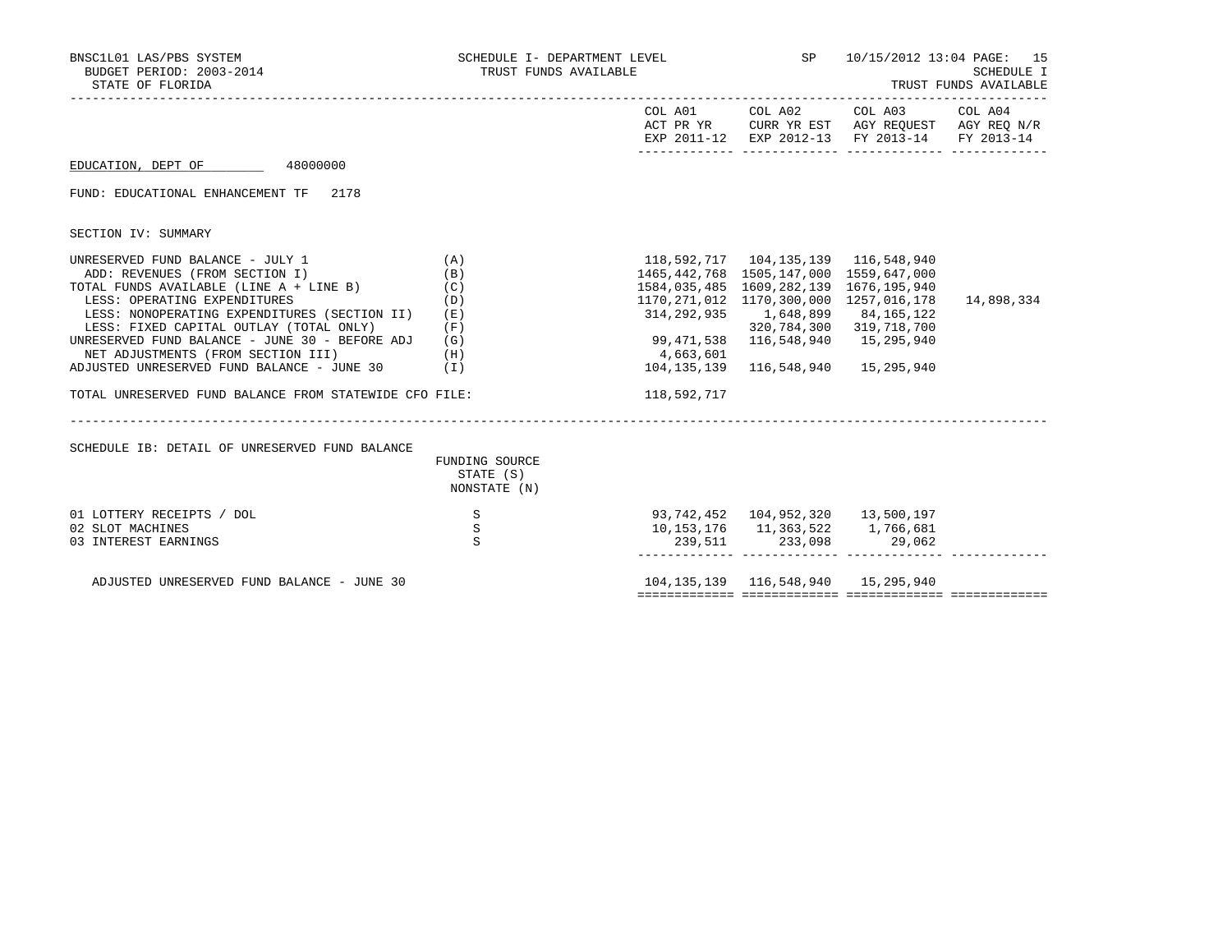| BNSC1L01 LAS/PBS SYSTEM<br>BUDGET PERIOD: 2003-2014<br>STATE OF FLORIDA                                                                                                                                                                                                                    |                                               | SCHEDULE I- DEPARTMENT LEVEL<br>TRUST FUNDS AVAILABLE |                                                                                                                |                                                                                                                           | SP 10/15/2012 13:04 PAGE: 16<br><b>SCHEDULE I</b><br>TRUST FUNDS AVAILABLE |  |  |
|--------------------------------------------------------------------------------------------------------------------------------------------------------------------------------------------------------------------------------------------------------------------------------------------|-----------------------------------------------|-------------------------------------------------------|----------------------------------------------------------------------------------------------------------------|---------------------------------------------------------------------------------------------------------------------------|----------------------------------------------------------------------------|--|--|
|                                                                                                                                                                                                                                                                                            |                                               |                                                       |                                                                                                                | COL A01 COL A02 COL A03<br>ACT PR YR CURR YR EST AGY REQUEST AGY REQ N/R<br>EXP 2011-12 EXP 2012-13 FY 2013-14 FY 2013-14 | COL A04                                                                    |  |  |
| EDUCATION, DEPT OF 48000000                                                                                                                                                                                                                                                                |                                               |                                                       |                                                                                                                |                                                                                                                           |                                                                            |  |  |
| FUND: ED MEDIA & TECHNOLOGY TF 2183                                                                                                                                                                                                                                                        |                                               |                                                       |                                                                                                                |                                                                                                                           |                                                                            |  |  |
| SECTION I: DETAIL OF REVENUES                                                                                                                                                                                                                                                              | REVENUE CAP SVC AUTH MATCHING %<br>CFDA       |                                                       |                                                                                                                |                                                                                                                           |                                                                            |  |  |
| CODE                                                                                                                                                                                                                                                                                       | CHG $\frac{1}{6}$ ST I/C LOC I/C NO.          |                                                       |                                                                                                                |                                                                                                                           |                                                                            |  |  |
| 000115 NO 0.0 1006.39 0.00 0.00<br>02 ROYALTIES-ED MEDIA                                                                                                                                                                                                                                   |                                               | 4,728                                                 | 8, 142 7, 337 7, 337<br>529                                                                                    | 528                                                                                                                       |                                                                            |  |  |
| TOTAL TO LINE B IN SECTION IV                                                                                                                                                                                                                                                              |                                               |                                                       | 12,870 7,866 7,865                                                                                             |                                                                                                                           |                                                                            |  |  |
| SECTION II: DETAIL OF NONOPERATING EXPENDITURES                                                                                                                                                                                                                                            | OBJECT TRANSFER CFDA<br>CODE TO BE NO.        |                                                       |                                                                                                                |                                                                                                                           |                                                                            |  |  |
| 01 ASSESSMENT ON INVESTMENTS<br>02 ROYALTIES TRANSFER TO ACS                                                                                                                                                                                                                               | 820000<br>810000                              | 407<br>61,600                                         | 367                                                                                                            | 367                                                                                                                       |                                                                            |  |  |
| TOTAL TO LINE E IN SECTION IV                                                                                                                                                                                                                                                              |                                               |                                                       | 62,007 367                                                                                                     | 367                                                                                                                       |                                                                            |  |  |
| SECTION III: ADJUSTMENTS                                                                                                                                                                                                                                                                   | OBJECT<br>CODE                                |                                                       |                                                                                                                |                                                                                                                           |                                                                            |  |  |
| 01 PY SEPTEMBER CF OPERATING REVERSIONS<br>02 PY CF B NOT PART OF FB RESERVED FOR ENC<br>03 CY SEPTEMBER CF OPERATING REVERSIONS ADJ                                                                                                                                                       | 991000<br>991000<br>991000                    | 511<br>$511-$                                         | 134                                                                                                            |                                                                                                                           |                                                                            |  |  |
| 04 ROUNDING                                                                                                                                                                                                                                                                                | 991000                                        | $1 -$                                                 |                                                                                                                |                                                                                                                           |                                                                            |  |  |
| TOTAL TO LINE H IN SECTION IV                                                                                                                                                                                                                                                              |                                               | $1 -$                                                 | 134                                                                                                            |                                                                                                                           |                                                                            |  |  |
| SECTION IV: SUMMARY                                                                                                                                                                                                                                                                        |                                               |                                                       |                                                                                                                |                                                                                                                           |                                                                            |  |  |
| UNRESERVED FUND BALANCE - JULY 1<br>ADD: REVENUES (FROM SECTION I)<br>TOTAL FUNDS AVAILABLE (LINE A + LINE B)<br>LESS: OPERATING EXPENDITURES<br>LESS: NONOPERATING EXPENDITURES (SECTION II)<br>LESS: FIXED CAPITAL OUTLAY (TOTAL ONLY)<br>UNRESERVED FUND BALANCE - JUNE 30 - BEFORE ADJ | (A)<br>(B)<br>(C)<br>(D)<br>(E)<br>(F)<br>(G) | 336,498<br>12,870<br>285,927                          | 285,926<br>7,866<br>349,368<br>1,434<br>53,426<br>52,007<br>153,426<br>567<br>567<br>133,426<br>567<br>139,999 | 140,133<br>7,865<br>14,205                                                                                                |                                                                            |  |  |
| NET ADJUSTMENTS (FROM SECTION III)<br>ADJUSTED UNRESERVED FUND BALANCE - JUNE 30                                                                                                                                                                                                           | (H)<br>(I)                                    | $1 -$<br>285,926                                      | 134<br>140,133                                                                                                 | 14,205                                                                                                                    |                                                                            |  |  |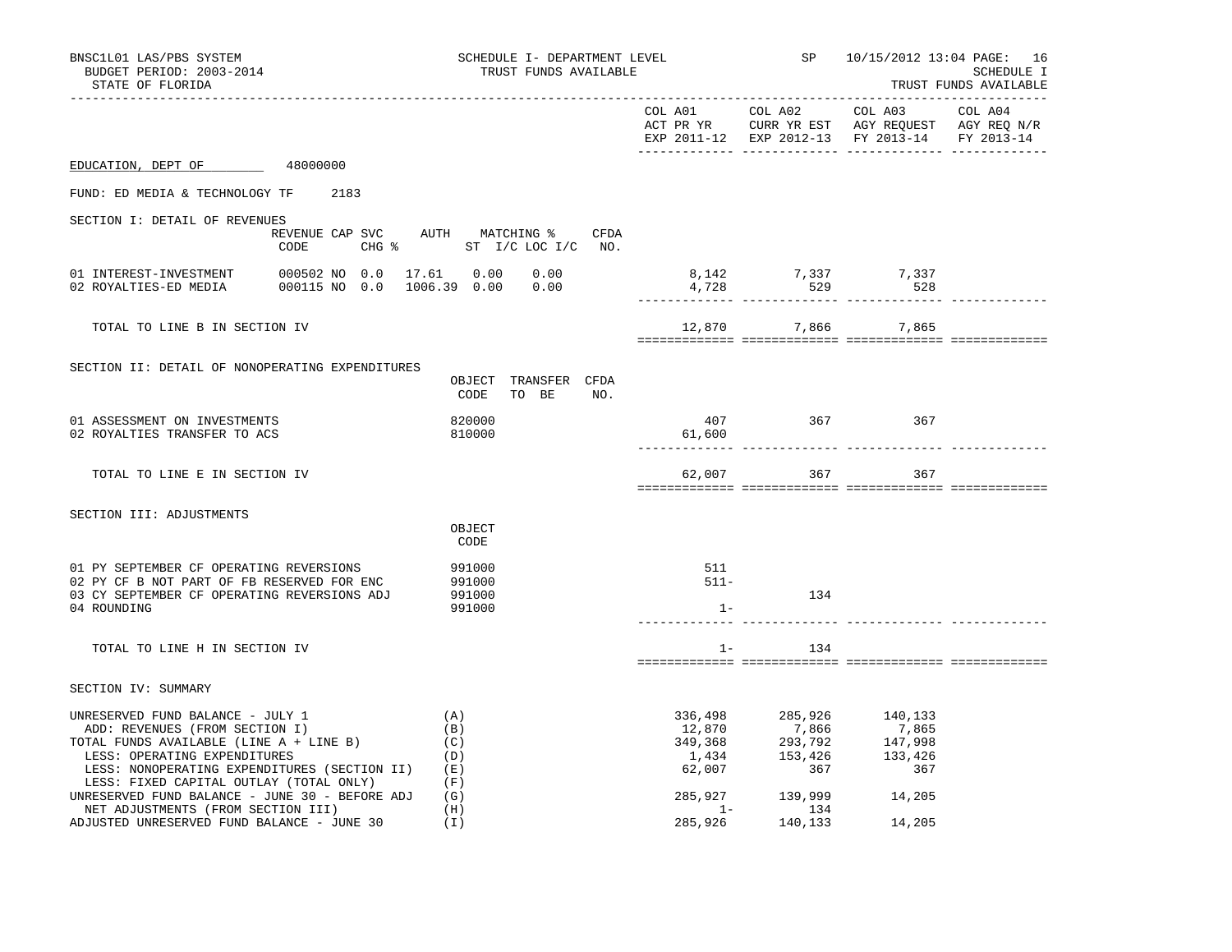| BNSC1L01 LAS/PBS SYSTEM<br>BUDGET PERIOD: 2003-2014<br>STATE OF FLORIDA                                                                                                                                                                                                                                                                                                                                                                                            | SCHEDULE I- DEPARTMENT LEVEL<br>TRUST FUNDS AVAILABLE                                          |                                                                                                                             | SP              | 10/15/2012 13:04 PAGE: 17<br>SCHEDULE I<br>TRUST FUNDS AVAILABLE                                          |         |
|--------------------------------------------------------------------------------------------------------------------------------------------------------------------------------------------------------------------------------------------------------------------------------------------------------------------------------------------------------------------------------------------------------------------------------------------------------------------|------------------------------------------------------------------------------------------------|-----------------------------------------------------------------------------------------------------------------------------|-----------------|-----------------------------------------------------------------------------------------------------------|---------|
|                                                                                                                                                                                                                                                                                                                                                                                                                                                                    |                                                                                                |                                                                                                                             | COL A01 COL A02 | COL A03<br>ACT PR YR CURR YR EST AGY REQUEST AGY REQ N/R<br>EXP 2011-12 EXP 2012-13 FY 2013-14 FY 2013-14 | COL A04 |
| EDUCATION, DEPT OF 48000000                                                                                                                                                                                                                                                                                                                                                                                                                                        |                                                                                                |                                                                                                                             |                 |                                                                                                           |         |
| 2183<br>FUND: ED MEDIA & TECHNOLOGY TF                                                                                                                                                                                                                                                                                                                                                                                                                             |                                                                                                |                                                                                                                             |                 |                                                                                                           |         |
| SECTION IV: SUMMARY                                                                                                                                                                                                                                                                                                                                                                                                                                                |                                                                                                |                                                                                                                             |                 |                                                                                                           |         |
| TOTAL UNRESERVED FUND BALANCE FROM STATEWIDE CFO FILE:                                                                                                                                                                                                                                                                                                                                                                                                             |                                                                                                | 336,498                                                                                                                     |                 |                                                                                                           |         |
| SCHEDULE IB: DETAIL OF UNRESERVED FUND BALANCE                                                                                                                                                                                                                                                                                                                                                                                                                     | FUNDING SOURCE<br>STATE (S)<br>NONSTATE (N)                                                    |                                                                                                                             |                 |                                                                                                           |         |
| 01 GENERAL EARNINGS<br>02 FL EDUCATION DIRECTORY<br>03 STATE BOARD REGULATIONS<br>04 PSRC-DISSEMINATION-DPS<br>05 EXCEPTIONAL STUDENT ED<br>07 ASSESSMENT & EVALUATION<br>08 6A-2 FACILITIES RULES<br>09 DUBBING/INSTRUCTIONAL TECH<br>10 NATIONAL GEOGRAPHIC SOCIETY<br>11 JOSTENS'S ROYALTIES<br>12 MARION/ EXCEPTIONAL ED<br>13 CHAUTAUQUA INSTR TECH<br>14 ST. OF LOUISIANA/EXCEPT. ED<br>15 CHOICES<br>16 FL VIRTUAL CURRICULUM MARKET PLACE<br>17 IDEA ADMIN | N<br>N<br>N<br>N<br>N<br>N<br>N<br>N<br>N<br>N<br>N<br>N<br>N<br>$_{\rm N}$<br>$_{\rm N}$<br>N | 16,015<br>11,192<br>3,393<br>63,031<br>13,035<br>2,963<br>6,764<br>11,081<br>295<br>21,364<br>2,054<br>76<br>3,520<br>1,264 | 9,122           | 290<br>$\begin{array}{cccc} 129,637 & & & 130,525 & & & 13,190 \\ 242 & & & 486 & & & 725 \end{array}$    |         |
| ADJUSTED UNRESERVED FUND BALANCE - JUNE 30                                                                                                                                                                                                                                                                                                                                                                                                                         |                                                                                                |                                                                                                                             |                 | 285,926 140,133 14,205                                                                                    |         |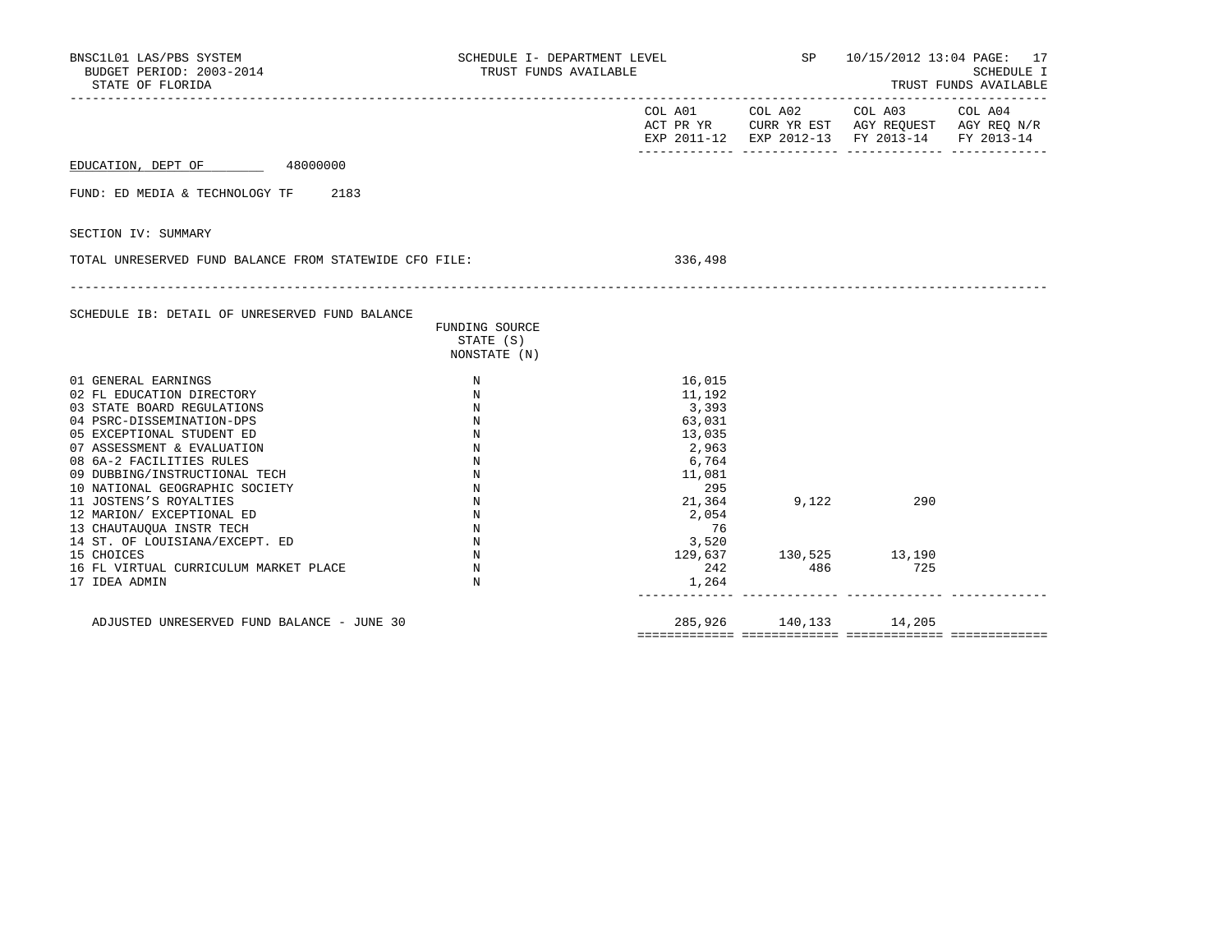| BNSC1L01 LAS/PBS SYSTEM<br>BUDGET PERIOD: 2003-2014<br>STATE OF FLORIDA                                                                                                                                                                                                                    |                                         | SCHEDULE I- DEPARTMENT LEVEL<br>TRUST FUNDS AVAILABLE             |                                                 | SP <sub>3</sub>                                                                      | 10/15/2012 13:04 PAGE: 18<br>SCHEDULE I<br>TRUST FUNDS AVAILABLE                                                  |  |  |
|--------------------------------------------------------------------------------------------------------------------------------------------------------------------------------------------------------------------------------------------------------------------------------------------|-----------------------------------------|-------------------------------------------------------------------|-------------------------------------------------|--------------------------------------------------------------------------------------|-------------------------------------------------------------------------------------------------------------------|--|--|
| --------------------                                                                                                                                                                                                                                                                       |                                         |                                                                   | COL A01                                         | COL A02                                                                              | COL A03 COL A04<br>ACT PR YR CURR YR EST AGY REQUEST AGY REQ N/R<br>EXP 2011-12 EXP 2012-13 FY 2013-14 FY 2013-14 |  |  |
| EDUCATION, DEPT OF 48000000                                                                                                                                                                                                                                                                |                                         |                                                                   |                                                 |                                                                                      |                                                                                                                   |  |  |
| FUND: DIV UNIV FAC CONST ADM TF                                                                                                                                                                                                                                                            | 2.2.2.2                                 |                                                                   |                                                 |                                                                                      |                                                                                                                   |  |  |
| SECTION I: DETAIL OF REVENUES                                                                                                                                                                                                                                                              |                                         |                                                                   |                                                 |                                                                                      |                                                                                                                   |  |  |
|                                                                                                                                                                                                                                                                                            | REVENUE CAP SVC AUTH MATCHING %<br>CODE | CFDA<br>CHG % ST I/C LOC I/C NO.                                  |                                                 |                                                                                      |                                                                                                                   |  |  |
| 04 REFUNDS                                                                                                                                                                                                                                                                                 | 001800 NO 0.0                           | 1013.65  0.00  0.00<br>1013.65  0.00  0.00<br>1013.65  0.00  0.00 | 332                                             | 2,495,158 3,780,617 3,826,539<br>1,832,859 1,809,773 1,820,996                       |                                                                                                                   |  |  |
| TOTAL TO LINE B IN SECTION IV                                                                                                                                                                                                                                                              |                                         |                                                                   |                                                 |                                                                                      | 4,328,349 5,590,390 5,647,535                                                                                     |  |  |
|                                                                                                                                                                                                                                                                                            |                                         |                                                                   |                                                 |                                                                                      |                                                                                                                   |  |  |
| SECTION II: DETAIL OF NONOPERATING EXPENDITURES                                                                                                                                                                                                                                            |                                         | OBJECT TRANSFER CFDA<br>TO BE<br>CODE<br>NO.                      |                                                 |                                                                                      |                                                                                                                   |  |  |
| 01 TR TO 48800000/2183                                                                                                                                                                                                                                                                     |                                         | 810000 48800000                                                   | 4,199                                           |                                                                                      | ___________ _______________ ____                                                                                  |  |  |
| TOTAL TO LINE E IN SECTION IV                                                                                                                                                                                                                                                              |                                         |                                                                   | 4,199                                           |                                                                                      |                                                                                                                   |  |  |
|                                                                                                                                                                                                                                                                                            |                                         |                                                                   |                                                 |                                                                                      |                                                                                                                   |  |  |
| SECTION III: ADJUSTMENTS                                                                                                                                                                                                                                                                   |                                         | OBJECT<br>CODE                                                    |                                                 |                                                                                      |                                                                                                                   |  |  |
| 02 ROUNDING<br>03 PY SEPTEMBER CF OPERATING REVERSIONS<br>04 PY CF B NOT PART OF FB RES FOR ENCUMB<br>05 CY SEPTEMBER CF OPERATING REVERSIONS                                                                                                                                              |                                         | 991000<br>991000<br>991000<br>991000                              | $\overline{\phantom{1}}$<br>125,736<br>125,311- | 6,510                                                                                |                                                                                                                   |  |  |
|                                                                                                                                                                                                                                                                                            |                                         |                                                                   |                                                 |                                                                                      |                                                                                                                   |  |  |
| TOTAL TO LINE H IN SECTION IV                                                                                                                                                                                                                                                              |                                         |                                                                   | 426                                             | 6,510                                                                                |                                                                                                                   |  |  |
| SECTION IV: SUMMARY                                                                                                                                                                                                                                                                        |                                         |                                                                   |                                                 |                                                                                      |                                                                                                                   |  |  |
| UNRESERVED FUND BALANCE - JULY 1<br>ADD: REVENUES (FROM SECTION I)<br>TOTAL FUNDS AVAILABLE (LINE A + LINE B)<br>LESS: OPERATING EXPENDITURES<br>LESS: NONOPERATING EXPENDITURES (SECTION II)<br>LESS: FIXED CAPITAL OUTLAY (TOTAL ONLY)<br>UNRESERVED FUND BALANCE - JUNE 30 - BEFORE ADJ |                                         | (A)<br>(B)<br>(C)<br>(D)<br>(E)<br>(F)<br>(G)                     | 4,320,591<br>4,199<br>15,494                    | 11,935 15,920<br>4,328,349 5,590,390<br>4,340,284 5,606,310<br>5,612,820<br>$6,510-$ | 5,647,535<br>5,647,535<br>5,647,535                                                                               |  |  |
| NET ADJUSTMENTS (FROM SECTION III)<br>ADJUSTED UNRESERVED FUND BALANCE - JUNE 30                                                                                                                                                                                                           |                                         | (H)<br>(I)                                                        | 426<br>15,920                                   | 6,510                                                                                |                                                                                                                   |  |  |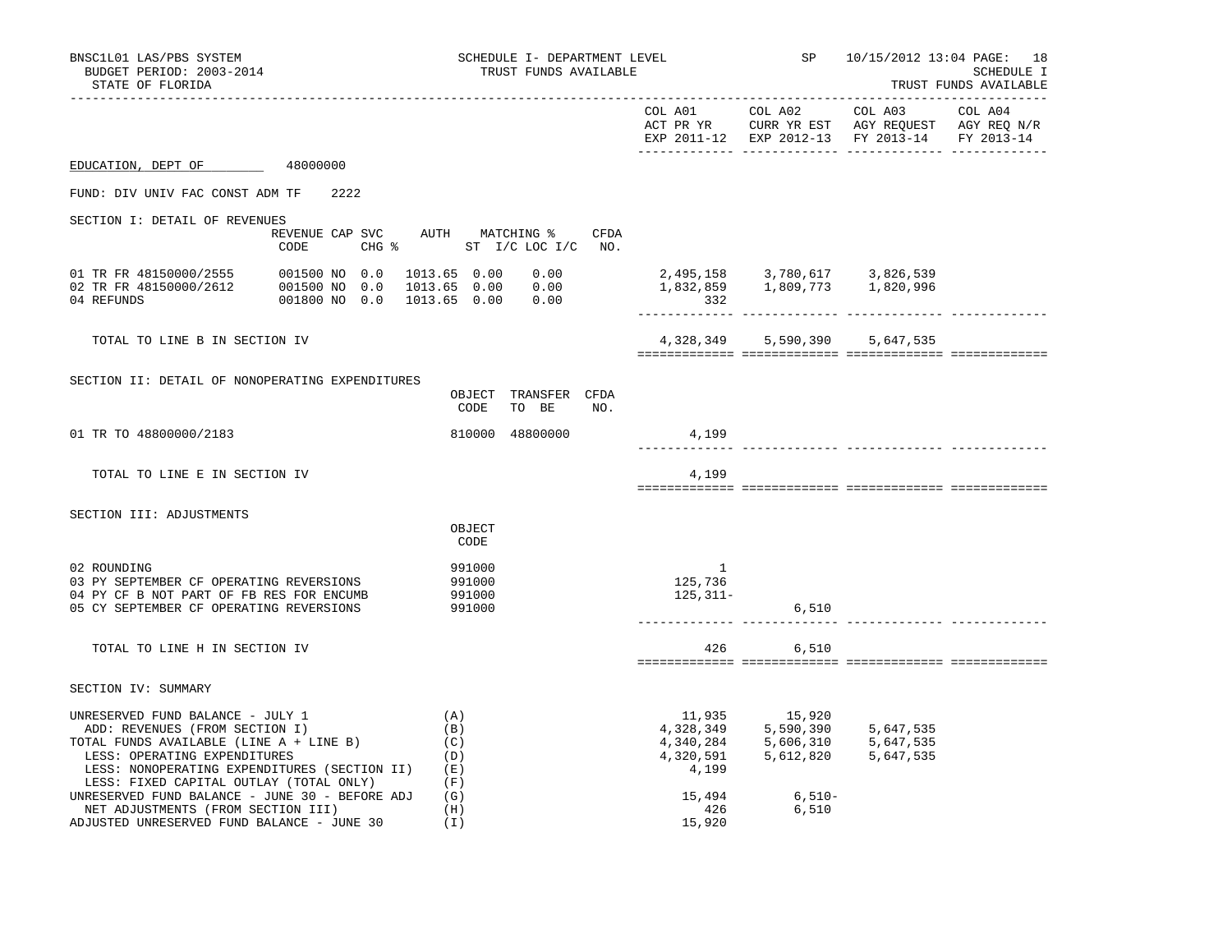| BNSC1L01 LAS/PBS SYSTEM<br>BUDGET PERIOD: 2003-2014<br>STATE OF FLORIDA | SCHEDULE I- DEPARTMENT LEVEL<br>TRUST FUNDS AVAILABLE |                                          | SP 10/15/2012 13:04 PAGE: 19<br><b>SCHEDULE I</b><br>TRUST FUNDS AVAILABLE |                                                                                             |  |  |
|-------------------------------------------------------------------------|-------------------------------------------------------|------------------------------------------|----------------------------------------------------------------------------|---------------------------------------------------------------------------------------------|--|--|
|                                                                         |                                                       | COL A01 COL A02<br>ACT PR YR CURR YR EST |                                                                            | COL A03 COL A04<br>AGY REQUEST AGY REQ N/R<br>EXP 2011-12 EXP 2012-13 FY 2013-14 FY 2013-14 |  |  |
| 48000000<br>EDUCATION, DEPT OF                                          |                                                       |                                          |                                                                            |                                                                                             |  |  |
| FUND: DIV UNIV FAC CONST ADM TF 2222                                    |                                                       |                                          |                                                                            |                                                                                             |  |  |
| SECTION IV: SUMMARY                                                     |                                                       |                                          |                                                                            |                                                                                             |  |  |
| TOTAL UNRESERVED FUND BALANCE FROM STATEWIDE CFO FILE:                  |                                                       | 11,935                                   |                                                                            |                                                                                             |  |  |
| SCHEDULE IB: DETAIL OF UNRESERVED FUND BALANCE                          | FUNDING SOURCE<br>STATE (S)<br>NONSTATE (N)           |                                          |                                                                            |                                                                                             |  |  |
| 01 TR FR 48150000/2555                                                  | S                                                     | 15,920                                   |                                                                            |                                                                                             |  |  |
| ADJUSTED UNRESERVED FUND BALANCE - JUNE 30                              |                                                       | 15,920                                   |                                                                            |                                                                                             |  |  |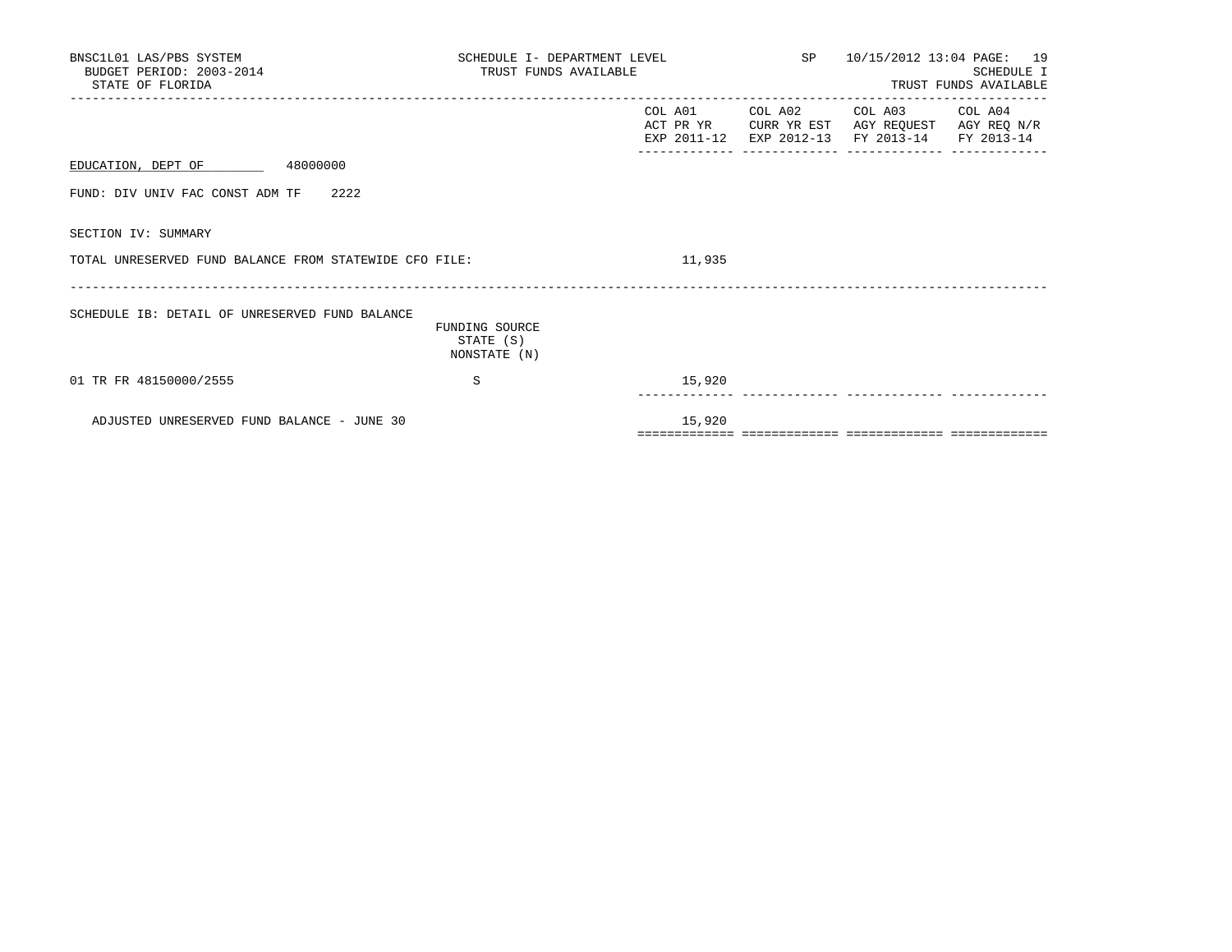|                                                                                                                                                                                                                                                                                                                                                |                                                                                                                                                     |                                                                                                                                                                                                             |                           |                                                                                                                                                                                                                                                                                                                                     | EXP 2011-12 EXP 2012-13 FY 2013-14 | FY 2013-14 |
|------------------------------------------------------------------------------------------------------------------------------------------------------------------------------------------------------------------------------------------------------------------------------------------------------------------------------------------------|-----------------------------------------------------------------------------------------------------------------------------------------------------|-------------------------------------------------------------------------------------------------------------------------------------------------------------------------------------------------------------|---------------------------|-------------------------------------------------------------------------------------------------------------------------------------------------------------------------------------------------------------------------------------------------------------------------------------------------------------------------------------|------------------------------------|------------|
| EDUCATION, DEPT OF                                                                                                                                                                                                                                                                                                                             | 48000000                                                                                                                                            |                                                                                                                                                                                                             |                           |                                                                                                                                                                                                                                                                                                                                     |                                    |            |
| FUND: ST ST FIN ASSIST TF                                                                                                                                                                                                                                                                                                                      | 2240                                                                                                                                                |                                                                                                                                                                                                             |                           |                                                                                                                                                                                                                                                                                                                                     |                                    |            |
| SECTION I: DETAIL OF REVENUES                                                                                                                                                                                                                                                                                                                  | REVENUE CAP SVC<br>CODE                                                                                                                             | AUTH MATCHING %<br>CFDA<br>CHG % ST I/C LOC I/C<br>NO.                                                                                                                                                      |                           |                                                                                                                                                                                                                                                                                                                                     |                                    |            |
| 01 FAMU FOR MCLEOD GRANT<br>02 BETHUNE FOR M MCLEOD GR 001100 NO 0.0<br>03 ED WATERS FOR M MCLEOD<br>04 FL MEMORIAL/M MCLEOD<br>05 JOSE MARTI CHALL GNT PR 001100 NO<br>06 STUDENT FIN AID RESID<br>07 INT-STUDENT FIN ASST<br>08 INT-ETHICS IN BUSINESS<br>10 INT-JOSE MARTI-PRIVATE  000500 NO 0.0  1009.72  0.00<br>11 INT-JOSE MARTI-STATE | 001100 NO 0.0<br>0.0<br>001100 NO<br>001100 NO<br>0.0<br>0.0<br>002300 NO<br>0.0<br>000500 NO<br>0.0<br>000500 NO 0.0<br>000500 NO 0.0 1009.72 0.00 | 1009.73 0.00<br>0.00<br>0.00<br>1009.73 0.00<br>1009.73 0.00<br>0.00<br>1009.73 0.00<br>0.00<br>1009.73 0.00<br>0.00<br>1010.73 0.00<br>0.00<br>1010.73 0.00<br>0.00<br>1010.73  0.00  0.00<br>0.00<br>0.00 | 24,000<br>21,000<br>4,676 | 16,000 27,000 27,000<br>78,000<br>13,500<br>21, 000<br>35, 000<br>25, 000<br>25, 000<br>42, 000<br>42, 000<br>42, 000<br>42, 000<br>42, 000<br>42, 000<br>42, 000<br>49, 500<br>49, 500<br>15, 000<br>15, 000<br>15, 000<br>15, 000<br>15, 000<br>15, 000<br>15, 000<br>15, 000<br>15, 000<br>15, 000<br>15, 000<br>15, 00<br>4,543 | 78,000<br>13,500<br>4,414          |            |
| TOTAL TO LINE B IN SECTION IV                                                                                                                                                                                                                                                                                                                  |                                                                                                                                                     |                                                                                                                                                                                                             |                           | 159,402 246,539 245,568                                                                                                                                                                                                                                                                                                             |                                    |            |
| SECTION II: DETAIL OF NONOPERATING EXPENDITURES                                                                                                                                                                                                                                                                                                |                                                                                                                                                     | OBJECT<br>TRANSFER CFDA<br>CODE<br>TO BE<br>NO.                                                                                                                                                             |                           |                                                                                                                                                                                                                                                                                                                                     |                                    |            |
| 01 ASSESSMENT ON INVESTMENTS<br>02 REFUND OF NON-STATE REVENUES<br>03 REFUND OF FEDERAL REVENUES<br>04 STATE TRUST FUND RESERVE (PAUL DOUGLAS) 999000                                                                                                                                                                                          |                                                                                                                                                     | 820000<br>860000<br>860000                                                                                                                                                                                  | 397<br>696,642            | 1,098 1,035 988<br>3,799                                                                                                                                                                                                                                                                                                            |                                    |            |
| TOTAL TO LINE E IN SECTION IV                                                                                                                                                                                                                                                                                                                  |                                                                                                                                                     |                                                                                                                                                                                                             | 698,137                   | 4,834                                                                                                                                                                                                                                                                                                                               | 988                                |            |
| SECTION III: ADJUSTMENTS                                                                                                                                                                                                                                                                                                                       |                                                                                                                                                     | OBJECT<br>CODE                                                                                                                                                                                              |                           |                                                                                                                                                                                                                                                                                                                                     |                                    |            |
| 01 ADJMT TO INCREASE LOANS RECEIVABLE<br>04 ROUNDING                                                                                                                                                                                                                                                                                           |                                                                                                                                                     | 991000<br>991000                                                                                                                                                                                            | 156,026-<br>1             |                                                                                                                                                                                                                                                                                                                                     |                                    |            |
| TOTAL TO LINE H IN SECTION IV                                                                                                                                                                                                                                                                                                                  |                                                                                                                                                     |                                                                                                                                                                                                             | 156,025-                  |                                                                                                                                                                                                                                                                                                                                     |                                    |            |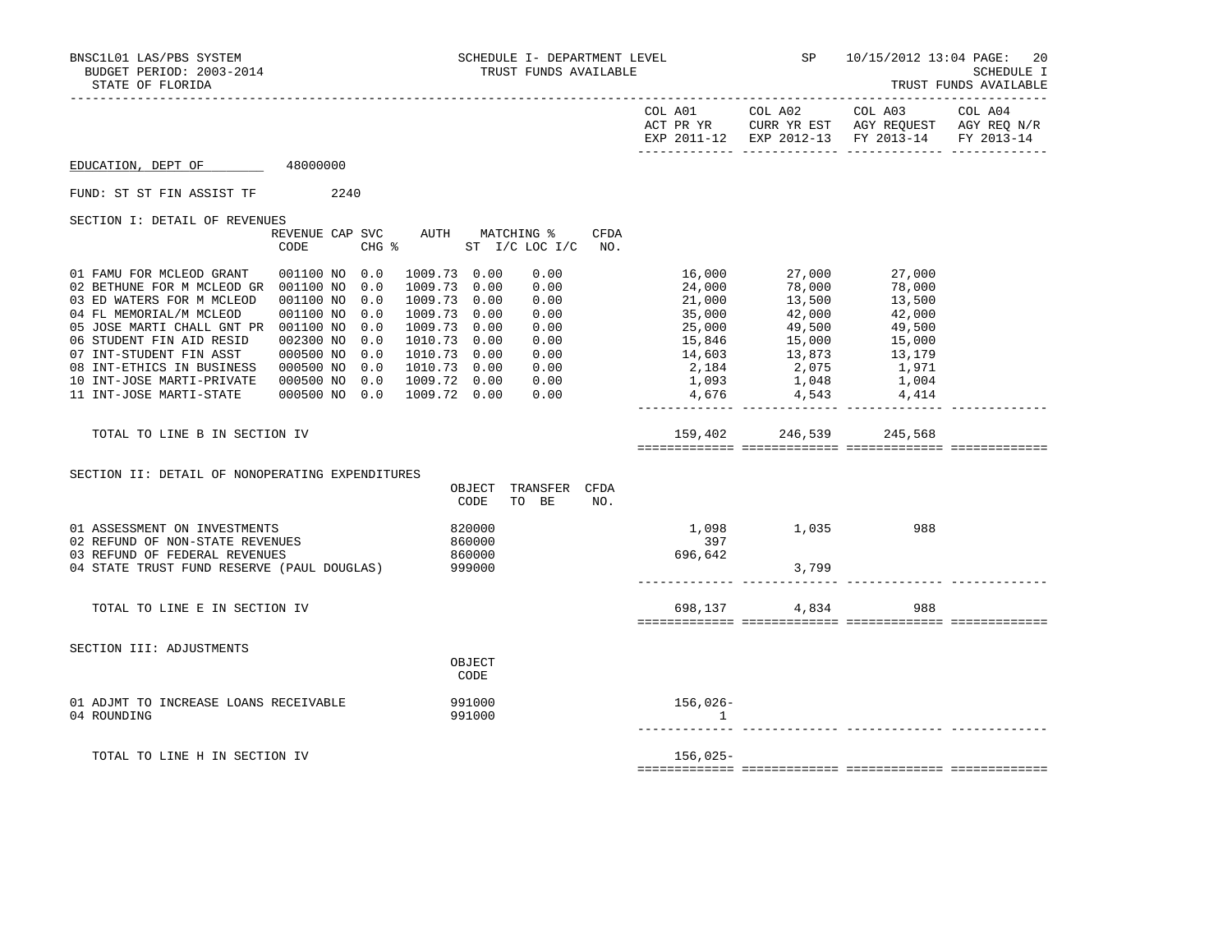| BNSC1L01 LAS/PBS SYSTEM<br>BUDGET PERIOD: 2003-2014<br>STATE OF FLORIDA                 | SCHEDULE I- DEPARTMENT LEVEL<br>TRUST FUNDS AVAILABLE | $SP = 1$  | 10/15/2012 13:04 PAGE: 21<br><b>SCHEDULE I</b><br>TRUST FUNDS AVAILABLE |                                                                                                                                   |  |  |
|-----------------------------------------------------------------------------------------|-------------------------------------------------------|-----------|-------------------------------------------------------------------------|-----------------------------------------------------------------------------------------------------------------------------------|--|--|
|                                                                                         |                                                       |           |                                                                         | COL A01 COL A02 COL A03 COL A04<br>ACT PR YR CURR YR EST AGY REQUEST AGY REQ N/R<br>EXP 2011-12 EXP 2012-13 FY 2013-14 FY 2013-14 |  |  |
| EDUCATION, DEPT OF 48000000                                                             |                                                       |           |                                                                         |                                                                                                                                   |  |  |
| FUND: ST ST FIN ASSIST TF 2240                                                          |                                                       |           |                                                                         |                                                                                                                                   |  |  |
| SECTION IV: SUMMARY                                                                     |                                                       |           |                                                                         |                                                                                                                                   |  |  |
| UNRESERVED FUND BALANCE - JULY 1                                                        | (A)                                                   |           | 1,299,903 471,518                                                       | 502,886                                                                                                                           |  |  |
| ADD: REVENUES (FROM SECTION I)                                                          | (B)                                                   | 159,402   | 246,539                                                                 | 245,568                                                                                                                           |  |  |
| TOTAL FUNDS AVAILABLE (LINE A + LINE B)                                                 | (C)                                                   |           | 1,459,305 718,057 748,454                                               |                                                                                                                                   |  |  |
| LESS: OPERATING EXPENDITURES                                                            | (D)                                                   |           | 133,625 210,337 240,500                                                 |                                                                                                                                   |  |  |
| LESS: NONOPERATING EXPENDITURES (SECTION II)<br>LESS: FIXED CAPITAL OUTLAY (TOTAL ONLY) | (E)<br>(F)                                            |           | 698,137 4,834                                                           | 988                                                                                                                               |  |  |
| UNRESERVED FUND BALANCE - JUNE 30 - BEFORE ADJ                                          | (G)                                                   | 627,543   | 502,886                                                                 | 506,966                                                                                                                           |  |  |
| NET ADJUSTMENTS (FROM SECTION III)                                                      | (H)                                                   | 156,025-  |                                                                         |                                                                                                                                   |  |  |
| ADJUSTED UNRESERVED FUND BALANCE - JUNE 30                                              | ( I )                                                 | 471,518   | 502,886                                                                 | 506,966                                                                                                                           |  |  |
| TOTAL UNRESERVED FUND BALANCE FROM STATEWIDE CFO FILE:                                  |                                                       | 1,299,903 |                                                                         |                                                                                                                                   |  |  |
| SCHEDULE IB: DETAIL OF UNRESERVED FUND BALANCE                                          | FUNDING SOURCE                                        |           |                                                                         |                                                                                                                                   |  |  |
|                                                                                         | STATE (S)                                             |           |                                                                         |                                                                                                                                   |  |  |
|                                                                                         | NONSTATE (N)                                          |           |                                                                         |                                                                                                                                   |  |  |
|                                                                                         | S                                                     |           | 448,960 481,347 486,398                                                 |                                                                                                                                   |  |  |
|                                                                                         |                                                       |           |                                                                         |                                                                                                                                   |  |  |
| 01 SCHOLARSHIPS/LOAN PAYMENTS<br>02 INTEREST                                            | S                                                     |           |                                                                         | 22,558 21,539 20,568                                                                                                              |  |  |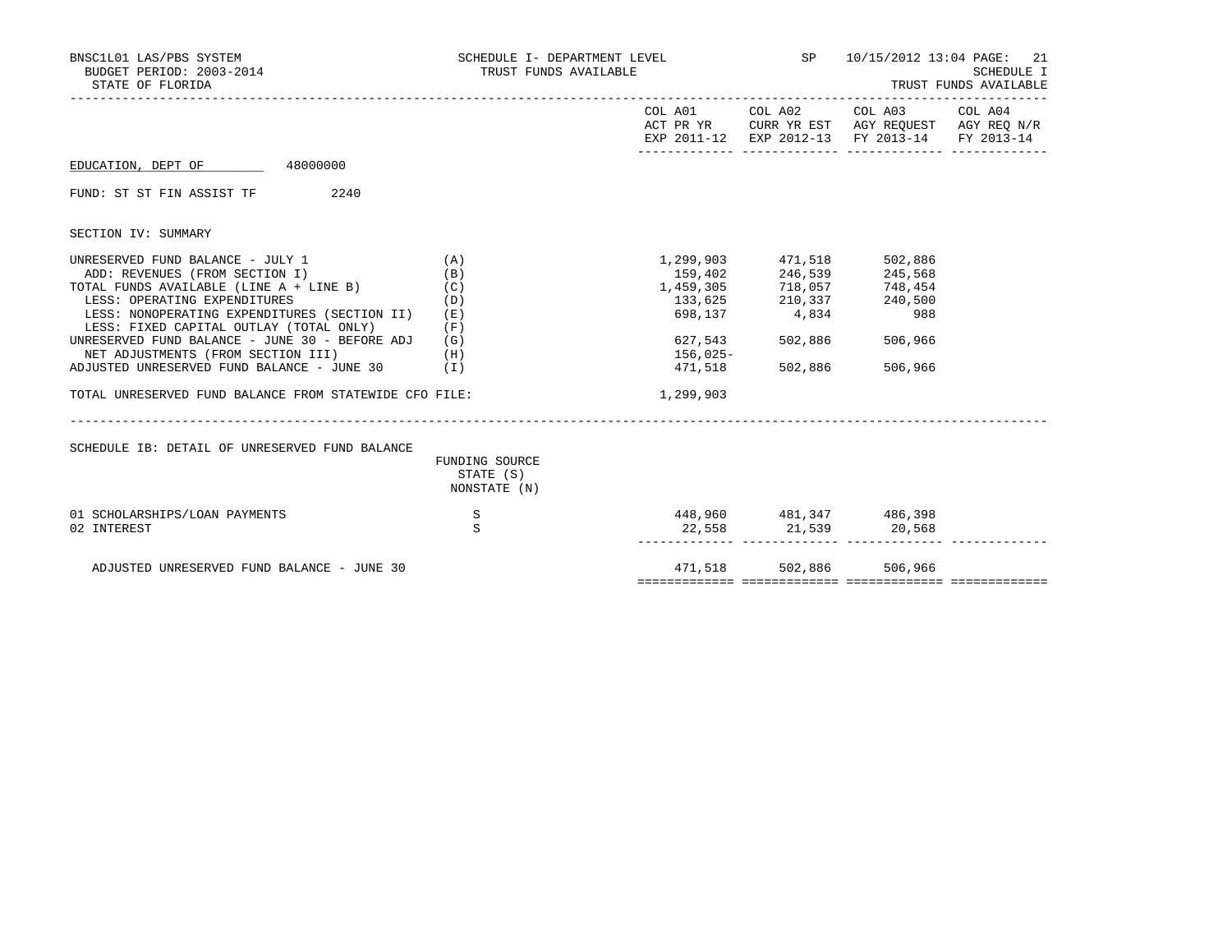|                    |          | COL A01<br>ACT PR YR<br>EXP 2011-12 | COL A02<br>CURR YR EST | COL A03<br>AGY REOUEST<br>EXP 2012-13 FY 2013-14 | COL A04<br>AGY REO N/R<br>FY 2013-14 |
|--------------------|----------|-------------------------------------|------------------------|--------------------------------------------------|--------------------------------------|
| EDUCATION, DEPT OF | 48000000 |                                     |                        |                                                  |                                      |

## FUND: FEDERAL GRANTS TRUST FUND 2261

SECTION I: DETAIL OF REVENUES

|                            | REVENUE CAP SVC |       | AUTH    |      | MATCHING %     | CFDA             |              |               |              |
|----------------------------|-----------------|-------|---------|------|----------------|------------------|--------------|---------------|--------------|
|                            | CODE            | CHG % |         |      | ST I/C LOC I/C | NO.              |              |               |              |
|                            |                 |       |         |      |                |                  |              |               |              |
| H1 TR FR CHILDREN&FAM/2639 | 001510 NO       | 0.0   | 441     | 0.00 | 0.00           | 93.667<br>84.397 | 375,000      | 500,000       | 500,000      |
| 01 SFSF - GOVT SVCS        | 000750 NO       | 0.0   | 215.32  | 0.00 | 0.00           | 84.010           | 1,371,138    |               |              |
| 01 ANTIC GRNT REV-CON ADMI | 000700 NO       | 0.0   | 215.32  | 0.00 | 0.00           | 10.555           | 450,798      |               |              |
| 01 FSDB-SCHOOL FOOD SVC    | 001510 NO       | 0.0   | 215.32  | 0.00 | 0.00           |                  | 297,915      | 300,000       | 300,000      |
| 01 SFSF - GOVT SVCS        | 000750 NO       | 0.0   | 215.32  | 0.00 | 0.00           | 84.397           | 186,196      |               |              |
| 01 SFSF - EDUC ST GTS      | 000750 NO       | 0.0   | 215.32  | 0.00 | 0.00           | 84.394           | 6,734,148    |               |              |
| 01 NAT FARMWORKER JOBS PRG | 000700 NO       | 0.0   | 215.32  | 0.00 | 0.00           | 17.264           | 3,657,195    | 3,572,385     |              |
| 02 SFSF - GOVT SVCS        | 000750 NO       | 0.0   | 215.32  | 0.00 | 0.00           | 84.397           | 689,153      |               |              |
| 02 SFSF - GOVT SVCS        | 000750 NO       | 0.0   | 215.32  | 0.00 | 0.00           | 84.397           | 40,067       |               |              |
| 02 SFSF - EDUC STATE GTS   | 000750 NO       | 0.0   | 215.32  | 0.00 | 0.00           | 84.394           | 18,284,666   |               |              |
| 03 SFSF - GOVT SVCS        | 000750 NO       | 0.0   | 215.32  | 0.00 | 0.00           | 84.397           | 410,568      |               |              |
| 03 ANTIC GRNT REV-TITLE I  | 000700 NO       | 0.0   | 215.32  | 0.00 | 0.00           | 84.010           | 176,777,715  |               |              |
| 04 COLL ACCESS CHAL GT PRG | 000700 NO       | 0.0   | 1009.92 | 0.00 | 0.00           | 84.378           | 6,298,593    | 7,106,266     | 7,388,380    |
| 04 FSDB-DEAFTEC            | 001510 NO       | 0.0   | 215.32  | 0.00 | 0.00           | 47.076           |              | 39,602        | 69,234       |
| 05 FSDB-PESTICIDE ANTIC.   | 000700 NO       | 0.0   | 215.32  | 0.00 | 0.00           | 66.716           |              | 207,898       | 216,594      |
| 05 TITLE I-GTS/LOC EDU AGY | 000700 NO       | 0.0   | 215.32  | 0.00 | 0.00           | 84.010           | 701,030,903  | 728,794,275   | 742,638,964  |
| 05 CF COLL ACCESS CHAL GT  | 000700 NO       | 0.0   | 1009.92 | 0.00 | 0.00           | 84.378           |              | 563,540       |              |
| 06 REFUNDS                 | 001800 NO       | 0.0   | 1009.92 | 0.00 | 0.00           |                  | 24,560       |               |              |
| 06 MIGRANT EDUC-ST GT PRG  | 000700 NO       | 0.0   | 215.32  | 0.00 | 0.00           | 84.011           | 23, 158, 123 | 23, 341, 119  | 23, 341, 096 |
| 06 FSDB-TITLE I PT A BASIC | 001510 NO       | 0.0   | 215.32  | 0.00 | 0.00           | 84.010           | 137,586      | 110,000       | 112,200      |
| 07 FSDB-IDEA PT B ENTITL   | 001510 NO       | 0.0   | 215.32  | 0.00 | 0.00           | 84.027           | 1,040,781    | 1,094,166     | 1,150,484    |
| 07 TITLE I-NEG/DEL CHILD   | 000700 NO       | 0.0   | 215.32  | 0.00 | 0.00           | 84.013           | 1,237,712    | 1,562,259     | 1,531,618    |
| 07 CF GAINING EARLY AWAREN | 000700 NO       | 0.0   | 215.32  | 0.00 | 0.00           | 84.344           |              | 71,128        |              |
| 07 SFSF - EDUC ST GTS      | 000750 NO       | 0.0   | 215.32  | 0.00 | 0.00           | 84.394           | 84,514       |               |              |
| 08 JOB/BEN-TR FR DEO-2195  | 001510 NO       | 0.0   | 215.32  | 0.00 | 0.00           | 17.207           | 142,498      | 211,672       |              |
| 08 CF TITLE I-NEG/DL CHILD | 000700 NO       | 0.0   | 215.32  | 0.00 | 0.00           | 84.013           |              | 37,724        |              |
| 08 FSDB-CARL PERKINS       | 001510 NO       | 0.0   | 215.32  | 0.00 | 0.00           | 84.048           | 134,272      | 150,481       | 137,473      |
| 08 POTENTIAL CARRY FORWARD | 000700 NO       | 0.0   | 1009.92 | 0.00 | 0.00           | 84.378           |              | $660, 810 -$  | 660,810      |
| 09 JR JUSTC/LEGAL AFF 2261 | 001510 NO       | 0.0   | 1009.92 | 0.00 | 0.00           | 16.816           | 25,963       |               |              |
| 09 CF TITLE I-GTS/LOC EDU  | 000700 NO       | 0.0   | 215.32  | 0.00 | 0.00           | 84.010           |              | $926, 425 -$  |              |
| 09 FSDB-IDEA PT B PREK     | 001510 NO       | 0.0   | 215.32  | 0.00 | 0.00           | 84.173           | 6,820        | 6,875         | 6,875        |
| 10 JOHN R JUSTICE GRANT PR | 000700 NO       | 0.0   | 1009.92 | 0.00 | 0.00           | 16.816           | 244,350      | 244,351       | 250,000      |
| 10 CF MIGRANT EDUC-ST GT   | 000700 NO       | 0.0   | 215.32  | 0.00 | 0.00           | 84.011           |              | 551,281       |              |
| 11 ANTIC GRANT REVENUE     | 000700 NO       | 0.0   | 1009.92 | 0.00 | 0.00           | 84.378           | 444,628      |               |              |
| 11 FSDB-PHYS ED(PEP)ANTIC. | 000700 NO       | 0.0   | 215.32  | 0.00 | 0.00           | 84.215           |              | 250,000       | 250,000      |
| 12 FSDB-TITLE II PT A      | 001510 NO       | 0.0   | 215.32  | 0.00 | 0.00           | 84.367           | 71,032       | 60,470        | 60,615       |
| 12 CF LEARN & SERVE AMERIC | 000700 NO       | 0.0   | 215.32  | 0.00 | 0.00           | 94.004           |              | 59,729        |              |
| 13 FSDB-ARRA-EDUC. TECH    | 001510 NO       | 0.0   | 215.32  | 0.00 | 0.00           | 84.386           | 1,999        |               |              |
| 14 FSDB-ARRA-TITLE I       | 001510 NO       | 0.0   | 215.32  | 0.00 | 0.00           | 84.389           | 29,468       |               |              |
| 14 EDUC JOBS FUND          | 000750 NO       | 0.0   | 215.32  | 0.00 | 0.00           | 84.410           | 45, 355, 292 |               |              |
| 15 SFSF-RTTT INCENTIVEGRAN | 000750 NO       | 0.0   | 215.32  | 0.00 | 0.00           | 84.395           | 126,854,139  | 273, 320, 929 | 249,824,120  |
| 15 FSDB-IDEA ARRA          | 001510 NO       | 0.0   | 215.32  | 0.00 | 0.00           | 84.391           | 19,768       |               |              |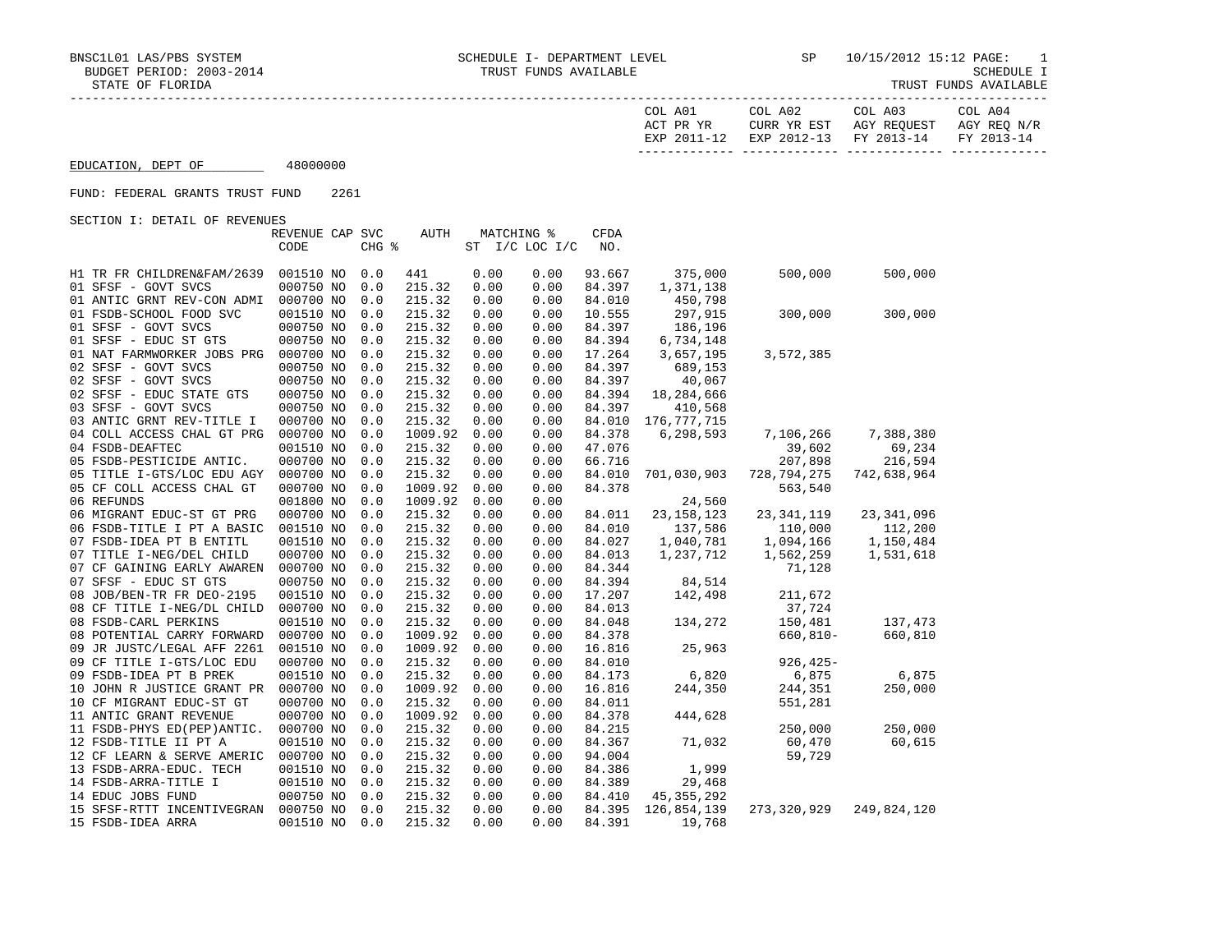| COL A01     | COL A02                | COL A03     | COL A04     |
|-------------|------------------------|-------------|-------------|
| ACT PR YR   | CURR YR EST            | AGY REOUEST | AGY REO N/R |
| EXP 2011-12 | EXP 2012-13 FY 2013-14 |             | FY 2013-14  |
|             |                        |             |             |

EDUCATION, DEPT OF 48000000

## FUND: FEDERAL GRANTS TRUST FUND 2261

SECTION I: DETAIL OF REVENUES

|                            | REVENUE CAP SVC |       | AUTH   |      | <b>MATCHING %</b> | <b>CFDA</b> |              |              |               |
|----------------------------|-----------------|-------|--------|------|-------------------|-------------|--------------|--------------|---------------|
|                            | CODE            | CHG % |        |      | ST I/C LOC I/C    | NO.         |              |              |               |
|                            |                 |       |        |      |                   |             |              |              |               |
| 15 CF-WIA DISLOCATED WRKRS | 000700 NO       | 0.0   | 215.32 | 0.00 | 0.00              | 17.260      |              | 27,472       |               |
| 16 GAINING EARLY AWARENESS | 000700 NO       | 0.0   | 215.32 | 0.00 | 0.00              | 84.334      | 1,819        | 25,000       | 25,000        |
| 17 ANTIC GRNT REV-ADULT ED | 000700 NO       | 0.0   | 215.32 | 0.00 | 0.00              | 84.002      | 20,546,199   |              |               |
| 17 CF SFSF-RTTT INCENT PRO | 000750 NO       | 0.0   | 215.32 | 0.00 | 0.00              | 84.395      |              | 204,687,525  |               |
| 19 FSDB-INDIRECT COST      | 001500 NO       | 0.0   | 215.32 | 0.00 | 0.00              |             | 559          | 302,490      | 310,519       |
| 19 CF NATIONAL FARMWORKER  | 000700 NO       | 0.0   | 215.32 | 0.00 | 0.00              | 17.264      |              | 7,898        |               |
| 20 CONSOLIDATED ADMIN FD   | 000700 NO       | 0.0   | 215.32 | 0.00 | 0.00              | 84.010      | 12,561,879   | 12,535,603   | 10,676,998    |
| 21 CARRY FWD/CONSOLIDATED  | 000700 NO       | 0.0   | 215.32 | 0.00 | 0.00              | 84.010      |              | 5,593,612    |               |
| 21 ANTICIPATED CARRY FORWA | 000700 NO       | 0.0   | 215.32 | 0.00 | 0.00              | 84.048      |              | 4,306,462    | 34, 451, 183  |
| 21 CF ENGLISH LANG ACQ GTS | 000700 NO       | 0.0   | 215.32 | 0.00 | 0.00              | 84.365      |              | 84,396       |               |
| 22 ADULT EDUCATION         | 000700 NO       | 0.0   | 215.32 | 0.00 | 0.00              | 84.002      | 39,086,041   | 36,966,789   | 36,086,048    |
| 23 CAREER & TECH EDUCATION | 000700 NO       | 0.0   | 215.32 | 0.00 | 0.00              | 84.048      | 54,709,946   | 57, 573, 632 | 43,160,093    |
| 24 NAT FARMWORKER JOBS PRG | 000700 NO       | 0.0   | 215.32 | 0.00 | 0.00              | 17.264      | 418,161      | 565,789      |               |
| 24 CF DOE-SPEC ED-GT TO ST | 000700 NO       | 0.0   | 215.32 | 0.00 | 0.00              | 84.027      |              | 509,311      |               |
| 25 SFSF-EDUC STATE GTS     | 000750 NO       | 0.0   | 215.32 | 0.00 | 0.00              | 84.394      | 878,932      |              |               |
| 25 CF CHARTER SCHOOLS      | 000700 NO       | 0.0   | 215.32 | 0.00 | 0.00              | 84.282      |              | 19,286,675   |               |
| 26 CF VOL PUBLIC SC CHOICE | 000700 NO       | 0.0   | 215.32 | 0.00 | 0.00              | 84.361      |              | 12,269       |               |
| 26 SFSF-GOVT SVCS          | 000750 NO       | 0.0   | 215.32 | 0.00 | 0.00              | 84.397      | $125 -$      |              |               |
| 26 ADULT EDUCATION         | 000700 NO       | 0.0   | 215.32 | 0.00 | 0.00              | 84.002      | 1,799,165    | 2,085,918    | 2,036,221     |
| 27 SPEC EDUC-GTS TO STS    | 000700 NO       | 0.0   | 215.32 | 0.00 | 0.00              | 84.027      | 587,985,232  | 616,629,957  | 616, 196, 058 |
| 28 CF SPEC EDUC-PRESCHOOL  | 000700 NO       | 0.0   | 215.32 | 0.00 | 0.00              | 84.173      |              | 176,590      |               |
| 28 CARRY FWD ADULT ED      | 000700 NO       | 0.0   | 215.32 | 0.00 | 0.00              | 84.002      |              | 9,059,249    |               |
| 29 CF SPEC EDUC-GTS TO STS | 000700 NO       | 0.0   | 215.32 | 0.00 | 0.00              | 84.027      |              | 59,928,871   |               |
| 30 CF SPEC EDUC-PRESCHOOL  | 000750 NO       | 0.0   | 215.32 | 0.00 | 0.00              | 84.392      |              | 6,053        |               |
| 31 CF COMPREH SCH HLTH PRG | 000700 NO       | 0.0   | 215.32 | 0.00 | 0.00              | 93.938      |              | 35,257       |               |
| 32 SPEC EDUC-GTS TO STS    | 000700 NO       | 0.0   | 215.32 | 0.00 | 0.00              | 84.027      | 19,044,737   | 12, 189, 163 | 12,623,049    |
| 33 CF GEAR UNGRAD PRGS     | 000700 NO       | 0.0   | 215.32 | 0.00 | 0.00              | 84.334      |              | 5,272,806    |               |
| 34 ANTIC GRANT CARRY FORWD | 000700 NO       | 0.0   | 215.32 | 0.00 | 0.00              | 84.367      |              | 16,822,774   | $55,445,571-$ |
| 35 CAREER & TECH EDUC-NAT  | 000700 NO       | 0.0   | 215.32 | 0.00 | 0.00              | 84.051      | 45,218       |              |               |
| 40 MIGRANT EDUC-COORD PRG  | 000700 NO       | 0.0   | 215.32 | 0.00 | 0.00              | 84.144      | 71,457       |              |               |
| 42 SPEC EDUC-PRESCHOOL GTS | 000700 NO       | 0.0   | 215.32 | 0.00 | 0.00              | 84.173      | 17,825,774   | 18,098,998   | 18,099,528    |
| 42 CF CHARTER SCHOOL       | 000700 NO       | 0.0   | 215.32 | 0.00 | 0.00              | 84.282      |              | 569,973      |               |
| 43 PAUL DOUGLAS TCHR SCHSH | 002300 NO       | 0.0   | 215.32 | 0.00 | 0.00              | 84.176      | 8,009        |              |               |
| 44 CF MIGRANT EDUC-COORD   | 000700 NO       | 0.0   | 215.32 | 0.00 | 0.00              | 84.144      |              | 20,590       |               |
| 44 CF SAFE & DRUG-FR SCHOO | 000700 NO       | 0.0   | 215.32 | 0.00 | 0.00              | 84.184      |              | 120,969      |               |
| 45 MIGRANT ED COORDIN PRGM | 000700 NO       | 0.0   | 215.32 | 0.00 | 0.00              | 84.144      | 21,712       |              |               |
| 45 SAFE/DRUG-FREE SCH/CM S | 000700 NO       | 0.0   | 215.32 | 0.00 | 0.00              | 84.186      | 158,950      |              |               |
| 46 EDUC H/LESS CHILD & YTH | 000700 NO       | 0.0   | 215.32 | 0.00 | 0.00              | 84.196      | 3,783,653    | 3,386,786    | 3,383,887     |
| 47 EVEN START-ST EDUC AGY  | 000700 NO       | 0.0   | 215.32 | 0.00 | 0.00              | 84.213      | 1,541,947    |              |               |
| <b>48 CHARTER SCHOOLS</b>  | 000700 NO       | 0.0   | 215.32 | 0.00 | 0.00              | 84.282      | 15,416,628   | 20, 327, 377 | 20,307,985    |
| 49 TWENTY-FIRST CTRY CLC   | 000700 NO       | 0.0   | 215.32 | 0.00 | 0.00              | 84.287      | 47, 422, 453 | 56,898,074   | 56,898,074    |
| 49 CAREER & TECH EDUCATION | 000700 NO       | 0.0   | 215.32 | 0.00 | 0.00              | 84.048      | 3,070,396    | 3,800,000    | 2,848,671     |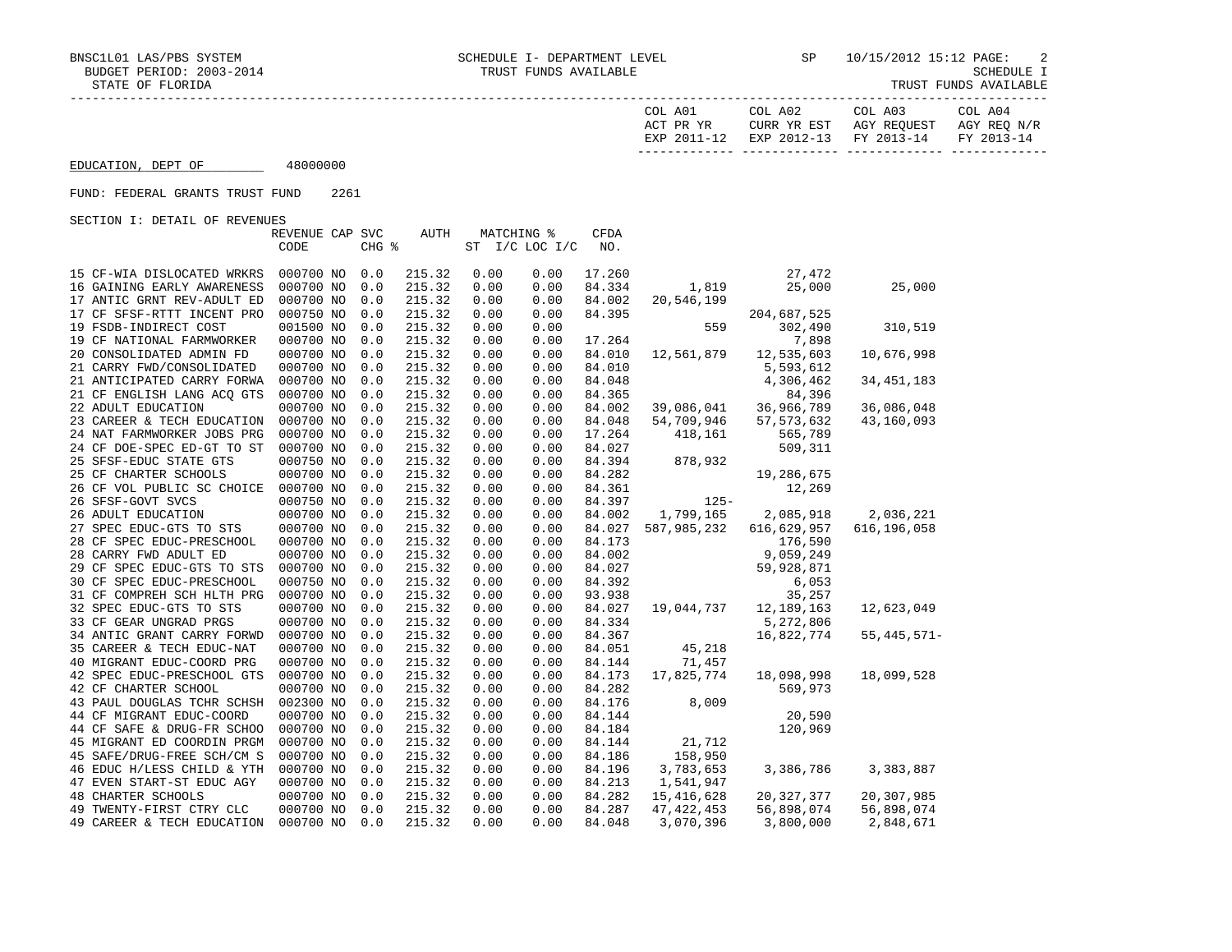| COL A01<br>ACT PR YR | COL A02<br>CURR YR EST | COL A03<br>AGY REOUEST            | COL A04<br>AGY REO N/R |
|----------------------|------------------------|-----------------------------------|------------------------|
| EXP 2011-12          |                        | EXP 2012-13 FY 2013-14 FY 2013-14 |                        |
|                      |                        |                                   |                        |

EDUCATION, DEPT OF 48000000

## FUND: FEDERAL GRANTS TRUST FUND 2261

SECTION I: DETAIL OF REVENUES

|                                                        | REVENUE CAP SVC |            | AUTH   |      | MATCHING %     | CFDA   |                      |              |              |
|--------------------------------------------------------|-----------------|------------|--------|------|----------------|--------|----------------------|--------------|--------------|
|                                                        | CODE            | CHG %      |        |      | ST I/C LOC I/C | NO.    |                      |              |              |
| 50 CF SAFE/DRUG-FREE SCH                               | 000700 NO       | 0.0        | 215.32 | 0.00 | 0.00           | 84.186 |                      | 106,274      |              |
| 51 EDUC TECH ST GTS                                    | 000700 NO       | 0.0        | 215.32 | 0.00 | 0.00           | 84.318 | 4,703,922            |              |              |
| 52 SPEC EDUC-ST PERS DEV                               | 000700 NO       | 0.0        | 215.32 | 0.00 | 0.00           | 84.323 | 1,014,937            |              |              |
| 53 GEAR UNGRAD PRG                                     | 000700 NO       | 0.0        | 215.32 | 0.00 | 0.00           | 84.334 | 1,184,815            | 2,975,000    | 2,975,000    |
| 54 TRANSITION TO TEACHING                              | 000700 NO       | 0.0        | 215.32 | 0.00 | 0.00           | 84.350 | 277,018              |              |              |
| 55 RURAL EDUCATION                                     | 000700 NO       | 0.0        | 215.32 | 0.00 | 0.00           | 84.358 | 2,776,876            | 2,572,536    | 2,407,240    |
| 55 SPEC EDUC-PRESCHOOL GTS                             | 000700 NO       | 0.0        | 215.32 | 0.00 | 0.00           | 84.173 | 2,137                | 3,000        | 2,500        |
| 56 VOL PUBLIC SCH CHOICE                               | 000700 NO       | 0.0        | 215.32 | 0.00 | 0.00           | 84.361 | 2,056,486            |              |              |
| 57 ENGLISH LANG ACQ GTS                                | 000700 NO       | 0.0        | 215.32 | 0.00 | 0.00           | 84.365 | 39, 413, 282         | 38,521,844   | 37,551,680   |
| 58 MATH & SCI PARTNERSHIPS                             | 000700 NO       | 0.0        | 215.32 | 0.00 | 0.00           | 84.366 | 4,680,299            | 7,714,255    | 7,714,255    |
| 59 SCHOOL IMPROVEMENT GTS                              | 000700 NO       |            | 215.32 | 0.00 | 0.00           | 84.377 | 26,997,916           | 25, 474, 336 | 25,399,883   |
| 59 DOE-SPEC EDU-GTS TO STS                             | 000700 NO       | 0.0<br>0.0 | 215.32 | 0.00 | 0.00           | 84.027 | 2,124,351            | 2,333,354    | 2,333,354    |
|                                                        | 000700 NO       |            | 215.32 | 0.00 | 0.00           | 84.367 |                      | 7,511,344    |              |
| 60 CF DOE-IMP TCHR QLTY ST<br>60 EDUC TECH ST GTS-ARRA | 000750 NO       | 0.0        | 215.32 | 0.00 | 0.00           | 84.386 |                      |              |              |
| 61 EDUC H/LESS CHILD-ARRA                              | 000750 NO       | 0.0<br>0.0 | 215.32 | 0.00 | 0.00           | 84.387 | 3,380,417<br>346,810 |              |              |
| 61 DOE-IMP TCHR QLTY ST GT                             | 000700 NO       | 0.0        | 215.32 | 0.00 | 0.00           | 84.367 | 121, 132, 739        | 108,749,090  | 108,749,090  |
| 61 INF/TOD-TR FR DOH-2261                              | 001510 NO       | 0.0        | 215.32 | 0.00 | 0.00           | 84.181 | 97,762               |              |              |
| 62 DOE-ANTIC REV-IMPR TCHR                             | 000700 NO       | 0.0        | 215.32 | 0.00 | 0.00           | 84.367 | 13,652,638           |              |              |
|                                                        | 000750 NO       | 0.0        | 215.32 | 0.00 | 0.00           | 84.389 | 52,379,669           |              |              |
| 62 TITLE I-GTS/LOC ED-ARRA<br>63 SPEC EDUC GTS - ARRA  | 000750 NO       |            | 215.32 | 0.00 |                | 84.391 | 46,239,062           |              |              |
| 63 DOE-SFSF - GOVT SVCS                                | 000750 NO       | 0.0<br>0.0 | 215.32 | 0.00 | 0.00<br>0.00   | 84.397 | 2,974,820            |              |              |
| 63 SAFE/DRUG-FREE ST GRNT                              | 000700 NO       | 0.0        | 215.32 | 0.00 | 0.00           | 84.186 | 5,631                |              |              |
| 64 SAFE/DRUG-FREE SCH/CMTY                             | 000700 NO       | 0.0        | 215.32 | 0.00 | 0.00           | 84.184 | 101,276              |              |              |
| 64 DOE-EFFECT TEACHERS &                               | 000700 NO       | 0.0        | 215.32 | 0.00 | 0.00           | 99.999 |                      |              | 81, 277, 387 |
| 64 SPEC EDUC-PRESCH - ARRA                             | 000750 NO       | 0.0        | 215.32 | 0.00 | 0.00           | 84.392 | 3,074,269            |              |              |
| 65 SFSF-GOVT SVCS                                      | 000750 NO       | 0.0        | 215.32 | 0.00 | 0.00           | 84.397 | 153,096              |              |              |
| 66 CF SCHOOL IMPROVEMENT                               | 000700 NO       | 0.0        | 215.32 | 0.00 | 0.00           | 84.377 |                      | 8,050,840    |              |
| 66 DOE-ANTIC REV SPEC ED                               | 000700 NO       | 0.0        | 215.32 | 0.00 | 0.00           | 84.027 | 217,295              |              |              |
| 67 CF SPEC ED-ST PERSNL DV                             | 000700 NO       | 0.0        | 215.32 | 0.00 | 0.00           | 84.323 |                      | 179,530      |              |
| 68 CF EVEN START-ST ED AGY                             | 000700 NO       | 0.0        | 215.32 | 0.00 | 0.00           | 84.213 |                      | 123,274      |              |
| <b>68 CHARTER SCHOOLS</b>                              | 000700 NO       | 0.0        | 215.32 | 0.00 | 0.00           | 84.282 | 552,570              | 1,069,861    | 1,068,841    |
| 69 CF TWENTY-FIRST CTRY LC                             | 000700 NO       | 0.0        | 215.32 | 0.00 | 0.00           | 84.287 |                      | 16, 281, 679 |              |
| 70 CF TITLE I-G/LOC - ARRA                             | 000750 NO       | 0.0        | 215.32 | 0.00 | 0.00           | 84.389 |                      | 1,029,887    |              |
| 71 CF EDUC TECH STATE GRNT                             | 000700 NO       | 0.0        | 215.32 | 0.00 | 0.00           | 84.318 |                      | 950,840      |              |
| 72 TRANSITION TO TEACHING                              | 000700 NO       | 0.0        | 215.32 | 0.00 | 0.00           | 84.350 | 224,194              |              |              |
| 73 ED TECH ST GRT RECOVERY                             | 000750 NO       | 0.0        | 215.32 | 0.00 | 0.00           | 84.386 | 12,897               |              |              |
| 73 CF EDUC H/LESS CHILD                                | 000700 NO       | 0.0        | 215.32 | 0.00 | 0.00           | 84.196 |                      | 382,415      |              |
| 74 CF RURAL EDUCATION                                  | 000700 NO       | 0.0        | 215.32 | 0.00 | 0.00           | 84.358 |                      | 19,075       |              |
| 75 COMPREH SCH HLTH PRGS                               | 000700 NO       | 0.0        | 215.32 | 0.00 | 0.00           | 93.938 | 282,397              | 209,922      |              |
| 75 VOL PUBLIC SCH CHOICE                               | 000700 NO       | 0.0        | 215.32 | 0.00 | 0.00           | 84.361 | 102,623              |              |              |
| 76 ENGLISH LANG ACQ GTS                                | 000700 NO       | 0.0        | 215.32 | 0.00 | 0.00           | 84.365 | 3,695,702            | 3,198,760    | 4,168,945    |
| 76 INCENTIVE GRANTS-WIA503                             | 000700 NO       | 0.0        | 215.32 | 0.00 | 0.00           | 17.267 | 543,446              |              |              |
|                                                        |                 |            |        |      |                |        |                      |              |              |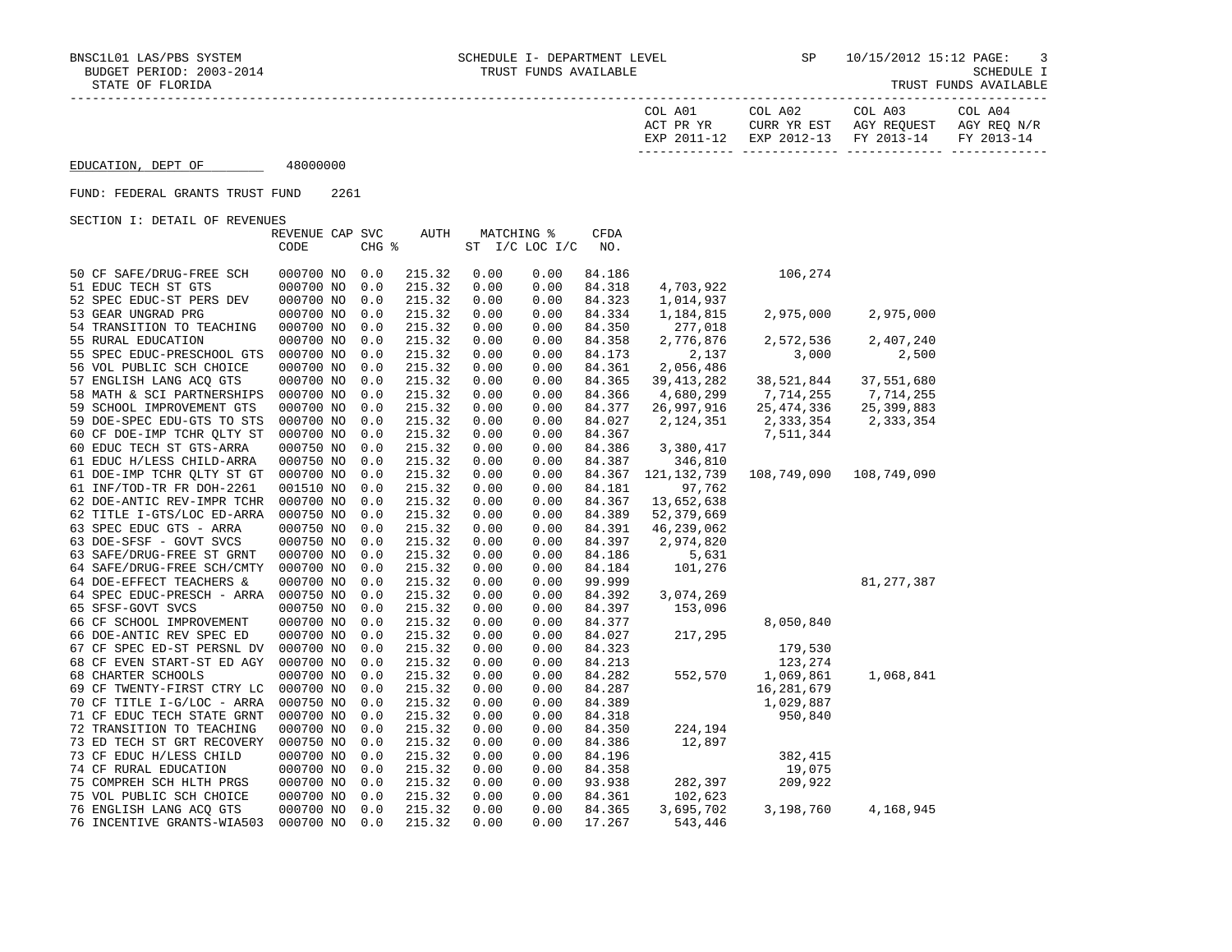| COL A01<br>ACT PR YR | COL A02<br>CURR YR EST            | COL A03<br>AGY REOUEST | COL A04<br>AGY REO N/R |
|----------------------|-----------------------------------|------------------------|------------------------|
| EXP 2011-12          | EXP 2012-13 FY 2013-14 FY 2013-14 |                        |                        |

EDUCATION, DEPT OF 48000000

## FUND: FEDERAL GRANTS TRUST FUND 2261

SECTION I: DETAIL OF REVENUES

|                                      | REVENUE CAP SVC |       | AUTH   |      | MATCHING %     | <b>CFDA</b> |                                                                                                                 |                                                                                               |           |  |
|--------------------------------------|-----------------|-------|--------|------|----------------|-------------|-----------------------------------------------------------------------------------------------------------------|-----------------------------------------------------------------------------------------------|-----------|--|
|                                      | CODE            | CHG % |        |      | ST I/C LOC I/C | NO.         |                                                                                                                 |                                                                                               |           |  |
|                                      |                 |       |        |      |                |             |                                                                                                                 |                                                                                               |           |  |
| 77 LEARN & SERVE AMERICA             | 000700 NO 0.0   |       | 215.32 | 0.00 | 0.00           | 94.004      | 372,054                                                                                                         |                                                                                               |           |  |
| 78 HOMELAND SECUR EOG-2261           | 001500 NO       | 0.0   | 215.32 | 0.00 | 0.00           | 97.067      | 342,560                                                                                                         | 5,409,971                                                                                     | 5,409,971 |  |
| 78 IMPV TCHR OLTY ST GTS             | 000700 NO       | 0.0   | 215.32 | 0.00 | 0.00           | 84.367      | 152,831                                                                                                         |                                                                                               |           |  |
| 79 GTS/ST ASSESS/REL ACTVS           | 000700 NO       | 0.0   | 215.32 | 0.00 | 0.00           | 84.369      | 14,808,377                                                                                                      | 14,798,215 14,798,215                                                                         |           |  |
| 79 HOMELAND SECUR EOG-2261           | 001510 NO       | 0.0   | 215.32 | 0.00 | 0.00           | 97.067      | 2,028,700                                                                                                       |                                                                                               |           |  |
| 80 HOMELAND SECUR DCA-2261           | 001510 NO       | 0.0   | 215.32 | 0.00 | 0.00           | 97.067      | 607,187                                                                                                         |                                                                                               |           |  |
| 80 SFSF-GOVT SVCS                    | 000750 NO       | 0.0   | 215.32 | 0.00 | 0.00           | 84.397      | 59,890                                                                                                          |                                                                                               |           |  |
| 81 REFUNDS                           | 001800 NO       | 0.0   | 215.32 | 0.00 | 0.00           |             |                                                                                                                 |                                                                                               |           |  |
| 81 READING FIRST ST GRNTS            | 000700 NO       | 0.0   | 215.32 | 0.00 | 0.00           |             |                                                                                                                 |                                                                                               |           |  |
| 82 CF VOL PUBLIC SCH CHOIC           | 000700 NO       | 0.0   | 215.32 | 0.00 | 0.00           |             |                                                                                                                 | $2,478-$                                                                                      |           |  |
| 82 CF SL DATA SYSTEMS                | 000700 NO       | 0.0   | 215.32 | 0.00 | 0.00           |             |                                                                                                                 | 2,195,869                                                                                     |           |  |
| 83 CF ED TECH STATE, RECOV           | 000750 NO       | 0.0   | 215.32 | 0.00 | 0.00           |             |                                                                                                                 | 129,973                                                                                       |           |  |
| 83 ANTIC GRNT REV-ENG LANG           | 000700 NO       | 0.0   | 215.32 | 0.00 | 0.00           |             | $\begin{array}{cccc} 6,085 \\ 6,085 \\ 84.357 \\ 84.361 \\ 84.372 \\ 84.386 \\ 84.365 \\ 1,607,115 \end{array}$ |                                                                                               |           |  |
| 84 NAEP DATA RPTG GT PRG             | 000700 NO       | 0.0   | 215.32 | 0.00 | 0.00           | 84.999      | 129,830                                                                                                         | 126,141                                                                                       |           |  |
| 85 NAEP DATA RPTG GT PRG             | 001905 YES 0.0  |       | 215.32 | 0.00 | 0.00           | 84.999      | 14,399                                                                                                          |                                                                                               |           |  |
| 85 CF STRIVING READERS               | 000750 NO       | 0.0   | 215.32 | 0.00 | 0.00           | 84.371      |                                                                                                                 | 119,000                                                                                       |           |  |
| 86 SCH IMPRVM GR - ARRA              | 000750 NO       | 0.0   | 215.32 | 0.00 | 0.00           | 84.388      | 49,542,779                                                                                                      |                                                                                               |           |  |
| 86 COMPREH SCH HLTH PRGS             | 000700 NO       | 0.0   | 215.32 | 0.00 | 0.00           | 93.938      | 52,852                                                                                                          | 45,300                                                                                        |           |  |
| 87 STRIVING READERS                  | 000700 NO       | 0.0   | 215.32 | 0.00 | 0.00           | 84.371      | 40,341                                                                                                          |                                                                                               |           |  |
| 87 CF SCH IMPRVM GR - ARRA           | 000750 NO       | 0.0   | 215.32 | 0.00 | 0.00           |             |                                                                                                                 | 53,960,433                                                                                    |           |  |
| 88 STRIVING READERS                  | 000700 NO       | 0.0   | 215.32 | 0.00 | 0.00           |             | $84.388$<br>$84.371$<br>$4,168$                                                                                 |                                                                                               |           |  |
| 89 CF MATH & SCI PARTNERSH           | 000700 NO       | 0.0   | 215.32 | 0.00 | 0.00           |             |                                                                                                                 | 9,582,218                                                                                     |           |  |
| 89 REFUNDS                           | 001800 NO       | 0.0   | 215.32 | 0.00 | 0.00           |             | $4,1$<br>$506$<br>$93.723$<br>$7.067$<br>$71$                                                                   |                                                                                               |           |  |
| 90 CF ARRA-PREV/WELL DOH             | 000750 NO       | 0.0   | 215.32 | 0.00 | 0.00           |             |                                                                                                                 | 40,376                                                                                        |           |  |
| 91 CF HOMELAND SECURITY              | 001500 NO       | 0.0   | 215.32 | 0.00 | 0.00           |             |                                                                                                                 |                                                                                               |           |  |
| 91 CF STRIVING READERS               | 000700 NO       | 0.0   | 215.32 | 0.00 | 0.00           |             |                                                                                                                 |                                                                                               |           |  |
| 92 CF NAEP DATA RPTG GT PR 000700 NO |                 | 0.0   | 215.32 | 0.00 | 0.00           |             |                                                                                                                 | 97.067<br>84.371<br>84.999<br>84.999<br>96,125                                                |           |  |
| 93 SCH IMPR GRNT, RECOVERY 000750 NO |                 | 0.0   | 215.32 | 0.00 | 0.00           | 84.388      | 441                                                                                                             |                                                                                               |           |  |
| 93 SL DATA SYSTEMS                   | 000700 NO       | 0.0   | 215.32 | 0.00 | 0.00           | 84.372      |                                                                                                                 | 30,187 224,500                                                                                | 2,000     |  |
| 94 SL DATA SYSTEMS - ARRA            | 000750 NO       | 0.0   | 215.32 | 0.00 | 0.00           | 84.384      | 1, 511, 343                                                                                                     | 3,606,646                                                                                     |           |  |
| 97 CF SPEC ED PRESCHL GRNT           | 000700 NO       | 0.0   | 215.32 | 0.00 | 0.00           |             |                                                                                                                 |                                                                                               |           |  |
| 98 ANTICIPATED CARRY FORWD           | 000700 NO       | 0.0   | 215.32 | 0.00 | 0.00           |             |                                                                                                                 | 84.173 948,568<br>84.010 6,403,632-                                                           | 6,403,632 |  |
| 98 CF SL DATA SYSTEMS-ARRA           | 000750 NO       | 0.0   | 215.32 | 0.00 | 0.00           |             |                                                                                                                 | 84.384 8,136,877                                                                              |           |  |
| 99 ANTICIPATED CARRY FORWD           | 000700 NO       | 0.0   | 215.32 | 0.00 | 0.00           |             |                                                                                                                 |                                                                                               |           |  |
| 99 ANTICIPATED CARRY FORWD           | 000700 NO       | 0.0   | 215.32 | 0.00 | 0.00           |             |                                                                                                                 | $\begin{array}{cccc} 84.010 & 179,137,005- & 45,969,726- \\ 84.027 & & & 289,208 \end{array}$ |           |  |
|                                      |                 |       |        |      |                |             |                                                                                                                 |                                                                                               |           |  |

 TOTAL TO LINE B IN SECTION IV 2347,760,305 2352,946,012 2084,677,681 ============= ============= ============= =============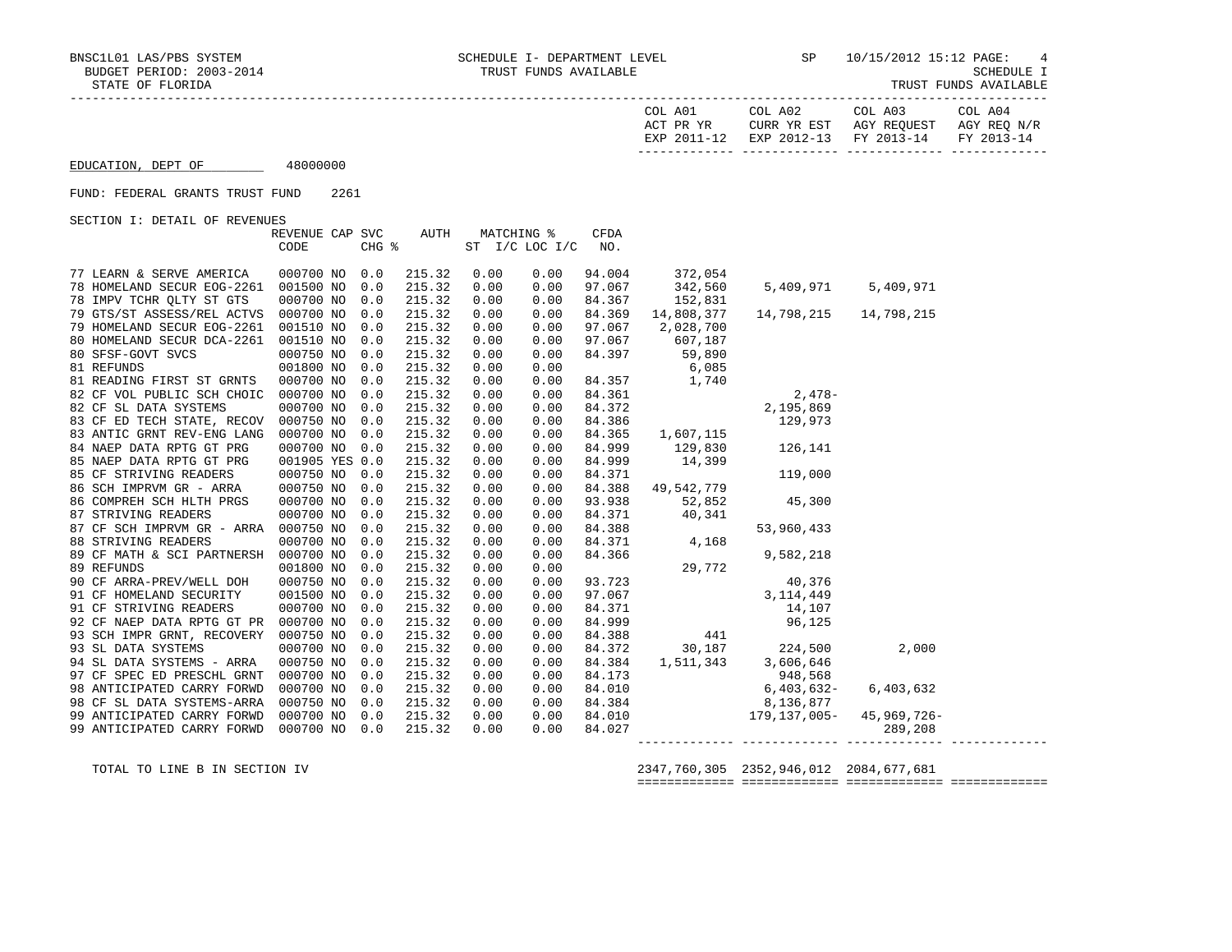BUDGET PERIOD: 2003-2014 TRUST FUNDS AVAILABLE SCHEDULE I STATE OF FLORIDA TRUST FUNDS AVAILABLE

|                                                                                                                                                                                                                                               |      |                               |     | ACT PR YR     CURR YR EST   AGY REQUEST   AGY REQ N/R<br>EXP 2011-12   EXP 2012-13   FY 2013-14    FY 2013-14 |             |  |
|-----------------------------------------------------------------------------------------------------------------------------------------------------------------------------------------------------------------------------------------------|------|-------------------------------|-----|---------------------------------------------------------------------------------------------------------------|-------------|--|
| EDUCATION, DEPT OF 48000000                                                                                                                                                                                                                   |      |                               |     |                                                                                                               |             |  |
| FUND: FEDERAL GRANTS TRUST FUND<br>2261                                                                                                                                                                                                       |      |                               |     |                                                                                                               |             |  |
| SECTION II: DETAIL OF NONOPERATING EXPENDITURES                                                                                                                                                                                               |      |                               |     |                                                                                                               |             |  |
|                                                                                                                                                                                                                                               | CODE | OBJECT TRANSFER CFDA<br>TO BE | NO. |                                                                                                               |             |  |
| 31 HEAD START TRIMPR 48250500/2261<br>W2 ANTIC TR EVEN START 48250500/2261<br>01 FSDB-TR SCHOOL FOOD SVC (INDIR. COST)<br>02 TRANSFER TO 4800000/20201 – IND COST 810000 48250400 10.555 98,103 112,300 112,300<br>02 TRANSFER TO GRE         |      |                               |     |                                                                                                               | $500,000 -$ |  |
|                                                                                                                                                                                                                                               |      |                               |     |                                                                                                               |             |  |
|                                                                                                                                                                                                                                               |      |                               |     |                                                                                                               |             |  |
|                                                                                                                                                                                                                                               |      |                               |     |                                                                                                               |             |  |
|                                                                                                                                                                                                                                               |      |                               |     |                                                                                                               |             |  |
|                                                                                                                                                                                                                                               |      |                               |     |                                                                                                               |             |  |
|                                                                                                                                                                                                                                               |      |                               |     |                                                                                                               |             |  |
|                                                                                                                                                                                                                                               |      |                               |     |                                                                                                               |             |  |
|                                                                                                                                                                                                                                               |      |                               |     |                                                                                                               |             |  |
|                                                                                                                                                                                                                                               |      |                               |     |                                                                                                               |             |  |
|                                                                                                                                                                                                                                               |      |                               |     |                                                                                                               |             |  |
|                                                                                                                                                                                                                                               |      |                               |     |                                                                                                               |             |  |
|                                                                                                                                                                                                                                               |      |                               |     |                                                                                                               |             |  |
|                                                                                                                                                                                                                                               |      |                               |     |                                                                                                               |             |  |
|                                                                                                                                                                                                                                               |      |                               |     |                                                                                                               |             |  |
|                                                                                                                                                                                                                                               |      |                               |     |                                                                                                               |             |  |
|                                                                                                                                                                                                                                               |      |                               |     |                                                                                                               |             |  |
|                                                                                                                                                                                                                                               |      |                               |     |                                                                                                               |             |  |
|                                                                                                                                                                                                                                               |      |                               |     |                                                                                                               |             |  |
|                                                                                                                                                                                                                                               |      |                               |     |                                                                                                               |             |  |
|                                                                                                                                                                                                                                               |      |                               |     |                                                                                                               |             |  |
|                                                                                                                                                                                                                                               |      |                               |     |                                                                                                               |             |  |
|                                                                                                                                                                                                                                               |      |                               |     |                                                                                                               |             |  |
|                                                                                                                                                                                                                                               |      |                               |     |                                                                                                               |             |  |
|                                                                                                                                                                                                                                               |      |                               |     |                                                                                                               |             |  |
|                                                                                                                                                                                                                                               |      |                               |     |                                                                                                               |             |  |
|                                                                                                                                                                                                                                               |      |                               |     |                                                                                                               |             |  |
|                                                                                                                                                                                                                                               |      |                               |     |                                                                                                               |             |  |
|                                                                                                                                                                                                                                               |      |                               |     |                                                                                                               |             |  |
|                                                                                                                                                                                                                                               |      |                               |     |                                                                                                               |             |  |
| 30 TRANSFER TO USDOE<br>03 TRANSFER TO USDOE<br>04 TRANSFER TO USDOE<br>04 TRANSFER TO USDOE<br>04 TRANSFER TO USDOE<br>04 TRANSFER TO USDOE PAUL DOUGLA<br>04 TRANSFER TO 48220400/2261<br>05 RESULT RESULT INDITE. COST)<br>05 RESULT RESUL |      |                               |     |                                                                                                               |             |  |
|                                                                                                                                                                                                                                               |      |                               |     |                                                                                                               |             |  |

TOTAL TO LINE E IN SECTION IV 3,643,052 288,390,917 1,881,334

============= ============= ============= =============

| SECTION III: ADJUSTMENTS               |             |
|----------------------------------------|-------------|
|                                        | OBJECT      |
|                                        | <b>CODE</b> |
| 01 FSDB-UNRESERVED FUND BALANCE-JULY 1 | 991000      |

1,087,768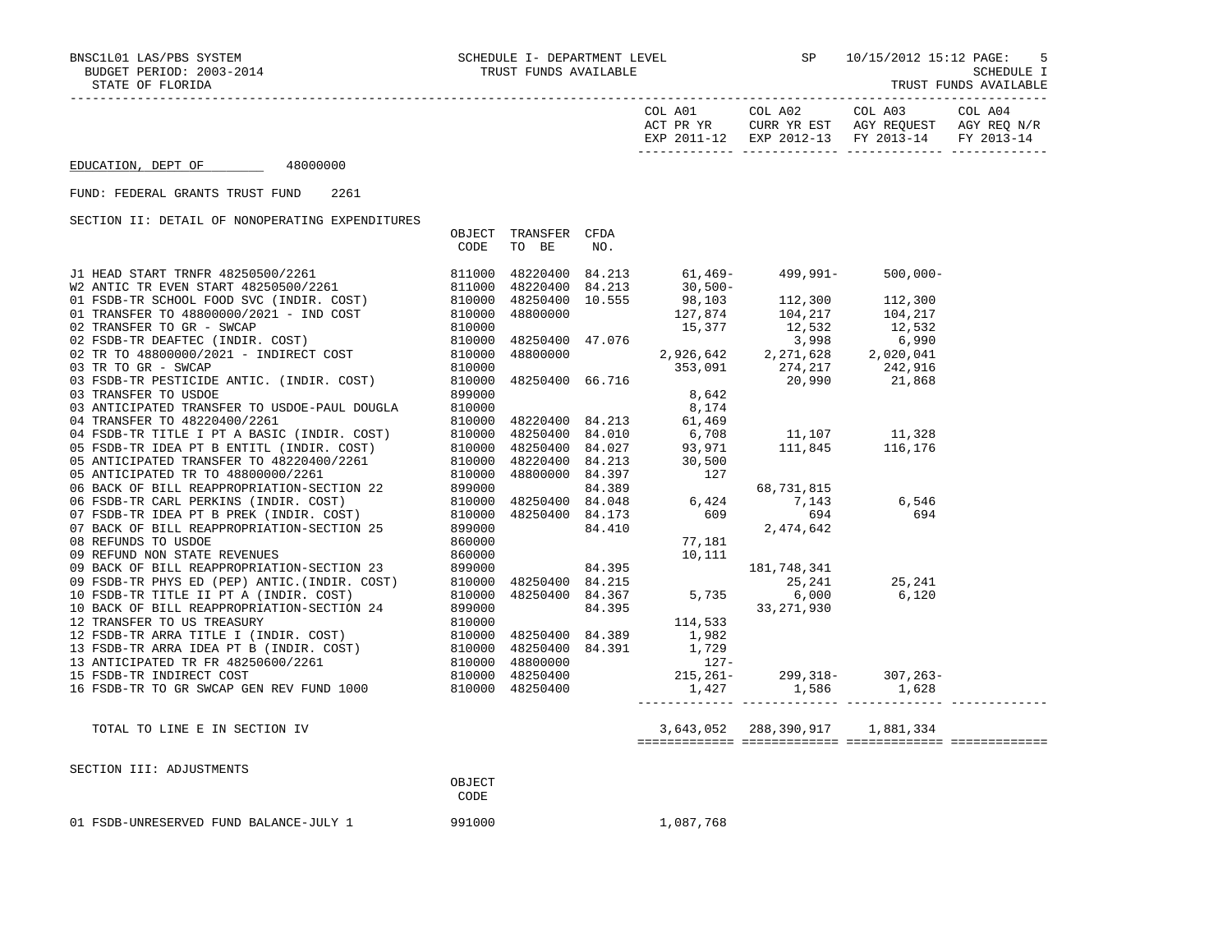| NSCILOI LAS/PBS SYSTEM<br>BUDGET PERIOD: 2003-2014<br>BNSC1L01 LAS/PBS SYSTEM<br>STATE OF FLORIDA                                                                                                                                                      |                                                          | SCHEDULE I- DEPARTMENT LEVEL<br>TRUST FUNDS AVAILABLE |              | SP 10/15/2012 15:12 PAGE:<br>SCHEDU<br>TRUST FUNDS AVAIL | 6<br>SCHEDULE I<br>TRUST FUNDS AVAILABLE |
|--------------------------------------------------------------------------------------------------------------------------------------------------------------------------------------------------------------------------------------------------------|----------------------------------------------------------|-------------------------------------------------------|--------------|----------------------------------------------------------|------------------------------------------|
|                                                                                                                                                                                                                                                        |                                                          |                                                       |              | EXP 2011-12 EXP 2012-13 FY 2013-14 FY 2013-14            |                                          |
| EDUCATION, DEPT OF 48000000                                                                                                                                                                                                                            |                                                          |                                                       |              |                                                          |                                          |
| FUND: FEDERAL GRANTS TRUST FUND<br>2261                                                                                                                                                                                                                |                                                          |                                                       |              |                                                          |                                          |
| SECTION III: ADJUSTMENTS                                                                                                                                                                                                                               |                                                          |                                                       |              |                                                          |                                          |
|                                                                                                                                                                                                                                                        | OBJECT<br>CODE                                           |                                                       |              |                                                          |                                          |
| 01 ROUNDING                                                                                                                                                                                                                                            | 991000                                                   | $1 -$                                                 |              |                                                          |                                          |
| 01 ADJMT TO DECR OSFA'S LOAN REC/ALLOW<br>01 PY SEPTEMBER OPERATING REVERSIONS                                                                                                                                                                         | 991000<br>991000                                         | 12,149-<br>65,482                                     |              |                                                          |                                          |
| 01 CF REVERSIONS                                                                                                                                                                                                                                       |                                                          |                                                       | 9            |                                                          |                                          |
| 02 CY SEPTEMBER 30TH OPERATING REVERSIONS<br>02 CY SEPTEMBER 30TH OPERATING REVERSIONS (201000)<br>02 PY CF B NOT PART OF FB RES FOR ENCUMBRANC 991000<br>02 FSDB-ADJMT DUE TO PAYABLES 991000<br>22 PARTMT FOR FR MOVE BETWEEN BUDGET ENTITIES 991000 | 991000<br>991000                                         | $8,984,584-$                                          | 257,786      |                                                          |                                          |
|                                                                                                                                                                                                                                                        |                                                          |                                                       |              |                                                          |                                          |
|                                                                                                                                                                                                                                                        |                                                          | 10,928-                                               |              |                                                          |                                          |
| 03 ROUNDING                                                                                                                                                                                                                                            | 991000                                                   | $114,070-$<br>14                                      |              |                                                          |                                          |
| 03 FSDB-CURRENT YEAR PAYABLES NOT CERTIFIED                                                                                                                                                                                                            | 991000                                                   | 29,408                                                |              |                                                          |                                          |
| 03 ROUNDING                                                                                                                                                                                                                                            | 991000                                                   | $5 -$                                                 |              |                                                          |                                          |
| 03 PY CF B NOT PART OF FB RESERVED FOR ENC                                                                                                                                                                                                             | 991000                                                   | $164,660-$                                            |              |                                                          |                                          |
| 04 ROUNDING                                                                                                                                                                                                                                            | 991000                                                   | $1 -$                                                 |              |                                                          |                                          |
| 04 CY SEPTEMBER 30TH OPERATING REVERSIONS 991000<br>04 CY SEPTEMBER 30TH OPERATING REVERSIONS 991000                                                                                                                                                   |                                                          |                                                       | 5,791,192    |                                                          |                                          |
|                                                                                                                                                                                                                                                        |                                                          |                                                       | 303,555      |                                                          |                                          |
| 05 PY SEPTEMBER OPERATING REVERSIONS ADJ                                                                                                                                                                                                               | 991000<br>991000<br>991000                               | 127,917                                               |              |                                                          |                                          |
| 05 PY SEPTEMBER OPERATING REVERSIONS ADJ                                                                                                                                                                                                               |                                                          | 2,613,281                                             |              |                                                          |                                          |
| 05 ROUNDING                                                                                                                                                                                                                                            |                                                          | 1                                                     |              |                                                          |                                          |
| 05 ADJUSTMENT TO FB BETWEEN BUDGET ENTITIES 991000<br>05 CY SEPTEMBER 30TH OPERATING REVERSIONS                                                                                                                                                        | 991000                                                   | $39,805-$                                             | 34, 115, 904 |                                                          |                                          |
| 06 ROUNDING                                                                                                                                                                                                                                            | 991000                                                   | 8                                                     |              |                                                          |                                          |
| 06 ADJUSTMENT TO FUND BALANCE BETWEEN BES                                                                                                                                                                                                              | $991000$<br>$991000$<br>$991000$<br>$991000$<br>$991000$ | $60 -$                                                |              |                                                          |                                          |
| 06 PY CF B NOT PART OF FB RES FOR ENC                                                                                                                                                                                                                  |                                                          | $6,412,239-$                                          |              |                                                          |                                          |
| 07 ADJMT TO DECREASE PY PAYABLES<br>07 PY CF B NOT PART OF FB RESERVED FOR ENC                                                                                                                                                                         |                                                          | 40                                                    |              |                                                          |                                          |
|                                                                                                                                                                                                                                                        |                                                          | 46, 267, 697-                                         |              |                                                          |                                          |
|                                                                                                                                                                                                                                                        |                                                          |                                                       | 988,387      |                                                          |                                          |
|                                                                                                                                                                                                                                                        |                                                          | 45,376,562                                            |              |                                                          |                                          |
|                                                                                                                                                                                                                                                        |                                                          | $171-$                                                |              |                                                          |                                          |
|                                                                                                                                                                                                                                                        |                                                          | 900                                                   |              |                                                          |                                          |
|                                                                                                                                                                                                                                                        |                                                          | 161,636                                               |              |                                                          |                                          |
|                                                                                                                                                                                                                                                        |                                                          | 127,191<br>15, 297, 062                               |              |                                                          |                                          |
|                                                                                                                                                                                                                                                        |                                                          | 16,661,718–                                           |              |                                                          |                                          |
|                                                                                                                                                                                                                                                        |                                                          | 8,000                                                 |              |                                                          |                                          |
|                                                                                                                                                                                                                                                        |                                                          | $7,700-$                                              |              |                                                          |                                          |
|                                                                                                                                                                                                                                                        |                                                          |                                                       |              |                                                          |                                          |

TOTAL TO LINE H IN SECTION IV 13,780,518- 41,456,833

============= ============= ============= =============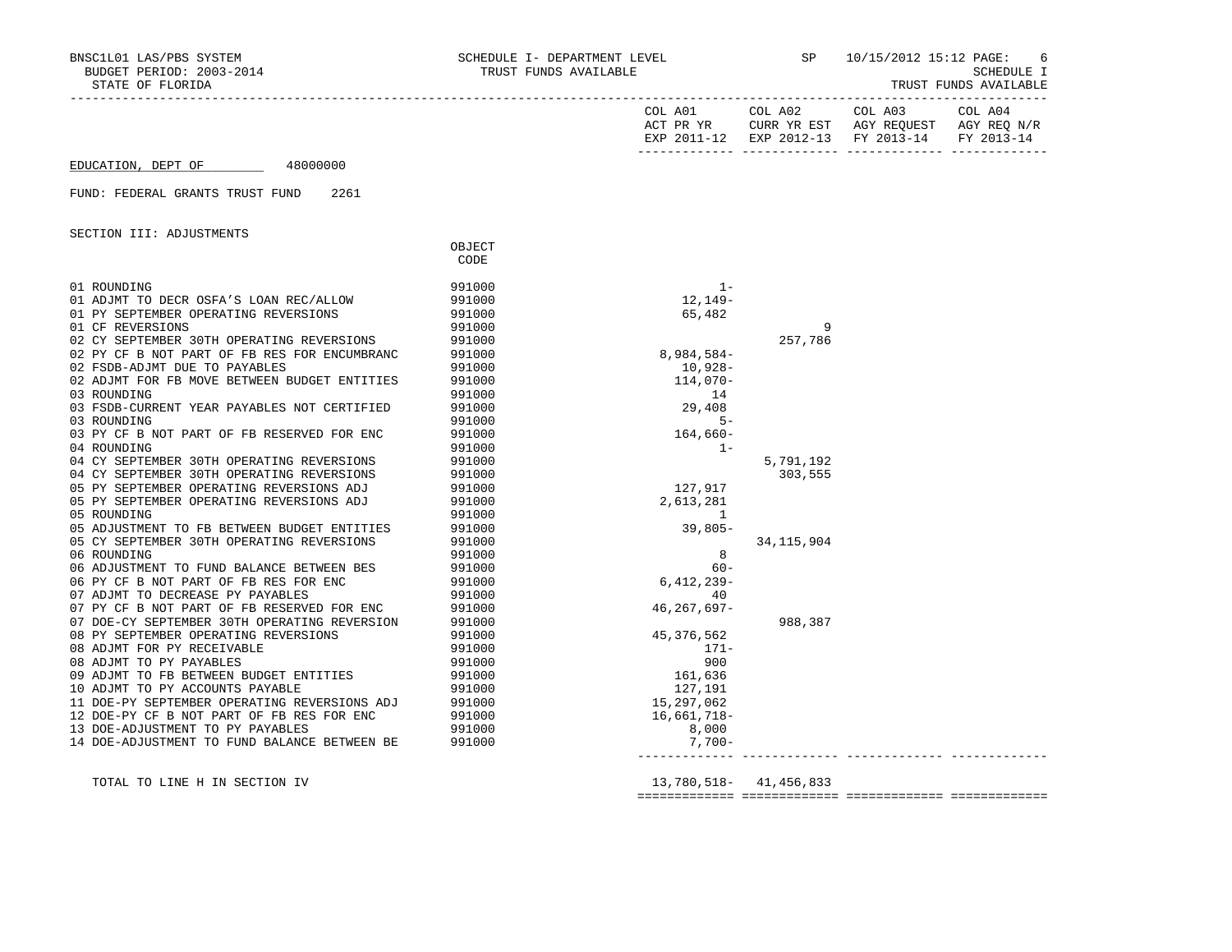| BNSC1L01 LAS/PBS SYSTEM<br>BUDGET PERIOD: 2003-2014<br>STATE OF FLORIDA                                                                                                                                                                                                                                                                                                                                                                                                                                  | SCHEDULE I- DEPARTMENT LEVEL<br>TRUST FUNDS AVAILABLE                        |                                                                                                                                                                                      |                                                                                                                           | SP 10/15/2012 15:12 PAGE: 7                                                                                               | <b>SCHEDULE I</b><br>TRUST FUNDS AVAILABLE |
|----------------------------------------------------------------------------------------------------------------------------------------------------------------------------------------------------------------------------------------------------------------------------------------------------------------------------------------------------------------------------------------------------------------------------------------------------------------------------------------------------------|------------------------------------------------------------------------------|--------------------------------------------------------------------------------------------------------------------------------------------------------------------------------------|---------------------------------------------------------------------------------------------------------------------------|---------------------------------------------------------------------------------------------------------------------------|--------------------------------------------|
|                                                                                                                                                                                                                                                                                                                                                                                                                                                                                                          |                                                                              |                                                                                                                                                                                      |                                                                                                                           | COL A01 COL A02 COL A03<br>ACT PR YR CURR YR EST AGY REQUEST AGY REQ N/R<br>EXP 2011-12 EXP 2012-13 FY 2013-14 FY 2013-14 | COL A04                                    |
| EDUCATION, DEPT OF 48000000                                                                                                                                                                                                                                                                                                                                                                                                                                                                              |                                                                              |                                                                                                                                                                                      |                                                                                                                           |                                                                                                                           |                                            |
| FUND: FEDERAL GRANTS TRUST FUND<br>2261                                                                                                                                                                                                                                                                                                                                                                                                                                                                  |                                                                              |                                                                                                                                                                                      |                                                                                                                           |                                                                                                                           |                                            |
| SECTION IV: SUMMARY                                                                                                                                                                                                                                                                                                                                                                                                                                                                                      |                                                                              |                                                                                                                                                                                      |                                                                                                                           |                                                                                                                           |                                            |
| UNRESERVED FUND BALANCE - JULY 1<br>(A)<br>ADD: REVENUES (FROM SECTION I)<br>TOTAL FUNDS AVAILABLE (LINE A + LINE B)<br>LESS: OPERATING EXPENDITURES<br>LESS: NONOPERATING EXPENDITURES (SECTION II)<br>LESS: FIXED CAPITAL OUTLAY (TOTAL ONLY)<br>UNRESERVED FUND BALANCE - JUNE 30 - BEFORE ADJ<br>NET ADJUSTMENTS (FROM SECTION III)<br>ADJUSTED UNRESERVED FUND BALANCE - JUNE 30<br>(1)<br>TOTAL UNRESERVED FUND BALANCE FROM STATEWIDE CFO FILE:<br>SCHEDULE IB: DETAIL OF UNRESERVED FUND BALANCE | (B)<br>(C)<br>(D)<br>(E)<br>(F)<br>(G)<br>(H)<br>FUNDING SOURCE<br>STATE (S) | 195,454 1,095,649 927,521<br>2347, 760, 305 2352, 946, 012 2084, 677, 681<br>2347, 955, 759 2354, 041, 661 2085, 605, 202<br>2329, 436, 540 2106, 180, 056 2082, 888, 310<br>195,454 | 3,643,052 288,390,917 1,881,334<br>14,876,167 40,529,312- 835,558<br>13,780,518 - 41,456,833<br>1,095,649 927,521 835,558 |                                                                                                                           |                                            |
| 01 FSDB-SCHOOL FOOD SERVICE                                                                                                                                                                                                                                                                                                                                                                                                                                                                              | NONSTATE (N)<br>$\mathbb N$                                                  |                                                                                                                                                                                      | 145,627 80,627 79,727                                                                                                     |                                                                                                                           |                                            |
| 02 FSDB-TTILE I PT A<br>03 FSDB-IDEA PT B ENTITLEMENT<br>04 FSDB-CARL PERKINS<br>05 FSDB-TITLE II                                                                                                                                                                                                                                                                                                                                                                                                        | N<br>$\mathbb N$<br>$\mathbb N$<br>N                                         | 19<br>3,179<br>$481 -$<br>$1,044-$                                                                                                                                                   |                                                                                                                           | $10,452-10,661-$                                                                                                          |                                            |
| 09 FSDB-INDIRECT COST                                                                                                                                                                                                                                                                                                                                                                                                                                                                                    | N                                                                            |                                                                                                                                                                                      |                                                                                                                           | 948,349 857,346 766,492                                                                                                   |                                            |
| ADJUSTED UNRESERVED FUND BALANCE - JUNE 30                                                                                                                                                                                                                                                                                                                                                                                                                                                               |                                                                              |                                                                                                                                                                                      | 1,095,649 927,521 835,558                                                                                                 |                                                                                                                           |                                            |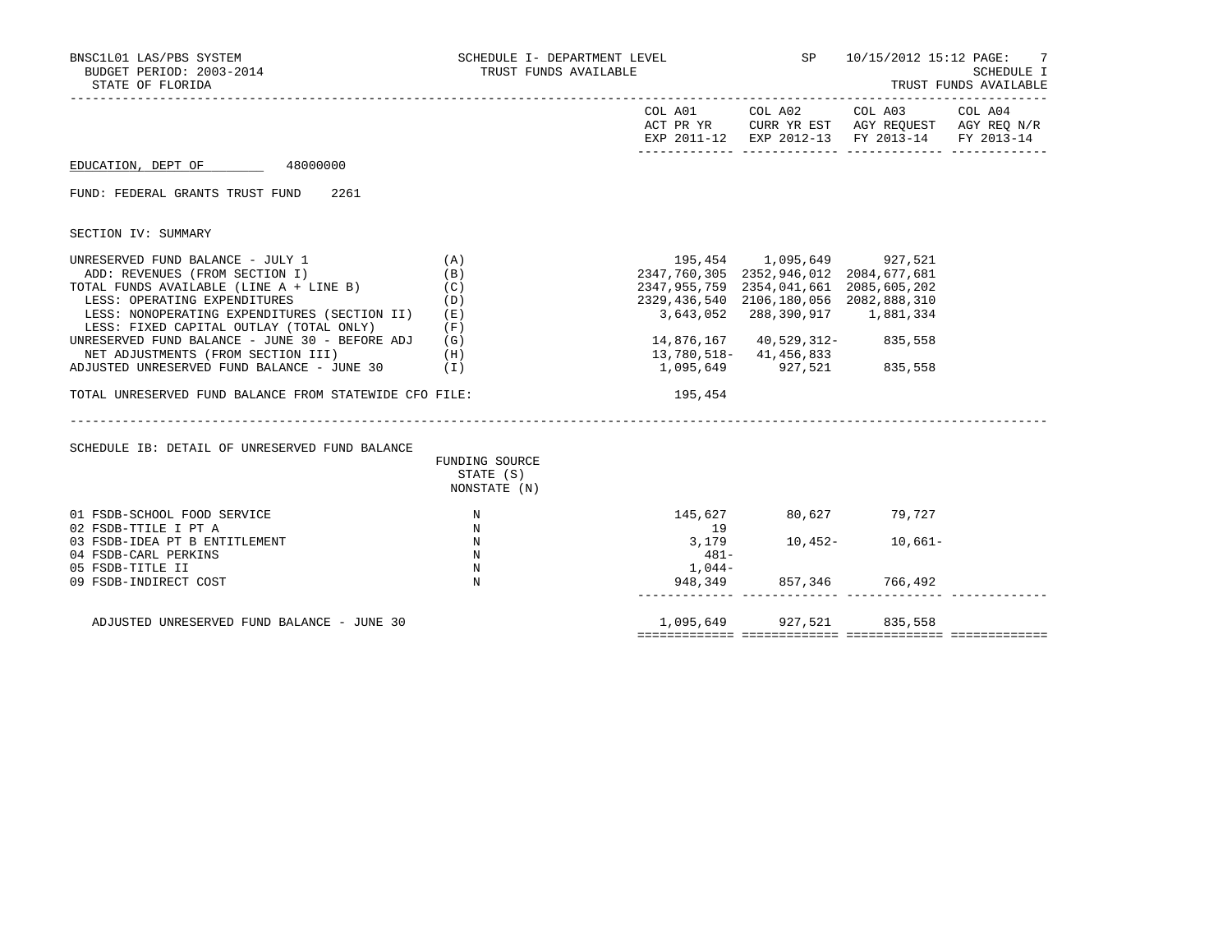| BNSC1L01 LAS/PBS SYSTEM<br>BUDGET PERIOD: 2003-2014<br>STATE OF FLORIDA<br>------------------                                                                                                                                                                                                                                    |                                                             |                                               | SCHEDULE I<br>TRUST FUNDS AVAILABLE |      |                                            | SP 10/15/2012 15:12 PAGE: 1                                                                                                       | SCHEDULE I<br>TRUST FUNDS AVAILABLE |
|----------------------------------------------------------------------------------------------------------------------------------------------------------------------------------------------------------------------------------------------------------------------------------------------------------------------------------|-------------------------------------------------------------|-----------------------------------------------|-------------------------------------|------|--------------------------------------------|-----------------------------------------------------------------------------------------------------------------------------------|-------------------------------------|
|                                                                                                                                                                                                                                                                                                                                  |                                                             |                                               |                                     |      |                                            | COL A01 COL A02 COL A03 COL A04<br>ACT PR YR CURR YR EST AGY REQUEST AGY REQ N/R<br>EXP 2011-12 EXP 2012-13 FY 2013-14 FY 2013-14 |                                     |
| EDUCATION, DEPT OF<br>48000000<br>PGM: PRIVATE COLLEGES/UNIV 48190000                                                                                                                                                                                                                                                            |                                                             |                                               |                                     |      |                                            |                                                                                                                                   |                                     |
| FUND: FEDERAL GRANTS TRUST FUND                                                                                                                                                                                                                                                                                                  | 2261                                                        |                                               |                                     |      |                                            |                                                                                                                                   |                                     |
| SECTION I: DETAIL OF REVENUES<br>CODE                                                                                                                                                                                                                                                                                            | REVENUE CAP SVC AUTH MATCHING %<br>CHG % ST I/C LOC I/C NO. |                                               |                                     | CFDA |                                            |                                                                                                                                   |                                     |
| 01 SFSF - GOVT SVCS                                                                                                                                                                                                                                                                                                              | 000750 NO 0.0 215.32  0.00  0.00  84.397  1,371,138         |                                               |                                     |      |                                            |                                                                                                                                   |                                     |
| TOTAL TO LINE B IN SECTION IV                                                                                                                                                                                                                                                                                                    |                                                             |                                               |                                     |      | 1,371,138                                  |                                                                                                                                   |                                     |
| SECTION II: DETAIL OF NONOPERATING EXPENDITURES                                                                                                                                                                                                                                                                                  |                                                             | OBJECT TRANSFER CFDA<br>CODE                  | TO BE                               | NO.  |                                            |                                                                                                                                   |                                     |
| TOTAL TO LINE E IN SECTION IV                                                                                                                                                                                                                                                                                                    |                                                             |                                               |                                     |      |                                            |                                                                                                                                   |                                     |
| SECTION III: ADJUSTMENTS                                                                                                                                                                                                                                                                                                         |                                                             | OBJECT<br>CODE                                |                                     |      |                                            |                                                                                                                                   |                                     |
| TOTAL TO LINE H IN SECTION IV                                                                                                                                                                                                                                                                                                    |                                                             |                                               |                                     |      |                                            |                                                                                                                                   |                                     |
| SECTION IV: SUMMARY                                                                                                                                                                                                                                                                                                              |                                                             |                                               |                                     |      |                                            |                                                                                                                                   |                                     |
| UNRESERVED FUND BALANCE - JULY 1<br>ADD: REVENUES (FROM SECTION I)<br>TOTAL FUNDS AVAILABLE (LINE A + LINE B)<br>LESS: OPERATING EXPENDITURES<br>LESS: NONOPERATING EXPENDITURES (SECTION II)<br>LESS: FIXED CAPITAL OUTLAY (TOTAL ONLY)<br>UNRESERVED FUND BALANCE - JUNE 30 - BEFORE ADJ<br>NET ADJUSTMENTS (FROM SECTION III) | (E)                                                         | (A)<br>(B)<br>(C)<br>(D)<br>(F)<br>(G)<br>(H) |                                     |      | 646<br>1,371,138<br>1,371,784<br>1,371,784 |                                                                                                                                   |                                     |

ADJUSTED UNRESERVED FUND BALANCE - JUNE 30 (I)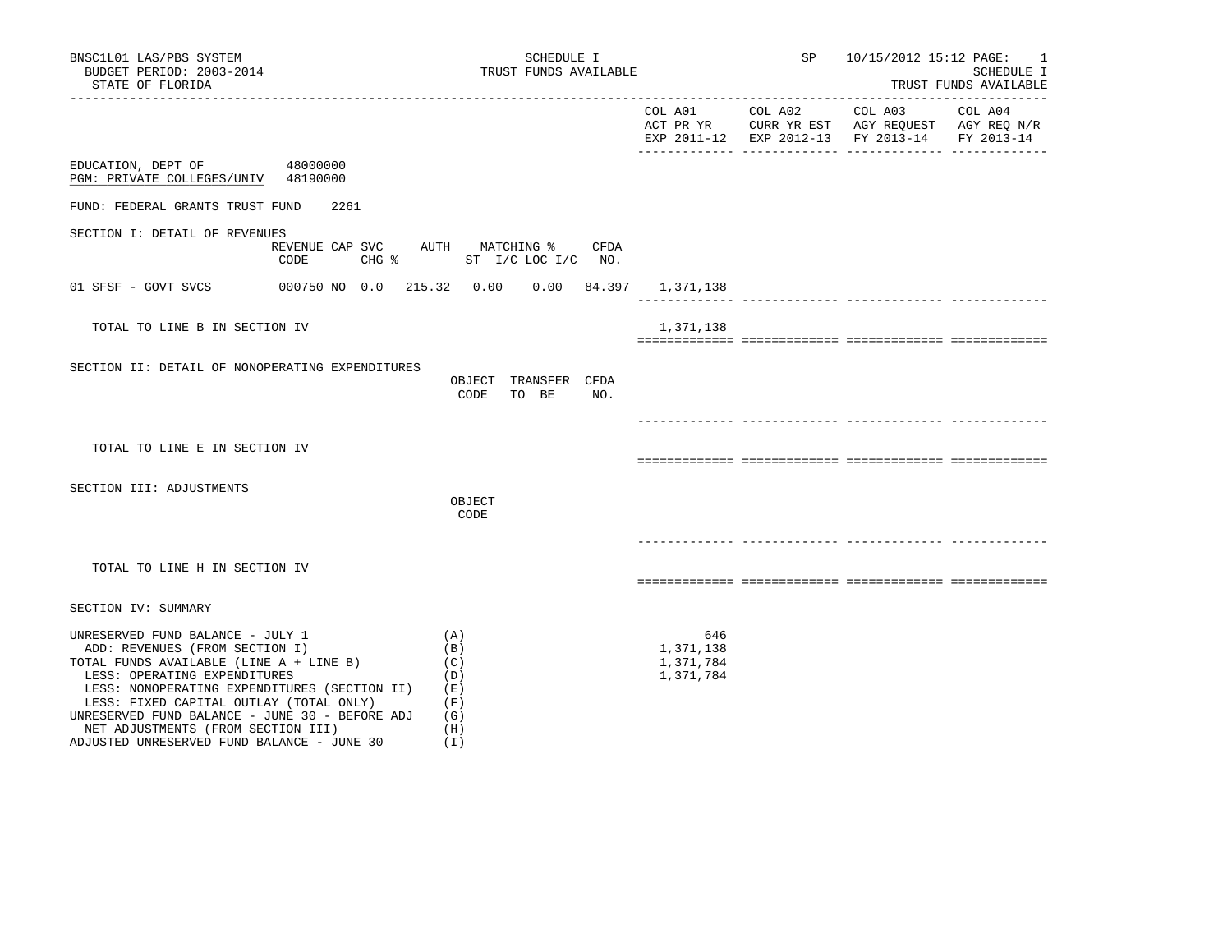|                                                                                                                                                                                                                                                 |                                                                                         |                                            |                                                                                                 |                  | TRUST FUNDS AVAILABLE |
|-------------------------------------------------------------------------------------------------------------------------------------------------------------------------------------------------------------------------------------------------|-----------------------------------------------------------------------------------------|--------------------------------------------|-------------------------------------------------------------------------------------------------|------------------|-----------------------|
|                                                                                                                                                                                                                                                 |                                                                                         | COL A01<br>ACT PR YR                       | COL A02<br>CURR YR EST AGY REQUEST AGY REQ N/R<br>EXP 2011-12 EXP 2012-13 FY 2013-14 FY 2013-14 | COL A03          | COL A04               |
| EDUCATION, DEPT OF 48000000<br>OFC/STUDENT FIN ASSISTANCE 48200000<br>PGM: STU FIN AID PGM/FED 48200300                                                                                                                                         |                                                                                         |                                            |                                                                                                 |                  |                       |
| 2261<br>FUND: FEDERAL GRANTS TRUST FUND                                                                                                                                                                                                         |                                                                                         |                                            |                                                                                                 |                  |                       |
| SECTION I: DETAIL OF REVENUES<br>REVENUE CAP SVC AUTH MATCHING %<br>$CHG$ $\frac{1}{6}$<br>CODE                                                                                                                                                 | CFDA<br>ST I/C LOC I/C NO.                                                              |                                            |                                                                                                 |                  |                       |
| 04 COLL ACCESS CHAL GT PRG 000700 NO 0.0<br>1009.92 0.00<br>1009.92 0.00<br>05 CF COLL ACCESS CHAL GT 000700 NO 0.0<br>1009.92 0.00<br>06 REFUNDS<br>001800 NO 0.0                                                                              | 0.00<br>84.378<br>84.378<br>0.00<br>0.00                                                | 24,560                                     | 6,298,593 7,106,266 7,388,380<br>563,540                                                        |                  |                       |
| 08 POTENTIAL CARRY FORWARD 000700 NO 0.0<br>1009.92 0.00<br>09 JR JUSTC/LEGAL AFF 2261 001510 NO 0.0<br>1009.92 0.00<br>10 JOHN R JUSTICE GRANT PR 000700 NO 0.0<br>1009.92 0.00<br>1009.92 0.00<br>11 ANTIC GRANT REVENUE 000700 NO 0.0        | $0.00$ 84.378<br>$0.00$ $16.816$ $25,963$<br>$0.00$ $16.816$ $244,350$<br>$0.00$ 84.378 | 444,628                                    | 244,351 250,000                                                                                 | 660,810- 660,810 |                       |
| TOTAL TO LINE B IN SECTION IV                                                                                                                                                                                                                   |                                                                                         |                                            | 7,038,094 7,253,347 8,299,190                                                                   |                  |                       |
| SECTION II: DETAIL OF NONOPERATING EXPENDITURES<br>CODE                                                                                                                                                                                         | OBJECT TRANSFER CFDA<br>TO BE<br>NO.                                                    |                                            |                                                                                                 |                  |                       |
| 899000<br>03 TRANSFER TO USDOE                                                                                                                                                                                                                  |                                                                                         | 8,642                                      |                                                                                                 |                  |                       |
| TOTAL TO LINE E IN SECTION IV                                                                                                                                                                                                                   |                                                                                         | 8,642                                      |                                                                                                 |                  |                       |
| SECTION III: ADJUSTMENTS<br>OBJECT<br>CODE                                                                                                                                                                                                      |                                                                                         |                                            |                                                                                                 |                  |                       |
| 01 PY SEPTEMBER OPERATING REVERSIONS<br>991000<br>02 CY SEPTEMBER 30TH OPERATING REVERSIONS<br>991000<br>03 PY CF B NOT PART OF FB RESERVED FOR ENC<br>991000<br>04 ROUNDING<br>991000<br>05 ADJUSTMENT TO FB BETWEEN BUDGET ENTITIES<br>991000 |                                                                                         | 65,482<br>$164,660-$<br>$1 -$<br>$39,805-$ | 257,786                                                                                         |                  |                       |
| TOTAL TO LINE H IN SECTION IV                                                                                                                                                                                                                   |                                                                                         |                                            | 138,984-257,786                                                                                 |                  |                       |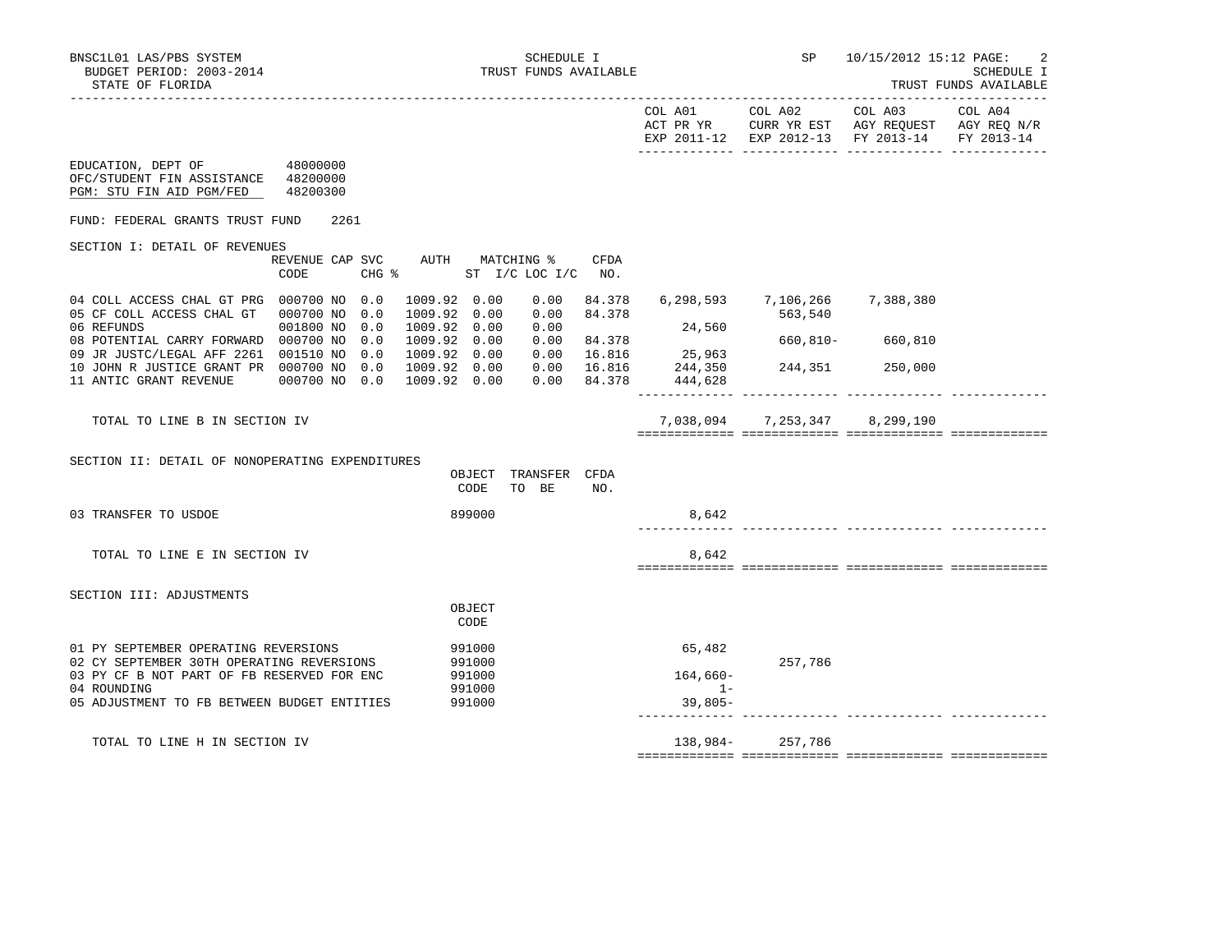|                                                                                                                  |     | COL A01<br>ACT PR YR<br>EXP 2011-12 | COL A02<br>CURR YR EST<br>EXP 2012-13 | COL A03<br>AGY REOUEST<br>FY 2013-14 | COL A04<br>AGY REQ N/R<br>FY 2013-14 |
|------------------------------------------------------------------------------------------------------------------|-----|-------------------------------------|---------------------------------------|--------------------------------------|--------------------------------------|
| 48000000<br>EDUCATION, DEPT OF<br>OFC/STUDENT FIN ASSISTANCE<br>48200000<br>PGM: STU FIN AID PGM/FED<br>48200300 |     |                                     |                                       |                                      |                                      |
| FUND: FEDERAL GRANTS TRUST FUND<br>2261                                                                          |     |                                     |                                       |                                      |                                      |
| SECTION IV: SUMMARY                                                                                              |     |                                     |                                       |                                      |                                      |
| UNRESERVED FUND BALANCE - JULY 1                                                                                 | (A) |                                     |                                       |                                      |                                      |
| ADD: REVENUES (FROM SECTION I)                                                                                   | (B) | 7,038,094                           | 7,253,347                             | 8,299,190                            |                                      |
| TOTAL FUNDS AVAILABLE (LINE A + LINE B)                                                                          | (C) |                                     | 7,038,094 7,253,347 8,299,190         |                                      |                                      |
| LESS: OPERATING EXPENDITURES                                                                                     | (D) | 6,890,468                           | 7,511,133 8,299,190                   |                                      |                                      |
| LESS: NONOPERATING EXPENDITURES (SECTION II)                                                                     | (E) | 8,642                               |                                       |                                      |                                      |
| LESS: FIXED CAPITAL OUTLAY (TOTAL ONLY)                                                                          | (F) |                                     |                                       |                                      |                                      |
| UNRESERVED FUND BALANCE - JUNE 30 - BEFORE ADJ                                                                   | (G) | 138,984                             | 257,786-                              |                                      |                                      |
| NET ADJUSTMENTS (FROM SECTION III)                                                                               | (H) | 138,984-                            | 257,786                               |                                      |                                      |
|                                                                                                                  |     |                                     |                                       |                                      |                                      |

ADJUSTED UNRESERVED FUND BALANCE - JUNE 30 (I)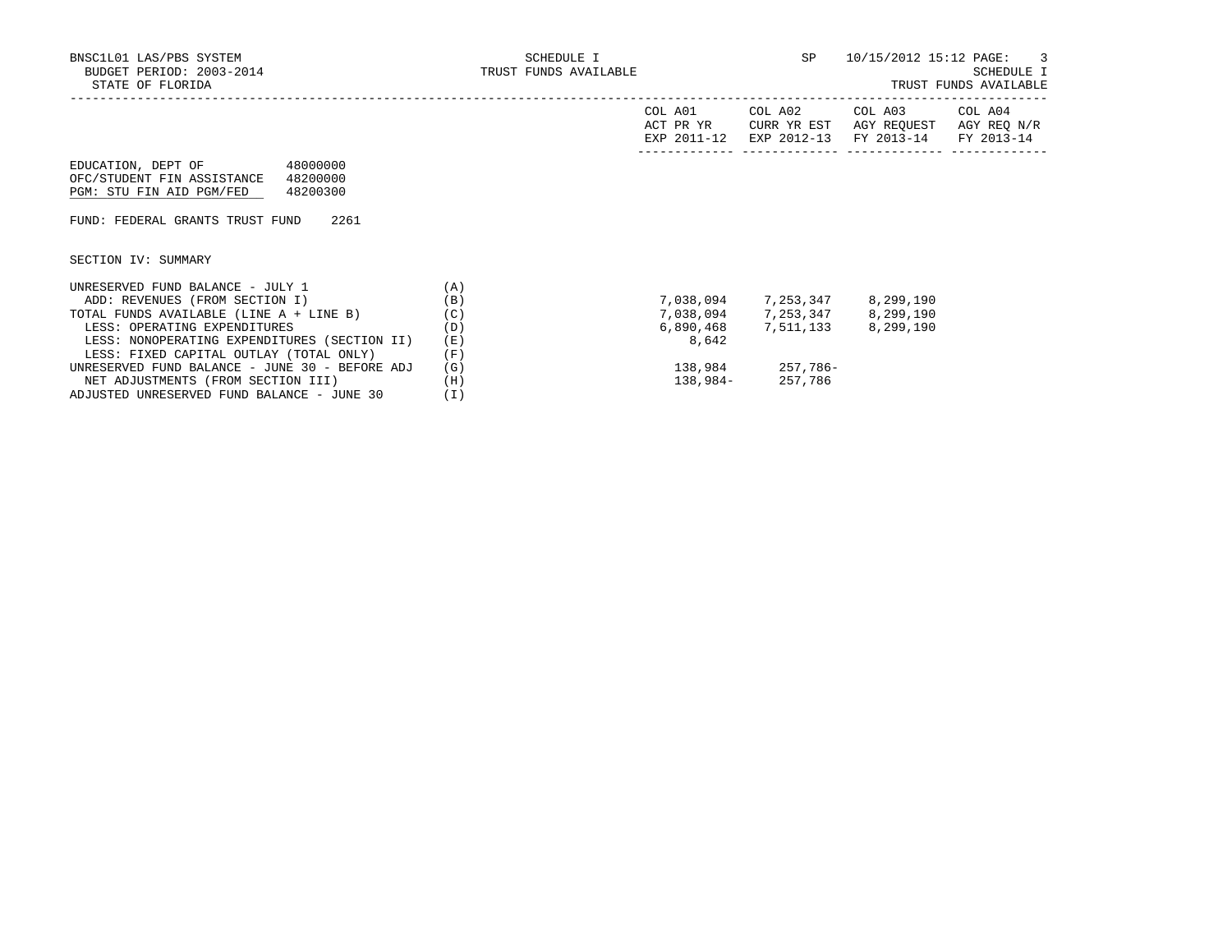|                                                                                                                                                                                                                                                                                                                                                                                    |          |                                                                  |                               |      |                                                                                    |                                                                                                                                                                               | EXP 2011-12 EXP 2012-13 FY 2013-14 FY 2013-14 |  |
|------------------------------------------------------------------------------------------------------------------------------------------------------------------------------------------------------------------------------------------------------------------------------------------------------------------------------------------------------------------------------------|----------|------------------------------------------------------------------|-------------------------------|------|------------------------------------------------------------------------------------|-------------------------------------------------------------------------------------------------------------------------------------------------------------------------------|-----------------------------------------------|--|
| EDUCATION, DEPT OF 48000000<br>EARLY LEARNING<br>PGM: EARLY LEARNING SVCS 48220400                                                                                                                                                                                                                                                                                                 | 48220000 |                                                                  |                               |      |                                                                                    |                                                                                                                                                                               |                                               |  |
| FUND: FEDERAL GRANTS TRUST FUND                                                                                                                                                                                                                                                                                                                                                    | 2261     |                                                                  |                               |      |                                                                                    |                                                                                                                                                                               |                                               |  |
| SECTION I: DETAIL OF REVENUES                                                                                                                                                                                                                                                                                                                                                      | CODE     | REVENUE CAP SVC AUTH MATCHING %<br>CHG % ST I/C LOC I/C NO.      |                               | CFDA |                                                                                    |                                                                                                                                                                               |                                               |  |
| H1 TR FR CHILDREN&FAM/2639 001510 NO 0.0 441 0.00 0.00 93.667 375,000 500,000 500,000 500,000                                                                                                                                                                                                                                                                                      |          |                                                                  |                               |      |                                                                                    |                                                                                                                                                                               |                                               |  |
| TOTAL TO LINE B IN SECTION IV                                                                                                                                                                                                                                                                                                                                                      |          |                                                                  |                               |      |                                                                                    | 375,000 500,000 500,000                                                                                                                                                       |                                               |  |
| SECTION II: DETAIL OF NONOPERATING EXPENDITURES                                                                                                                                                                                                                                                                                                                                    |          | CODE                                                             | OBJECT TRANSFER CFDA<br>TO BE | NO.  |                                                                                    |                                                                                                                                                                               |                                               |  |
| J1 HEAD START TRNFR 48250500/2261<br>W2 ANTIC TR EVEN START 48250500/2261                                                                                                                                                                                                                                                                                                          |          | 811000 48220400 84.213 61,469-<br>811000 48220400 84.213 30,500- |                               |      | 811000 48220400 84.213 61,469- 499,991- 500,000-<br>811000 48220400 84 213 30 500- |                                                                                                                                                                               |                                               |  |
| TOTAL TO LINE E IN SECTION IV                                                                                                                                                                                                                                                                                                                                                      |          |                                                                  |                               |      |                                                                                    | $91,969 - 499,991 - 500,000 -$                                                                                                                                                |                                               |  |
| SECTION III: ADJUSTMENTS                                                                                                                                                                                                                                                                                                                                                           |          | OBJECT<br>CODE                                                   |                               |      |                                                                                    |                                                                                                                                                                               |                                               |  |
| 01 CF REVERSIONS                                                                                                                                                                                                                                                                                                                                                                   |          | 991000                                                           |                               |      |                                                                                    | 9                                                                                                                                                                             |                                               |  |
| TOTAL TO LINE H IN SECTION IV                                                                                                                                                                                                                                                                                                                                                      |          |                                                                  |                               |      |                                                                                    | 9                                                                                                                                                                             |                                               |  |
| SECTION IV: SUMMARY                                                                                                                                                                                                                                                                                                                                                                |          |                                                                  |                               |      |                                                                                    |                                                                                                                                                                               |                                               |  |
| UNRESERVED FUND BALANCE - JULY 1<br>ADD: REVENUES (FROM SECTION I)<br>TOTAL FUNDS AVAILABLE (LINE A + LINE B)<br>LESS: OPERATING EXPENDITURES<br>LESS: NONOPERATING EXPENDITURES (SECTION II) (E)<br>LESS: FIXED CAPITAL OUTLAY (TOTAL ONLY)<br>UNRESERVED FUND BALANCE - JUNE 30 - BEFORE ADJ<br>NET ADJUSTMENTS (FROM SECTION III)<br>ADJUSTED UNRESERVED FUND BALANCE - JUNE 30 |          | (A)<br>(B)<br>(C)<br>(D)<br>(F)<br>(G)<br>(H)<br>(I)             |                               |      |                                                                                    | $\begin{array}{cccc} 375,000 & 500,000 & 500,000 \\ 375,000 & 500,000 & 500,000 \\ 466,969 & 1,000,000 & 1,000,000 \\ 91,969- & 499,991- & 500,000- \end{array}$<br>$9-$<br>9 |                                               |  |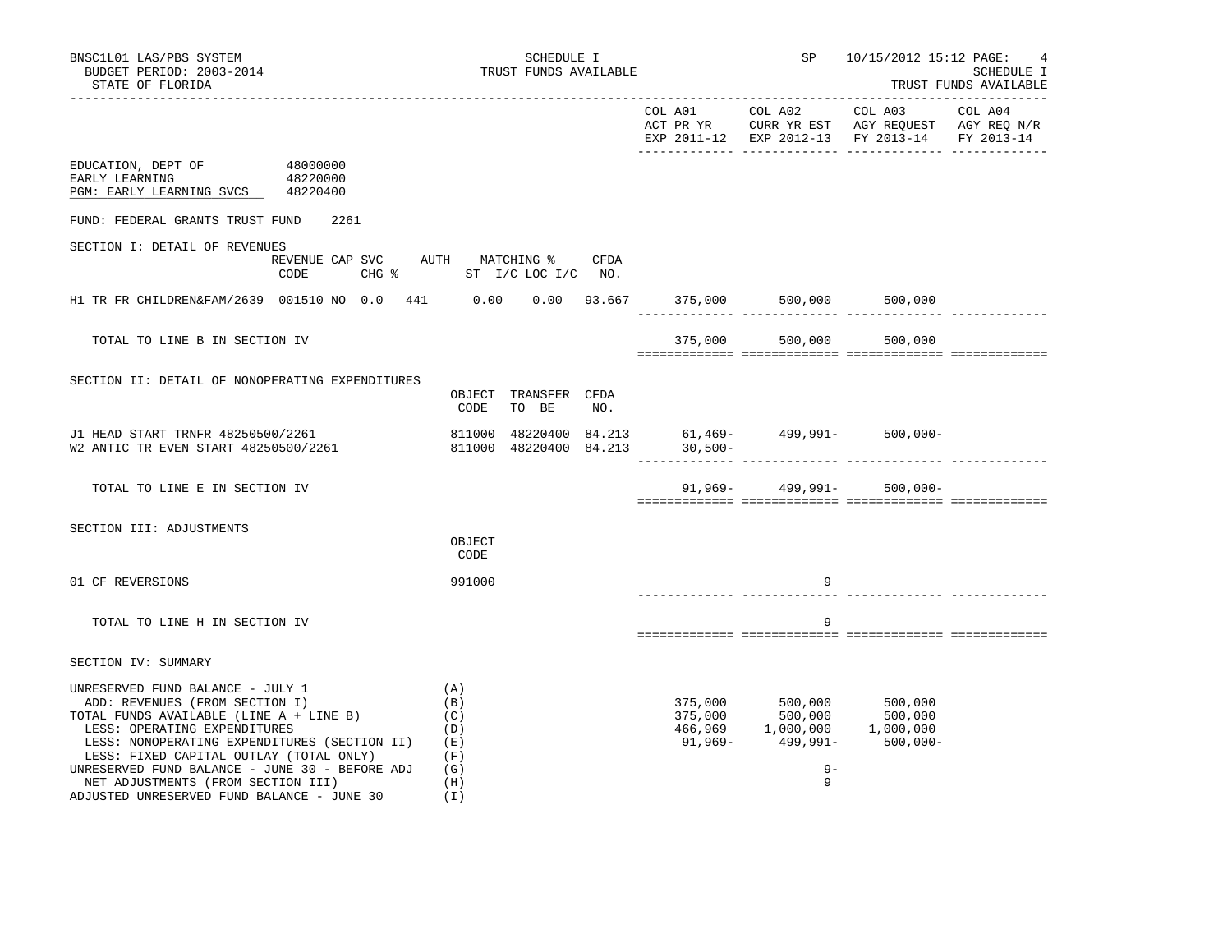ADJUSTED UNRESERVED FUND BALANCE - JUNE 30 (I)

|                                                                                                                                                                                                                                                                                                                                      |                                               |                                               |     |                                        | EXP 2011-12 EXP 2012-13 FY 2013-14 FY 2013-14 |  |
|--------------------------------------------------------------------------------------------------------------------------------------------------------------------------------------------------------------------------------------------------------------------------------------------------------------------------------------|-----------------------------------------------|-----------------------------------------------|-----|----------------------------------------|-----------------------------------------------|--|
| EDUCATION, DEPT OF<br>PUBLIC SCHOOLS, DIV OF 48250000<br>PGM: STATE GRANTS/K12-FEFP 48250300                                                                                                                                                                                                                                         | 48000000                                      |                                               |     |                                        |                                               |  |
| FUND: FEDERAL GRANTS TRUST FUND                                                                                                                                                                                                                                                                                                      | 2261                                          |                                               |     |                                        |                                               |  |
| SECTION I: DETAIL OF REVENUES                                                                                                                                                                                                                                                                                                        | REVENUE CAP SVC AUTH MATCHING % CFDA<br>CODE  | CHG $\frac{1}{2}$ ST I/C LOC I/C NO.          |     |                                        |                                               |  |
| 03 SFSF - GOVT SVCS                                                                                                                                                                                                                                                                                                                  | 000750 NO 0.0 215.32 0.00 0.00 84.397 410,568 |                                               |     |                                        |                                               |  |
| TOTAL TO LINE B IN SECTION IV                                                                                                                                                                                                                                                                                                        |                                               |                                               |     | 18,695,234                             |                                               |  |
| SECTION II: DETAIL OF NONOPERATING EXPENDITURES                                                                                                                                                                                                                                                                                      |                                               | OBJECT TRANSFER CFDA<br>CODE<br>TO BE         | NO. |                                        |                                               |  |
| TOTAL TO LINE E IN SECTION IV                                                                                                                                                                                                                                                                                                        |                                               |                                               |     |                                        |                                               |  |
| SECTION III: ADJUSTMENTS                                                                                                                                                                                                                                                                                                             |                                               | OBJECT<br>CODE                                |     |                                        |                                               |  |
|                                                                                                                                                                                                                                                                                                                                      |                                               |                                               |     |                                        |                                               |  |
| TOTAL TO LINE H IN SECTION IV                                                                                                                                                                                                                                                                                                        |                                               |                                               |     |                                        |                                               |  |
| SECTION IV: SUMMARY                                                                                                                                                                                                                                                                                                                  |                                               |                                               |     |                                        |                                               |  |
| UNRESERVED FUND BALANCE - JULY 1<br>ADD: REVENUES (FROM SECTION I)<br>TOTAL FUNDS AVAILABLE (LINE A + LINE B)<br>LESS: OPERATING EXPENDITURES<br>LESS: NONOPERATING EXPENDITURES (SECTION II) (E)<br>LESS: FIXED CAPITAL OUTLAY (TOTAL ONLY)<br>UNRESERVED FUND BALANCE - JUNE 30 - BEFORE ADJ<br>NET ADJUSTMENTS (FROM SECTION III) |                                               | (A)<br>(B)<br>(C)<br>(D)<br>(F)<br>(G)<br>(H) |     | 18,695,234<br>18,695,234<br>18,695,234 |                                               |  |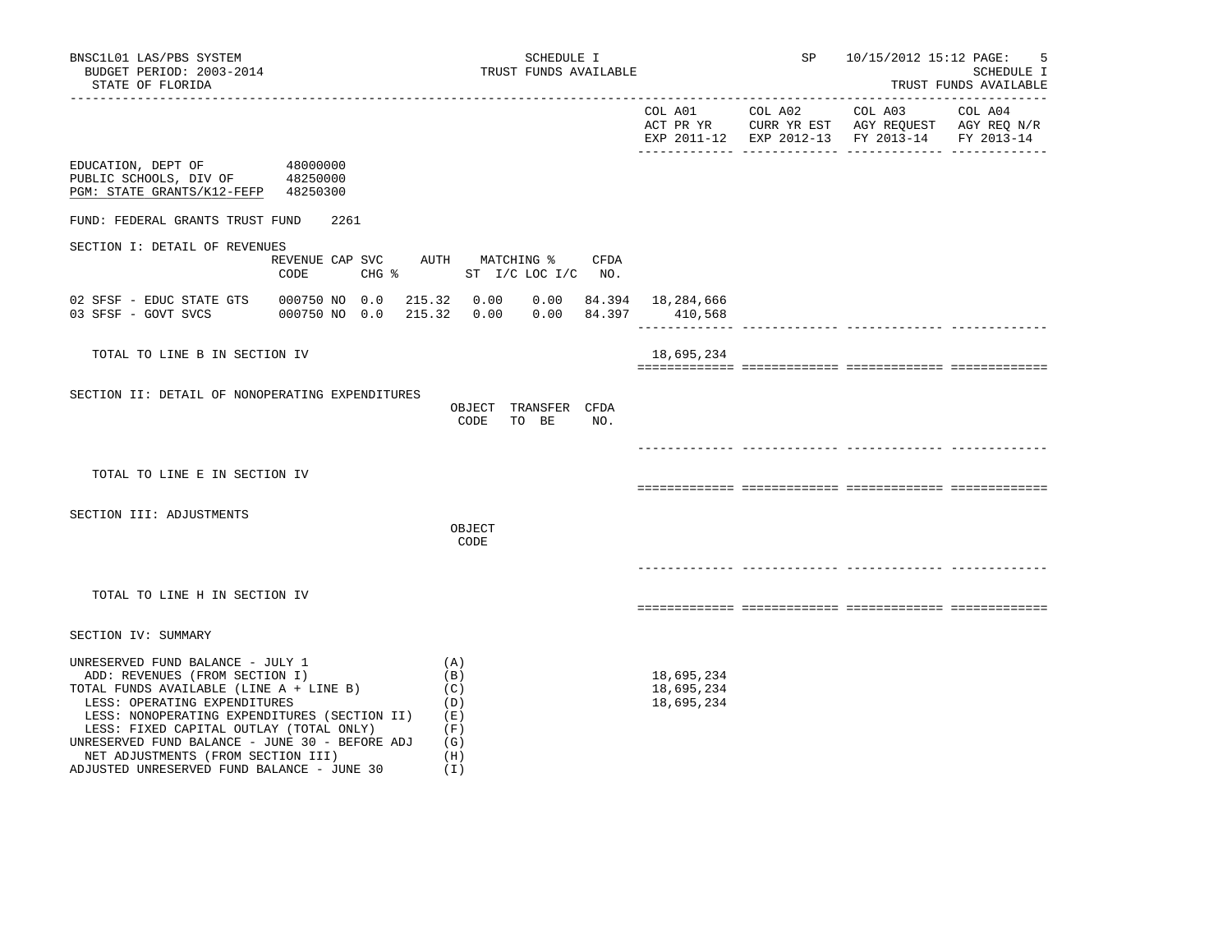| COL A01<br>ACT PR YR | COL A02 | COL A03<br>CURR YR EST AGY REOUEST AGY REO N/R | COL A04 |
|----------------------|---------|------------------------------------------------|---------|
|                      |         | EXP 2011-12 EXP 2012-13 FY 2013-14 FY 2013-14  |         |
|                      |         |                                                |         |

## EDUCATION, DEPT OF 48000000 PUBLIC SCHOOLS, DIV OF 48250000 PGM: ST GRANT/K12-NON FEFP 48250400

FUND: FEDERAL GRANTS TRUST FUND 2261

SECTION I: DETAIL OF REVENUES

|                            | REVENUE CAP | SVC   | AUTH   |      | MATCHING %     | CFDA   |             |                         |               |  |
|----------------------------|-------------|-------|--------|------|----------------|--------|-------------|-------------------------|---------------|--|
|                            | CODE        | CHG % |        |      | ST I/C LOC I/C | NO.    |             |                         |               |  |
|                            |             |       |        |      |                |        |             |                         |               |  |
| 01 FSDB-SCHOOL FOOD SVC    | 001510 NO   | 0.0   | 215.32 | 0.00 | 0.00           | 10.555 | 297,915     | 300,000                 | 300,000       |  |
| 04 FSDB-DEAFTEC            | 001510 NO   | 0.0   | 215.32 | 0.00 | 0.00           | 47.076 |             | 39,602                  | 69,234        |  |
| 05 FSDB-PESTICIDE ANTIC.   | 000700 NO   | 0.0   | 215.32 | 0.00 | 0.00           | 66.716 |             | 207,898                 | 216,594       |  |
| 06 FSDB-TITLE I PT A BASIC | 001510 NO   | 0.0   | 215.32 | 0.00 | 0.00           | 84.010 | 137,586     | 110,000                 | 112,200       |  |
| 07 FSDB-IDEA PT B ENTITL   | 001510 NO   | 0.0   | 215.32 | 0.00 | 0.00           | 84.027 | 1,040,781   | 1,094,166               | 1,150,484     |  |
| 08 FSDB-CARL PERKINS       | 001510 NO   | 0.0   | 215.32 | 0.00 | 0.00           | 84.048 | 134,272     | 150,481                 | 137,473       |  |
| 09 FSDB-IDEA PT B PREK     | 001510 NO   | 0.0   | 215.32 | 0.00 | 0.00           | 84.173 | 6,820       | 6,875                   | 6,875         |  |
| 11 FSDB-PHYS ED(PEP)ANTIC. | 000700 NO   | 0.0   | 215.32 | 0.00 | 0.00           | 84.215 |             | 250,000                 | 250,000       |  |
| 12 FSDB-TITLE II PT A      | 001510 NO   | 0.0   | 215.32 | 0.00 | 0.00           | 84.367 |             | 71,032 60,470 60,615    |               |  |
| 13 FSDB-ARRA-EDUC. TECH    | 001510 NO   | 0.0   | 215.32 | 0.00 | 0.00           | 84.386 | 1,999       |                         |               |  |
| 14 FSDB-ARRA-TITLE I       | 001510 NO   | 0.0   | 215.32 | 0.00 | 0.00           | 84.389 | 29,468      |                         |               |  |
| 15 FSDB-IDEA ARRA          | 001510 NO   | 0.0   | 215.32 | 0.00 | 0.00           | 84.391 | 19,768      |                         |               |  |
| 19 FSDB-INDIRECT COST      | 001500 NO   | 0.0   | 215.32 | 0.00 | 0.00           |        | 559         | 302,490                 | 310,519       |  |
| 24 CF DOE-SPEC ED-GT TO ST | 000700 NO   | 0.0   | 215.32 | 0.00 | 0.00           | 84.027 |             | 509,311                 |               |  |
| 34 ANTIC GRANT CARRY FORWD | 000700 NO   | 0.0   | 215.32 | 0.00 | 0.00           | 84.367 |             | 16,822,774              | $55,445,571-$ |  |
| 59 DOE-SPEC EDU-GTS TO STS | 000700 NO   | 0.0   | 215.32 | 0.00 | 0.00           | 84.027 |             | 2, 124, 351 2, 333, 354 | 2,333,354     |  |
| 60 CF DOE-IMP TCHR OLTY ST | 000700 NO   | 0.0   | 215.32 | 0.00 | 0.00           | 84.367 |             | 7,511,344               |               |  |
| 61 DOE-IMP TCHR QLTY ST GT | 000700 NO   | 0.0   | 215.32 | 0.00 | 0.00           | 84.367 | 121,132,739 | 108,749,090             | 108,749,090   |  |
| 62 DOE-ANTIC REV-IMPR TCHR | 000700 NO   | 0.0   | 215.32 | 0.00 | 0.00           | 84.367 | 13,652,638  |                         |               |  |
| 63 DOE-SFSF - GOVT SVCS    | 000750 NO   | 0.0   | 215.32 | 0.00 | 0.00           | 84.397 | 2,974,820   |                         |               |  |
| 64 DOE-EFFECT TEACHERS &   | 000700 NO   | 0.0   | 215.32 | 0.00 | 0.00           | 99.999 |             |                         | 81,277,387    |  |
| 66 DOE-ANTIC REV SPEC ED   | 000700 NO   | 0.0   | 215.32 | 0.00 | 0.00           | 84.027 | 217,295     |                         |               |  |
|                            |             |       |        |      |                |        |             |                         |               |  |

 TOTAL TO LINE B IN SECTION IV 141,842,043 138,447,855 139,528,254 ============= ============= ============= =============

SECTION II: DETAIL OF NONOPERATING EXPENDITURES

|                                              | OBJECT | TRANSFER        | CFDA   |        |         |         |
|----------------------------------------------|--------|-----------------|--------|--------|---------|---------|
|                                              | CODE   | TO BE           | NO.    |        |         |         |
| 01 FSDB-TR SCHOOL FOOD SVC (INDIR. COST)     | 810000 | 48250400        | 10.555 | 98,103 | 112,300 | 112,300 |
| 02 FSDB-TR DEAFTEC (INDIR. COST)             | 810000 | 48250400 47.076 |        |        | 3,998   | 6,990   |
| 03 FSDB-TR PESTICIDE ANTIC. (INDIR. COST)    | 810000 | 48250400 66.716 |        |        | 20,990  | 21,868  |
| 04 FSDB-TR TITLE I PT A BASIC (INDIR. COST)  | 810000 | 48250400 84.010 |        | 6,708  | 11,107  | 11,328  |
| 05 FSDB-TR IDEA PT B ENTITL (INDIR. COST)    | 810000 | 48250400 84.027 |        | 93,971 | 111,845 | 116,176 |
| 06 FSDB-TR CARL PERKINS (INDIR. COST)        | 810000 | 48250400 84.048 |        | 6,424  | 7,143   | 6,546   |
| 07 FSDB-TR IDEA PT B PREK (INDIR. COST)      | 810000 | 48250400        | 84.173 | 609    | 694     | 694     |
| 09 FSDB-TR PHYS ED (PEP) ANTIC.(INDIR. COST) | 810000 | 48250400        | 84.215 |        | 25,241  | 25,241  |
| 10 FSDB-TR TITLE II PT A (INDIR. COST)       | 810000 | 48250400 84.367 |        | 5,735  | 6.000   | 6.120   |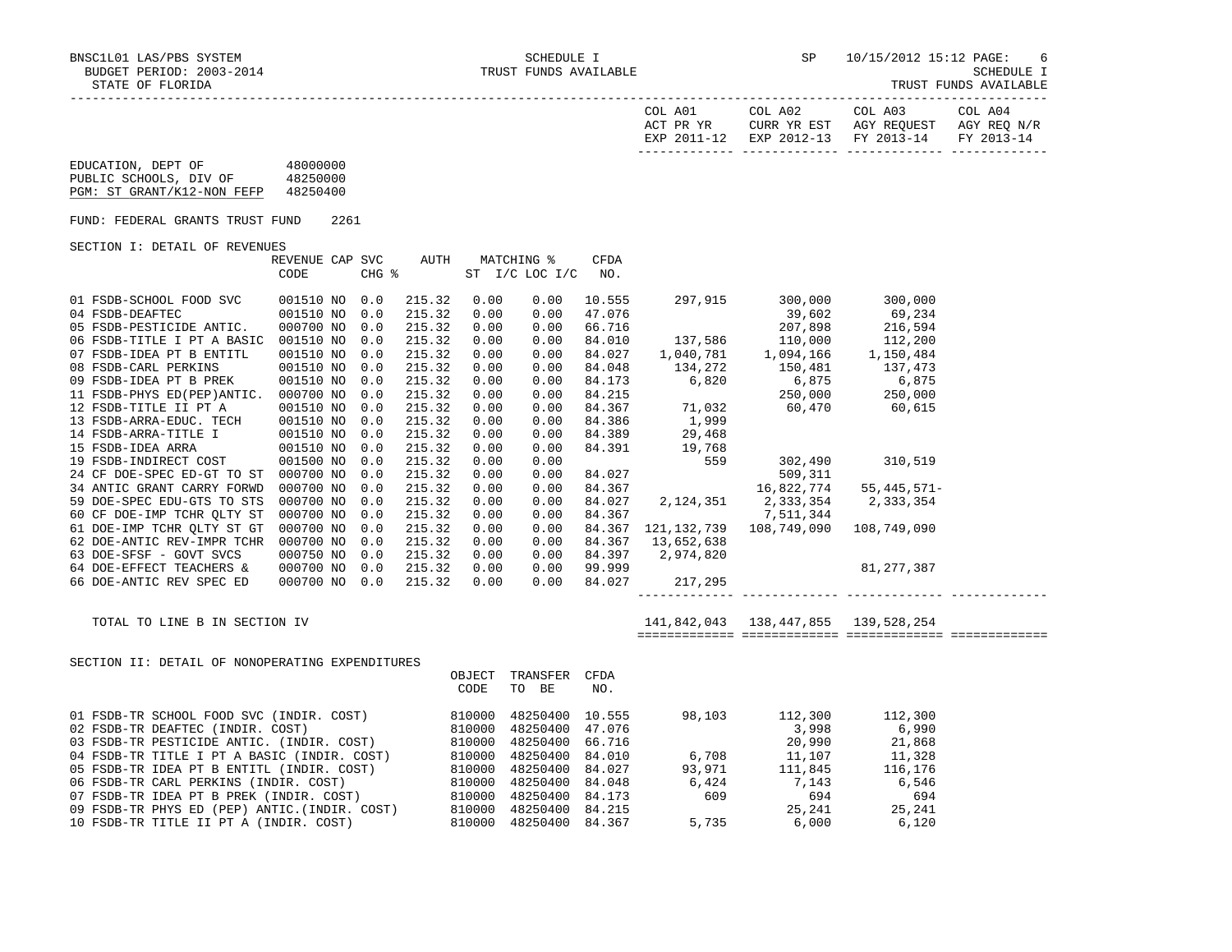|                                                                                                                                                                                                 |        |                               |     | COL A01       | COL A02                                                                    | COL A03     | COL A04 |
|-------------------------------------------------------------------------------------------------------------------------------------------------------------------------------------------------|--------|-------------------------------|-----|---------------|----------------------------------------------------------------------------|-------------|---------|
|                                                                                                                                                                                                 |        |                               |     |               | ACT PR YR CURR YR EST AGY REQUEST AGY REQ N/R                              |             |         |
|                                                                                                                                                                                                 |        |                               |     |               | EXP 2011-12 EXP 2012-13 FY 2013-14 FY 2013-14                              |             |         |
| EDUCATION, DEPT OF 48000000                                                                                                                                                                     |        |                               |     |               |                                                                            |             |         |
| PUBLIC SCHOOLS, DIV OF 48250000                                                                                                                                                                 |        |                               |     |               |                                                                            |             |         |
| PGM: ST GRANT/K12-NON FEFP 48250400                                                                                                                                                             |        |                               |     |               |                                                                            |             |         |
|                                                                                                                                                                                                 |        |                               |     |               |                                                                            |             |         |
| FUND: FEDERAL GRANTS TRUST FUND<br>2261                                                                                                                                                         |        |                               |     |               |                                                                            |             |         |
|                                                                                                                                                                                                 |        |                               |     |               |                                                                            |             |         |
|                                                                                                                                                                                                 |        |                               |     |               |                                                                            |             |         |
| SECTION II: DETAIL OF NONOPERATING EXPENDITURES                                                                                                                                                 |        |                               |     |               |                                                                            |             |         |
|                                                                                                                                                                                                 | CODE   | OBJECT TRANSFER CFDA<br>TO BE | NO. |               |                                                                            |             |         |
|                                                                                                                                                                                                 |        |                               |     |               |                                                                            |             |         |
| 12 FSDB-TR ARRA TITLE I (INDIR. COST)<br>13 FSDB-TR ARRA IDEA PT B (INDIR. COST)<br>15 FSDB-TR INDIRECT COST 610000 48250400 84.391<br>15 FSDB-TR INDIRECT COST 610000 48250400 48250400 15.261 |        |                               |     |               |                                                                            |             |         |
|                                                                                                                                                                                                 |        |                               |     |               |                                                                            |             |         |
|                                                                                                                                                                                                 |        |                               |     |               |                                                                            |             |         |
| 16 FSDB-TR TO GR SWCAP GEN REV FUND 1000                                                                                                                                                        |        | 810000 48250400               |     |               |                                                                            |             |         |
|                                                                                                                                                                                                 |        |                               |     |               |                                                                            |             |         |
|                                                                                                                                                                                                 |        |                               |     |               |                                                                            |             |         |
| TOTAL TO LINE E IN SECTION IV                                                                                                                                                                   |        |                               |     |               | 1,427 1,586 1,628                                                          |             |         |
|                                                                                                                                                                                                 |        |                               |     |               |                                                                            |             |         |
| SECTION III: ADJUSTMENTS                                                                                                                                                                        |        |                               |     |               |                                                                            |             |         |
|                                                                                                                                                                                                 | OBJECT |                               |     |               |                                                                            |             |         |
|                                                                                                                                                                                                 | CODE   |                               |     |               |                                                                            |             |         |
|                                                                                                                                                                                                 |        |                               |     |               |                                                                            |             |         |
| 01 FSDB-UNRESERVED FUND BALANCE-JULY 1                                                                                                                                                          | 991000 |                               |     | 1,087,768     |                                                                            |             |         |
| 02 FSDB-ADJMT DUE TO PAYABLES                                                                                                                                                                   | 991000 |                               |     | 10,928-       |                                                                            |             |         |
| 03 FSDB-CURRENT YEAR PAYABLES NOT CERTIFIED                                                                                                                                                     | 991000 |                               |     | 29,408        |                                                                            |             |         |
| 05 ROUNDING                                                                                                                                                                                     | 991000 |                               |     | $\frac{1}{2}$ |                                                                            |             |         |
| 07 DOE-CY SEPTEMBER 30TH OPERATING REVERSION                                                                                                                                                    | 991000 |                               |     |               | 988,387                                                                    |             |         |
| 11 DOE-PY SEPTEMBER OPERATING REVERSIONS ADJ                                                                                                                                                    | 991000 |                               |     | 15, 297, 062  |                                                                            |             |         |
| 12 DOE-PY CF B NOT PART OF FB RES FOR ENC                                                                                                                                                       | 991000 |                               |     | 16,661,718-   |                                                                            |             |         |
| 13 DOE-ADJUSTMENT TO PY PAYABLES                                                                                                                                                                | 991000 |                               |     | 8,000         |                                                                            |             |         |
| 14 DOE-ADJUSTMENT TO FUND BALANCE BETWEEN BE                                                                                                                                                    | 991000 |                               |     | 7,700-        |                                                                            |             |         |
|                                                                                                                                                                                                 |        |                               |     |               |                                                                            |             |         |
|                                                                                                                                                                                                 |        |                               |     |               |                                                                            |             |         |
| TOTAL TO LINE H IN SECTION IV                                                                                                                                                                   |        |                               |     |               | 258, 107- 988, 387                                                         |             |         |
|                                                                                                                                                                                                 |        |                               |     |               |                                                                            |             |         |
| SECTION IV: SUMMARY                                                                                                                                                                             |        |                               |     |               |                                                                            |             |         |
|                                                                                                                                                                                                 |        |                               |     |               |                                                                            |             |         |
| UNRESERVED FUND BALANCE - JULY 1                                                                                                                                                                | (A)    |                               |     |               | 1,095,649 927,521                                                          |             |         |
| ADD: REVENUES (FROM SECTION I)                                                                                                                                                                  | (B)    |                               |     |               | 141,842,043  138,447,855  139,528,254                                      |             |         |
| TOTAL FUNDS AVAILABLE (LINE A + LINE B)                                                                                                                                                         | (C)    |                               |     | 141,842,043   | 139,543,504                                                                | 140,455,775 |         |
| LESS: OPERATING EXPENDITURES                                                                                                                                                                    | (D)    |                               |     | 140,486,860   | 139,602,784                                                                | 139,618,589 |         |
| LESS: NONOPERATING EXPENDITURES (SECTION II)                                                                                                                                                    | (E)    |                               |     |               | 1,427 1,586                                                                | 1,628       |         |
| LESS: FIXED CAPITAL OUTLAY (TOTAL ONLY)                                                                                                                                                         | (F)    |                               |     |               |                                                                            |             |         |
| UNRESERVED FUND BALANCE - JUNE 30 - BEFORE ADJ                                                                                                                                                  | (G)    |                               |     |               |                                                                            |             |         |
| NET ADJUSTMENTS (FROM SECTION III)                                                                                                                                                              | (H)    |                               |     |               | 1,353,756 60,866- 835,558<br>258,107- 988,387<br>1,095,649 927,521 835,558 |             |         |
| ADJUSTED UNRESERVED FUND BALANCE - JUNE 30                                                                                                                                                      | (I)    |                               |     | 1,095,649     | 927,521                                                                    | 835,558     |         |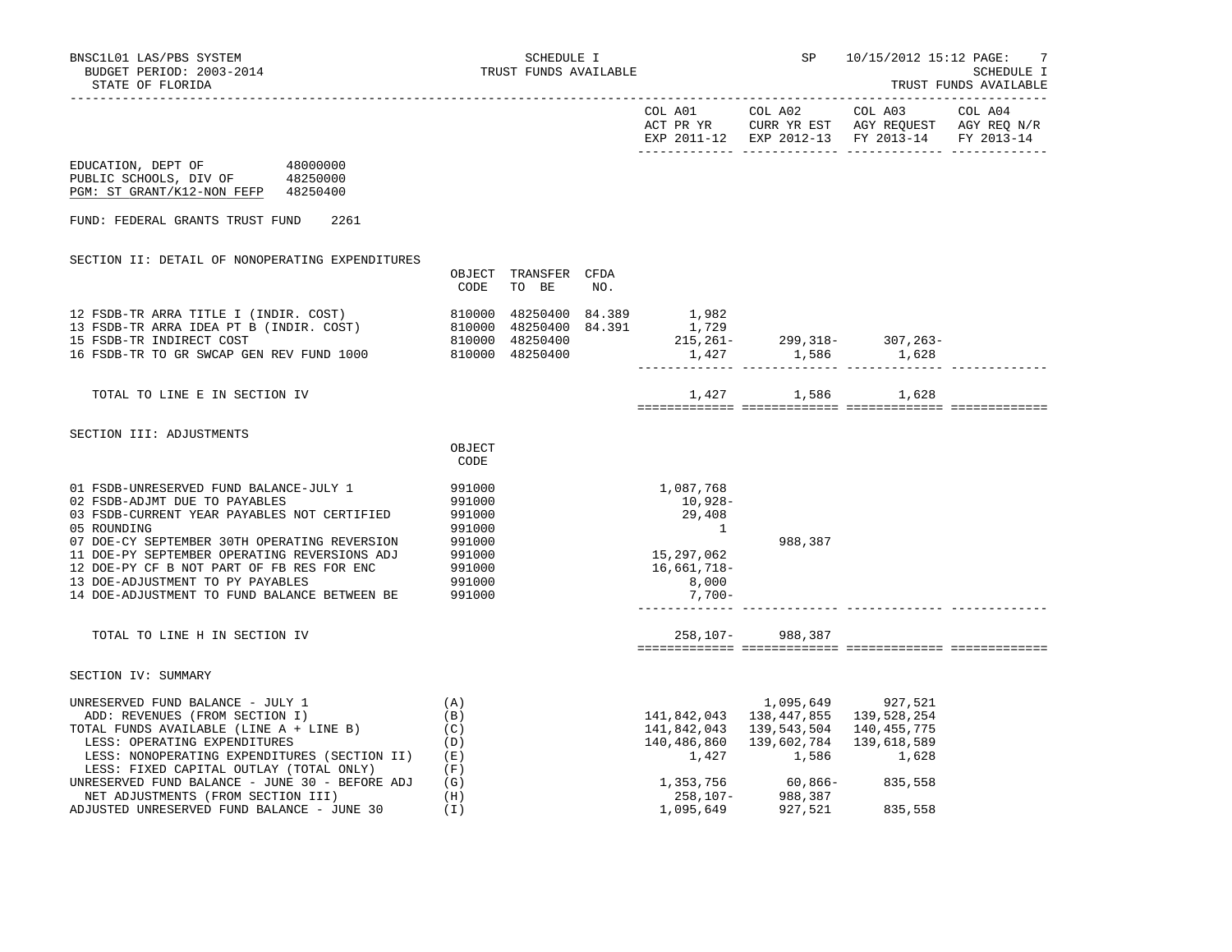| BNSC1L01 LAS/PBS SYSTEM<br>BUDGET PERIOD: 2003-2014<br>STATE OF FLORIDA                                                    | SCHEDULE I<br>TRUST FUNDS AVAILABLE         |                                   | SP                                                          | 10/15/2012 15:12 PAGE: 8                                          | SCHEDULE I<br>TRUST FUNDS AVAILABLE |
|----------------------------------------------------------------------------------------------------------------------------|---------------------------------------------|-----------------------------------|-------------------------------------------------------------|-------------------------------------------------------------------|-------------------------------------|
|                                                                                                                            |                                             | COL A01                           | COL A02<br>ACT PR YR CURR YR EST<br>EXP 2011-12 EXP 2012-13 | -------------<br>COL A03<br>AGY REQUEST AGY REQ N/R<br>FY 2013-14 | COL A04<br>FY 2013-14               |
| EDUCATION, DEPT OF 48000000<br>PUBLIC SCHOOLS, DIV OF 48250000<br>PGM: ST GRANT/K12-NON FEFP 48250400                      |                                             |                                   |                                                             |                                                                   |                                     |
| FUND: FEDERAL GRANTS TRUST FUND 2261                                                                                       |                                             |                                   |                                                             |                                                                   |                                     |
| SCHEDULE IB: DETAIL OF UNRESERVED FUND BALANCE                                                                             | FUNDING SOURCE<br>STATE (S)<br>NONSTATE (N) |                                   |                                                             |                                                                   |                                     |
| 01 FSDB-SCHOOL FOOD SERVICE                                                                                                | N                                           | 145,627                           |                                                             | 80,627 79,727                                                     |                                     |
| 02 FSDB-TTILE I PT A<br>03 FSDB-IDEA PT B ENTITLEMENT<br>04 FSDB-CARL PERKINS<br>05 FSDB-TITLE II<br>09 FSDB-INDIRECT COST | N<br>N<br>N<br>N<br>N                       | 19<br>3,179<br>$481-$<br>$1,044-$ | 10,452-<br>948,349 857,346 766,492                          | $10,661-$                                                         |                                     |
| ADJUSTED UNRESERVED FUND BALANCE - JUNE 30                                                                                 |                                             | 1,095,649                         | 927,521                                                     | 835,558                                                           |                                     |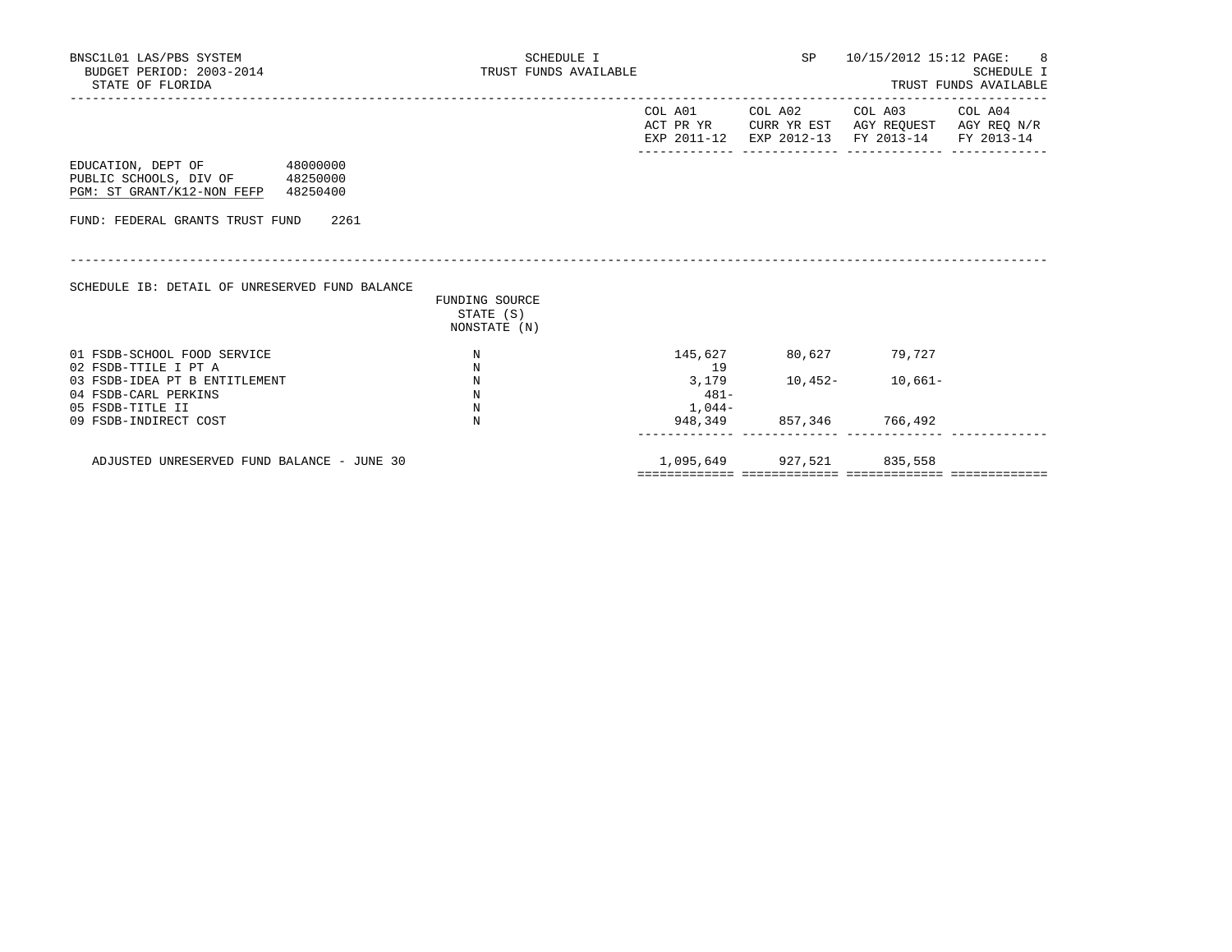| COL A01<br>ACT PR YR | COL A02<br>CURR YR EST            | COL A03<br>AGY REOUEST | COL A04<br>AGY REO N/R |
|----------------------|-----------------------------------|------------------------|------------------------|
| EXP 2011-12          | EXP 2012-13 FY 2013-14 FY 2013-14 |                        |                        |

## EDUCATION, DEPT OF 48000000 PUBLIC SCHOOLS, DIV OF 48250000 PGM: FED GRANTS K/12 PROG 48250500

FUND: FEDERAL GRANTS TRUST FUND 2261

SECTION I: DETAIL OF REVENUES

|                            | REVENUE CAP SVC |       | AUTH   | MATCHING % |                | CFDA   |              |              |               |
|----------------------------|-----------------|-------|--------|------------|----------------|--------|--------------|--------------|---------------|
|                            | CODE            | CHG % |        |            | ST I/C LOC I/C | NO.    |              |              |               |
|                            |                 |       |        |            |                |        |              |              |               |
| 01 NAT FARMWORKER JOBS PRG | 000700 NO       | 0.0   | 215.32 | 0.00       | 0.00           | 17.264 | 3,657,195    | 3,572,385    |               |
| 03 ANTIC GRNT REV-TITLE I  | 000700 NO       | 0.0   | 215.32 | 0.00       | 0.00           | 84.010 | 176,777,715  |              |               |
| 05 TITLE I-GTS/LOC EDU AGY | 000700 NO       | 0.0   | 215.32 | 0.00       | 0.00           | 84.010 | 701,030,903  | 728,794,275  | 742,638,964   |
| 06 MIGRANT EDUC-ST GT PRG  | 000700 NO       | 0.0   | 215.32 | 0.00       | 0.00           | 84.011 | 23, 158, 123 | 23,341,119   | 23,341,096    |
| 07 TITLE I-NEG/DEL CHILD   | 000700 NO       | 0.0   | 215.32 | 0.00       | 0.00           | 84.013 | 1,237,712    | 1,562,259    | 1,531,618     |
| 08 CF TITLE I-NEG/DL CHILD | 000700 NO       | 0.0   | 215.32 | 0.00       | 0.00           | 84.013 |              | 37,724       |               |
| 09 CF TITLE I-GTS/LOC EDU  | 000700 NO       | 0.0   | 215.32 | 0.00       | 0.00           | 84.010 |              | $926, 425 -$ |               |
| 10 CF MIGRANT EDUC-ST GT   | 000700 NO       | 0.0   | 215.32 | 0.00       | 0.00           | 84.011 |              | 551,281      |               |
| 12 CF LEARN & SERVE AMERIC | 000700 NO       | 0.0   | 215.32 | 0.00       | 0.00           | 94.004 |              | 59,729       |               |
| 14 EDUC JOBS FUND          | 000750 NO       | 0.0   | 215.32 | 0.00       | 0.00           | 84.410 | 45,355,292   |              |               |
| 15 SFSF-RTTT INCENTIVEGRAN | 000750 NO       | 0.0   | 215.32 | 0.00       | 0.00           | 84.395 | 126,854,139  | 273,320,929  | 249,824,120   |
| 17 CF SFSF-RTTT INCENT PRO | 000750 NO       | 0.0   | 215.32 | 0.00       | 0.00           | 84.395 |              | 204,687,525  |               |
| 19 CF NATIONAL FARMWORKER  | 000700 NO       | 0.0   | 215.32 | 0.00       | 0.00           | 17.264 |              | 7,898        |               |
| 21 CF ENGLISH LANG ACQ GTS | 000700 NO       | 0.0   | 215.32 | 0.00       | 0.00           | 84.365 |              | 84,396       |               |
| 25 CF CHARTER SCHOOLS      | 000700 NO       | 0.0   | 215.32 | 0.00       | 0.00           | 84.282 |              | 19,286,675   |               |
| 26 CF VOL PUBLIC SC CHOICE | 000700 NO       | 0.0   | 215.32 | 0.00       | 0.00           | 84.361 |              | 12,269       |               |
| 27 SPEC EDUC-GTS TO STS    | 000700 NO       | 0.0   | 215.32 | 0.00       | 0.00           | 84.027 | 587,985,232  | 616,629,957  | 616, 196, 058 |
| 28 CF SPEC EDUC-PRESCHOOL  | 000700 NO       | 0.0   | 215.32 | 0.00       | 0.00           | 84.173 |              | 176,590      |               |
| 29 CF SPEC EDUC-GTS TO STS | 000700 NO       | 0.0   | 215.32 | 0.00       | 0.00           | 84.027 |              | 59,928,871   |               |
| 30 CF SPEC EDUC-PRESCHOOL  | 000750 NO       | 0.0   | 215.32 | 0.00       | 0.00           | 84.392 |              | 6,053        |               |
| 31 CF COMPREH SCH HLTH PRG | 000700 NO       | 0.0   | 215.32 | 0.00       | 0.00           | 93.938 |              | 35,257       |               |
| 33 CF GEAR UNGRAD PRGS     | 000700 NO       | 0.0   | 215.32 | 0.00       | 0.00           | 84.334 |              | 5,272,806    |               |
| 35 CAREER & TECH EDUC-NAT  | 000700 NO       | 0.0   | 215.32 | 0.00       | 0.00           | 84.051 | 45,218       |              |               |
| 40 MIGRANT EDUC-COORD PRG  | 000700 NO       | 0.0   | 215.32 | 0.00       | 0.00           | 84.144 | 71,457       |              |               |
| 42 SPEC EDUC-PRESCHOOL GTS | 000700 NO       | 0.0   | 215.32 | 0.00       | 0.00           | 84.173 | 17,825,774   | 18,098,998   | 18,099,528    |
| 43 PAUL DOUGLAS TCHR SCHSH | 002300 NO       | 0.0   | 215.32 | 0.00       | 0.00           | 84.176 | 8,009        |              |               |
| 44 CF MIGRANT EDUC-COORD   | 000700 NO       | 0.0   | 215.32 | 0.00       | 0.00           | 84.144 |              | 20,590       |               |
| 45 SAFE/DRUG-FREE SCH/CM S | 000700 NO       | 0.0   | 215.32 | 0.00       | 0.00           | 84.186 | 158,950      |              |               |
| 46 EDUC H/LESS CHILD & YTH | 000700 NO       | 0.0   | 215.32 | 0.00       | 0.00           | 84.196 | 3,783,653    | 3,386,786    | 3,383,887     |
| 47 EVEN START-ST EDUC AGY  | 000700 NO       | 0.0   | 215.32 | 0.00       | 0.00           | 84.213 | 1,541,947    |              |               |
| <b>48 CHARTER SCHOOLS</b>  | 000700 NO       | 0.0   | 215.32 | 0.00       | 0.00           | 84.282 | 15,416,628   | 20, 327, 377 | 20,307,985    |
| 49 TWENTY-FIRST CTRY CLC   | 000700 NO       | 0.0   | 215.32 | 0.00       | 0.00           | 84.287 | 47, 422, 453 | 56,898,074   | 56,898,074    |
| 50 CF SAFE/DRUG-FREE SCH   | 000700 NO       | 0.0   | 215.32 | 0.00       | 0.00           | 84.186 |              | 106,274      |               |
| 51 EDUC TECH ST GTS        | 000700 NO       | 0.0   | 215.32 | 0.00       | 0.00           | 84.318 | 4,703,922    |              |               |
| 52 SPEC EDUC-ST PERS DEV   | 000700 NO       | 0.0   | 215.32 | 0.00       | 0.00           | 84.323 | 1,014,937    |              |               |
| 53 GEAR UNGRAD PRG         | 000700 NO       | 0.0   | 215.32 | 0.00       | 0.00           | 84.334 | 1,184,815    | 2,975,000    | 2,975,000     |
| 54 TRANSITION TO TEACHING  | 000700 NO       | 0.0   | 215.32 | 0.00       | 0.00           | 84.350 | 277,018      |              |               |
| 55 RURAL EDUCATION         | 000700 NO       | 0.0   | 215.32 | 0.00       | 0.00           | 84.358 | 2,776,876    | 2,572,536    | 2,407,240     |
| 56 VOL PUBLIC SCH CHOICE   | 000700 NO       | 0.0   | 215.32 | 0.00       | 0.00           | 84.361 | 2,056,486    |              |               |
| 57 ENGLISH LANG ACQ GTS    | 000700 NO       | 0.0   | 215.32 | 0.00       | 0.00           | 84.365 | 39, 413, 282 | 38,521,844   | 37,551,680    |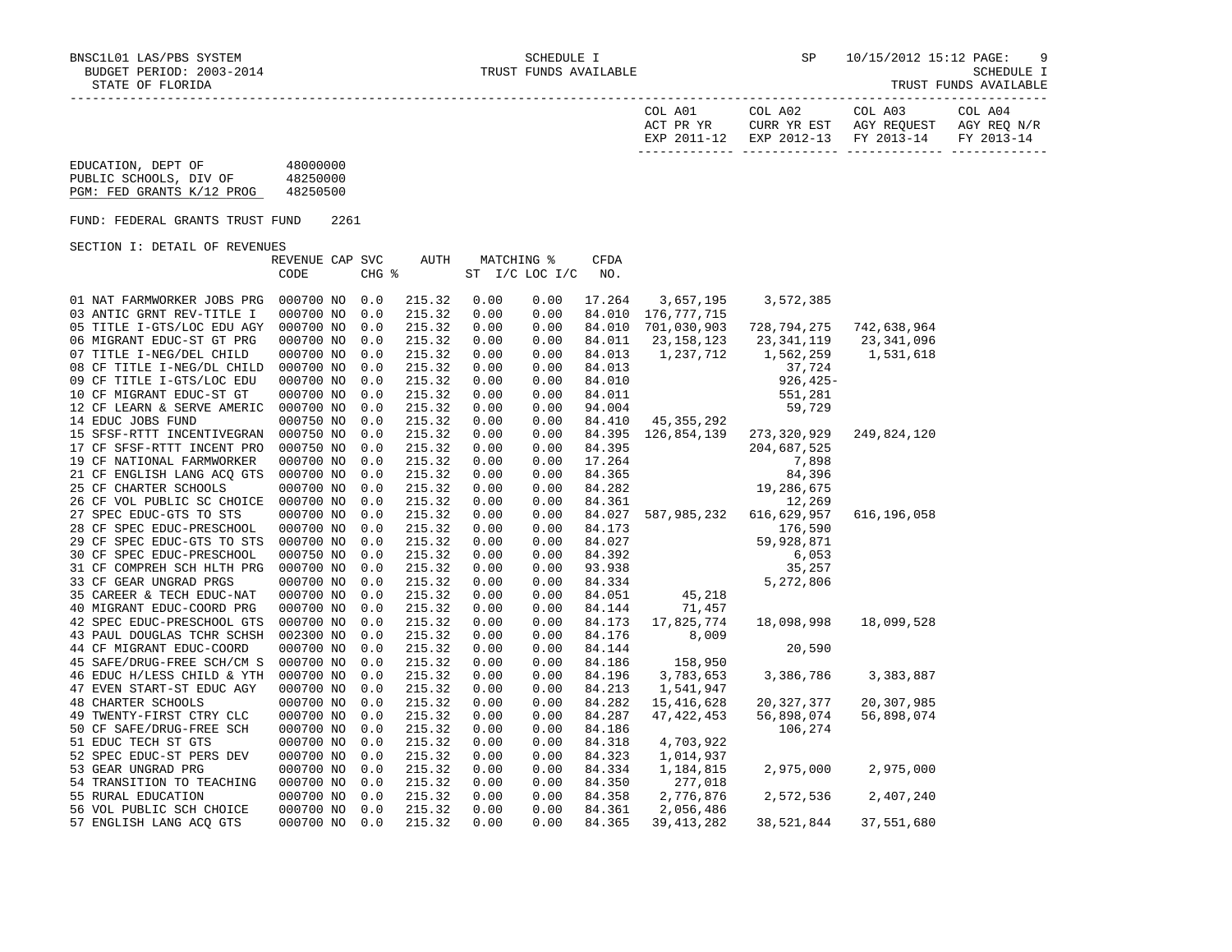| TRUST FUNDS AVAILABLE |  |
|-----------------------|--|
|-----------------------|--|

| COL A01<br>ACT PR YR | COL A02 | COL A03<br>CURR YR EST AGY REOUEST AGY REO N/R | COL A04 |
|----------------------|---------|------------------------------------------------|---------|
|                      |         | EXP 2011-12 EXP 2012-13 FY 2013-14 FY 2013-14  |         |
|                      |         |                                                |         |

| EDUCATION, DEPT OF        | 48000000 |
|---------------------------|----------|
| PUBLIC SCHOOLS, DIV OF    | 48250000 |
| PGM: FED GRANTS K/12 PROG | 48250500 |

FUND: FEDERAL GRANTS TRUST FUND 2261

SECTION I: DETAIL OF REVENUES

|                                      | REVENUE CAP SVC |       | AUTH   |      | MATCHING %     | CFDA   |                                                                                                                     |                                                                                   |            |  |
|--------------------------------------|-----------------|-------|--------|------|----------------|--------|---------------------------------------------------------------------------------------------------------------------|-----------------------------------------------------------------------------------|------------|--|
|                                      | CODE            | CHG % |        |      | ST I/C LOC I/C | NO.    |                                                                                                                     |                                                                                   |            |  |
|                                      |                 |       |        |      |                |        |                                                                                                                     |                                                                                   |            |  |
| 58 MATH & SCI PARTNERSHIPS           | 000700 NO       | 0.0   | 215.32 | 0.00 | 0.00           | 84.366 | 4,680,299                                                                                                           | 7,714,255                                                                         | 7,714,255  |  |
| 59 SCHOOL IMPROVEMENT GTS            | 000700 NO       | 0.0   | 215.32 | 0.00 | 0.00           | 84.377 | 26,997,916                                                                                                          | 25,474,336                                                                        | 25,399,883 |  |
| 60 EDUC TECH ST GTS-ARRA             | 000750 NO       | 0.0   | 215.32 | 0.00 | 0.00           | 84.386 | 3,380,417                                                                                                           |                                                                                   |            |  |
| 61 EDUC H/LESS CHILD-ARRA            | 000750 NO       | 0.0   | 215.32 | 0.00 | 0.00           | 84.387 | 346,810                                                                                                             |                                                                                   |            |  |
| 62 TITLE I-GTS/LOC ED-ARRA           | 000750 NO       | 0.0   | 215.32 | 0.00 | 0.00           | 84.389 | 52,379,669                                                                                                          |                                                                                   |            |  |
| 63 SPEC EDUC GTS - ARRA              | 000750 NO       | 0.0   | 215.32 | 0.00 | 0.00           | 84.391 | 46,239,062                                                                                                          |                                                                                   |            |  |
| 64 SPEC EDUC-PRESCH - ARRA           | 000750 NO       | 0.0   | 215.32 | 0.00 | 0.00           | 84.392 | 3,074,269                                                                                                           |                                                                                   |            |  |
| 65 SFSF-GOVT SVCS                    | 000750 NO       | 0.0   | 215.32 | 0.00 | 0.00           | 84.397 | 153,096                                                                                                             |                                                                                   |            |  |
| 66 CF SCHOOL IMPROVEMENT             | 000700 NO       | 0.0   | 215.32 | 0.00 | 0.00           |        |                                                                                                                     |                                                                                   |            |  |
| 67 CF SPEC ED-ST PERSNL DV           | 000700 NO       | 0.0   | 215.32 | 0.00 | 0.00           |        |                                                                                                                     |                                                                                   |            |  |
| 68 CF EVEN START-ST ED AGY           | 000700 NO       | 0.0   | 215.32 | 0.00 | 0.00           |        |                                                                                                                     |                                                                                   |            |  |
| 69 CF TWENTY-FIRST CTRY LC           | 000700 NO       | 0.0   | 215.32 | 0.00 | 0.00           |        | $\begin{array}{llll} 84.377 & 8,050,840 \\ 84.323 & 179,530 \\ 84.213 & 123,274 \\ 84.287 & 16,281,679 \end{array}$ |                                                                                   |            |  |
| 70 CF TITLE I-G/LOC - ARRA           | 000750 NO       | 0.0   | 215.32 | 0.00 | 0.00           |        | 84.389 1,029,887                                                                                                    |                                                                                   |            |  |
| 71 CF EDUC TECH STATE GRNT           | 000700 NO       | 0.0   | 215.32 | 0.00 | 0.00           | 84.318 | 950,840                                                                                                             |                                                                                   |            |  |
| 73 CF EDUC H/LESS CHILD              | 000700 NO       | 0.0   | 215.32 | 0.00 | 0.00           | 84.196 |                                                                                                                     | $\begin{array}{r} 382,415 \\ 382,415 \\ 19,075 \\ 282,397 \\ 209,922 \end{array}$ |            |  |
| 74 CF RURAL EDUCATION                | 000700 NO       | 0.0   | 215.32 | 0.00 | 0.00           | 84.358 |                                                                                                                     |                                                                                   |            |  |
| 75 COMPREH SCH HLTH PRGS             | 000700 NO       | 0.0   | 215.32 | 0.00 | 0.00           | 93.938 |                                                                                                                     |                                                                                   |            |  |
| 76 INCENTIVE GRANTS-WIA503           | 000700 NO       | 0.0   | 215.32 | 0.00 | 0.00           | 17.267 | 543,446                                                                                                             |                                                                                   |            |  |
| 77 LEARN & SERVE AMERICA             | 000700 NO       | 0.0   | 215.32 | 0.00 | 0.00           | 94.004 | 372,054                                                                                                             |                                                                                   |            |  |
| 78 HOMELAND SECUR EOG-2261           | 001500 NO       | 0.0   | 215.32 | 0.00 | 0.00           | 97.067 | 342,560                                                                                                             | 5,409,971                                                                         | 5,409,971  |  |
| 79 HOMELAND SECUR EOG-2261           | 001510 NO       | 0.0   | 215.32 | 0.00 | 0.00           | 97.067 | 2,028,700                                                                                                           |                                                                                   |            |  |
| 80 HOMELAND SECUR DCA-2261           | 001510 NO       | 0.0   | 215.32 | 0.00 | 0.00           | 97.067 | 607,187                                                                                                             |                                                                                   |            |  |
| 81 REFUNDS                           | 001800 NO       | 0.0   | 215.32 | 0.00 | 0.00           |        | 6,085                                                                                                               |                                                                                   |            |  |
| 82 CF SL DATA SYSTEMS                | 000700 NO       | 0.0   | 215.32 | 0.00 | 0.00           |        | 84.372<br>84.386<br>84.371                                                                                          | 2,195,869                                                                         |            |  |
| 83 CF ED TECH STATE, RECOV           | 000750 NO       | 0.0   | 215.32 | 0.00 | 0.00           |        |                                                                                                                     | 129,973                                                                           |            |  |
| 85 CF STRIVING READERS               | 000750 NO       | 0.0   | 215.32 | 0.00 | 0.00           |        |                                                                                                                     | 119,000                                                                           |            |  |
| 86 SCH IMPRVM GR - ARRA              | 000750 NO       | 0.0   | 215.32 | 0.00 | 0.00           | 84.388 | 49,542,779                                                                                                          |                                                                                   |            |  |
| 87 CF SCH IMPRVM GR - ARRA 000750 NO |                 | 0.0   | 215.32 | 0.00 | 0.00           | 84.388 |                                                                                                                     | 53,960,433                                                                        |            |  |
| 88 STRIVING READERS                  | 000700 NO       | 0.0   | 215.32 | 0.00 | 0.00           | 84.371 | 4,168                                                                                                               |                                                                                   |            |  |
| 89 CF MATH & SCI PARTNERSH 000700 NO |                 | 0.0   | 215.32 | 0.00 | 0.00           | 84.366 |                                                                                                                     | 9,582,218                                                                         |            |  |
| 90 CF ARRA-PREV/WELL DOH             | 000750 NO       | 0.0   | 215.32 | 0.00 | 0.00           | 93.723 |                                                                                                                     | 40,376                                                                            |            |  |
| 91 CF HOMELAND SECURITY              | 001500 NO       | 0.0   | 215.32 | 0.00 | 0.00           | 97.067 |                                                                                                                     |                                                                                   |            |  |
| 93 SL DATA SYSTEMS                   | 000700 NO       | 0.0   | 215.32 | 0.00 | 0.00           | 84.372 |                                                                                                                     | 3, 114, 449<br>30, 187<br>224, 500<br>1, 511, 343<br>3, 606, 646                  | 2,000      |  |
| 94 SL DATA SYSTEMS - ARRA            | 000750 NO       | 0.0   | 215.32 | 0.00 | 0.00           | 84.384 |                                                                                                                     |                                                                                   |            |  |
| 98 CF SL DATA SYSTEMS-ARRA           | 000750 NO       | 0.0   | 215.32 | 0.00 | 0.00           | 84.384 |                                                                                                                     | 8,136,877                                                                         |            |  |
| 99 ANTICIPATED CARRY FORWD           | 000700 NO       | 0.0   | 215.32 | 0.00 | 0.00           | 84.010 |                                                                                                                     | 179, 137, 005 - 45, 969, 726 -                                                    |            |  |
|                                      |                 |       |        |      |                |        |                                                                                                                     |                                                                                   |            |  |

TOTAL TO LINE B IN SECTION IV 1996,280,180 2047,148,412 1767,711,633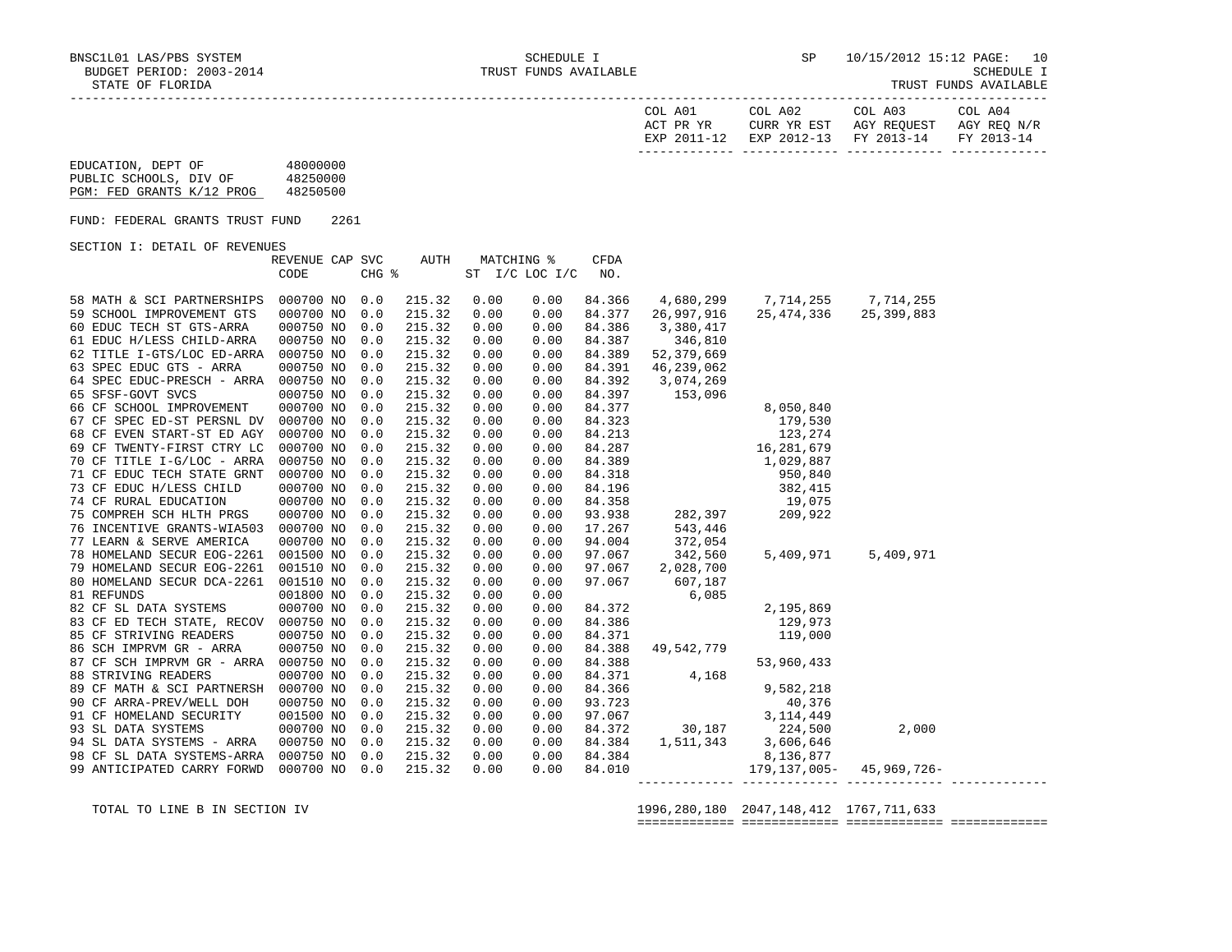|                                                                                                                                                                                                                                                                                                |                                                          |                                  |                  |                                                                                 |                             | COL A01 COL A02 COL A03 COL A04<br>ACT PR YR CURR YR EST AGY REQUEST AGY REQ N/R<br>EXP 2011-12 EXP 2012-13 FY 2013-14 FY 2013-14 |  |
|------------------------------------------------------------------------------------------------------------------------------------------------------------------------------------------------------------------------------------------------------------------------------------------------|----------------------------------------------------------|----------------------------------|------------------|---------------------------------------------------------------------------------|-----------------------------|-----------------------------------------------------------------------------------------------------------------------------------|--|
| EDUCATION, DEPT OF 48000000<br>PUBLIC SCHOOLS, DIV OF 48250000<br>PGM: FED GRANTS K/12 PROG 48250500                                                                                                                                                                                           |                                                          |                                  |                  |                                                                                 |                             |                                                                                                                                   |  |
| FUND: FEDERAL GRANTS TRUST FUND<br>2261                                                                                                                                                                                                                                                        |                                                          |                                  |                  |                                                                                 |                             |                                                                                                                                   |  |
| SECTION II: DETAIL OF NONOPERATING EXPENDITURES                                                                                                                                                                                                                                                | OBJECT<br>CODE                                           | TRANSFER<br>TO BE                | CFDA<br>NO.      |                                                                                 |                             |                                                                                                                                   |  |
| 01 TRANSFER TO 48800000/2021 - IND COST<br>810000<br>02 TRANSFER TO GR - SWCAP<br>03 ANTICIPATED TRANSFER TO USDOE-PAUL DOUGLA                                                                                                                                                                 | 810000<br>810000                                         | 48800000                         |                  | 127,874 104,217 104,217<br>8,174                                                | 15,377 12,532 12,532        |                                                                                                                                   |  |
| 04 TRANSFER TO 48220400/2261<br>05 ANTICIPATED TRANSFER TO 48220400/2261<br>06 BACK OF BILL REAPPROPRIATION-SECTION 22<br>07 BACK OF BILL REAPPROPRIATION-SECTION 25<br>09 BACK OF BILL REAPPROPRIATION-SECTION 23<br>10 BACK OF BILL REAPPROPRIATION-SECTION 24<br>12 TRANSFER TO US TREASURY | 810000<br>810000<br>899000<br>899000<br>899000<br>810000 | 48220400 84.213<br>899000 84.395 | 84.389<br>84.410 | 48220400 84.213 61,469<br>30,500<br>84.395 181,748,341<br>33,271,930<br>114,533 | 68,731,815<br>2,474,642     |                                                                                                                                   |  |
| TOTAL TO LINE E IN SECTION IV                                                                                                                                                                                                                                                                  |                                                          |                                  |                  |                                                                                 | 357,927 286,343,477 116,749 |                                                                                                                                   |  |
| SECTION III: ADJUSTMENTS                                                                                                                                                                                                                                                                       | OBJECT<br>CODE                                           |                                  |                  |                                                                                 |                             |                                                                                                                                   |  |
| 01 ADJMT TO DECR OSFA'S LOAN REC/ALLOW<br>05 CY SEPTEMBER 30TH OPERATING REVERSIONS<br>06 ROUNDING<br>07 PY CF B NOT PART OF FB RESERVED FOR ENC<br>08 PY SEPTEMBER OPERATING REVERSIONS<br>09 ADJMT TO FB BETWEEN BUDGET ENTITIES 991000<br>10 ADJMT TO PY ACCOUNTS PAYABLE                   | 991000<br>991000<br>991000<br>991000<br>991000<br>991000 |                                  |                  | 12,149-<br>8<br>46,267,697-<br>45,376,562<br>161,636<br>127,191                 | 34, 115, 904                |                                                                                                                                   |  |

TOTAL TO LINE H IN SECTION IV 614,449- 34,115,904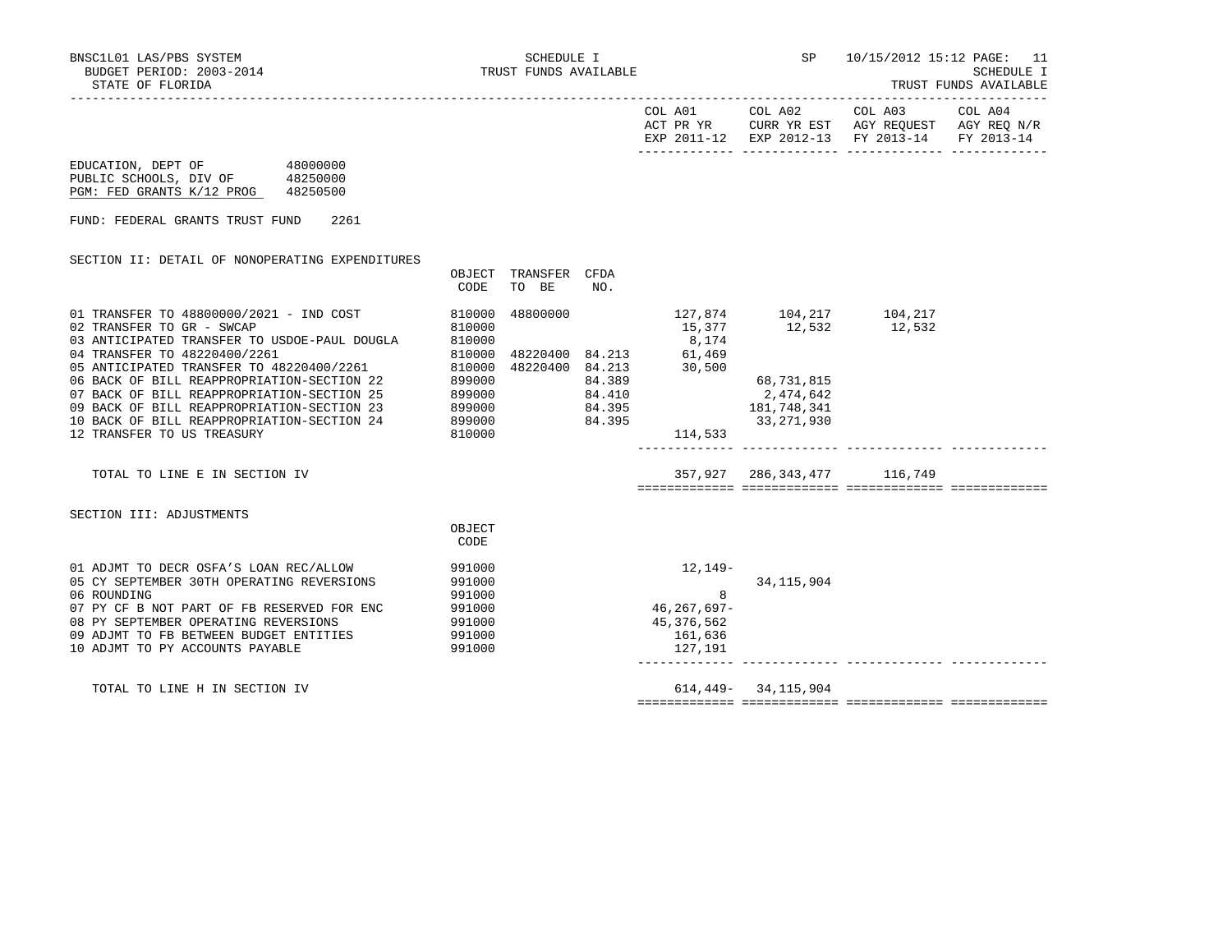| COL A01<br>ACT PR YR | COL A02<br>CURR YR EST | COL A03<br>AGY REOUEST            | COL A04<br>AGY REO N/R |
|----------------------|------------------------|-----------------------------------|------------------------|
| EXP 2011-12          |                        | EXP 2012-13 FY 2013-14 FY 2013-14 |                        |
|                      |                        |                                   |                        |

| EDUCATION, DEPT OF        | 48000000 |
|---------------------------|----------|
| PUBLIC SCHOOLS, DIV OF    | 48250000 |
| PGM: FED GRANTS K/12 PROG | 48250500 |

FUND: FEDERAL GRANTS TRUST FUND 2261

SECTION IV: SUMMARY

| UNRESERVED FUND BALANCE - JULY 1               | A   |                                              |              |         |
|------------------------------------------------|-----|----------------------------------------------|--------------|---------|
| ADD: REVENUES (FROM SECTION I)                 | (B) | 1996, 280, 180 2047, 148, 412 1767, 711, 633 |              |         |
| TOTAL FUNDS AVAILABLE (LINE A + LINE B)        | (C) | 1996, 280, 180 2047, 148, 412 1767, 711, 633 |              |         |
| LESS: OPERATING EXPENDITURES                   | (D) | 1995, 307, 804 1794, 920, 839 1767, 594, 884 |              |         |
| LESS: NONOPERATING EXPENDITURES (SECTION II)   | (E) | 357,927 286,343,477                          |              | 116,749 |
| LESS: FIXED CAPITAL OUTLAY (TOTAL ONLY)        | 'F) |                                              |              |         |
| UNRESERVED FUND BALANCE - JUNE 30 - BEFORE ADJ | (G) | 614,449                                      | 34,115,904-  |         |
| NET ADJUSTMENTS (FROM SECTION III)             | (H) | 614,449–                                     | 34, 115, 904 |         |
| ADJUSTED UNRESERVED FUND BALANCE - JUNE 30     |     |                                              |              |         |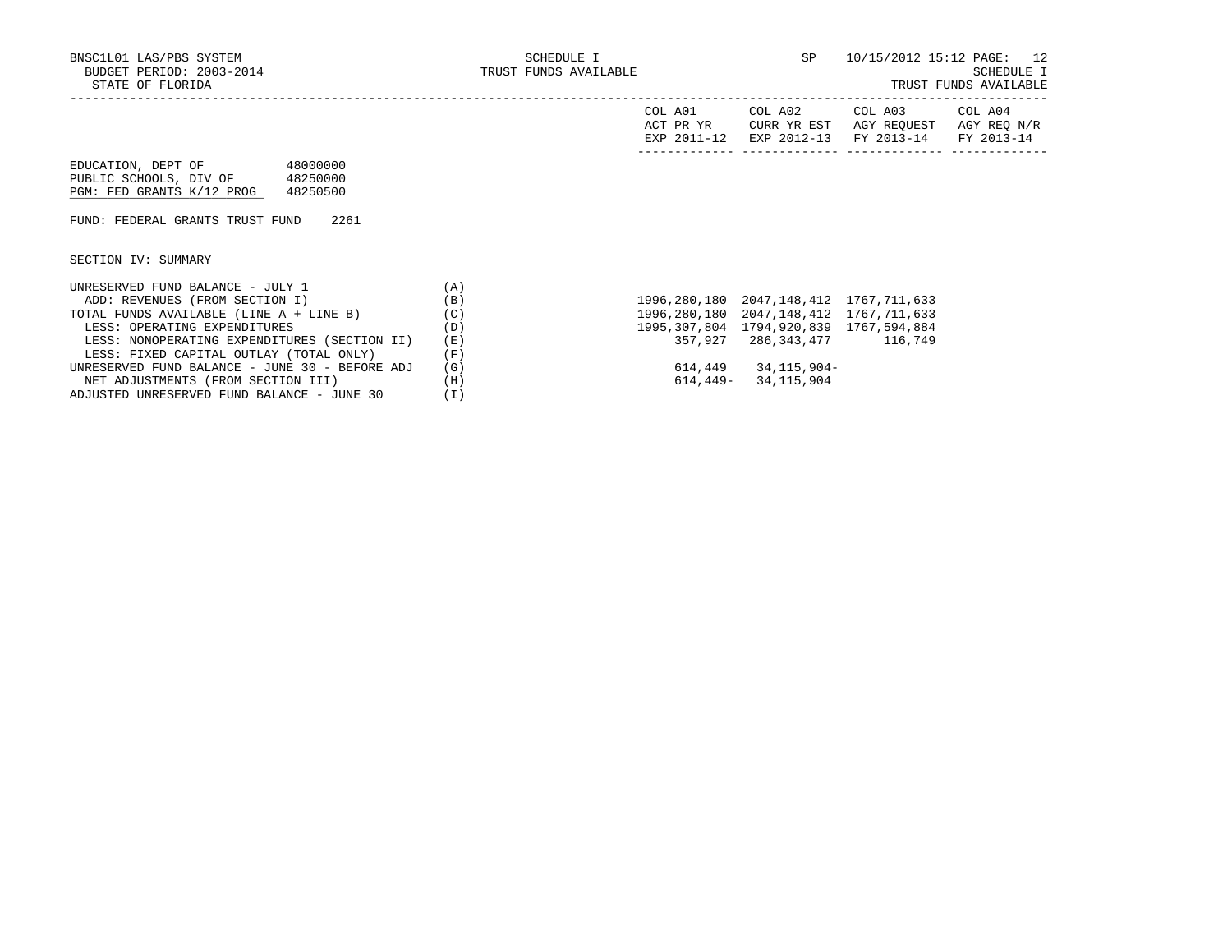| BNSC1L01 LAS/PBS SYSTEM<br>BUDGET PERIOD: 2003-2014<br>STATE OF FLORIDA                                                                                                                                                                                                                                                          | ____________________________                 | SCHEDULE I<br>TRUST FUNDS AVAILABLE                  |      |                                          | SP 10/15/2012 15:12 PAGE: 13                                                                   | SCHEDULE I<br>TRUST FUNDS AVAILABLE |
|----------------------------------------------------------------------------------------------------------------------------------------------------------------------------------------------------------------------------------------------------------------------------------------------------------------------------------|----------------------------------------------|------------------------------------------------------|------|------------------------------------------|------------------------------------------------------------------------------------------------|-------------------------------------|
|                                                                                                                                                                                                                                                                                                                                  |                                              |                                                      |      |                                          | ACT PR YR CURR YR EST AGY REQUEST AGY REQ N/R<br>EXP 2011-12 EXP 2012-13 FY 2013-14 FY 2013-14 |                                     |
| EDUCATION, DEPT OF<br>PUBLIC SCHOOLS, DIV OF 48250000<br>PGM: ED MEDIA & TECH SERV 48250600                                                                                                                                                                                                                                      | 48000000                                     |                                                      |      |                                          |                                                                                                |                                     |
| FUND: FEDERAL GRANTS TRUST FUND                                                                                                                                                                                                                                                                                                  | 2261                                         |                                                      |      |                                          |                                                                                                |                                     |
| SECTION I: DETAIL OF REVENUES                                                                                                                                                                                                                                                                                                    | REVENUE CAP SVC AUTH MATCHING %<br>CODE      | CHG $\frac{1}{2}$ ST I/C LOC I/C NO.                 | CFDA |                                          |                                                                                                |                                     |
| 02 SFSF - GOVT SVCS                                                                                                                                                                                                                                                                                                              | 000750 NO 0.0 215.32 0.00 0.00 84.397 40,067 |                                                      |      |                                          |                                                                                                |                                     |
| TOTAL TO LINE B IN SECTION IV                                                                                                                                                                                                                                                                                                    |                                              |                                                      |      | 40,067                                   |                                                                                                |                                     |
| SECTION II: DETAIL OF NONOPERATING EXPENDITURES                                                                                                                                                                                                                                                                                  |                                              | OBJECT TRANSFER CFDA<br>CODE<br>TO BE                | NO.  |                                          |                                                                                                |                                     |
| 05 ANTICIPATED TR TO 48800000/2261                                                                                                                                                                                                                                                                                               |                                              | 810000 48800000 84.397 127                           |      |                                          |                                                                                                |                                     |
| TOTAL TO LINE E IN SECTION IV                                                                                                                                                                                                                                                                                                    |                                              |                                                      |      | 127                                      |                                                                                                |                                     |
| SECTION III: ADJUSTMENTS                                                                                                                                                                                                                                                                                                         |                                              | OBJECT<br>CODE                                       |      |                                          |                                                                                                |                                     |
| TOTAL TO LINE H IN SECTION IV                                                                                                                                                                                                                                                                                                    |                                              |                                                      |      |                                          |                                                                                                |                                     |
| SECTION IV: SUMMARY                                                                                                                                                                                                                                                                                                              |                                              |                                                      |      |                                          |                                                                                                |                                     |
| UNRESERVED FUND BALANCE - JULY 1<br>ADD: REVENUES (FROM SECTION I)<br>TOTAL FUNDS AVAILABLE (LINE A + LINE B)<br>LESS: OPERATING EXPENDITURES<br>LESS: NONOPERATING EXPENDITURES (SECTION II)<br>LESS: FIXED CAPITAL OUTLAY (TOTAL ONLY)<br>UNRESERVED FUND BALANCE - JUNE 30 - BEFORE ADJ<br>NET ADJUSTMENTS (FROM SECTION III) |                                              | (A)<br>(B)<br>(C)<br>(D)<br>(E)<br>(F)<br>(G)<br>(H) |      | 127<br>40,067<br>40,194<br>40,067<br>127 |                                                                                                |                                     |

NET ADJUSTMENTS (FROM SECTION III) (H)<br>DJUSTED UNRESERVED FUND BALANCE - JUNE 30 (I)

ADJUSTED UNRESERVED FUND BALANCE - JUNE 30 (I)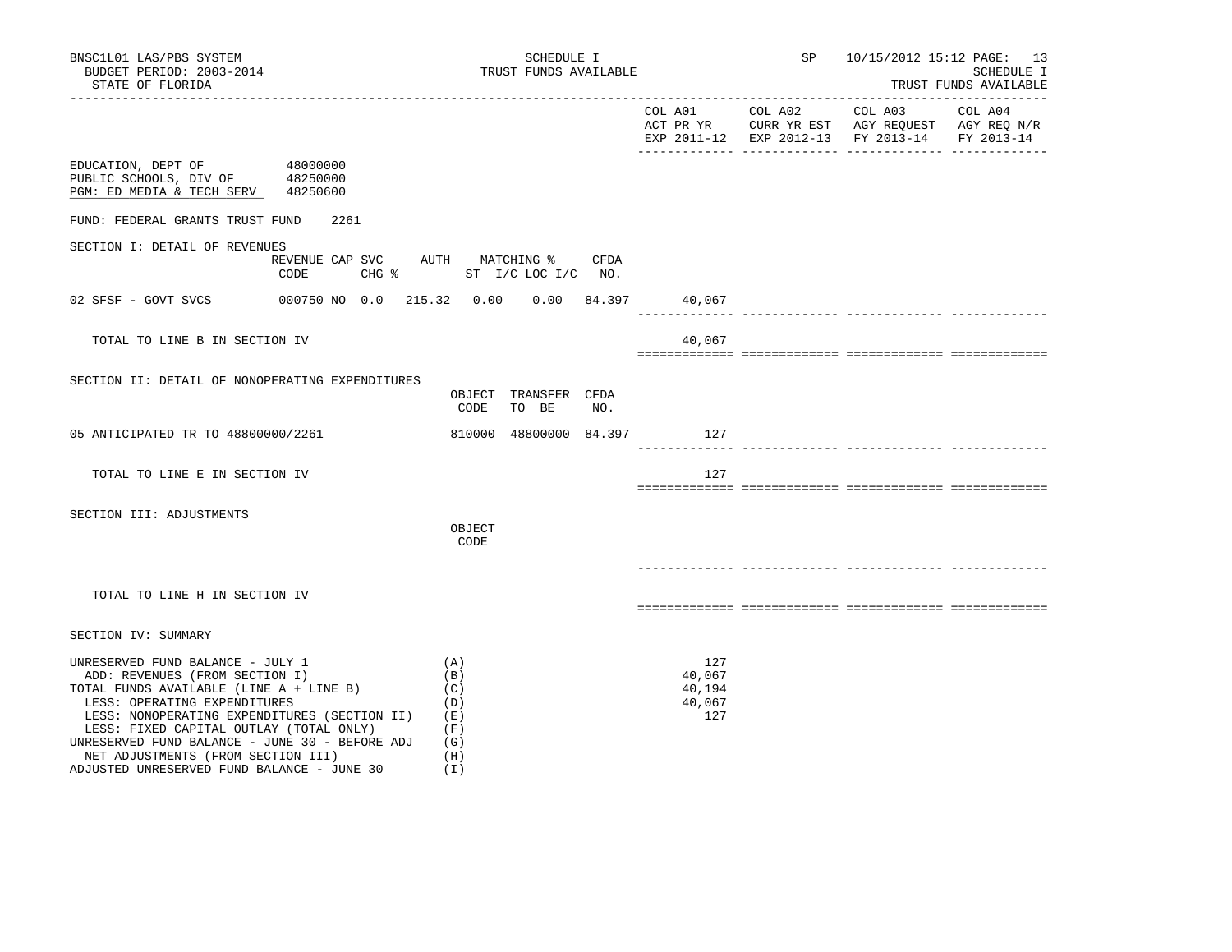EDUCATION, DEPT OF 48000000

|  | TRUST | <b>FUNDS</b> | AVAILABLE |  |
|--|-------|--------------|-----------|--|
|--|-------|--------------|-----------|--|

|                           | COL A01     | COL A02     | COL A03                           | COL A04     |
|---------------------------|-------------|-------------|-----------------------------------|-------------|
|                           | ACT PR YR   | CURR YR EST | AGY REOUEST                       | AGY REO N/R |
|                           | EXP 2011-12 |             | EXP 2012-13 FY 2013-14 FY 2013-14 |             |
|                           |             |             |                                   |             |
| 10000000<br>$\overline{}$ |             |             |                                   |             |

| PUBLIC SCHOOLS, DIV OF<br>PGM: WORKFORCE EDUCATION                                                                                                                                                                           | 48250000<br>48250800                                                       |                                               |                                                                    |                                                          |                                                      |                                                                    |                                                             |                                                    |                                        |  |
|------------------------------------------------------------------------------------------------------------------------------------------------------------------------------------------------------------------------------|----------------------------------------------------------------------------|-----------------------------------------------|--------------------------------------------------------------------|----------------------------------------------------------|------------------------------------------------------|--------------------------------------------------------------------|-------------------------------------------------------------|----------------------------------------------------|----------------------------------------|--|
| FUND: FEDERAL GRANTS TRUST FUND                                                                                                                                                                                              |                                                                            | 2261                                          |                                                                    |                                                          |                                                      |                                                                    |                                                             |                                                    |                                        |  |
| SECTION I: DETAIL OF REVENUES                                                                                                                                                                                                | REVENUE CAP SVC                                                            |                                               | AUTH                                                               |                                                          | MATCHING %                                           | <b>CFDA</b>                                                        |                                                             |                                                    |                                        |  |
|                                                                                                                                                                                                                              | CODE                                                                       |                                               | CHG %                                                              |                                                          | ST I/C LOC I/C                                       | NO.                                                                |                                                             |                                                    |                                        |  |
| 17 ANTIC GRNT REV-ADULT ED<br>21 ANTICIPATED CARRY FORWA<br>22 ADULT EDUCATION<br>23 CAREER & TECH EDUCATION 000700 NO<br>25 SFSF-EDUC STATE GTS<br>26 SFSF-GOVT SVCS<br>28 CARRY FWD ADULT ED                               | 000700 NO<br>000700 NO<br>000700 NO<br>000750 NO<br>000750 NO<br>000700 NO | 0.0<br>0.0<br>0.0<br>0.0<br>0.0<br>0.0<br>0.0 | 215.32<br>215.32<br>215.32<br>215.32<br>215.32<br>215.32<br>215.32 | 0.00<br>0.00<br>0.00<br>0.00<br>0.00<br>0.00<br>0.00     | 0.00<br>0.00<br>0.00<br>0.00<br>0.00<br>0.00<br>0.00 | 84.002<br>84.048<br>84.002<br>84.048<br>84.394<br>84.397<br>84.002 | 20,546,199<br>39,086,041<br>54,709,946<br>878,932<br>$125-$ | 4,306,462<br>36,966,789<br>57,573,632<br>9,059,249 | 34,451,183<br>36,086,048<br>43,160,093 |  |
| TOTAL TO LINE B IN SECTION IV                                                                                                                                                                                                |                                                                            |                                               |                                                                    |                                                          |                                                      |                                                                    |                                                             | 115, 220, 993 107, 906, 132 113, 697, 324          |                                        |  |
| SECTION II: DETAIL OF NONOPERATING EXPENDITURES                                                                                                                                                                              |                                                                            |                                               |                                                                    | OBJECT<br>CODE                                           | TRANSFER<br>TO BE                                    | <b>CFDA</b><br>NO.                                                 |                                                             |                                                    |                                        |  |
| TOTAL TO LINE E IN SECTION IV                                                                                                                                                                                                |                                                                            |                                               |                                                                    |                                                          |                                                      |                                                                    |                                                             |                                                    |                                        |  |
| SECTION III: ADJUSTMENTS                                                                                                                                                                                                     |                                                                            |                                               |                                                                    |                                                          |                                                      |                                                                    |                                                             |                                                    |                                        |  |
|                                                                                                                                                                                                                              |                                                                            |                                               |                                                                    | OBJECT<br>CODE                                           |                                                      |                                                                    |                                                             |                                                    |                                        |  |
| 02 PY CF B NOT PART OF FB RES FOR ENCUMBRANC<br>03 ROUNDING<br>04 CY SEPTEMBER 30TH OPERATING REVERSIONS<br>05 PY SEPTEMBER OPERATING REVERSIONS ADJ<br>06 ADJUSTMENT TO FUND BALANCE BETWEEN BES<br>08 ADJMT TO PY PAYABLES |                                                                            |                                               |                                                                    | 991000<br>991000<br>991000<br>991000<br>991000<br>991000 |                                                      |                                                                    | 8,984,584-<br>$5 -$<br>2,613,281<br>$60 -$<br>900           | 5,791,192                                          |                                        |  |
| TOTAL TO LINE H IN SECTION IV                                                                                                                                                                                                |                                                                            |                                               |                                                                    |                                                          |                                                      |                                                                    | 6,370,468-                                                  | 5,791,192                                          |                                        |  |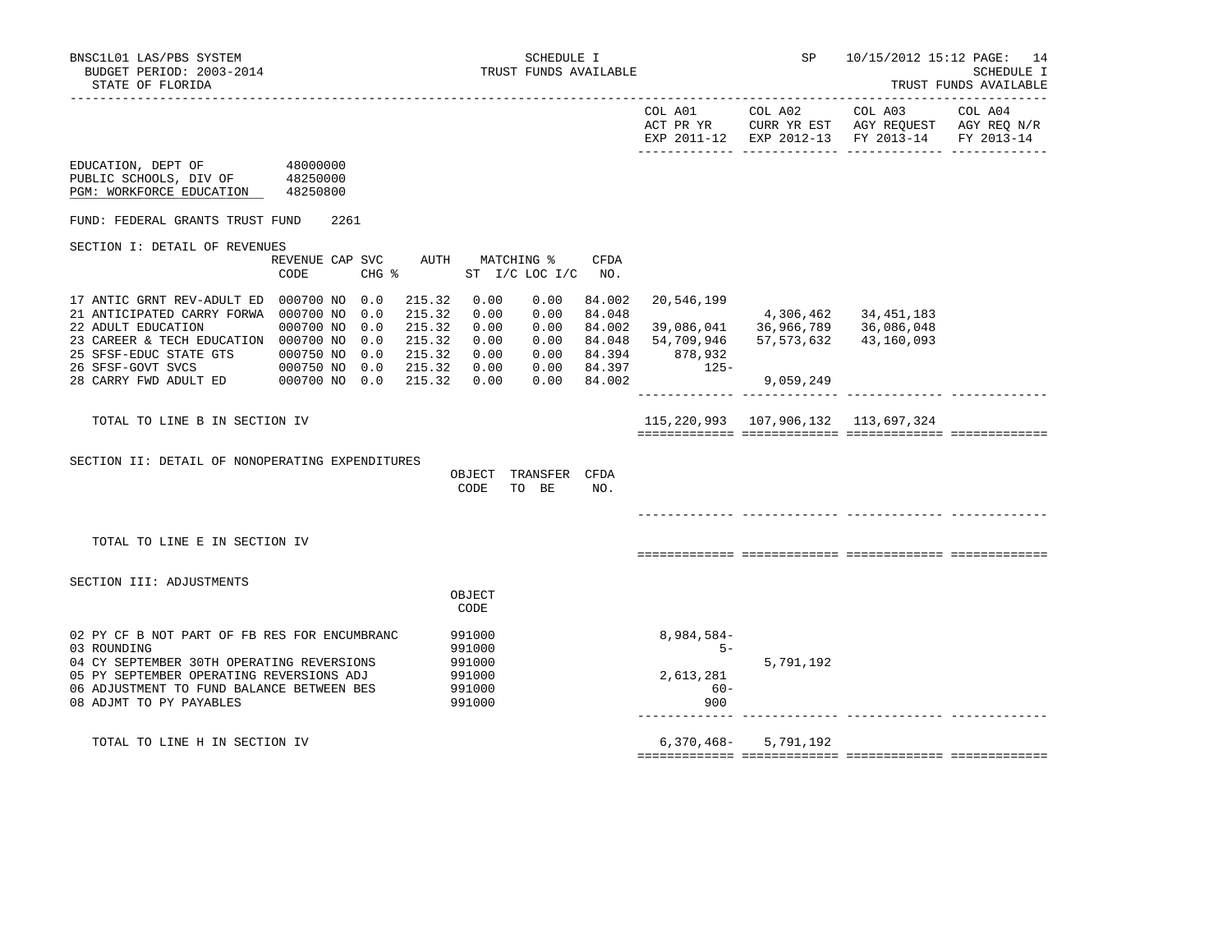| COL A01<br>COL A02<br>COL A03<br>COL A04<br>ACT PR YR<br>CURR YR EST<br>AGY REQ N/R<br>AGY REOUEST<br>EXP 2011-12<br>EXP 2012-13<br>FY 2013-14<br>FY 2013-14<br>48000000<br>EDUCATION, DEPT OF |
|------------------------------------------------------------------------------------------------------------------------------------------------------------------------------------------------|
|                                                                                                                                                                                                |
|                                                                                                                                                                                                |
| PUBLIC SCHOOLS, DIV OF<br>48250000                                                                                                                                                             |
| PGM: WORKFORCE EDUCATION<br>48250800                                                                                                                                                           |
|                                                                                                                                                                                                |
| FUND: FEDERAL GRANTS TRUST FUND<br>2261                                                                                                                                                        |
|                                                                                                                                                                                                |
|                                                                                                                                                                                                |
| SECTION IV: SUMMARY                                                                                                                                                                            |
|                                                                                                                                                                                                |
| UNRESERVED FUND BALANCE - JULY 1<br>(A)                                                                                                                                                        |
| 107,906,132<br>ADD: REVENUES (FROM SECTION I)<br>(B)<br>115,220,993<br>113,697,324                                                                                                             |
| TOTAL FUNDS AVAILABLE (LINE A + LINE B)<br>(C)<br>115,220,993<br>107,906,132<br>113,697,324                                                                                                    |
| 113,697,324<br>(D)<br>108,850,525<br>113,697,324<br>LESS: OPERATING EXPENDITURES                                                                                                               |
| LESS: NONOPERATING EXPENDITURES (SECTION II)<br>(E)                                                                                                                                            |
| LESS: FIXED CAPITAL OUTLAY (TOTAL ONLY)<br>(F)                                                                                                                                                 |
| 5,791,192-<br>UNRESERVED FUND BALANCE - JUNE 30 - BEFORE ADJ<br>6,370,468<br>(G)                                                                                                               |
| NET ADJUSTMENTS (FROM SECTION III)<br>(H)<br>5,791,192<br>6,370,468-                                                                                                                           |
| ADJUSTED UNRESERVED FUND BALANCE - JUNE 30<br>(I)                                                                                                                                              |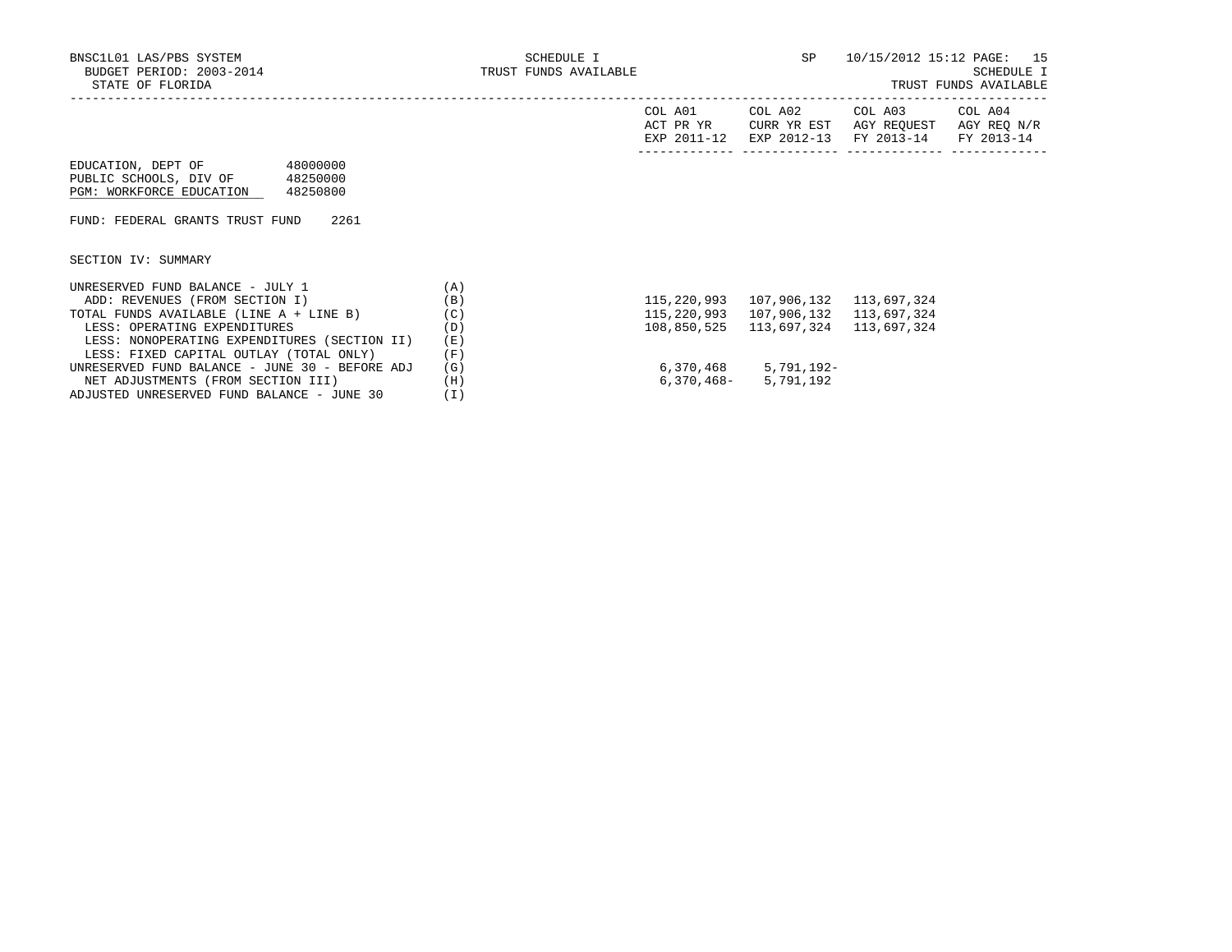| BNSC1L01 LAS/PBS SYSTEM<br>BUDGET PERIOD: 2003-2014<br>STATE OF FLORIDA                                                                                                                                                                                                                                                                                                        | SCHEDULE I<br>TRUST FUNDS AVAILABLE                           |                                                          | SP 10/15/2012 15:12 PAGE: 16                  | SCHEDULE I<br>TRUST FUNDS AVAILABLE |
|--------------------------------------------------------------------------------------------------------------------------------------------------------------------------------------------------------------------------------------------------------------------------------------------------------------------------------------------------------------------------------|---------------------------------------------------------------|----------------------------------------------------------|-----------------------------------------------|-------------------------------------|
|                                                                                                                                                                                                                                                                                                                                                                                |                                                               |                                                          | EXP 2011-12 EXP 2012-13 FY 2013-14 FY 2013-14 |                                     |
| EDUCATION, DEPT OF 48000000<br>FLORIDA COLLEGES, DIV OF 48400000<br>PGM: FLORIDA COLLEGES 48400600                                                                                                                                                                                                                                                                             |                                                               |                                                          |                                               |                                     |
| FUND: FEDERAL GRANTS TRUST FUND<br>2261                                                                                                                                                                                                                                                                                                                                        |                                                               |                                                          |                                               |                                     |
| SECTION I: DETAIL OF REVENUES<br>REVENUE CAP SVC AUTH MATCHING %<br>CODE                                                                                                                                                                                                                                                                                                       | CFDA<br>CHG $\frac{1}{2}$ ST I/C LOC I/C NO.                  |                                                          |                                               |                                     |
| 07 SFSF - EDUC ST GTS                                                                                                                                                                                                                                                                                                                                                          | 000750 NO 0.0 215.32 0.00 0.00 84.394                         | 84,514                                                   |                                               |                                     |
| TOTAL TO LINE B IN SECTION IV                                                                                                                                                                                                                                                                                                                                                  |                                                               | 84,514                                                   |                                               |                                     |
| SECTION II: DETAIL OF NONOPERATING EXPENDITURES                                                                                                                                                                                                                                                                                                                                | OBJECT TRANSFER CFDA<br>CODE<br>TO BE<br>NO.                  |                                                          |                                               |                                     |
| TOTAL TO LINE E IN SECTION IV                                                                                                                                                                                                                                                                                                                                                  |                                                               |                                                          |                                               |                                     |
| SECTION III: ADJUSTMENTS                                                                                                                                                                                                                                                                                                                                                       | OBJECT<br>CODE                                                |                                                          |                                               |                                     |
| 01 ROUNDING                                                                                                                                                                                                                                                                                                                                                                    | 991000                                                        | $1 -$                                                    |                                               |                                     |
| TOTAL TO LINE H IN SECTION IV                                                                                                                                                                                                                                                                                                                                                  |                                                               | $1 -$                                                    |                                               |                                     |
| SECTION IV: SUMMARY                                                                                                                                                                                                                                                                                                                                                            |                                                               |                                                          |                                               |                                     |
| UNRESERVED FUND BALANCE - JULY 1<br>ADD: REVENUES (FROM SECTION I)<br>TOTAL FUNDS AVAILABLE (LINE A + LINE B)<br>LESS: OPERATING EXPENDITURES<br>LESS: NONOPERATING EXPENDITURES (SECTION II)<br>LESS: FIXED CAPITAL OUTLAY (TOTAL ONLY)<br>UNRESERVED FUND BALANCE - JUNE 30 - BEFORE ADJ<br>NET ADJUSTMENTS (FROM SECTION III)<br>ADJUSTED UNRESERVED FUND BALANCE - JUNE 30 | (A)<br>(B)<br>(C)<br>(D)<br>( E )<br>(F)<br>(G)<br>(H)<br>(1) | $\mathbf{1}$<br>84,514<br>84,515<br>84,514<br>1<br>$1 -$ |                                               |                                     |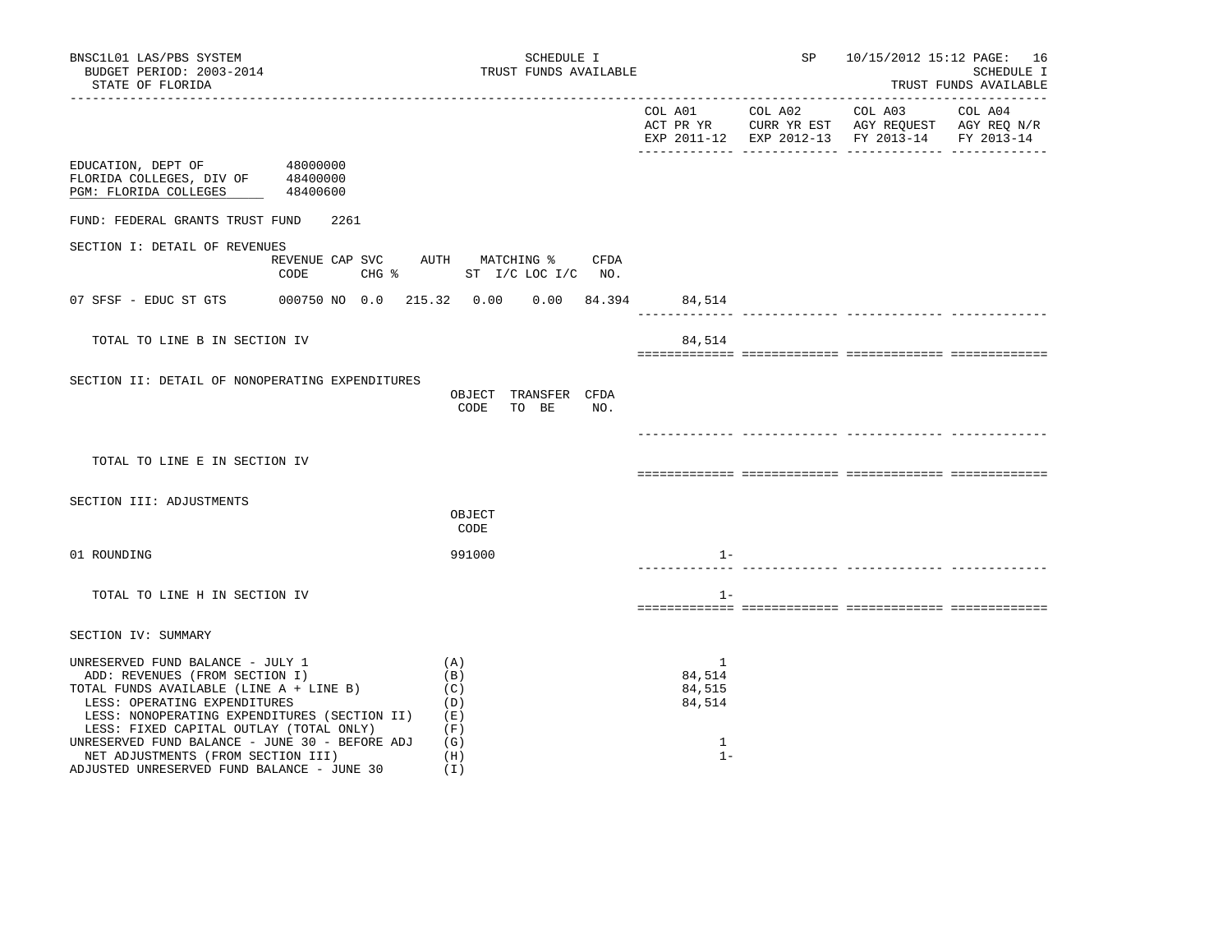| TRUST FUNDS AVAILABLE |
|-----------------------|
|-----------------------|

| COL A01<br>ACT PR YR | COL A02<br>CURR YR EST            | COL A03<br>AGY REOUEST | COL A04<br>AGY REO N/R |
|----------------------|-----------------------------------|------------------------|------------------------|
| EXP 2011-12          | EXP 2012-13 FY 2013-14 FY 2013-14 |                        |                        |

 EDUCATION, DEPT OF 48000000 STATE BOARD OF EDUCATION 48800000

FUND: FEDERAL GRANTS TRUST FUND 2261

SECTION I: DETAIL OF REVENUES

|                            | REVENUE CAP SVC |       | AUTH   | MATCHING % |                | <b>CFDA</b> |                                   |              |            |  |
|----------------------------|-----------------|-------|--------|------------|----------------|-------------|-----------------------------------|--------------|------------|--|
|                            | CODE            | CHG % |        |            | ST I/C LOC I/C | NO.         |                                   |              |            |  |
|                            |                 |       |        |            |                |             |                                   |              |            |  |
| 01 ANTIC GRNT REV-CON ADMI | 000700 NO       | 0.0   | 215.32 | 0.00       | 0.00           | 84.010      | 450,798                           |              |            |  |
| 07 CF GAINING EARLY AWAREN | 000700 NO       | 0.0   | 215.32 | 0.00       | 0.00           | 84.344      |                                   | 71,128       |            |  |
| 08 JOB/BEN-TR FR DEO-2195  | 001510 NO       | 0.0   | 215.32 | 0.00       | 0.00           | 17.207      | 142,498                           | 211,672      |            |  |
| 15 CF-WIA DISLOCATED WRKRS | 000700 NO       | 0.0   | 215.32 | 0.00       | 0.00           | 17.260      |                                   | 27,472       |            |  |
| 16 GAINING EARLY AWARENESS | 000700 NO       | 0.0   | 215.32 | 0.00       | 0.00           | 84.334      | 1,819                             | 25,000       | 25,000     |  |
| 20 CONSOLIDATED ADMIN FD   | 000700 NO       | 0.0   | 215.32 | 0.00       | 0.00           | 84.010      | 12,561,879                        | 12,535,603   | 10,676,998 |  |
| 21 CARRY FWD/CONSOLIDATED  | 000700 NO       | 0.0   | 215.32 | 0.00       | 0.00           | 84.010      |                                   | 5,593,612    |            |  |
| 24 NAT FARMWORKER JOBS PRG | 000700 NO       | 0.0   | 215.32 | 0.00       | 0.00           | 17.264      | 418,161                           | 565,789      |            |  |
| 26 ADULT EDUCATION         | 000700 NO       | 0.0   | 215.32 | 0.00       | 0.00           | 84.002      | 1,799,165                         | 2,085,918    | 2,036,221  |  |
| 32 SPEC EDUC-GTS TO STS    | 000700 NO       | 0.0   | 215.32 | 0.00       | 0.00           | 84.027      | 19,044,737                        | 12,189,163   | 12,623,049 |  |
| 42 CF CHARTER SCHOOL       | 000700 NO       | 0.0   | 215.32 | 0.00       | 0.00           | 84.282      |                                   | 569,973      |            |  |
| 44 CF SAFE & DRUG-FR SCHOO | 000700 NO       | 0.0   | 215.32 | 0.00       | 0.00           | 84.184      |                                   | 120,969      |            |  |
| 45 MIGRANT ED COORDIN PRGM | 000700 NO       | 0.0   | 215.32 | 0.00       | 0.00           | 84.144      | 21,712                            |              |            |  |
| 49 CAREER & TECH EDUCATION | 000700 NO       | 0.0   | 215.32 | 0.00       | 0.00           | 84.048      | 3,070,396                         | 3,800,000    | 2,848,671  |  |
| 55 SPEC EDUC-PRESCHOOL GTS | 000700 NO       | 0.0   | 215.32 | 0.00       | 0.00           | 84.173      | 2,137                             | 3,000        | 2,500      |  |
| 61 INF/TOD-TR FR DOH-2261  | 001510 NO       | 0.0   | 215.32 | 0.00       | 0.00           | 84.181      | 97,762                            |              |            |  |
| 63 SAFE/DRUG-FREE ST GRNT  | 000700 NO       | 0.0   | 215.32 | 0.00       | 0.00           | 84.186      | 5,631                             |              |            |  |
| 64 SAFE/DRUG-FREE SCH/CMTY | 000700 NO       | 0.0   | 215.32 | 0.00       | 0.00           | 84.184      | 101,276                           |              |            |  |
| 68 CHARTER SCHOOLS         | 000700 NO       | 0.0   | 215.32 | 0.00       | 0.00           | 84.282      | 552,570                           | 1,069,861    | 1,068,841  |  |
| 72 TRANSITION TO TEACHING  | 000700 NO       | 0.0   | 215.32 | 0.00       | 0.00           | 84.350      | 224,194                           |              |            |  |
| 73 ED TECH ST GRT RECOVERY | 000750 NO       | 0.0   | 215.32 | 0.00       | 0.00           | 84.386      | 12,897                            |              |            |  |
| 75 VOL PUBLIC SCH CHOICE   | 000700 NO       | 0.0   | 215.32 | 0.00       | 0.00           | 84.361      | 102,623                           |              |            |  |
| 76 ENGLISH LANG ACQ GTS    | 000700 NO       | 0.0   | 215.32 | 0.00       | 0.00           | 84.365      | 3,695,702                         | 3,198,760    | 4,168,945  |  |
| 78 IMPV TCHR QLTY ST GTS   | 000700 NO       | 0.0   | 215.32 | 0.00       | 0.00           | 84.367      | 152,831                           |              |            |  |
| 79 GTS/ST ASSESS/REL ACTVS | 000700 NO       | 0.0   | 215.32 | 0.00       | 0.00           | 84.369      | 14,808,377                        | 14,798,215   | 14,798,215 |  |
| 80 SFSF-GOVT SVCS          | 000750 NO       | 0.0   | 215.32 | 0.00       | 0.00           | 84.397      | 59,890                            |              |            |  |
| 81 READING FIRST ST GRNTS  | 000700 NO       | 0.0   | 215.32 | 0.00       | 0.00           | 84.357      | 1,740                             |              |            |  |
| 82 CF VOL PUBLIC SCH CHOIC | 000700 NO       | 0.0   | 215.32 | 0.00       | 0.00           | 84.361      |                                   | $2,478-$     |            |  |
| 83 ANTIC GRNT REV-ENG LANG | 000700 NO       | 0.0   | 215.32 | 0.00       | 0.00           | 84.365      | 1,607,115                         |              |            |  |
| 84 NAEP DATA RPTG GT PRG   | 000700 NO       | 0.0   | 215.32 | 0.00       | 0.00           | 84.999      | 129,830                           | 126,141      |            |  |
| 85 NAEP DATA RPTG GT PRG   | 001905 YES 0.0  |       | 215.32 | 0.00       | 0.00           | 84.999      | 14,399                            |              |            |  |
| 86 COMPREH SCH HLTH PRGS   | 000700 NO       | 0.0   | 215.32 | 0.00       | 0.00           | 93.938      | 52,852                            | 45,300       |            |  |
| 87 STRIVING READERS        | 000700 NO       | 0.0   | 215.32 | 0.00       | 0.00           | 84.371      | 40,341                            |              |            |  |
| 89 REFUNDS                 | 001800 NO       | 0.0   | 215.32 | 0.00       | 0.00           |             | 29,772                            |              |            |  |
| 91 CF STRIVING READERS     | 000700 NO       | 0.0   | 215.32 | 0.00       | 0.00           | 84.371      |                                   | 14,107       |            |  |
| 92 CF NAEP DATA RPTG GT PR | 000700 NO       | 0.0   | 215.32 | 0.00       | 0.00           | 84.999      |                                   | 96,125       |            |  |
| 93 SCH IMPR GRNT, RECOVERY | 000750 NO       | 0.0   | 215.32 | 0.00       | 0.00           | 84.388      | 441                               |              |            |  |
| 97 CF SPEC ED PRESCHL GRNT | 000700 NO       | 0.0   | 215.32 | 0.00       | 0.00           | 84.173      |                                   | 948,568      |            |  |
| 98 ANTICIPATED CARRY FORWD | 000700 NO       | 0.0   | 215.32 | 0.00       | 0.00           | 84.010      |                                   | $6,403,632-$ | 6,403,632  |  |
| 99 ANTICIPATED CARRY FORWD | 000700 NO       | 0.0   | 215.32 | 0.00       | 0.00           | 84.027      |                                   |              | 289,208    |  |
|                            |                 |       |        |            |                |             | _________________________________ |              |            |  |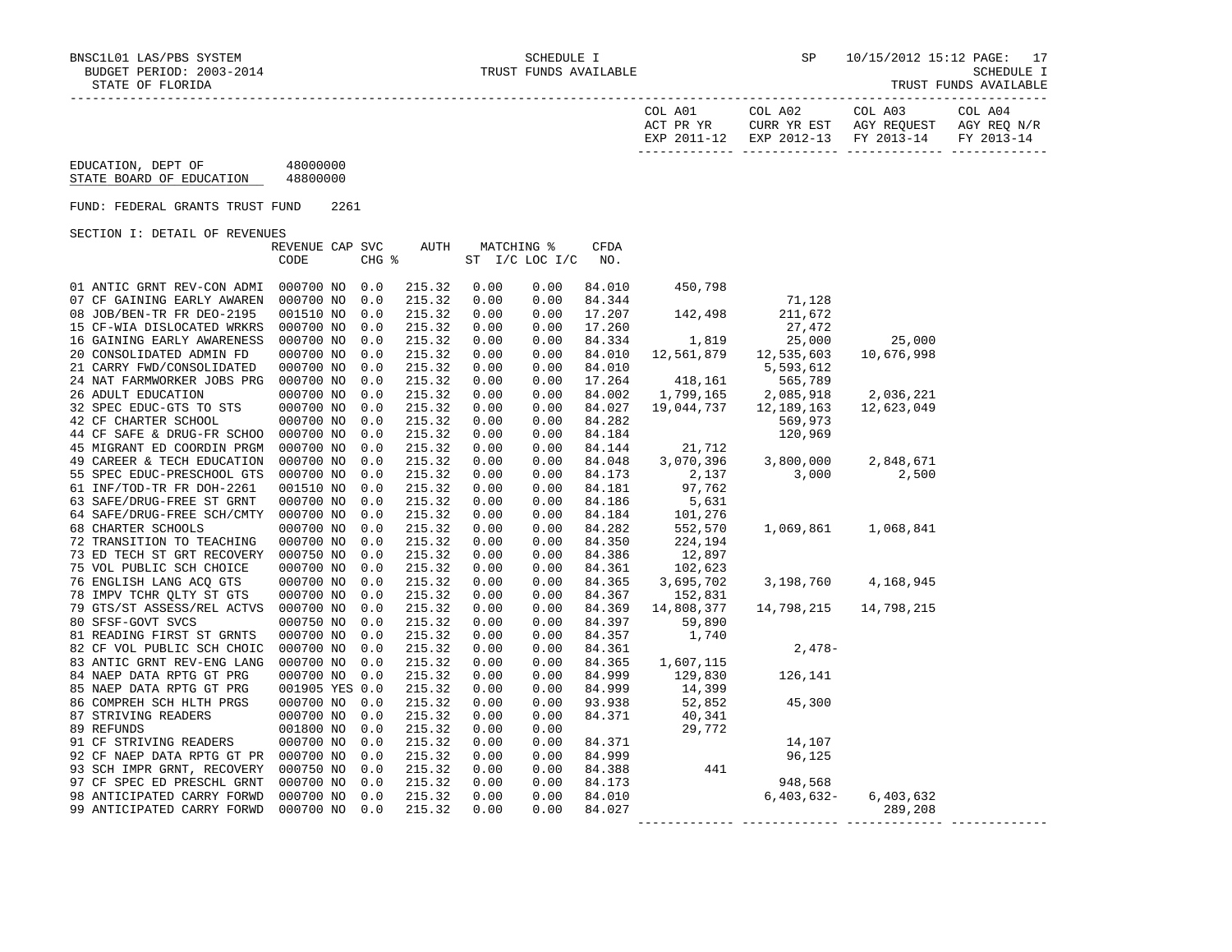| BNSC1L01 LAS/PBS SYSTEM<br>BUDGET PERIOD: 2003-2014<br>STATE OF FLORIDA<br>-----------------                                                                                                                                                                    | SCHEDULE I<br>TRUST FUNDS AVAILABLE                                 |                                                                                                                                                                                    | SP                    |                                        | 10/15/2012 15:12 PAGE: 18<br>SCHEDULE I<br>TRUST FUNDS AVAILABLE |
|-----------------------------------------------------------------------------------------------------------------------------------------------------------------------------------------------------------------------------------------------------------------|---------------------------------------------------------------------|------------------------------------------------------------------------------------------------------------------------------------------------------------------------------------|-----------------------|----------------------------------------|------------------------------------------------------------------|
|                                                                                                                                                                                                                                                                 |                                                                     |                                                                                                                                                                                    |                       |                                        |                                                                  |
| EDUCATION, DEPT OF 48000000<br>STATE BOARD OF EDUCATION 48800000                                                                                                                                                                                                |                                                                     |                                                                                                                                                                                    |                       |                                        |                                                                  |
| FUND: FEDERAL GRANTS TRUST FUND<br>2261                                                                                                                                                                                                                         |                                                                     |                                                                                                                                                                                    |                       |                                        |                                                                  |
| SECTION I: DETAIL OF REVENUES<br>CODE                                                                                                                                                                                                                           | REVENUE CAP SVC AUTH MATCHING %<br>CFDA<br>CHG % ST I/C LOC I/C NO. |                                                                                                                                                                                    |                       |                                        |                                                                  |
| TOTAL TO LINE B IN SECTION IV                                                                                                                                                                                                                                   |                                                                     |                                                                                                                                                                                    |                       | 59, 203, 545 51, 690, 266 54, 941, 280 |                                                                  |
| SECTION II: DETAIL OF NONOPERATING EXPENDITURES                                                                                                                                                                                                                 | OBJECT TRANSFER CFDA<br>TO BE<br>CODE<br>NO.                        |                                                                                                                                                                                    |                       |                                        |                                                                  |
| 02 TR TO 48800000/2021 - INDIRECT COST<br>03 TR TO GR - SWCAP<br>08 REFUNDS TO USDOE<br>09 REFUND NON STATE REVENUES<br>13 ANTICIPATED TR FR 48250600/2261                                                                                                      | 810000<br>810000<br>860000<br>860000<br>810000 48800000             | $\begin{array}{cccccc} 488000000 & & & & 2,926\,,642 & & 2,271\,,628 & & 2,020\,,041 \\ & & & & & 353\,,091 & & 274\,,217 & & 242\,,916 \end{array}$<br>77,181<br>10,111<br>$127-$ |                       |                                        |                                                                  |
| TOTAL TO LINE E IN SECTION IV                                                                                                                                                                                                                                   |                                                                     |                                                                                                                                                                                    |                       | 3,366,898 2,545,845 2,262,957          |                                                                  |
| SECTION III: ADJUSTMENTS                                                                                                                                                                                                                                        |                                                                     |                                                                                                                                                                                    |                       |                                        |                                                                  |
|                                                                                                                                                                                                                                                                 | OBJECT<br>CODE                                                      |                                                                                                                                                                                    |                       |                                        |                                                                  |
| 02 ADJMT FOR FB MOVE BETWEEN BUDGET ENTITIES<br>03 ROUNDING<br>04 CY SEPTEMBER 30TH OPERATING REVERSIONS<br>05 PY SEPTEMBER OPERATING REVERSIONS ADJ<br>06 PY CF B NOT PART OF FB RES FOR ENC<br>07 ADJMT TO DECREASE PY PAYABLES<br>08 ADJMT FOR PY RECEIVABLE | 991000<br>991000<br>991000<br>991000<br>991000<br>991000<br>991000  | 114,070-<br>14<br>127,917<br>$6,412,239-$<br>40<br>$171 -$                                                                                                                         | 303,555               |                                        |                                                                  |
| TOTAL TO LINE H IN SECTION IV                                                                                                                                                                                                                                   |                                                                     |                                                                                                                                                                                    | $6,398,509 - 303,555$ |                                        |                                                                  |
|                                                                                                                                                                                                                                                                 |                                                                     |                                                                                                                                                                                    |                       |                                        |                                                                  |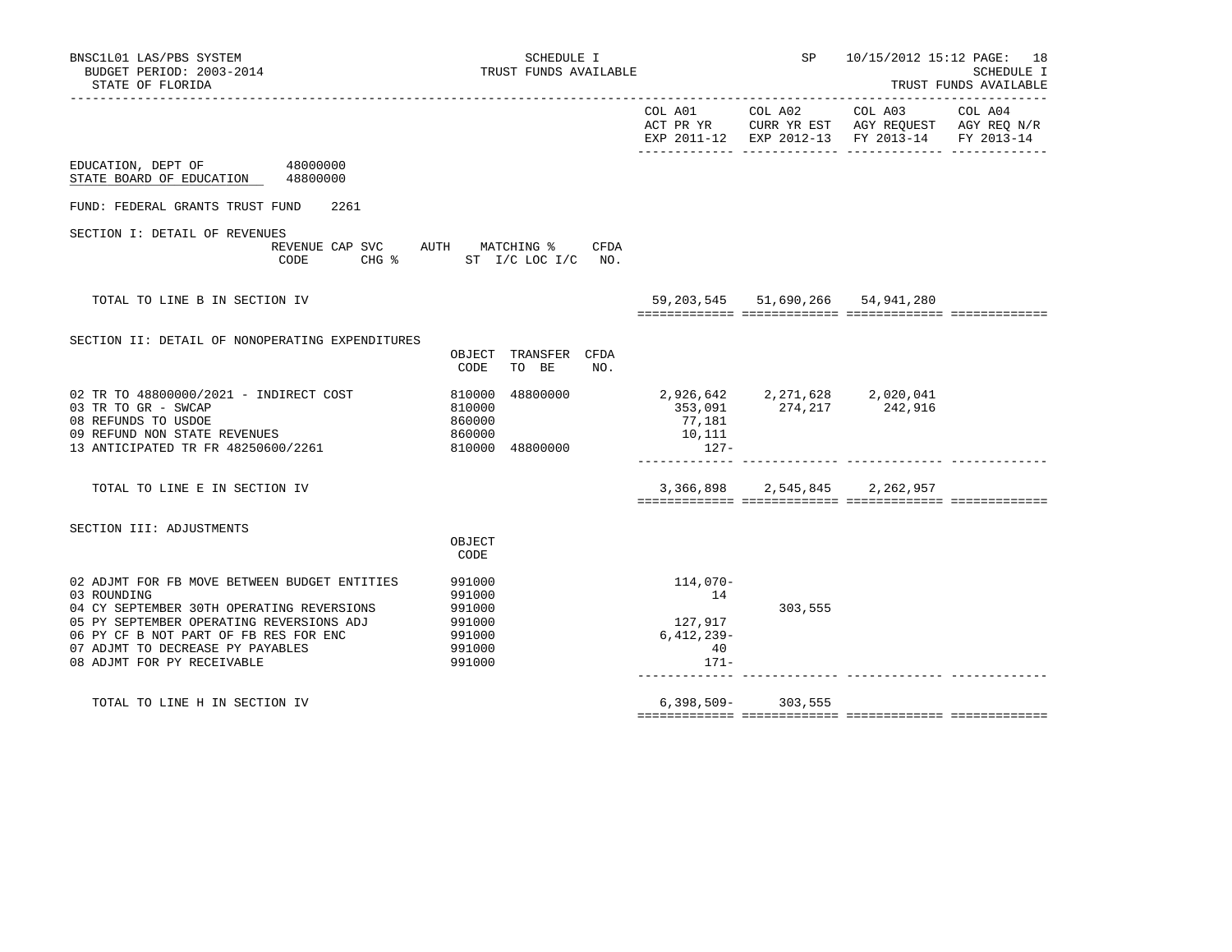|                                                                        |     | COL A01<br>ACT PR YR<br>EXP 2011-12 | COL A02<br>CURR YR EST<br>EXP 2012-13 | COL A03<br>AGY REOUEST<br>FY 2013-14 | COL A04<br>AGY REQ N/R<br>FY 2013-14 |
|------------------------------------------------------------------------|-----|-------------------------------------|---------------------------------------|--------------------------------------|--------------------------------------|
| 48000000<br>EDUCATION, DEPT OF<br>48800000<br>STATE BOARD OF EDUCATION |     |                                     |                                       |                                      |                                      |
| 2261<br>FUND: FEDERAL GRANTS TRUST FUND                                |     |                                     |                                       |                                      |                                      |
| SECTION IV: SUMMARY                                                    |     |                                     |                                       |                                      |                                      |
| UNRESERVED FUND BALANCE - JULY 1                                       | (A) | 194,680                             |                                       |                                      |                                      |
| ADD: REVENUES (FROM SECTION I)                                         | (B) | 59,203,545                          | 51,690,266                            | 54,941,280                           |                                      |
| TOTAL FUNDS AVAILABLE (LINE A + LINE B)                                | (C) | 59,398,225                          | 51,690,266                            | 54,941,280                           |                                      |
| LESS: OPERATING EXPENDITURES                                           | (D) | 49,632,818                          | 49,447,976                            | 52,678,323                           |                                      |
| LESS: NONOPERATING EXPENDITURES (SECTION II)                           | (E) | 3,366,898                           | 2,545,845                             | 2,262,957                            |                                      |

- LESS: FIXED CAPITAL OUTLAY (TOTAL ONLY) (F)<br>NRESERVED FUND BALANCE JUNE 30 BEFORE ADJ (G) UNRESERVED FUND BALANCE – JUNE 30 – BEFORE ADJ (G) 6,398,509 303,555–<br>NET ADJUSTMENTS (FROM SECTION III) (H) 6,398,509– 303,555 NET ADJUSTMENTS (FROM SECTION III) (H)<br>DJUSTED UNRESERVED FUND BALANCE - JUNE 30 (I)
- ADJUSTED UNRESERVED FUND BALANCE JUNE 30 (I)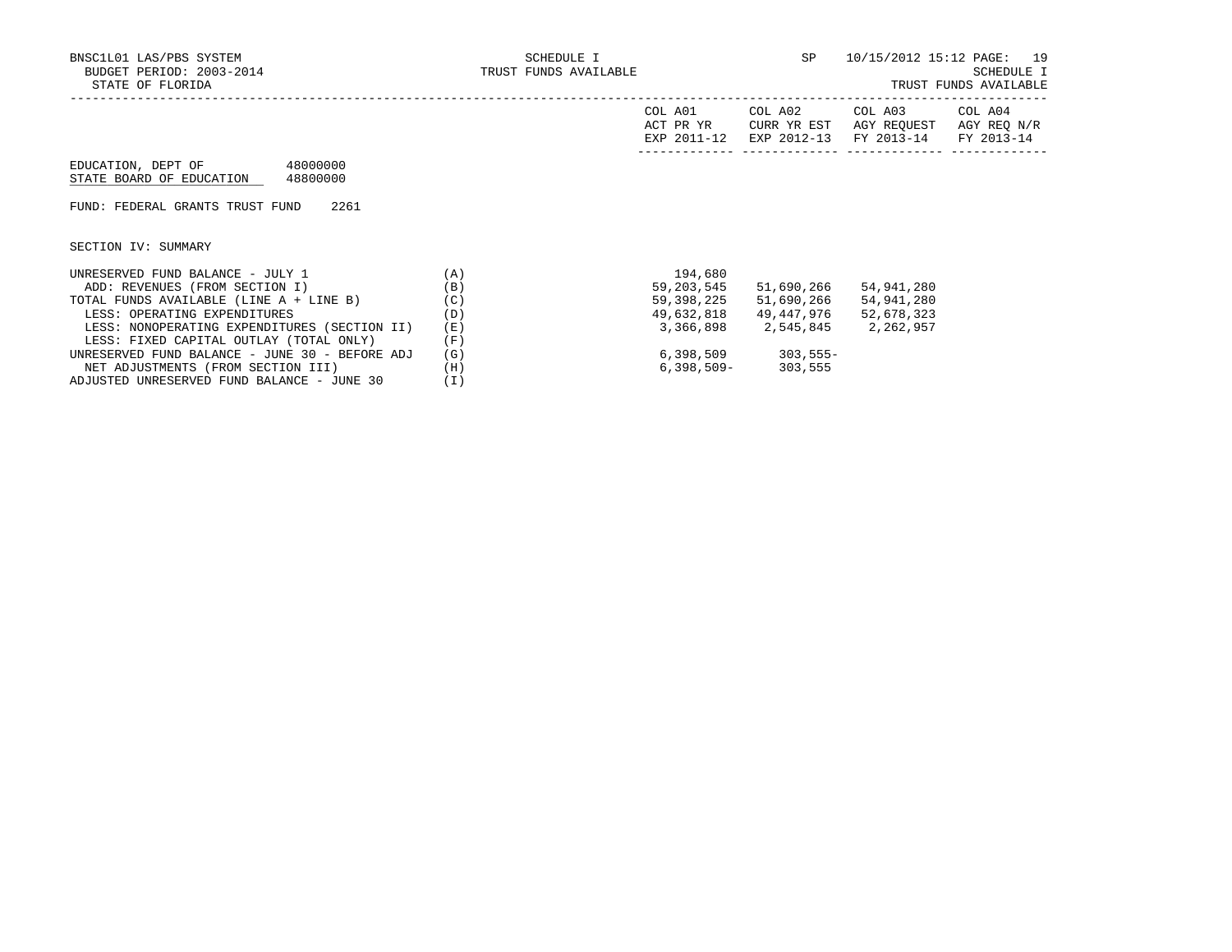|                                                                                                                                                                                                                                                                                                                                                                                |                                              |                                                             |     | ---------- -----                    | ______ ____ | EXP 2011-12 EXP 2012-13 FY 2013-14 FY 2013-14 |  |
|--------------------------------------------------------------------------------------------------------------------------------------------------------------------------------------------------------------------------------------------------------------------------------------------------------------------------------------------------------------------------------|----------------------------------------------|-------------------------------------------------------------|-----|-------------------------------------|-------------|-----------------------------------------------|--|
| EDUCATION, DEPT OF<br>UNIVERSITIES, DIVISION OF 48900000<br>PGM: EDUC/GEN ACTIVITIES                                                                                                                                                                                                                                                                                           | 48000000<br>48900100                         |                                                             |     |                                     |             |                                               |  |
| FUND: FEDERAL GRANTS TRUST FUND                                                                                                                                                                                                                                                                                                                                                | 2261                                         |                                                             |     |                                     |             |                                               |  |
| SECTION I: DETAIL OF REVENUES                                                                                                                                                                                                                                                                                                                                                  | REVENUE CAP SVC AUTH MATCHING % CFDA<br>CODE | CHG % ST I/C LOC I/C NO.                                    |     |                                     |             |                                               |  |
| 01 SFSF - EDUC ST GTS<br>02 SFSF - GOVT SVCS 000750 NO 0.0                                                                                                                                                                                                                                                                                                                     | 000750 NO 0.0 215.32 0.00                    | 215.32  0.00  0.00  84.397  689,153                         |     | $0.00$ $84.394$ $6,734,148$         |             |                                               |  |
| TOTAL TO LINE B IN SECTION IV                                                                                                                                                                                                                                                                                                                                                  |                                              |                                                             |     | 7,423,301                           |             |                                               |  |
| SECTION II: DETAIL OF NONOPERATING EXPENDITURES                                                                                                                                                                                                                                                                                                                                |                                              | OBJECT TRANSFER CFDA<br>TO BE<br>CODE                       | NO. |                                     |             |                                               |  |
| TOTAL TO LINE E IN SECTION IV                                                                                                                                                                                                                                                                                                                                                  |                                              |                                                             |     |                                     |             |                                               |  |
| SECTION III: ADJUSTMENTS                                                                                                                                                                                                                                                                                                                                                       |                                              | OBJECT<br>CODE                                              |     |                                     |             |                                               |  |
|                                                                                                                                                                                                                                                                                                                                                                                |                                              |                                                             |     |                                     |             |                                               |  |
| TOTAL TO LINE H IN SECTION IV                                                                                                                                                                                                                                                                                                                                                  |                                              |                                                             |     |                                     |             |                                               |  |
| SECTION IV: SUMMARY                                                                                                                                                                                                                                                                                                                                                            |                                              |                                                             |     |                                     |             |                                               |  |
| UNRESERVED FUND BALANCE - JULY 1<br>ADD: REVENUES (FROM SECTION I)<br>TOTAL FUNDS AVAILABLE (LINE A + LINE B)<br>LESS: OPERATING EXPENDITURES<br>LESS: NONOPERATING EXPENDITURES (SECTION II)<br>LESS: FIXED CAPITAL OUTLAY (TOTAL ONLY)<br>UNRESERVED FUND BALANCE - JUNE 30 - BEFORE ADJ<br>NET ADJUSTMENTS (FROM SECTION III)<br>ADJUSTED UNRESERVED FUND BALANCE - JUNE 30 |                                              | (A)<br>(B)<br>(C)<br>(D)<br>(E)<br>(F)<br>(G)<br>(H)<br>(I) |     | 7,423,301<br>7,423,301<br>7,423,301 |             |                                               |  |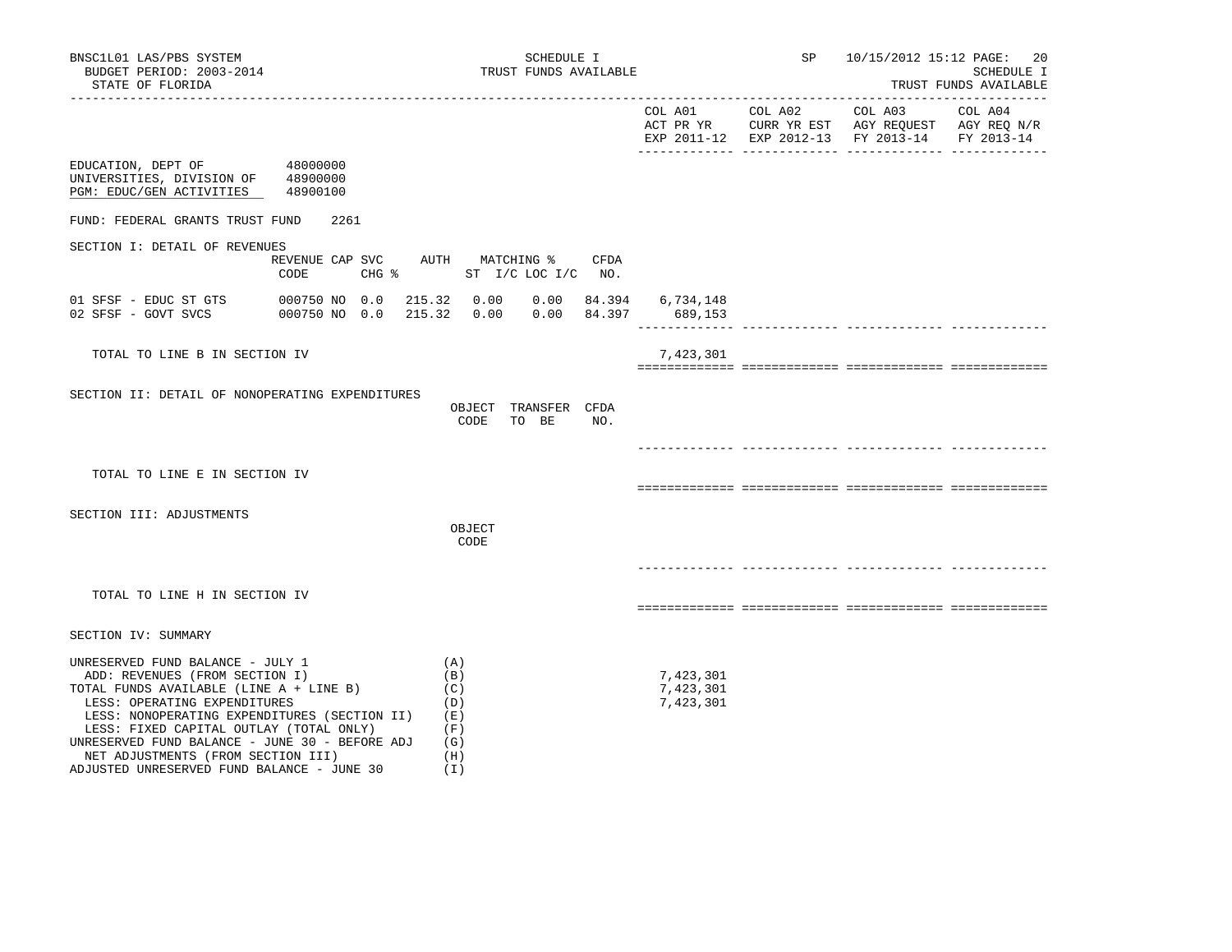ADJUSTED UNRESERVED FUND BALANCE - JUNE 30 (I)

|                                                                                      |          |                                                                     | -------------- ---- | EXP 2011-12 EXP 2012-13 FY 2013-14 FY 2013-14<br>_______ ______________ ____ |  |
|--------------------------------------------------------------------------------------|----------|---------------------------------------------------------------------|---------------------|------------------------------------------------------------------------------|--|
| EDUCATION, DEPT OF 48000000<br>UNIVERSITIES, DIVISION OF 48900000<br>BD OF GOVERNORS | 48900300 |                                                                     |                     |                                                                              |  |
| FUND: FEDERAL GRANTS TRUST FUND                                                      | 2261     |                                                                     |                     |                                                                              |  |
| SECTION I: DETAIL OF REVENUES                                                        |          |                                                                     |                     |                                                                              |  |
|                                                                                      | CODE     | REVENUE CAP SVC AUTH MATCHING %<br>CFDA<br>CHG % ST I/C LOC I/C NO. |                     |                                                                              |  |
| 01 SFSF - GOVT SVCS                                                                  |          | 000750 NO 0.0 215.32  0.00  0.00  84.397  186,196                   |                     |                                                                              |  |
| TOTAL TO LINE B IN SECTION IV                                                        |          |                                                                     | 186,196             |                                                                              |  |
|                                                                                      |          |                                                                     |                     |                                                                              |  |
| SECTION II: DETAIL OF NONOPERATING EXPENDITURES                                      |          | OBJECT TRANSFER CFDA<br>CODE<br>TO BE<br>NO.                        |                     |                                                                              |  |
| TOTAL TO LINE E IN SECTION IV                                                        |          |                                                                     |                     |                                                                              |  |
| SECTION III: ADJUSTMENTS                                                             |          |                                                                     |                     |                                                                              |  |
|                                                                                      |          | OBJECT<br>CODE                                                      |                     |                                                                              |  |
|                                                                                      |          |                                                                     |                     |                                                                              |  |
| TOTAL TO LINE H IN SECTION IV                                                        |          |                                                                     |                     |                                                                              |  |
|                                                                                      |          |                                                                     |                     |                                                                              |  |
| SECTION IV: SUMMARY                                                                  |          |                                                                     |                     |                                                                              |  |
| UNRESERVED FUND BALANCE - JULY 1<br>ADD: REVENUES (FROM SECTION I)                   |          | (A)<br>(B)                                                          | 186,196             |                                                                              |  |
| TOTAL FUNDS AVAILABLE (LINE A + LINE B)                                              |          | (C)                                                                 | 186,196             |                                                                              |  |
| LESS: OPERATING EXPENDITURES<br>LESS: NONOPERATING EXPENDITURES (SECTION II)         |          | (D)<br>(E)                                                          | 186,196             |                                                                              |  |
| LESS: FIXED CAPITAL OUTLAY (TOTAL ONLY)                                              |          | (F)                                                                 |                     |                                                                              |  |
| UNRESERVED FUND BALANCE - JUNE 30 - BEFORE ADJ<br>NET ADJUSTMENTS (FROM SECTION III) |          | (G)<br>(H)                                                          |                     |                                                                              |  |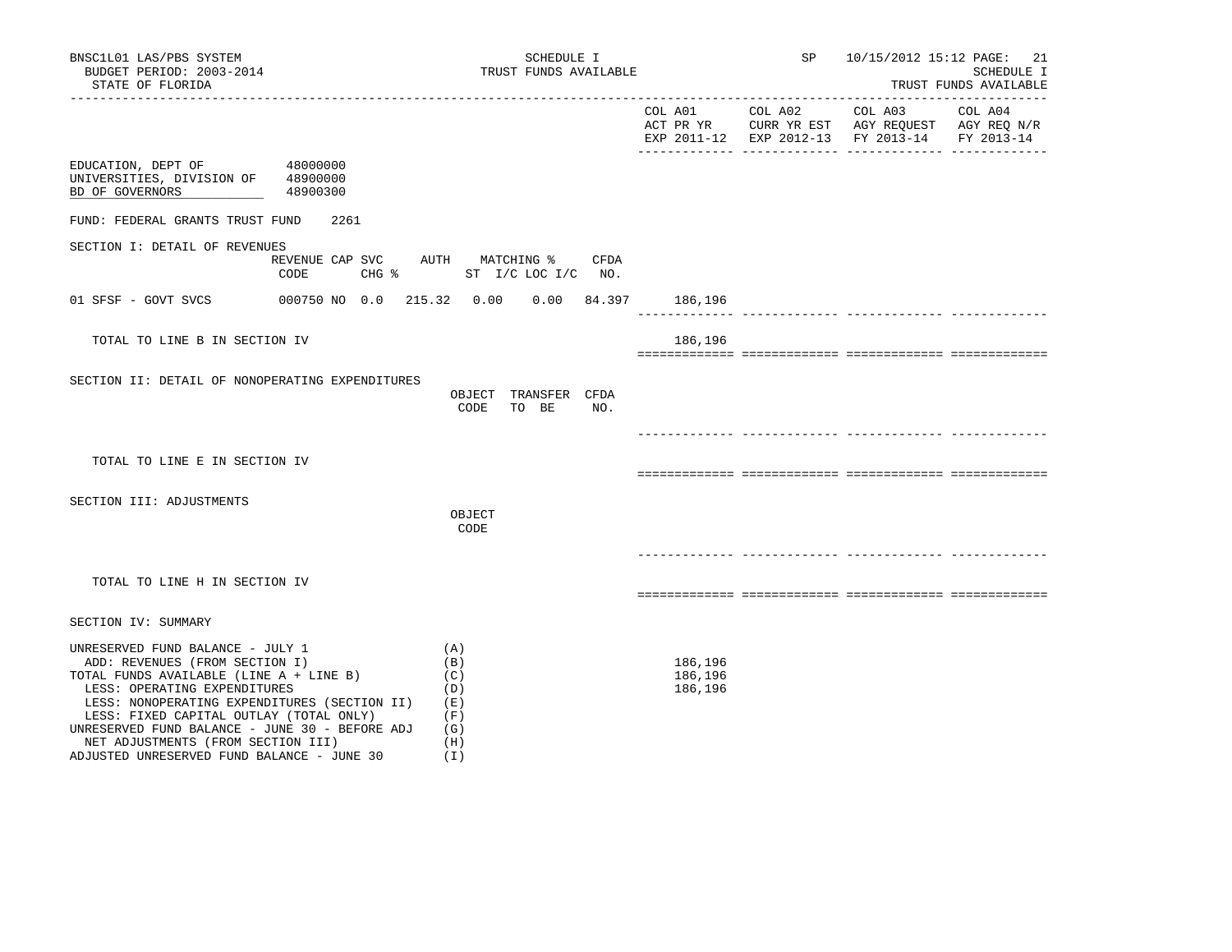-----------------------------------------------------------------------------------------------------------------------------------

| TRUST FUNDS AVAILABLE |
|-----------------------|
|-----------------------|

|                                                        |                         |      |            |                                 |                 |                              |                    | COL A01<br>ACT PR YR<br>EXP 2011-12 | COL A02<br>CURR YR EST<br>EXP 2012-13 | COL A03<br>AGY REQUEST<br>FY 2013-14 | COL A04<br>AGY REQ N/R<br>FY 2013-14 |
|--------------------------------------------------------|-------------------------|------|------------|---------------------------------|-----------------|------------------------------|--------------------|-------------------------------------|---------------------------------------|--------------------------------------|--------------------------------------|
| EDUCATION, DEPT OF                                     | 48000000                |      |            |                                 |                 |                              |                    |                                     |                                       |                                      |                                      |
| FUND: FEDERAL REHABILITATION TF                        |                         | 2270 |            |                                 |                 |                              |                    |                                     |                                       |                                      |                                      |
| SECTION I: DETAIL OF REVENUES                          |                         |      |            |                                 |                 |                              |                    |                                     |                                       |                                      |                                      |
|                                                        | REVENUE CAP SVC<br>CODE |      | CHG %      | AUTH                            |                 | MATCHING %<br>ST I/C LOC I/C | <b>CFDA</b><br>NO. |                                     |                                       |                                      |                                      |
|                                                        |                         |      |            |                                 |                 |                              |                    |                                     |                                       |                                      |                                      |
| 01 SUPPORTED EMPLOYMENT                                | 000700 NO               |      | 0.0        | 413.28                          | 0.00            | 0.00                         | 84.187             | 1,240,030                           | 1,240,030                             | 1,240,030                            |                                      |
| 01 STAMS SERV/REHAB SER BS                             | 001905 YES 0.0          |      |            | 413.011 27.06 I                 |                 | 0.00                         | 84.126             | 2,756                               |                                       |                                      |                                      |
| 02 REHAB SERV BASIC SUPP<br>02 INTEREST-INV SOC S REIM | 000700 NO<br>000504 NO  |      | 0.0<br>0.0 | 413.011 27.06 I<br>413.445 0.00 |                 | 0.00<br>0.00                 | 84.126<br>84.126   | 26,948,780<br>34,300                | 30,132,406                            | 30,489,026                           |                                      |
| 03 REHAB SVCS-BASIC SUP                                | 000700 NO               |      | 0.0        | 413.28                          | 0.00            | 0.00                         | 84.126             | 139,801,175                         | 141,813,115                           | 142, 311, 495                        |                                      |
| 03 REHAB SERV CH2 O/BLD                                | 000700 NO               |      | 0.0        |                                 | 413.011 10.00 I | 0.00                         | 84.177             | 2,553,166                           | 2,311,244                             | 2,311,244                            |                                      |
| 04 INDEPENDENT LIVING                                  | 000700 NO               |      | 0.0        | 413.28                          | 0.00            | 0.00                         | 84.224             | 881,260                             |                                       | 877,466                              |                                      |
| 04 SUPPORTED EMPLOYMENT                                | 000700 NO               |      | 0.0        | 413.011 0.00                    |                 | 0.00                         | 84.187             | 176,727                             | $873,797$<br>255.992                  | 255,992                              |                                      |
| 05 IN-SERVICE TRAINING                                 | 000700 NO               |      | 0.0        |                                 | 413.011 10.00 I | 0.00                         | 84.265             | 55,173                              | 45,491                                | 45,491                               |                                      |
| 05 IN-SERVICE TRAINING                                 | 000700 NO               |      | 0.0        | 413.28                          | 0.00            | 0.00                         | 84.265             | 133,342                             | 158,300                               | 158,300                              |                                      |
| 06 ASSITIVE TECHNOLOGY                                 | 000700 NO               |      | 0.0        | 413.445 0.00                    |                 | 0.00                         | 84.224             | 727,730                             | 658,656                               | 659,392                              |                                      |
| 06 CARRYFOW/INDEP LIV PT B                             | 000700 NO               |      | 0.0        |                                 | 413.011 10.00 I | 0.00                         | 84.169             |                                     | 73,007                                |                                      |                                      |
| 07 CARRYFOW/REHAB SV B SUP                             | 001800 NO               |      | 0.0        | 413.011 21.30 I                 |                 | 0.00                         | 84.126             |                                     | 3, 241, 164                           | 2,904,726                            |                                      |
| 08 INDEPEN LIVING PART B                               | 000700 NO               |      | 0.0        | 413.011 10.00 I                 |                 | 0.00                         | 84.169             | 144,554                             | 179,871                               | 179,871                              |                                      |
| 09 CARRYFOW/IL CHP 2 O/BLD                             | 000700 NO               |      | 0.0        |                                 | 413.011 10.00 I | 0.00                         | 84.177             |                                     | 689,422                               |                                      |                                      |
| 09 SUBROGATIONS                                        | 001200 NO               |      | 0.0        | 413.445 0.00                    |                 | 0.00                         | 84.126             | 366,430                             | 366,430                               | 366,430                              |                                      |
| 10 RESTITUTION-REHAB SVCS                              | 001204 NO               |      | 0.0        | 413.445 0.00                    |                 | 0.00                         | 84.126             | 136                                 |                                       |                                      |                                      |
| 15 ANTIC REV-REHAB SERVICE                             | 000700 NO               |      | 0.0        | 413.20                          | 0.00            | 0.00                         | 84.126             | 18,441,419                          | 8,324,824                             | 15,768,408                           |                                      |
| 16 ANTIC REV-INDEP LIVING                              | 000700 NO               |      | 0.0        | 413.28                          | 0.00            | 0.00                         | 84.224             | 1,096,749                           |                                       |                                      |                                      |
| 17 ANTIC REV-ASSISTIVE TEC                             | 000700 NO               |      | 0.0        | 413.445                         | 0.00            | 0.00                         | 84.224             | 92,565                              |                                       |                                      |                                      |
| 18 ANTIC REV-IN-SERVICE TR                             | 000700 NO               |      | 0.0        | 413.28                          | 0.00            | 0.00                         | 84.265             | 948                                 |                                       |                                      |                                      |
| 20 REFUNDS-VR SS REIM                                  | 001800 NO               |      | 0.0        | 413.20                          | 0.00            | 0.00                         | 84.126             | 3,611,116                           | 3,000,000                             | 3,000,000                            |                                      |
| 21 CARRY FOWARD IN-SERVICE                             | 000700 NO               |      | 0.0        | 413.011 10.00 I                 |                 | 0.00                         | 84.265             |                                     | 71,994                                |                                      |                                      |
| 23 REFUNDS                                             | 001800 NO               |      | 0.0        | 413.011 0.00                    |                 | 0.00                         |                    | 452,710                             |                                       |                                      |                                      |
| 23 REHAB SVCS-GTS TO STS                               | 000100 YES 0.0          |      |            | 413.20                          | 0.00            | 0.00                         | 84.126             | 93,092                              |                                       |                                      |                                      |
| 27 ANTI REV-REHAB SERV BAS                             | 000700 NO               |      | 0.0        | 413.011 27.06 I                 |                 | 0.00                         | 84.126             | 112,240                             |                                       |                                      |                                      |
| 29 ARRA - INDEPEN LIVING                               | 000750 NO               |      | 0.0        | 413.011 0.00                    |                 | 0.00                         | 84.398             | 64,495                              |                                       |                                      |                                      |
| 30 ARRA - INDEP LIVING OB                              | 000750 NO               |      | 0.0        | 413.011                         | 0.00            | 0.00                         | 84.399             | 427,391                             |                                       |                                      |                                      |
| 36 EGLIN AFB RECEIPTS                                  | 004001 NO               |      | 0.0        | 413.011                         | 0.00            | 0.00                         |                    | 477,155                             | 708,000                               | 708,000                              |                                      |
| 37 CARRYFOW/SUPP EMPLOY                                | 000700 NO               |      | 0.0        | 413.011                         | 0.00            | 0.00                         | 84.187             |                                     | 222,729                               |                                      |                                      |
| 37 ARRA-REHAB SVCS-BASIC                               | 000750 NO               |      | 0.0        | 413.28                          | 0.00            | 0.00                         | 84.390             | 704,224                             |                                       |                                      |                                      |
| 38 ARRA-INDEPENDENT LIVING                             | 000750 NO               |      | 0.0        | 413.28                          | 0.00            | 0.00                         | 84.398             | 41,197                              |                                       |                                      |                                      |
| 40 TENANT BROKER COMM                                  | 004001 NO               |      | 0.0        | 255.25                          | 0.00            | 0.00                         | 84.126             | 67,145                              | 97,655                                | 123,800                              |                                      |

TOTAL TO LINE B IN SECTION IV 198,748,005 194,464,127 201,399,671

============= ============= ============= =============

------------- ------------- ------------- -------------

SECTION II: DETAIL OF NONOPERATING EXPENDITURES

 OBJECT TRANSFER CFDA CODE TO BE NO.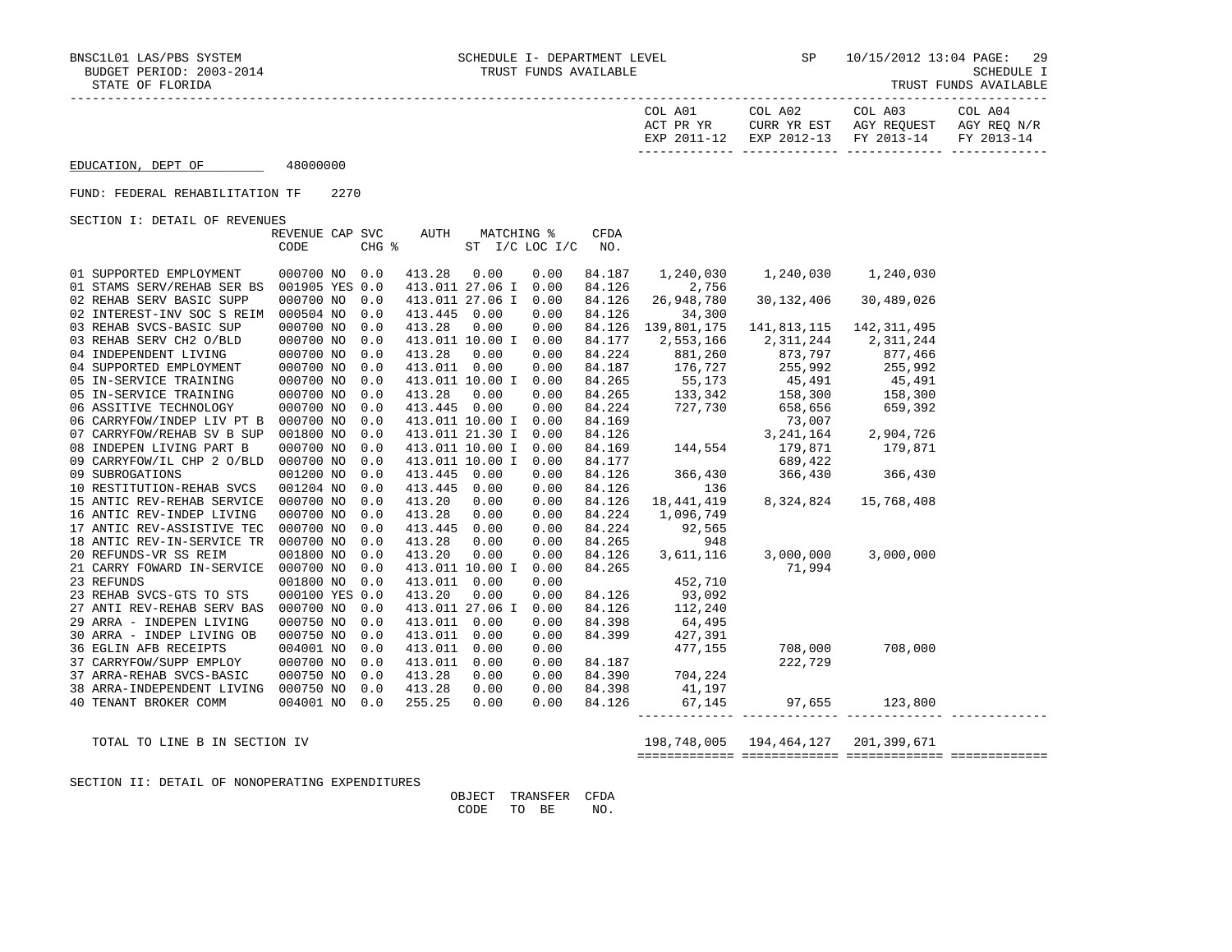|                                                                                                                                                                                                                                                                                                                                                                                                                  |                                                                                                            |                               |        |                                                                                                                                                                                         | EXP 2011-12 EXP 2012-13 FY 2013-14 FY 2013-14                                                                | COL A02 COL A03                         |  |
|------------------------------------------------------------------------------------------------------------------------------------------------------------------------------------------------------------------------------------------------------------------------------------------------------------------------------------------------------------------------------------------------------------------|------------------------------------------------------------------------------------------------------------|-------------------------------|--------|-----------------------------------------------------------------------------------------------------------------------------------------------------------------------------------------|--------------------------------------------------------------------------------------------------------------|-----------------------------------------|--|
| EDUCATION, DEPT OF 48000000                                                                                                                                                                                                                                                                                                                                                                                      |                                                                                                            |                               |        |                                                                                                                                                                                         |                                                                                                              |                                         |  |
| FUND: FEDERAL REHABILITATION TF<br>2270                                                                                                                                                                                                                                                                                                                                                                          |                                                                                                            |                               |        |                                                                                                                                                                                         |                                                                                                              |                                         |  |
| SECTION II: DETAIL OF NONOPERATING EXPENDITURES                                                                                                                                                                                                                                                                                                                                                                  | CODE                                                                                                       | OBJECT TRANSFER CFDA<br>TO BE | NO.    |                                                                                                                                                                                         |                                                                                                              |                                         |  |
| 02 ASSESSMENT ON INVESTMENTS-SOC SEC REIMB<br>04 TR TO 48800000/2021-IND COST-IN-SERVICE<br>05 TR TO G/R-SWCAP-BASIC SUPPORT<br>10 REFUND NON STATE REVENUES<br>22 TR TO G/R-SWCAP-BASIC SUPPORT<br>32 TR TO 48800000/2021-IND COST-BASIC SUP                                                                                                                                                                    | 820000<br>$810000\n810000\n860000$<br>810000<br>810000                                                     | 810000 48800000 84.126        | 84.126 | 1,703<br>$\begin{array}{cccc} 48800000 & 84.265 & 1,096,709 & 1,096,709 & 1,096,709 \\ 84.126 & 226,494 & 226,494 & 226,494 \\ 84.126 & 2,675 & 84.126 & 906,218 & 906,218 \end{array}$ | $906, 218$<br>$906, 218$<br>$906, 218$<br>$906, 218$<br>$906, 218$<br>$906, 218$<br>$906, 218$<br>$906, 218$ |                                         |  |
| TOTAL TO LINE E IN SECTION IV                                                                                                                                                                                                                                                                                                                                                                                    |                                                                                                            |                               |        |                                                                                                                                                                                         | 6,621,801 6,617,423 6,617,423                                                                                |                                         |  |
| SECTION III: ADJUSTMENTS                                                                                                                                                                                                                                                                                                                                                                                         | OBJECT<br>CODE                                                                                             |                               |        |                                                                                                                                                                                         |                                                                                                              |                                         |  |
| 01 PY SEPTEMBER CF OPERATING REVERSIONS<br>02 ROUNDING<br>04 PY CF "B" NOT PART OF FB RESERVED FOR ENC<br>05 PR YR SEPTEMBER OPERATING REVERSIONS ADJ<br>07 PY CF B NOT PART OF FB RESERVE FOR ENC<br>08 CY SEPTEMBER 30TH OPERATING REVERSIONS<br>11 ROUNDING<br>13 ADJMT TO DECREASE RECEIVABLES<br>13 CHANGE IN LONG-TERM REC-RESTITUTION<br>17 ADJMT TO DECREASE PAYABLES<br>18 DECREASE IN ACCOUNTS PAYABLE | 991000<br>991000<br>991000<br>991000<br>991000<br>991000<br>991000<br>991000<br>991000<br>991000<br>991000 |                               |        | 20,038<br>$6-$<br>17,197,915–<br>6,163,278<br>86,403-<br>28<br>$9,821-$<br>136<br>6,672<br>102,873                                                                                      | 7,549,624                                                                                                    |                                         |  |
| TOTAL TO LINE H IN SECTION IV                                                                                                                                                                                                                                                                                                                                                                                    |                                                                                                            |                               |        |                                                                                                                                                                                         | 11,001,120- 7,549,624                                                                                        |                                         |  |
| SECTION IV: SUMMARY                                                                                                                                                                                                                                                                                                                                                                                              |                                                                                                            |                               |        |                                                                                                                                                                                         |                                                                                                              |                                         |  |
| UNRESERVED FUND BALANCE - JULY 1<br>ADD: REVENUES (FROM SECTION I)<br>TOTAL FUNDS AVAILABLE (LINE A + LINE B)<br>LESS: OPERATING EXPENDITURES<br>LESS: NONOPERATING EXPENDITURES (SECTION II)<br>LESS: FIXED CAPITAL OUTLAY (TOTAL ONLY)<br>UNRESERVED FUND BALANCE - JUNE 30 - BEFORE ADJ                                                                                                                       | (A)<br>(B)<br>(C)<br>(D)<br>( E )<br>(F)<br>(G)                                                            |                               |        | 1,428,982<br>198,748,005<br>200,176,987<br>182,554,066<br>6,621,801<br>11,001,120                                                                                                       | 194,464,127 201,399,671<br>194,464,127<br>195,396,328<br>6,617,423<br>7,549,624-                             | 201,399,671<br>194,782,248<br>6,617,423 |  |
| NET ADJUSTMENTS (FROM SECTION III)                                                                                                                                                                                                                                                                                                                                                                               | (H)                                                                                                        |                               |        |                                                                                                                                                                                         | 11,001,120- 7,549,624                                                                                        |                                         |  |

ADJUSTED UNRESERVED FUND BALANCE - JUNE 30 (I)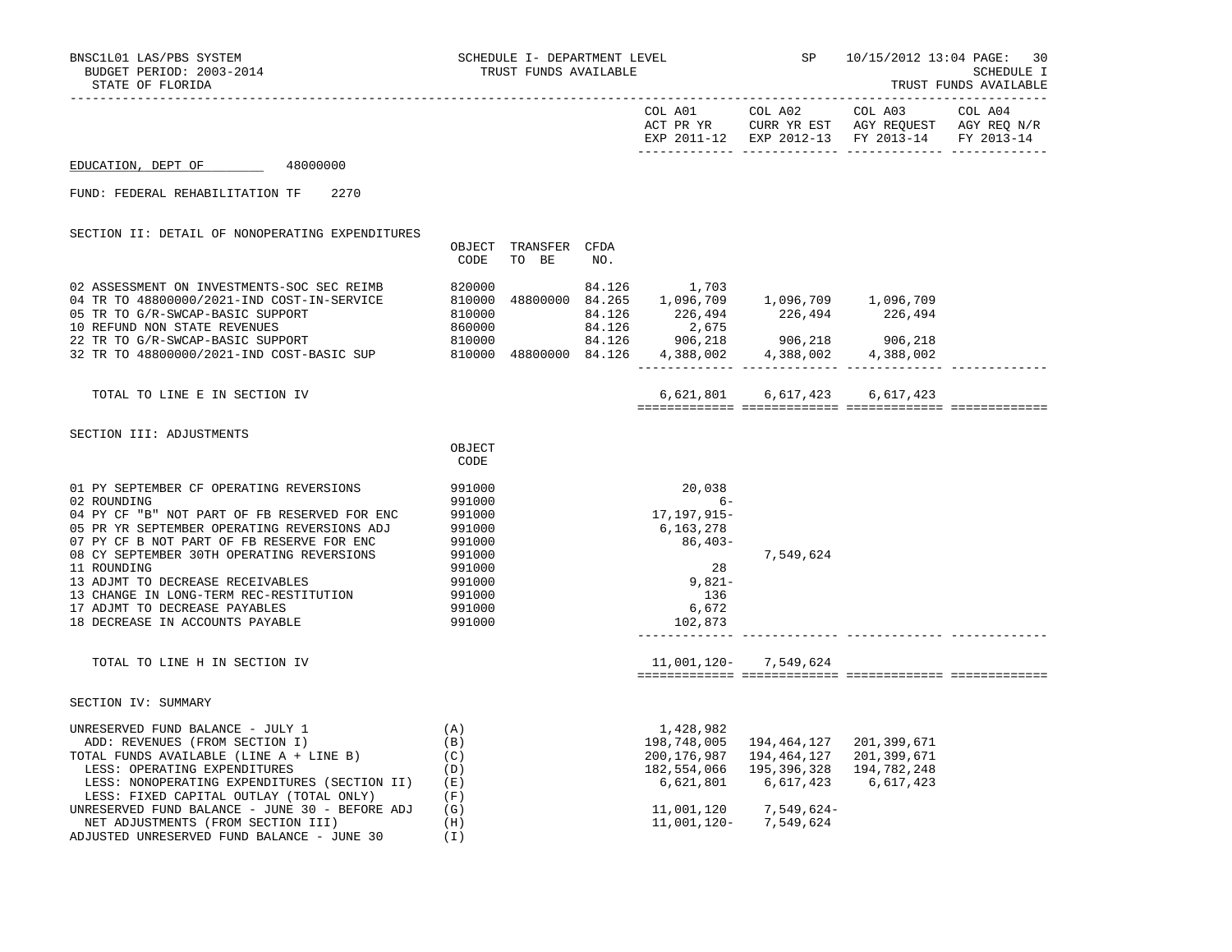| BNSC1L01 LAS/PBS SYSTEM<br>BUDGET PERIOD: 2003-2014<br>STATE OF FLORIDA | SCHEDULE I- DEPARTMENT LEVEL<br>TRUST FUNDS AVAILABLE | SP                                    |                                      | 10/15/2012 13:04 PAGE: 31<br>SCHEDULE I<br>TRUST FUNDS AVAILABLE |
|-------------------------------------------------------------------------|-------------------------------------------------------|---------------------------------------|--------------------------------------|------------------------------------------------------------------|
|                                                                         | COL A01<br>ACT PR YR<br>EXP 2011-12                   | COL A02<br>CURR YR EST<br>EXP 2012-13 | COL A03<br>AGY REOUEST<br>FY 2013-14 | COL A04<br>AGY REO N/R<br>FY 2013-14                             |
| 48000000<br>EDUCATION, DEPT OF                                          |                                                       |                                       |                                      |                                                                  |
| 2270<br>FUND: FEDERAL REHABILITATION TF                                 |                                                       |                                       |                                      |                                                                  |
| SECTION IV: SUMMARY                                                     |                                                       |                                       |                                      |                                                                  |

TOTAL UNRESERVED FUND BALANCE FROM STATEWIDE CFO FILE:  $1,428,983$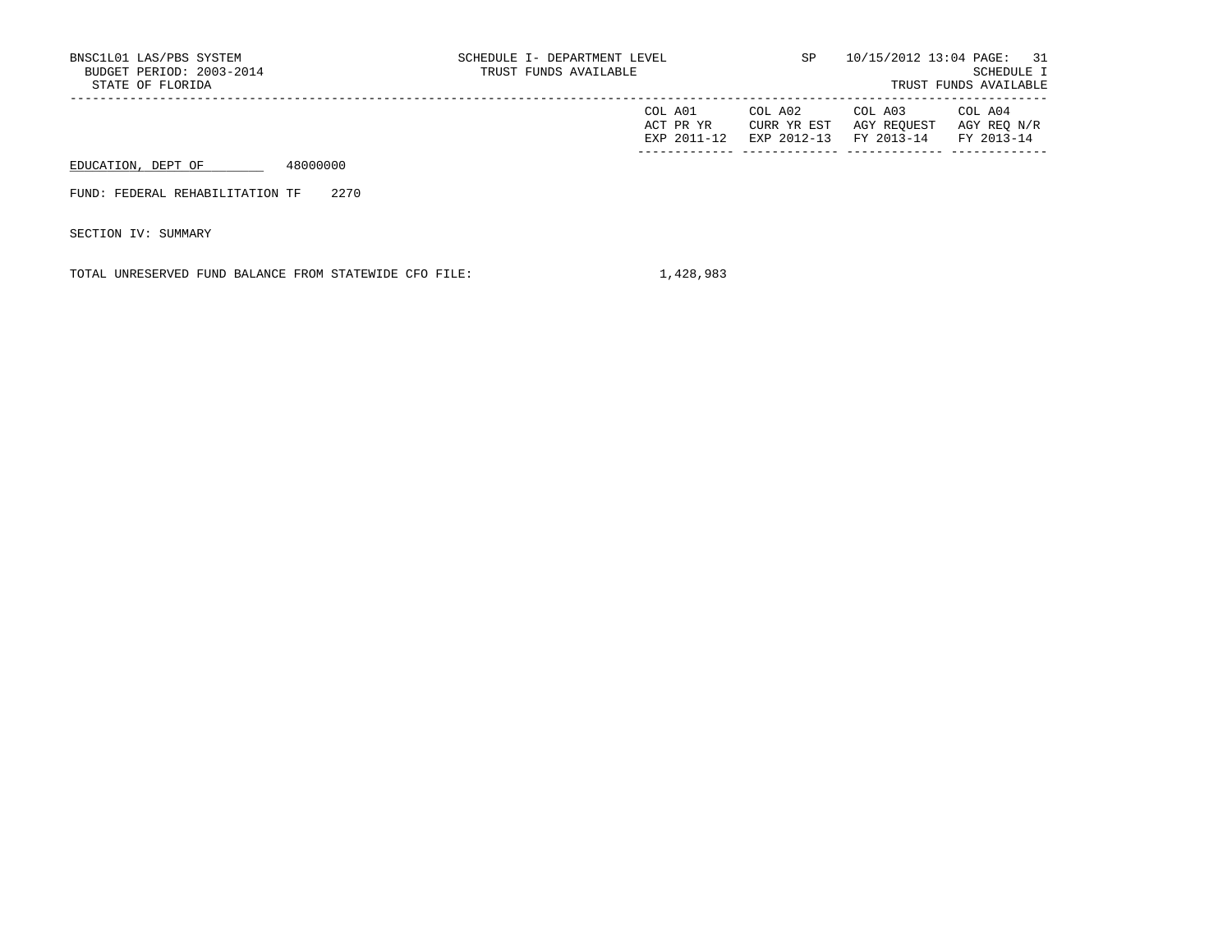| COL A01<br>ACT PR YR | COL A02<br>CURR YR EST            | COL A03<br>AGY REOUEST | COL A04<br>AGY REO N/R |
|----------------------|-----------------------------------|------------------------|------------------------|
| EXP 2011-12          | EXP 2012-13 FY 2013-14 FY 2013-14 |                        |                        |

| EDUCATION, DEPT OF | 48000000 |
|--------------------|----------|
| VOCATIONAL REHAB   | 48160000 |

FUND: FEDERAL REHABILITATION TF 2270

SECTION I: DETAIL OF REVENUES

|                         |                            | REVENUE CAP SVC |       | AUTH    |      | MATCHING %     | CFDA   |             |             |               |
|-------------------------|----------------------------|-----------------|-------|---------|------|----------------|--------|-------------|-------------|---------------|
|                         |                            | CODE            | CHG % |         |      | ST I/C LOC I/C | NO.    |             |             |               |
|                         |                            |                 |       |         |      |                |        |             |             |               |
| 01 SUPPORTED EMPLOYMENT |                            | 000700 NO       | 0.0   | 413.28  | 0.00 | 0.00           | 84.187 | 1,240,030   | 1,240,030   | 1,240,030     |
|                         | 02 INTEREST-INV SOC S REIM | 000504 NO       | 0.0   | 413.445 | 0.00 | 0.00           | 84.126 | 34,300      |             |               |
| 03 REHAB SVCS-BASIC SUP |                            | 000700 NO       | 0.0   | 413.28  | 0.00 | 0.00           | 84.126 | 139,801,175 | 141,813,115 | 142, 311, 495 |
| 04 INDEPENDENT LIVING   |                            | 000700 NO       | 0.0   | 413.28  | 0.00 | 0.00           | 84.224 | 881,260     | 873,797     | 877,466       |
| 05 IN-SERVICE TRAINING  |                            | 000700 NO       | 0.0   | 413.28  | 0.00 | 0.00           | 84.265 | 133,342     | 158,300     | 158,300       |
| 06 ASSITIVE TECHNOLOGY  |                            | 000700 NO       | 0.0   | 413.445 | 0.00 | 0.00           | 84.224 | 727,730     | 658,656     | 659,392       |
| 09 SUBROGATIONS         |                            | 001200 NO       | 0.0   | 413.445 | 0.00 | 0.00           | 84.126 | 366,430     | 366,430     | 366,430       |
|                         | 10 RESTITUTION-REHAB SVCS  | 001204 NO       | 0.0   | 413.445 | 0.00 | 0.00           | 84.126 | 136         |             |               |
|                         | 15 ANTIC REV-REHAB SERVICE | 000700 NO       | 0.0   | 413.20  | 0.00 | 0.00           | 84.126 | 18,441,419  | 8,324,824   | 15,768,408    |
|                         | 16 ANTIC REV-INDEP LIVING  | 000700 NO       | 0.0   | 413.28  | 0.00 | 0.00           | 84.224 | 1,096,749   |             |               |
|                         | 17 ANTIC REV-ASSISTIVE TEC | 000700 NO       | 0.0   | 413.445 | 0.00 | 0.00           | 84.224 | 92,565      |             |               |
|                         | 18 ANTIC REV-IN-SERVICE TR | 000700 NO       | 0.0   | 413.28  | 0.00 | 0.00           | 84.265 | 948         |             |               |
| 20 REFUNDS-VR SS REIM   |                            | 001800 NO       | 0.0   | 413.20  | 0.00 | 0.00           | 84.126 | 3,611,116   | 3,000,000   | 3,000,000     |
|                         | 23 REHAB SVCS-GTS TO STS   | 000100 YES 0.0  |       | 413.20  | 0.00 | 0.00           | 84.126 | 93,092      |             |               |
|                         | 37 ARRA-REHAB SVCS-BASIC   | 000750 NO       | 0.0   | 413.28  | 0.00 | 0.00           | 84.390 | 704,224     |             |               |
|                         | 38 ARRA-INDEPENDENT LIVING | 000750 NO       | 0.0   | 413.28  | 0.00 | 0.00           | 84.398 | 41,197      |             |               |
| 40 TENANT BROKER COMM   |                            | 004001 NO       | 0.0   | 255.25  | 0.00 | 0.00           | 84.126 | 67,145      | 97,655      | 123,800       |

TOTAL TO LINE B IN SECTION IV 167,332,858 156,532,807 164,505,321

| SECTION II: DETAIL OF NONOPERATING EXPENDITURES |
|-------------------------------------------------|
|-------------------------------------------------|

|                                                                                                                                                             | OBJECT<br>CODE                       | TRANSFER<br>BE<br>TO | <b>CFDA</b><br>NO.                   |                                        |                      |                      |  |
|-------------------------------------------------------------------------------------------------------------------------------------------------------------|--------------------------------------|----------------------|--------------------------------------|----------------------------------------|----------------------|----------------------|--|
| 02 ASSESSMENT ON INVESTMENTS-SOC SEC REIMB<br>10 REFUND NON STATE REVENUES<br>22 TR TO G/R-SWCAP-BASIC SUPPORT<br>32 TR TO 48800000/2021-IND COST-BASIC SUP | 820000<br>860000<br>810000<br>810000 | 48800000             | 84.126<br>84.126<br>84.126<br>84.126 | 1,703<br>2,675<br>906,218<br>4,388,002 | 906,218<br>4,388,002 | 906,218<br>4,388,002 |  |
| TOTAL TO LINE E IN SECTION IV                                                                                                                               |                                      |                      |                                      | 5,298,598                              | 5,294,220            | 5,294,220            |  |
| SECTION III: ADJUSTMENTS                                                                                                                                    | OBJECT                               |                      |                                      |                                        |                      |                      |  |
| 02 ROUNDING<br>04 PY CF "B" NOT PART OF FB RESERVED FOR ENC                                                                                                 | CODE<br>991000<br>991000             |                      |                                      | $6-$<br>17, 197, 915-                  |                      |                      |  |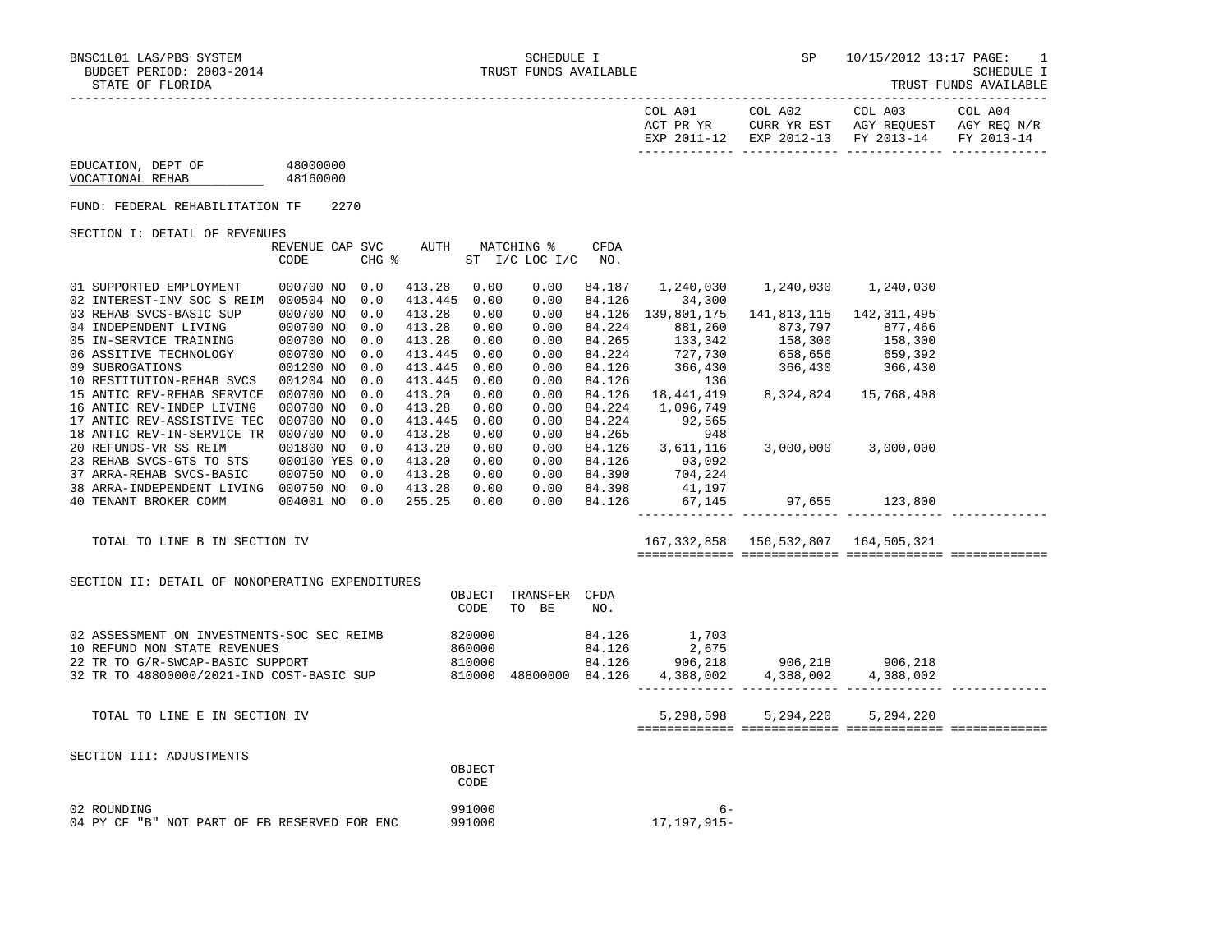| BNSC1L01 LAS/PBS SYSTEM<br>BUDGET PERIOD: 2003-2014<br>STATE OF FLORIDA                                                                                                                                                                                                                                                                                                        | SCHEDULE I<br>TRUST FUNDS AVAILABLE                         |                                                                                                 | SP                                                                               | 10/15/2012 13:17 PAGE:                                                                                                            | -2<br>SCHEDULE I<br>TRUST FUNDS AVAILABLE |
|--------------------------------------------------------------------------------------------------------------------------------------------------------------------------------------------------------------------------------------------------------------------------------------------------------------------------------------------------------------------------------|-------------------------------------------------------------|-------------------------------------------------------------------------------------------------|----------------------------------------------------------------------------------|-----------------------------------------------------------------------------------------------------------------------------------|-------------------------------------------|
|                                                                                                                                                                                                                                                                                                                                                                                |                                                             |                                                                                                 |                                                                                  | COL A01 COL A02 COL A03 COL A04<br>ACT PR YR CURR YR EST AGY REQUEST AGY REQ N/R<br>EXP 2011-12 EXP 2012-13 FY 2013-14 FY 2013-14 |                                           |
| EDUCATION, DEPT OF 48000000<br>VOCATIONAL REHAB<br>48160000                                                                                                                                                                                                                                                                                                                    |                                                             |                                                                                                 |                                                                                  |                                                                                                                                   |                                           |
| FUND: FEDERAL REHABILITATION TF 2270                                                                                                                                                                                                                                                                                                                                           |                                                             |                                                                                                 |                                                                                  |                                                                                                                                   |                                           |
| SECTION III: ADJUSTMENTS                                                                                                                                                                                                                                                                                                                                                       | OBJECT<br>CODE                                              |                                                                                                 |                                                                                  |                                                                                                                                   |                                           |
| 05 PR YR SEPTEMBER OPERATING REVERSIONS ADJ<br>08 CY SEPTEMBER 30TH OPERATING REVERSIONS<br>13 CHANGE IN LONG-TERM REC-RESTITUTION<br>18 DECREASE IN ACCOUNTS PAYABLE                                                                                                                                                                                                          | 991000<br>991000<br>991000<br>991000                        | 6,163,278<br>136<br>102,873                                                                     | 7,549,624                                                                        |                                                                                                                                   |                                           |
| TOTAL TO LINE H IN SECTION IV                                                                                                                                                                                                                                                                                                                                                  |                                                             |                                                                                                 | 10,931,634 - 7,549,624                                                           |                                                                                                                                   |                                           |
| SECTION IV: SUMMARY                                                                                                                                                                                                                                                                                                                                                            |                                                             |                                                                                                 |                                                                                  |                                                                                                                                   |                                           |
| UNRESERVED FUND BALANCE - JULY 1<br>ADD: REVENUES (FROM SECTION I)<br>TOTAL FUNDS AVAILABLE (LINE A + LINE B)<br>LESS: OPERATING EXPENDITURES<br>LESS: NONOPERATING EXPENDITURES (SECTION II)<br>LESS: FIXED CAPITAL OUTLAY (TOTAL ONLY)<br>UNRESERVED FUND BALANCE - JUNE 30 - BEFORE ADJ<br>NET ADJUSTMENTS (FROM SECTION III)<br>ADJUSTED UNRESERVED FUND BALANCE - JUNE 30 | (A)<br>(B)<br>(C)<br>(D)<br>(E)<br>(F)<br>(G)<br>(H)<br>(I) | 1,428,971<br>167,332,858  156,532,807  164,505,321<br>168,761,829    156,532,807    164,505,321 | 5,298,598 5,294,220 5,294,220<br>10,931,634 7,549,624-<br>10,931,634 - 7,549,624 |                                                                                                                                   |                                           |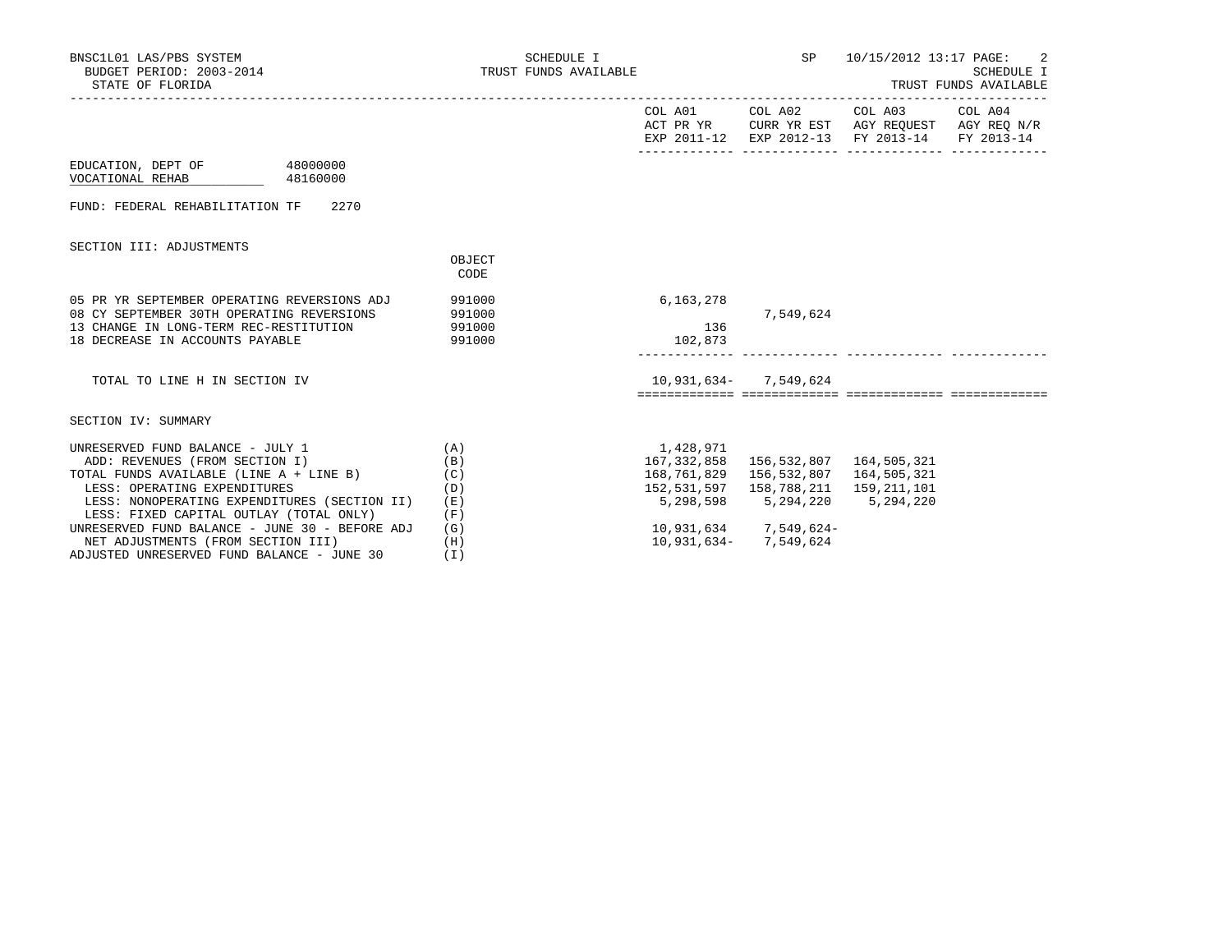BNSC1L01 LAS/PBS SYSTEM SCHEDULE I SCHEDULE I SCHEDULE I SP 10/15/2012 13:17 PAGE: 3<br>BUDGET PERIOD: 2003-2014 SCHEDULE I TRUST FUNDS AVAILABLE BUDGET PERIOD: 2003-2014 TRUST FUNDS AVAILABLE SCHEDULE I

TRUST FUNDS AVAILABLE

| COL A01<br>ACT PR YR | COL A02<br>CURR YR EST | COL A03<br>AGY REOUEST | COL A04<br>AGY REO N/R |
|----------------------|------------------------|------------------------|------------------------|
| EXP 2011-12          | EXP 2012-13 FY 2013-14 |                        | FY 2013-14             |

 EDUCATION, DEPT OF 48000000 BLIND SERVICES, DIV OF 48180000

FUND: FEDERAL REHABILITATION TF 2270

SECTION I: DETAIL OF REVENUES

| OBCIION I: DEIAIU OF KEVENOEO |                |       |                 |      |                 |             |            |            |            |  |
|-------------------------------|----------------|-------|-----------------|------|-----------------|-------------|------------|------------|------------|--|
|                               | REVENUE CAP    | SVC   | AUTH            |      | MATCHING %      | <b>CFDA</b> |            |            |            |  |
|                               | CODE           | CHG % |                 | ST   | $I/C$ LOC $I/C$ | NO.         |            |            |            |  |
|                               |                |       |                 |      |                 |             |            |            |            |  |
| 01 STAMS SERV/REHAB SER BS    | 001905 YES 0.0 |       | 413.011 27.06 I |      | 0.00            | 84.126      | 2,756      |            |            |  |
| 02 REHAB SERV BASIC SUPP      | 000700 NO      | 0.0   | 413.011 27.06 I |      | 0.00            | 84.126      | 26,948,780 | 30,132,406 | 30,489,026 |  |
| 03 REHAB SERV CH2 O/BLD       | 000700 NO      | 0.0   | 413.011 10.00 I |      | 0.00            | 84.177      | 2,553,166  | 2,311,244  | 2,311,244  |  |
| 04 SUPPORTED EMPLOYMENT       | 000700 NO      | 0.0   | 413.011         | 0.00 | 0.00            | 84.187      | 176,727    | 255,992    | 255,992    |  |
| 05 IN-SERVICE TRAINING        | 000700 NO      | 0.0   | 413.011 10.00 I |      | 0.00            | 84.265      | 55,173     | 45,491     | 45,491     |  |
| 06 CARRYFOW/INDEP LIV PT B    | 000700 NO      | 0.0   | 413.011 10.00 I |      | 0.00            | 84.169      |            | 73,007     |            |  |
| 07 CARRYFOW/REHAB SV B SUP    | 001800 NO      | 0.0   | 413.011 21.30 I |      | 0.00            | 84.126      |            | 3,241,164  | 2,904,726  |  |
| 08 INDEPEN LIVING PART B      | 000700 NO      | 0.0   | 413.011 10.00 I |      | 0.00            | 84.169      | 144,554    | 179,871    | 179,871    |  |
| 09 CARRYFOW/IL CHP 2 O/BLD    | 000700 NO      | 0.0   | 413.011 10.00 I |      | 0.00            | 84.177      |            | 689,422    |            |  |
| 21 CARRY FOWARD IN-SERVICE    | 000700 NO      | 0.0   | 413.011 10.00 I |      | 0.00            | 84.265      |            | 71,994     |            |  |
| 23 REFUNDS                    | 001800 NO      | 0.0   | 413.011         | 0.00 | 0.00            |             | 452,710    |            |            |  |
| 27 ANTI REV-REHAB SERV BAS    | 000700 NO      | 0.0   | 413.011 27.06 I |      | 0.00            | 84.126      | 112,240    |            |            |  |
| 29 ARRA - INDEPEN LIVING      | 000750 NO      | 0.0   | 413.011         | 0.00 | 0.00            | 84.398      | 64,495     |            |            |  |
| 30 ARRA - INDEP LIVING OB     | 000750 NO      | 0.0   | 413.011         | 0.00 | 0.00            | 84.399      | 427,391    |            |            |  |
| 36 EGLIN AFB RECEIPTS         | 004001 NO      | 0.0   | 413.011         | 0.00 | 0.00            |             | 477,155    | 708,000    | 708,000    |  |
| 37 CARRYFOW/SUPP EMPLOY       | 000700 NO      | 0.0   | 413.011         | 0.00 | 0.00            | 84.187      |            | 222,729    |            |  |
|                               |                |       |                 |      |                 |             |            |            |            |  |

SECTION II: DETAIL OF NONOPERATING EXPENDITURES

TOTAL TO LINE B IN SECTION IV 31,415,147 37,931,320 36,894,350

|                                                                                                                                                                          | OBJECT<br>CODE                                 | TRANSFER<br>TO<br>BE | CFDA<br>NO.      |                                                |                                          |           |  |
|--------------------------------------------------------------------------------------------------------------------------------------------------------------------------|------------------------------------------------|----------------------|------------------|------------------------------------------------|------------------------------------------|-----------|--|
| 04 TR TO 48800000/2021-IND COST-IN-SERVICE<br>05 TR TO G/R-SWCAP-BASIC SUPPORT                                                                                           | 810000<br>810000                               | 48800000             | 84.265<br>84.126 | 226,494                                        | 1,096,709 1,096,709 1,096,709<br>226,494 | 226,494   |  |
| TOTAL TO LINE E IN SECTION IV                                                                                                                                            |                                                |                      |                  |                                                | 1, 323, 203 1, 323, 203                  | 1,323,203 |  |
| SECTION III: ADJUSTMENTS                                                                                                                                                 | OBJECT<br>CODE                                 |                      |                  |                                                |                                          |           |  |
| 01 PY SEPTEMBER CF OPERATING REVERSIONS<br>07 PY CF B NOT PART OF FB RESERVE FOR ENC<br>11 ROUNDING<br>13 ADJMT TO DECREASE RECEIVABLES<br>17 ADJMT TO DECREASE PAYABLES | 991000<br>991000<br>991000<br>991000<br>991000 |                      |                  | 20,038<br>$86,403-$<br>28<br>$9,821-$<br>6,672 |                                          |           |  |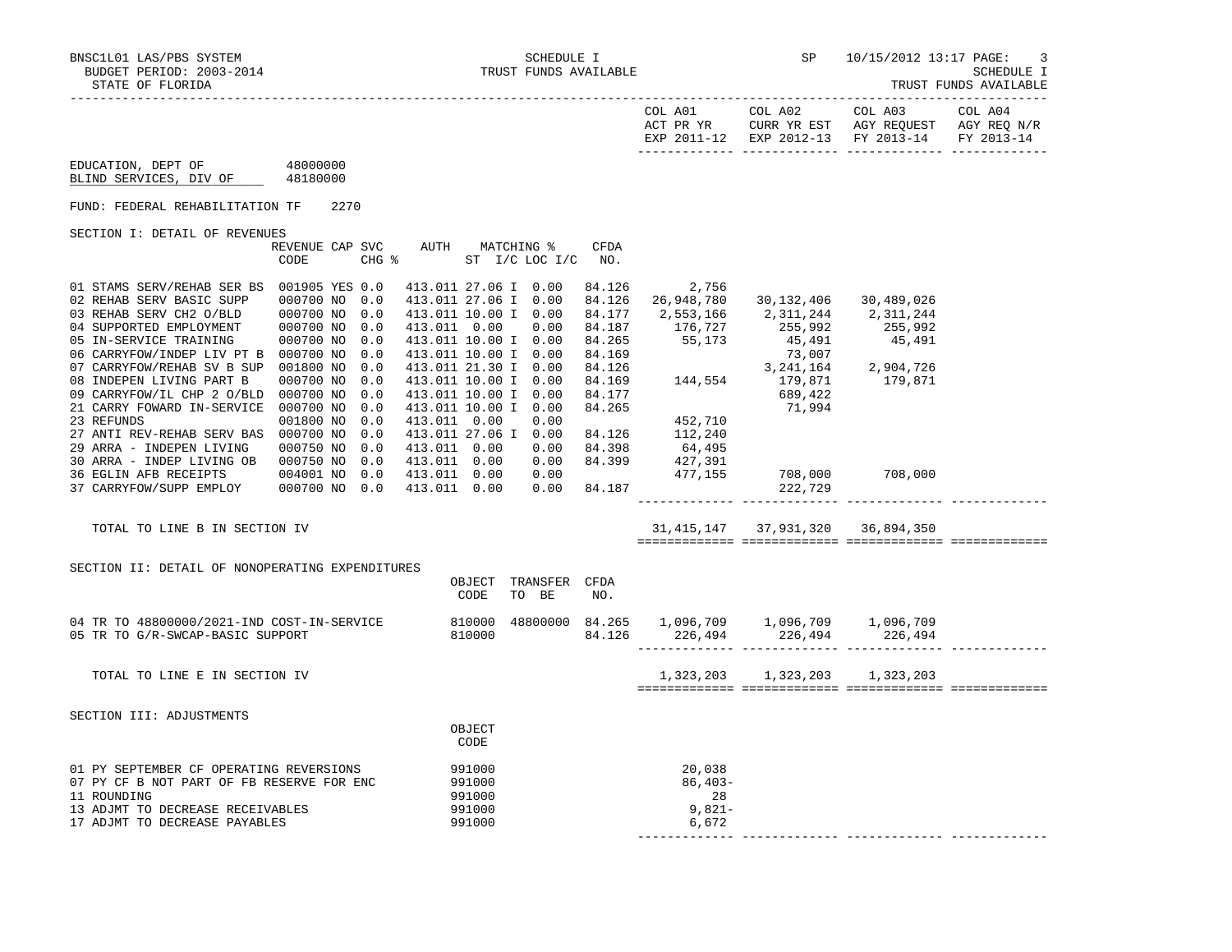| BNSC1L01 LAS/PBS SYSTEM<br>BUDGET PERIOD: 2003-2014<br>STATE OF FLORIDA | SCHEDULE I<br>TRUST FUNDS AVAILABLE |                                     | SP                     |                                                  | 10/15/2012 13:17 PAGE: 4<br><b>SCHEDULE I</b><br>TRUST FUNDS AVAILABLE |
|-------------------------------------------------------------------------|-------------------------------------|-------------------------------------|------------------------|--------------------------------------------------|------------------------------------------------------------------------|
|                                                                         |                                     | COL A01<br>ACT PR YR<br>EXP 2011-12 | COL A02<br>EXP 2012-13 | COL A03<br>CURR YR EST AGY REOUEST<br>FY 2013-14 | COL A04<br>AGY REO N/R<br>FY 2013-14                                   |
| EDUCATION, DEPT OF 48000000<br>BLIND SERVICES, DIV OF<br>48180000       |                                     |                                     |                        |                                                  |                                                                        |
| 2270<br>FUND: FEDERAL REHABILITATION TF                                 |                                     |                                     |                        |                                                  |                                                                        |
| TOTAL TO LINE H IN SECTION IV                                           |                                     | $69.486-$                           |                        |                                                  |                                                                        |
| SECTION IV: SUMMARY                                                     |                                     |                                     |                        |                                                  |                                                                        |
| UNRESERVED FUND BALANCE - JULY 1                                        | (A)                                 | 11                                  |                        |                                                  |                                                                        |
| ADD: REVENUES (FROM SECTION I)                                          | (B)                                 | 31,415,147                          | 37,931,320             | 36,894,350                                       |                                                                        |
| TOTAL FUNDS AVAILABLE (LINE A + LINE B)                                 | (C)                                 | 31,415,158                          | 37,931,320             | 36,894,350                                       |                                                                        |
| LESS: OPERATING EXPENDITURES                                            | (D)                                 | 30,022,469                          | 36,608,117             | 35,571,147                                       |                                                                        |
| LESS: NONOPERATING EXPENDITURES (SECTION II)                            | (E)                                 | 1,323,203                           | 1,323,203              | 1,323,203                                        |                                                                        |
| LESS: FIXED CAPITAL OUTLAY (TOTAL ONLY)                                 | (F)                                 |                                     |                        |                                                  |                                                                        |
| UNRESERVED FUND BALANCE - JUNE 30 - BEFORE ADJ                          | (G)                                 | 69,486                              |                        |                                                  |                                                                        |
| NET ADJUSTMENTS (FROM SECTION III)                                      | (H)                                 | 69,486-                             |                        |                                                  |                                                                        |

ADJUSTED UNRESERVED FUND BALANCE - JUNE 30 (I)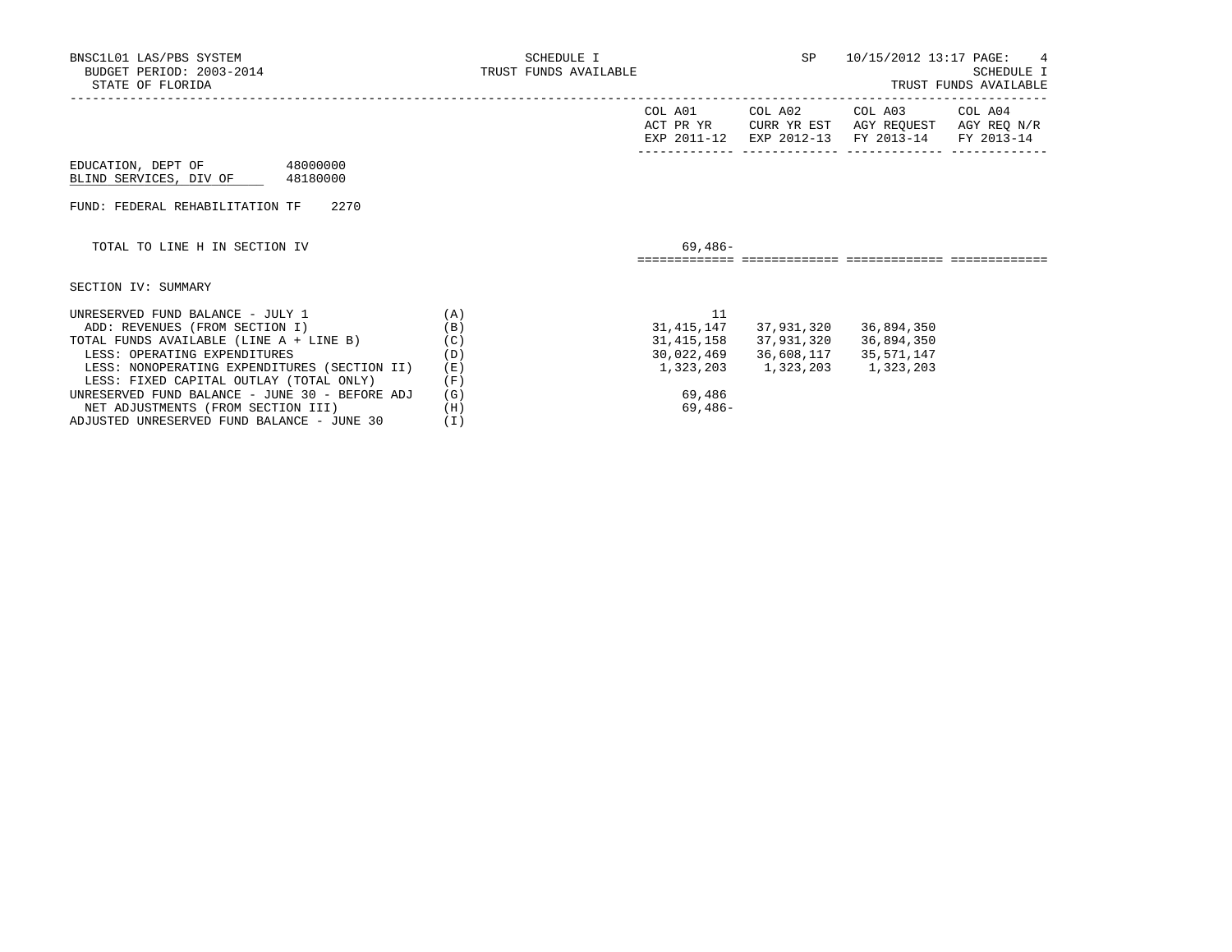| STATE OF FLORIDA                                                       |                                     |                   |                               |                      |                      |                            |                                    |                        |                                                              | TRUST FUNDS AVAILABLE                |
|------------------------------------------------------------------------|-------------------------------------|-------------------|-------------------------------|----------------------|----------------------|----------------------------|------------------------------------|------------------------|--------------------------------------------------------------|--------------------------------------|
|                                                                        |                                     |                   |                               |                      |                      |                            | COL A01<br>ACT PR YR               | COL A02<br>CURR YR EST | COL A03<br>AGY REQUEST<br>EXP 2011-12 EXP 2012-13 FY 2013-14 | COL A04<br>AGY REQ N/R<br>FY 2013-14 |
| EDUCATION, DEPT OF                                                     | 48000000                            |                   |                               |                      |                      |                            |                                    |                        |                                                              |                                      |
| FUND: FOOD & NUTRITION SVCS TF                                         | 2315                                |                   |                               |                      |                      |                            |                                    |                        |                                                              |                                      |
| SECTION I: DETAIL OF REVENUES                                          | REVENUE CAP SVC<br>CODE             | CHG %             | AUTH                          | MATCHING %           | ST I/C LOC I/C       | CFDA<br>NO.                |                                    |                        |                                                              |                                      |
| 01 TEAM NUTRITION GRANTS<br>02 ST ADM EXP/CHD NUTRIT                   | 000700 NO 0.0<br>000700 NO          | 0.0               | 1006.06<br>1006.06            | 0.00<br>0.00         | 0.00<br>0.00         | 10.574<br>10.560           | 114,557<br>2,659,531               |                        |                                                              |                                      |
| 03 SCHOOL BREAKFAST<br>04 SCHL LUNCH EQUIP GRANT<br>05 FRESH FRUIT/VEG | 000700 NO<br>000700 NO<br>000700 NO | 0.0<br>0.0<br>0.0 | 1006.06<br>1006.06<br>1006.06 | 0.00<br>0.00<br>0.00 | 0.00<br>0.00<br>0.00 | 10.553<br>10.560<br>10.582 | 67,314,916<br>955,577<br>2,846,411 |                        |                                                              |                                      |
| 06 NATL SCHOOL LUNCH MILK<br>09 HEALTH INSPECTIONS                     | 000700 NO<br>000700 NO              | 0.0<br>0.0        | 1006.06<br>1006.06            | 0.00<br>0.00         | 0.00<br>0.00         | 10.556<br>10.555           | 14,061<br>223,829                  |                        |                                                              |                                      |
| 10 SUMMER FOOD SVC/AD CHIL<br>12 SCHOOL SNACK                          | 000700 NO<br>000700 NO              | 0.0<br>0.0        | 1006.06<br>1006.06            | 0.00<br>0.00         | 0.00<br>0.00         | 10.559<br>10.555           | 17,429,427<br>4,640,833            |                        |                                                              |                                      |
| 13 NATL SCHOOL LUNCH PRG<br>14 REFUNDS                                 | 000700 NO<br>000700 NO 0.0          | 0.0               | 1006.06<br>1006.06            | 0.00<br>0.00         | 0.00<br>0.00         | 10.555<br>10.555           | 228,013,908<br>28,591              |                        |                                                              |                                      |

TOTAL TO LINE B IN SECTION IV 324, 241, 641

============= ============= ============= =============

------------- ------------- ------------- -------------

 SECTION II: DETAIL OF NONOPERATING EXPENDITURES OBJECT TRANSFER CFDA CODE TO BE NO. 01 TR TO GR-SWCAP STATE ADMIN EXP 810000 10.560 22,336 02 TR TO GR-SWCAP SUMMER FOOD ADMIN 810000 10.559 2,384<br>03 TR TO 48800000/2021 - IC SUMMER FOOD ADM 810000 10.559 19,822 03 TR TO 48800000/2021 - IC SUMMER FOOD ADM 810000 10.559 19,822<br>
04 TR TO 48800000/2021-IC ST ADM EXP CH NUTR 810000 10.560 185,739 04 TR TO 48800000/2021-IC ST ADM EXP CH NUTR 810000 10.560 185,739<br>05 TR TO DACS 420000/2315 810000 810000 10.555 32,138 05 TR TO DACS 420000/2315 810000 ------------- ------------- ------------- -------------

TOTAL TO LINE E IN SECTION IV 262,419

SECTION III: ADJUSTMENTS

**OBJECT CODE** 

| 03 PY PAYABLE NOT CERTIFIED                | 991000 | 40,621,473 |
|--------------------------------------------|--------|------------|
| 05 ROUNDING                                | 991000 |            |
| 08 PY CF B NOT PART OF FB RESERVED FOR ENC | 991000 | 645,398-   |
| 10 PY SEPTEMBER OPERATING REVERSIONS ADJ   | 991000 | 100,476    |

TOTAL TO LINE H IN SECTION IV 40,076,554

============= ============= ============= =============

============= ============= ============= =============

------------- ------------- ------------- -------------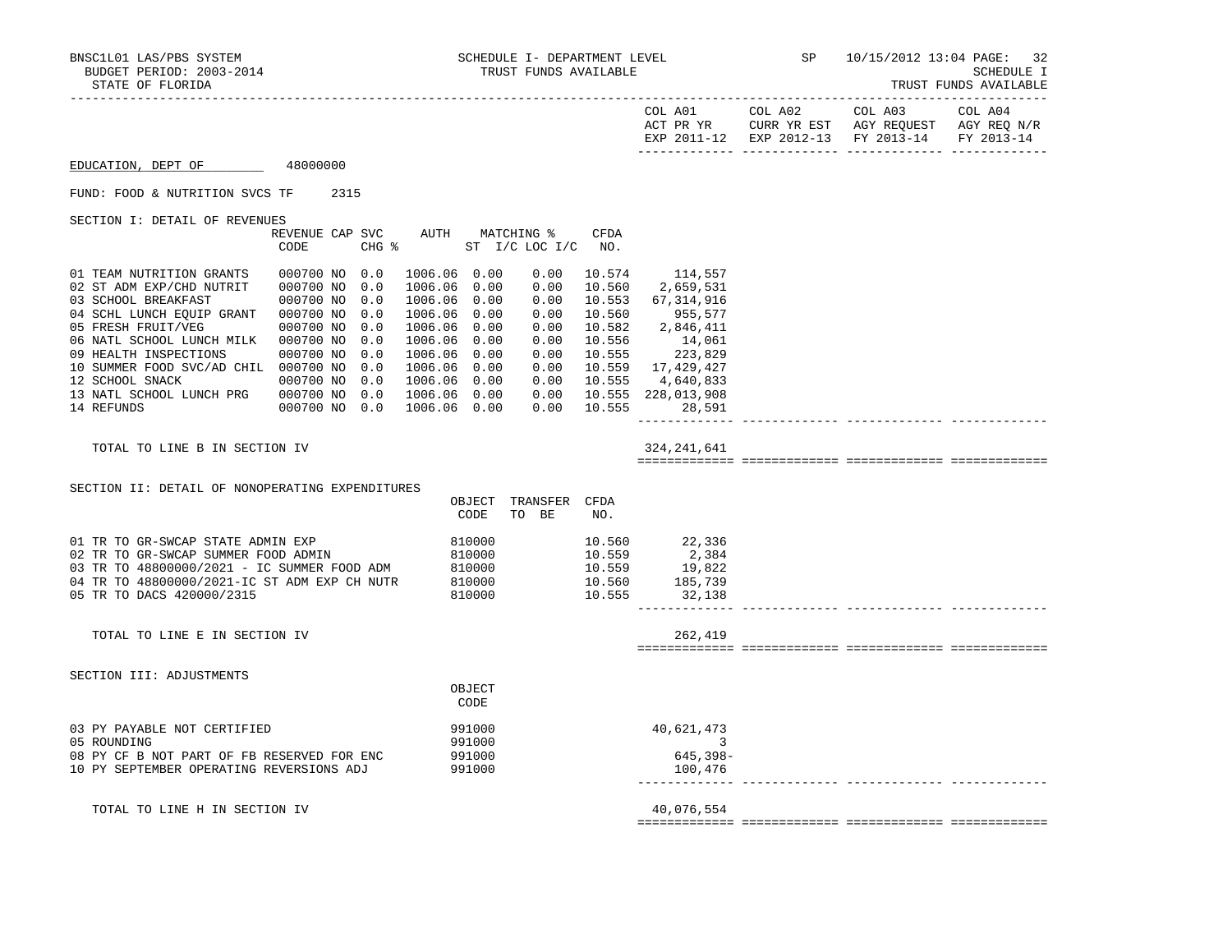|                                                |     | COL A01<br>ACT PR YR<br>EXP 2011-12 | COL A02<br>CURR YR EST<br>EXP 2012-13 | COL A03<br>AGY REOUEST<br>FY 2013-14 | COL A04<br>AGY REQ N/R<br>FY 2013-14 |
|------------------------------------------------|-----|-------------------------------------|---------------------------------------|--------------------------------------|--------------------------------------|
| 48000000<br>EDUCATION, DEPT OF                 |     |                                     |                                       |                                      |                                      |
| 2315<br>FUND: FOOD & NUTRITION SVCS TF         |     |                                     |                                       |                                      |                                      |
| SECTION IV: SUMMARY                            |     |                                     |                                       |                                      |                                      |
| UNRESERVED FUND BALANCE - JULY 1               | (A) |                                     |                                       |                                      |                                      |
| ADD: REVENUES (FROM SECTION I)                 | (B) | 324, 241, 641                       |                                       |                                      |                                      |
| TOTAL FUNDS AVAILABLE (LINE A + LINE B)        | (C) | 324, 241, 641                       |                                       |                                      |                                      |
| LESS: OPERATING EXPENDITURES                   | (D) | 364,055,776                         |                                       |                                      |                                      |
| LESS: NONOPERATING EXPENDITURES (SECTION II)   | (E) | 262,419                             |                                       |                                      |                                      |
| LESS: FIXED CAPITAL OUTLAY (TOTAL ONLY)        | (F) |                                     |                                       |                                      |                                      |
| UNRESERVED FUND BALANCE - JUNE 30 - BEFORE ADJ | (G) | 40,076,554-                         |                                       |                                      |                                      |
| NET ADJUSTMENTS (FROM SECTION III)             | (H) | 40,076,554                          |                                       |                                      |                                      |

 ADJUSTED UNRESERVED FUND BALANCE - JUNE 30 (I) TOTAL UNRESERVED FUND BALANCE FROM STATEWIDE CFO FILE: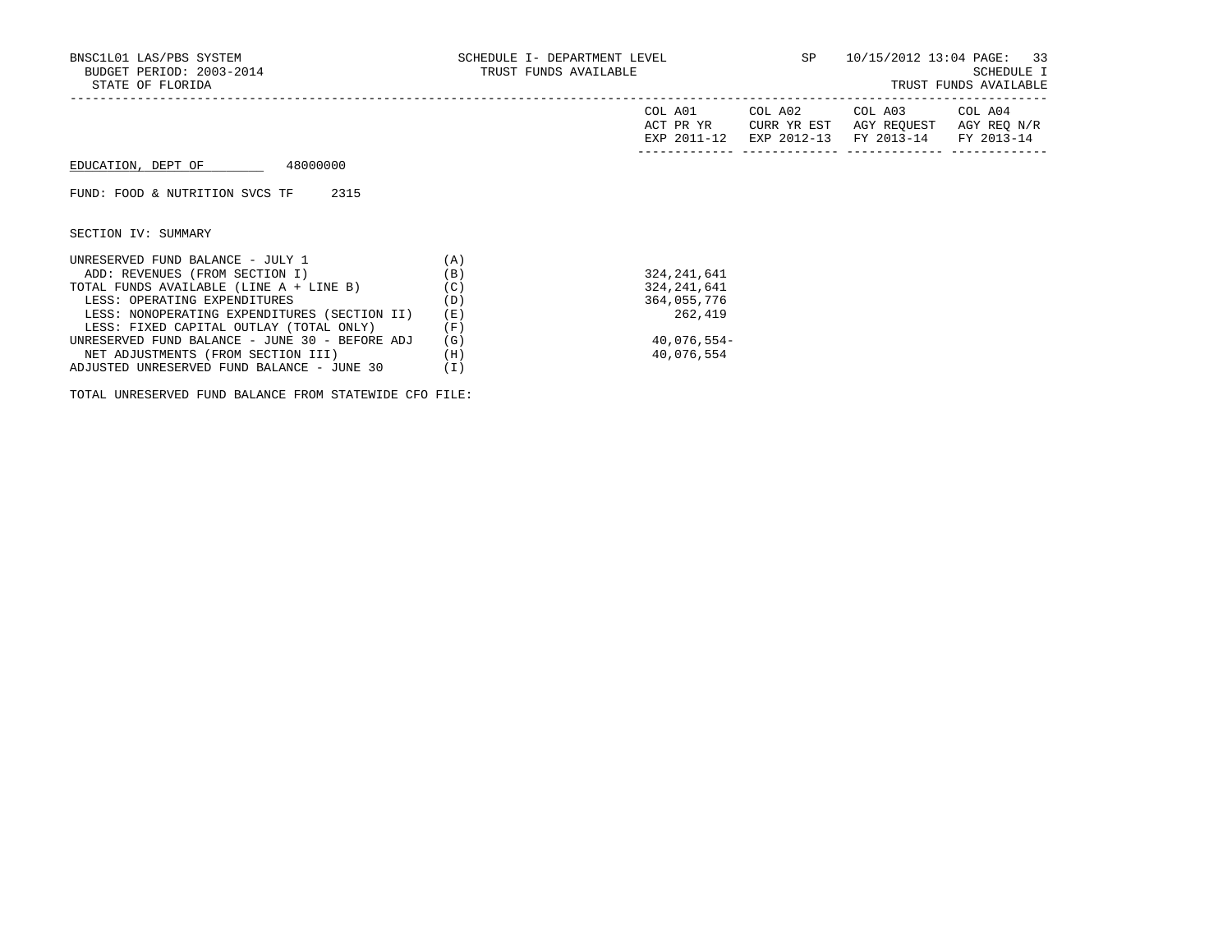| STATE OF FLORIDA                                             |                                   |                                      |                               |             |             |                               |                                                                                                | TRUST FUNDS AVAILABLE |
|--------------------------------------------------------------|-----------------------------------|--------------------------------------|-------------------------------|-------------|-------------|-------------------------------|------------------------------------------------------------------------------------------------|-----------------------|
|                                                              |                                   |                                      |                               |             | COL A01     | COL A02                       | COL A03<br>ACT PR YR CURR YR EST AGY REQUEST AGY REQ N/R<br>EXP 2011-12 EXP 2012-13 FY 2013-14 | COL A04<br>FY 2013-14 |
| EDUCATION, DEPT OF 48000000                                  |                                   |                                      |                               |             |             |                               |                                                                                                |                       |
| FUND: GRANTS AND DONATIONS TF                                | 2339                              |                                      |                               |             |             |                               |                                                                                                |                       |
| SECTION I: DETAIL OF REVENUES                                |                                   |                                      |                               |             |             |                               |                                                                                                |                       |
|                                                              | REVENUE CAP SVC AUTH<br>CODE      | CHG $\frac{1}{2}$ ST I/C LOC I/C NO. | MATCHING %                    | <b>CFDA</b> |             |                               |                                                                                                |                       |
| G1 TR CCDF MATCHING SCT12<br>01 FSDB-STATE GRANTS            | 001500 NO 0.0<br>001000 NO<br>0.0 | 215 0.00<br>1002.36 0.00             | 0.00<br>0.00                  |             | 1,015       | 5,801,771 603,200             |                                                                                                |                       |
| 01 FINES-WHITE CANE LAW                                      | 001200 NO<br>0.0                  | 413.011 0.00                         | 0.00                          |             | 236         | 500                           | 500                                                                                            |                       |
| 02 MISC RCPT BAS BUS MATCH 000400 YES 0.0                    |                                   | 413.011 0.00                         | 0.00                          |             | 600,000     | 595,000                       | 595,000                                                                                        |                       |
| 02 FSDB-GRANTS/DONATION                                      | 001100 NO<br>0.0                  | 1002.36 0.00                         | 0.00                          |             | 1, 115, 217 | 1,808,814                     | 1,720,937                                                                                      |                       |
| 02 ANTI-TOBACCO PROGRAM                                      | 001200 NO<br>0.0                  | 569.11<br>0.00                       | 0.00                          |             | 35,658      | 45,000                        | 45,000                                                                                         |                       |
| 03 TR FR DBPR-TOB PER 2022 001600 NO                         | 0.0                               | 561.025 0.00                         | 0.00                          |             | 140,779     | 252,400                       | 252,400                                                                                        |                       |
| 03 FSDB-TRANSFERS                                            | 001500 NO<br>0.0                  | 1002.36 0.00                         | 0.00                          |             | 4,169       | 8,185                         | 8,185                                                                                          |                       |
| 04 FSDB-PY WARRANT CANCEL. 003700 NO                         | 0.0                               | 1002.36 0.00                         | 0.00                          |             | 225         |                               |                                                                                                |                       |
| 04 INTEREST                                                  | 000500 NO 0.0                     | 17.61<br>0.00                        | 0.00                          |             | 18,726      | 14,071                        | 14,071                                                                                         |                       |
| 04 MISC RECEIPTS<br>06 MISC RECEIPTS                         | 000400 YES 0.0                    | 1011.51 0.00                         | 0.00                          |             |             |                               | $100,000$ $100,000$<br>2,940,256 3,688,651                                                     |                       |
| 06 MISC RECEIPTS<br>07 REHAB COUNCIL GIFT/DONA 001100 NO 0.0 | 000400 YES 0.0                    | 1011.51 0.00<br>413.011 0.00         | 0.00<br>0.00                  |             |             | 386,295                       | 406,688                                                                                        |                       |
| 10 REFUNDS                                                   | 001800 NO 0.0                     | 561.025 0.00                         | 0.00                          |             | 200,626     |                               |                                                                                                |                       |
| TOTAL TO LINE B IN SECTION IV                                |                                   |                                      |                               |             |             | 7,918,422 6,753,721 6,831,432 |                                                                                                |                       |
| SECTION II: DETAIL OF NONOPERATING EXPENDITURES              |                                   |                                      |                               |             |             |                               |                                                                                                |                       |
|                                                              |                                   | <b>CODE</b>                          | OBJECT TRANSFER CFDA<br>TO BE | NO.         |             |                               |                                                                                                |                       |
| J1 BACK OF THE BILL REAPPROPRIATION                          |                                   |                                      | 890000 48220400               |             |             | 1,138,728                     |                                                                                                |                       |
| 03 ASSESSMENT ON INVESTMENTS                                 |                                   | 820000                               |                               |             | 935         | 702                           | 702                                                                                            |                       |
| 04 REFUND NON STATE REVENUES                                 |                                   | 860000                               |                               |             | 1,179       |                               |                                                                                                |                       |
| TOTAL TO LINE E IN SECTION IV                                |                                   |                                      |                               |             |             | 2, 114 1, 139, 430            | 702                                                                                            |                       |
|                                                              |                                   |                                      |                               |             |             |                               |                                                                                                |                       |
| SECTION III: ADJUSTMENTS                                     |                                   |                                      |                               |             |             |                               |                                                                                                |                       |
|                                                              |                                   | OBJECT<br>CODE                       |                               |             |             |                               |                                                                                                |                       |
| 01 FSDB-UNRESERVED FUND BALANCE-JULY 1                       |                                   | 991000                               |                               |             | 526,542     |                               |                                                                                                |                       |
| 02 FSDB-ADJMT DUE TO PAYABLES                                |                                   | 991000                               |                               |             | 17,650-     |                               |                                                                                                |                       |
| 02 SEPTEMBER CF REVERSIONS                                   |                                   | 991000                               |                               |             |             | 51,214                        |                                                                                                |                       |

- 03 ROUNDING 991000 2 1-
- 04 PY SEPTEMBER OPERATING REVERSIONS ADJ 991000 761 04 FSDB-CY PAYABLE NOT CERTIFIED 991000<br>05 CY SEPTEMBER 30TH OPERATING REVERSIONS 991000
- 05 CY SEPTEMBER 30TH OPERATING REVERSIONS 991000 91000 3,578
	-
	-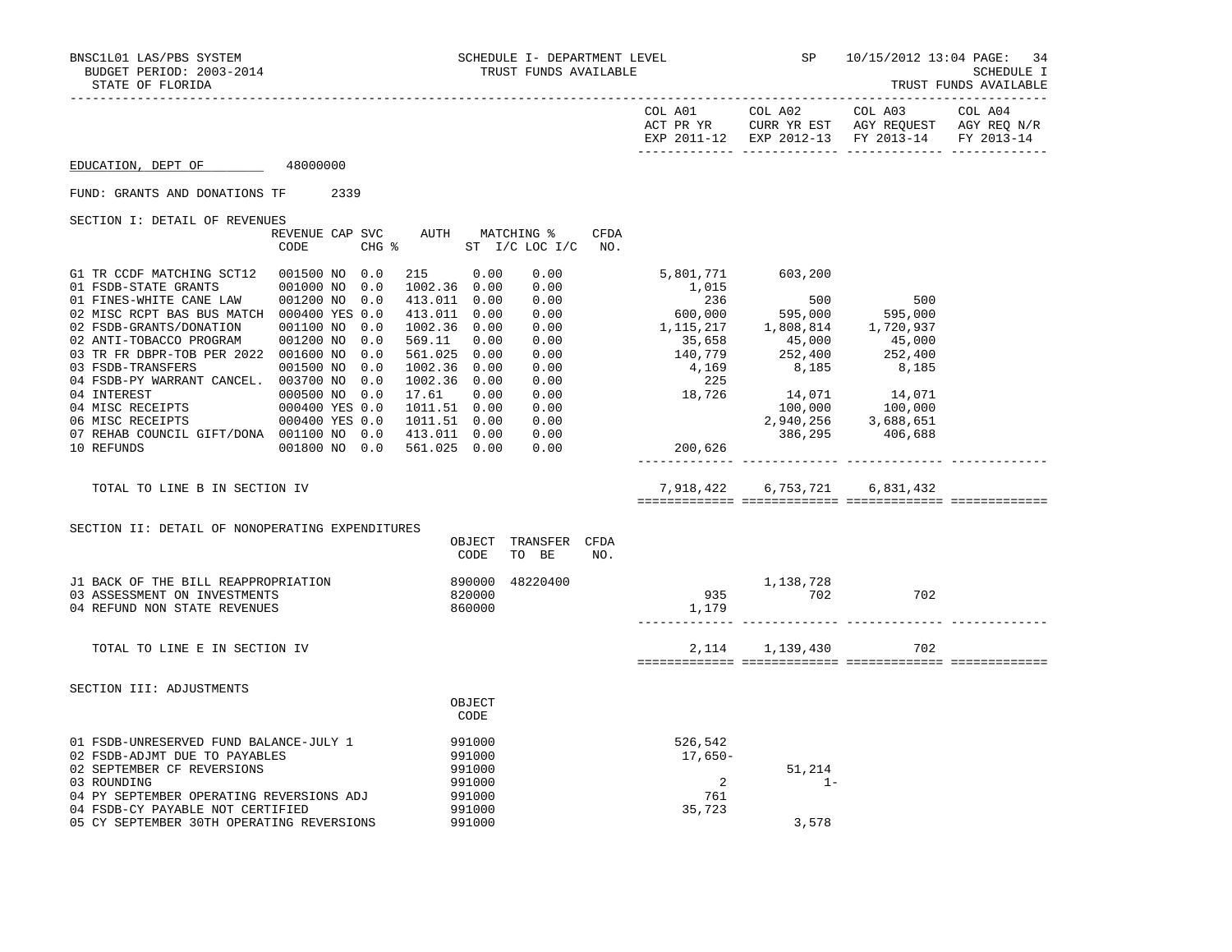| BNSC1L01 LAS/PBS SYSTEM<br>BUDGET PERIOD: 2003-2014<br>STATE OF FLORIDA                                                                                                                                                                                                                                                                                                                                                                            | SCHEDULE I- DEPARTMENT LEVEL<br>TRUST FUNDS AVAILABLE |                                                  |                                                                                                                                                                                                                                            | SP 10/15/2012 13:04 PAGE: 35<br>SCHEDULE I<br>TRUST FUNDS AVAILABLE                                                                                                                                          |         |
|----------------------------------------------------------------------------------------------------------------------------------------------------------------------------------------------------------------------------------------------------------------------------------------------------------------------------------------------------------------------------------------------------------------------------------------------------|-------------------------------------------------------|--------------------------------------------------|--------------------------------------------------------------------------------------------------------------------------------------------------------------------------------------------------------------------------------------------|--------------------------------------------------------------------------------------------------------------------------------------------------------------------------------------------------------------|---------|
|                                                                                                                                                                                                                                                                                                                                                                                                                                                    |                                                       |                                                  | COL A01 COL A02                                                                                                                                                                                                                            | COL A03<br>ACT PR YR CURR YR EST AGY REQUEST AGY REQ N/R<br>EXP 2011-12 EXP 2012-13 FY 2013-14 FY 2013-14                                                                                                    | COL A04 |
| EDUCATION, DEPT OF<br>48000000                                                                                                                                                                                                                                                                                                                                                                                                                     |                                                       |                                                  |                                                                                                                                                                                                                                            |                                                                                                                                                                                                              |         |
| FUND: GRANTS AND DONATIONS TF<br>2339                                                                                                                                                                                                                                                                                                                                                                                                              |                                                       |                                                  |                                                                                                                                                                                                                                            |                                                                                                                                                                                                              |         |
| SECTION III: ADJUSTMENTS                                                                                                                                                                                                                                                                                                                                                                                                                           | OBJECT<br>CODE                                        |                                                  |                                                                                                                                                                                                                                            |                                                                                                                                                                                                              |         |
| 06 PY PAYABLE NOT INCLUDED IN CERTIFIED                                                                                                                                                                                                                                                                                                                                                                                                            | 991000                                                | 206                                              |                                                                                                                                                                                                                                            |                                                                                                                                                                                                              |         |
| TOTAL TO LINE H IN SECTION IV                                                                                                                                                                                                                                                                                                                                                                                                                      |                                                       |                                                  | 545,584 54,791                                                                                                                                                                                                                             |                                                                                                                                                                                                              |         |
| SECTION IV: SUMMARY                                                                                                                                                                                                                                                                                                                                                                                                                                |                                                       |                                                  |                                                                                                                                                                                                                                            |                                                                                                                                                                                                              |         |
| UNRESERVED FUND BALANCE - JULY 1<br>ADD: REVENUES (FROM SECTION I)<br>TOTAL FUNDS AVAILABLE (LINE A + LINE B)<br>LESS: OPERATING EXPENDITURES<br>LESS: NONOPERATING EXPENDITURES (SECTION II) (E)<br>LESS: FIXED CAPITAL OUTLAY (TOTAL ONLY)<br>UNRESERVED FUND BALANCE - JUNE 30 - BEFORE ADJ $(G)$<br>NET ADJUSTMENTS (FROM SECTION III)<br>ADJUSTED UNRESERVED FUND BALANCE - JUNE 30<br>TOTAL UNRESERVED FUND BALANCE FROM STATEWIDE CFO FILE: | (A)<br>(B)<br>(C)<br>(D)<br>(F)<br>(H)<br>(I)         | 749,333                                          | $\begin{array}{cccc} 749\,,332 & \quad & 1\,,950\,,566 & \quad & 751\,,233 \\ 7\,,918\,,422 & \quad & 6\,,753\,,721 & \quad & 6\,,831\,,432 \end{array}$<br>8,667,754 8,704,287 7,582,665<br>7,260,658 6,868,415<br>2, 114 1, 139, 430 702 | 6,872,365<br>$\begin{array}{cccc} 1,404,982 & \phantom{00} & 696,442 & \phantom{00} & 709,598 \\ 545,584 & \phantom{00} & 54,791 \\ 1,950,566 & \phantom{00} & 751,233 & \phantom{00} & 709,598 \end{array}$ |         |
| SCHEDULE IB: DETAIL OF UNRESERVED FUND BALANCE                                                                                                                                                                                                                                                                                                                                                                                                     | FUNDING SOURCE<br>STATE (S)<br>NONSTATE (N)           |                                                  |                                                                                                                                                                                                                                            |                                                                                                                                                                                                              |         |
| G1 TR CCDF MATCHING SCT12<br>01 FSDB-ELECTRONIC SCHOOLS REIMBURSEMENT<br>01 ANTI-TOBACCO PROGRAM<br>01 MISC RCPT-WHITECANE LAW FINES<br>02 MISC RECPT BAS BUS MATCH<br>02 TR FR DBPR 2022 TOB PER                                                                                                                                                                                                                                                  | S<br>N<br>S<br>$_{\rm N}$<br>N<br>S                   | 164,554<br>67,104<br>8<br>20,386<br>35,239       | $535,528 \qquad \qquad 51,214 \qquad \qquad 51,214$<br>$164,554 \qquad \qquad 236,554 \qquad \qquad 206,794$                                                                                                                               |                                                                                                                                                                                                              |         |
| 02 FSDB-NEFEC STAFF DEVELOPMENT PROJECT<br>03 FSDB-BREAKFAST/LUNCH SUPPLEMENT<br>03 INTEREST<br>04 REFUNDS<br>04 FSDB-SCHOOL MATCHED MEDICAID                                                                                                                                                                                                                                                                                                      | $\mathbb N$<br>S<br>S<br>S<br>N                       | 3,988<br>21,586<br>264,925<br>377,549<br>114,340 |                                                                                                                                                                                                                                            | 3,488 2,978<br>24,771 27,856                                                                                                                                                                                 |         |
| 05 FSDB-DIRECT SERVICE MEDICAID<br>06 FSDB-HCC INSURANCE REIMBURSEMENT PROJECT<br>07 FSDB-BLIND SERVICES                                                                                                                                                                                                                                                                                                                                           | $\mathbb N$<br>N<br>S                                 | 256,135<br>43,350<br>18,034                      | 47,350                                                                                                                                                                                                                                     | 99, 340 80, 740<br>274, 135 290, 495<br>50,930                                                                                                                                                               |         |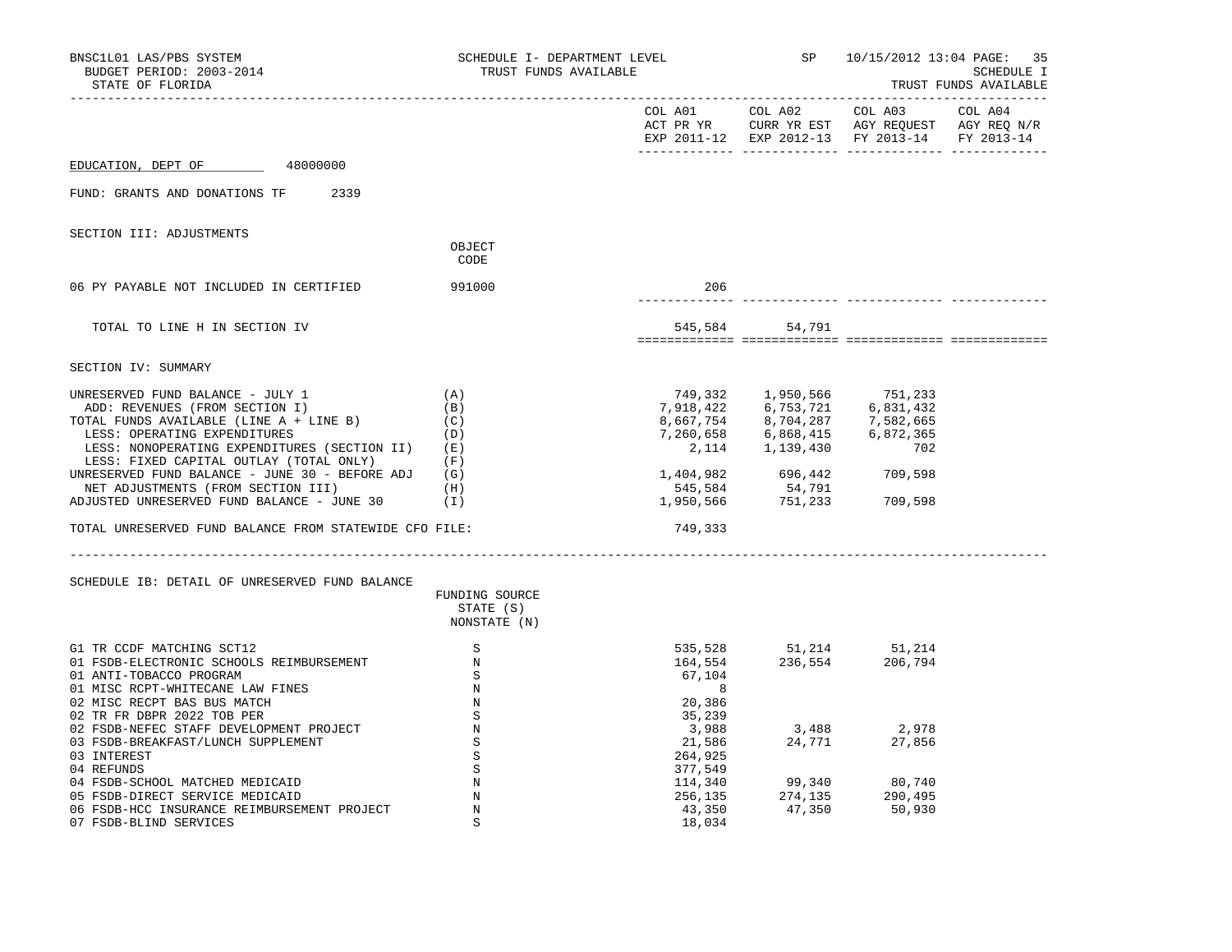| BNSC1L01 LAS/PBS SYSTEM<br>BUDGET PERIOD: 2003-2014<br>STATE OF FLORIDA   | SCHEDULE I- DEPARTMENT LEVEL<br>TRUST FUNDS AVAILABLE<br>______________________________________ |                                     |                                       | SP 10/15/2012 13:04 PAGE: 36                             | SCHEDULE I<br>TRUST FUNDS AVAILABLE |
|---------------------------------------------------------------------------|-------------------------------------------------------------------------------------------------|-------------------------------------|---------------------------------------|----------------------------------------------------------|-------------------------------------|
|                                                                           |                                                                                                 | COL A01<br>ACT PR YR<br>EXP 2011-12 | COL A02<br>CURR YR EST<br>EXP 2012-13 | COL A03 COL A04<br>AGY REQUEST AGY REQ N/R<br>FY 2013-14 | FY 2013-14                          |
| EDUCATION, DEPT OF<br>48000000                                            |                                                                                                 |                                     |                                       |                                                          |                                     |
| 2339<br>FUND: GRANTS AND DONATIONS TF                                     |                                                                                                 |                                     |                                       |                                                          |                                     |
| SCHEDULE IB: DETAIL OF UNRESERVED FUND BALANCE                            | FUNDING SOURCE<br>STATE (S)<br>NONSTATE (N)                                                     |                                     |                                       |                                                          |                                     |
| 08 FSDB-INTERNAL FUNDS PROJECTS<br>09 FSDB-INDIRECT COST - OTHER PROJECTS | N<br>N                                                                                          |                                     | 40,734 24,781 9,199                   | $12,894-10,400-10,608-$                                  |                                     |
| ADJUSTED UNRESERVED FUND BALANCE - JUNE 30                                |                                                                                                 |                                     | 1,950,566 751,233 709,598             |                                                          |                                     |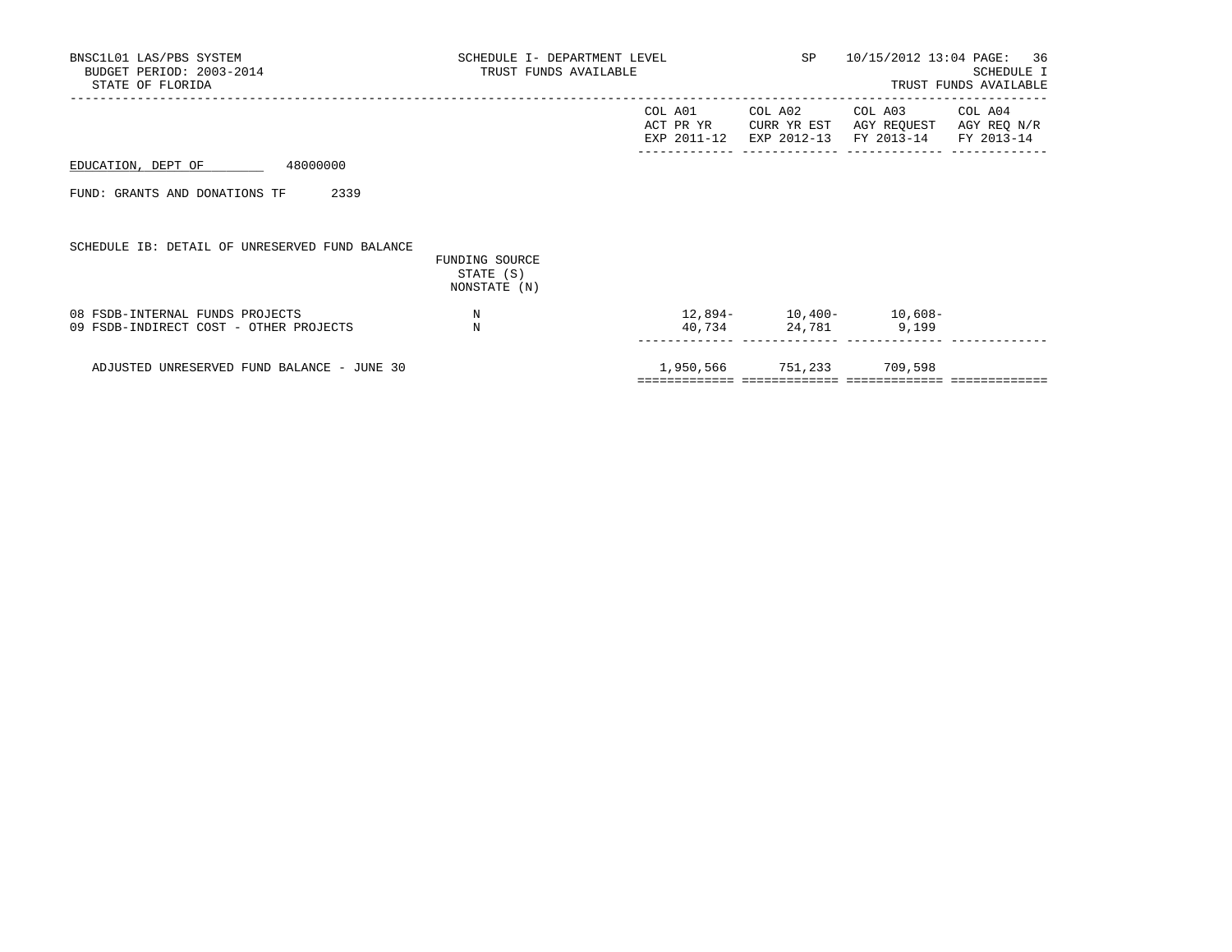| BNSC1L01 LAS/PBS SYSTEM<br>BUDGET PERIOD: 2003-2014<br>STATE OF FLORIDA                                                                                                                                                                  |                      | SCHEDULE I<br>TRUST FUNDS AVAILABLE                              |                                         | SP<br>------------------------------                                 | 10/15/2012 13:17 PAGE:                                                                                    | Ι.<br>SCHEDULE I<br>TRUST FUNDS AVAILABLE<br>_______________________ |
|------------------------------------------------------------------------------------------------------------------------------------------------------------------------------------------------------------------------------------------|----------------------|------------------------------------------------------------------|-----------------------------------------|----------------------------------------------------------------------|-----------------------------------------------------------------------------------------------------------|----------------------------------------------------------------------|
|                                                                                                                                                                                                                                          |                      |                                                                  | COL A01                                 | COL A02                                                              | COL A03<br>ACT PR YR CURR YR EST AGY REQUEST AGY REQ N/R<br>EXP 2011-12 EXP 2012-13 FY 2013-14 FY 2013-14 | COL A04                                                              |
| EDUCATION, DEPT OF<br>BLIND SERVICES, DIV OF                                                                                                                                                                                             | 48000000<br>48180000 |                                                                  |                                         |                                                                      |                                                                                                           |                                                                      |
| FUND: GRANTS AND DONATIONS TF 2339                                                                                                                                                                                                       |                      |                                                                  |                                         |                                                                      |                                                                                                           |                                                                      |
| SECTION I: DETAIL OF REVENUES                                                                                                                                                                                                            | CODE                 | REVENUE CAP SVC AUTH MATCHING % CFDA<br>CHG % ST I/C LOC I/C NO. |                                         |                                                                      |                                                                                                           |                                                                      |
| 01 FINES-WHITE CANE LAW 001200 NO 0.0<br>02 MISC RCPT BAS BUS MATCH 000400 YES 0.0<br>07 REHAB COUNCIL GIFT/DONA 001100 NO 0.0 413.011 0.00                                                                                              |                      | 0.00<br>413.011 0.00<br>0.00<br>413.011 0.00<br>0.00             | 236<br>600,000                          | 500<br>595,000               595,000<br>386,295              406,688 | 500                                                                                                       |                                                                      |
| TOTAL TO LINE B IN SECTION IV                                                                                                                                                                                                            |                      |                                                                  | 600,236                                 |                                                                      | 981,795 1,002,188                                                                                         |                                                                      |
| SECTION II: DETAIL OF NONOPERATING EXPENDITURES                                                                                                                                                                                          |                      | OBJECT TRANSFER CFDA<br>CODE TO BE<br>NO.                        |                                         |                                                                      |                                                                                                           |                                                                      |
| TOTAL TO LINE E IN SECTION IV                                                                                                                                                                                                            |                      |                                                                  |                                         |                                                                      |                                                                                                           |                                                                      |
| SECTION III: ADJUSTMENTS                                                                                                                                                                                                                 |                      | OBJECT<br>CODE                                                   |                                         |                                                                      |                                                                                                           |                                                                      |
| 03 ROUNDING<br>04 PY SEPTEMBER OPERATING REVERSIONS ADJ<br>06 PY PAYABLE NOT INCLUDED IN CERTIFIED                                                                                                                                       |                      | 991000<br>991000<br>991000                                       | $\overline{\phantom{a}}$<br>761<br>206  | $1 -$                                                                |                                                                                                           |                                                                      |
| TOTAL TO LINE H IN SECTION IV                                                                                                                                                                                                            |                      |                                                                  | 969                                     | $1 -$                                                                |                                                                                                           |                                                                      |
| SECTION IV: SUMMARY                                                                                                                                                                                                                      |                      |                                                                  |                                         |                                                                      |                                                                                                           |                                                                      |
| UNRESERVED FUND BALANCE - JULY 1<br>ADD: REVENUES (FROM SECTION I)<br>TOTAL FUNDS AVAILABLE (LINE A + LINE B)<br>LESS: OPERATING EXPENDITURES<br>LESS: NONOPERATING EXPENDITURES (SECTION II)<br>LESS: FIXED CAPITAL OUTLAY (TOTAL ONLY) |                      | (A)<br>(B)<br>(C)<br>(D)<br>(E)<br>(F)                           | 14,190<br>600,236<br>614,426<br>595,001 | 20,394<br>981,795<br>1,002,189<br>1,002,188                          | 1,002,188<br>1,002,188<br>1,002,188                                                                       |                                                                      |
| UNRESERVED FUND BALANCE - JUNE 30 - BEFORE ADJ<br>NET ADJUSTMENTS (FROM SECTION III)<br>ADJUSTED UNRESERVED FUND BALANCE - JUNE 30                                                                                                       |                      | (G)<br>(H)<br>(I)                                                | 19,425<br>969<br>20,394                 | 1<br>$1 -$                                                           |                                                                                                           |                                                                      |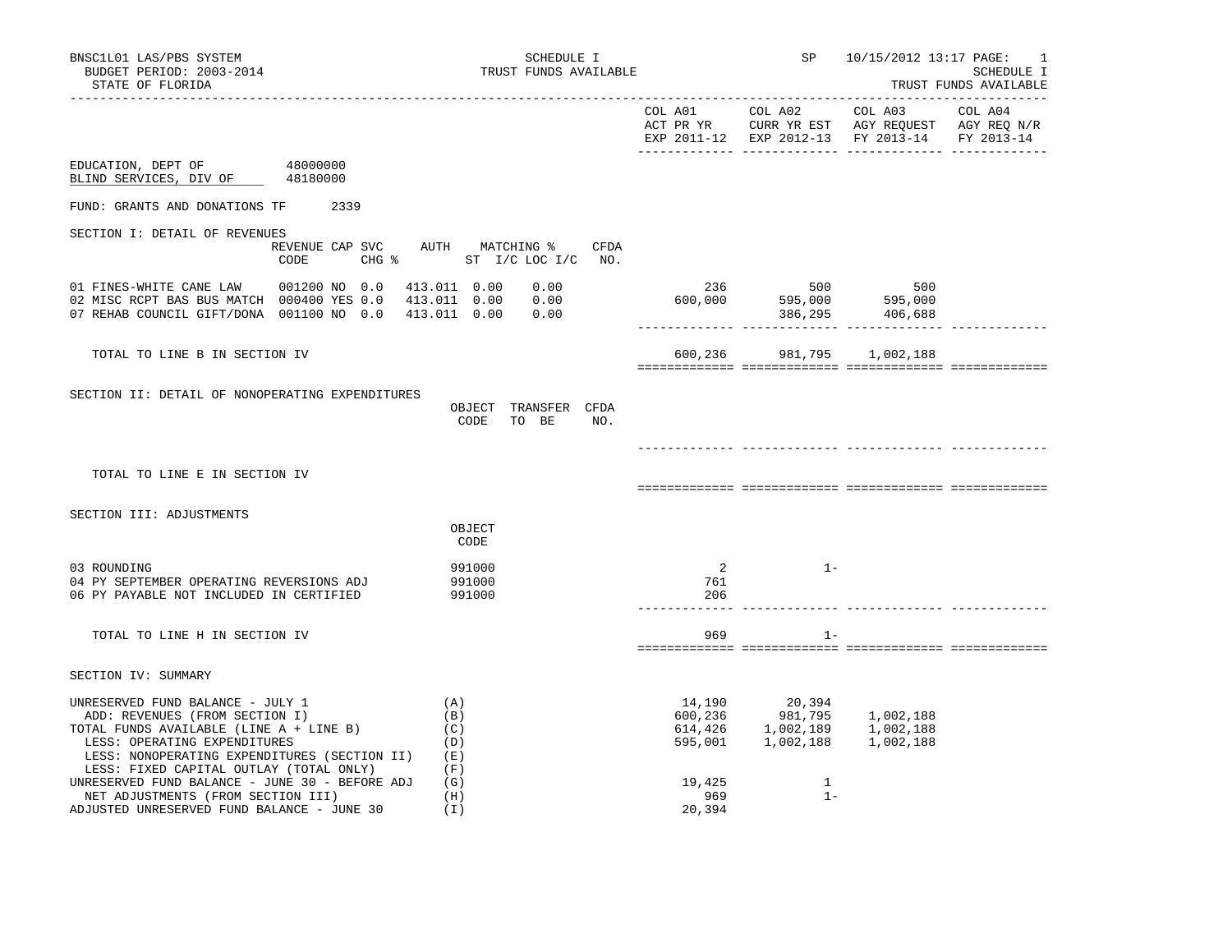| BNSC1L01 LAS/PBS SYSTEM<br>BUDGET PERIOD: 2003-2014<br>STATE OF FLORIDA | SCHEDULE I<br>TRUST FUNDS AVAILABLE         |             |                                     | SP 10/15/2012 13:17 PAGE: 2<br>SCHEDULE I<br>TRUST FUNDS AVAILABLE                                                        |  |  |
|-------------------------------------------------------------------------|---------------------------------------------|-------------|-------------------------------------|---------------------------------------------------------------------------------------------------------------------------|--|--|
|                                                                         |                                             | COL A01     | ___________________________________ | COL A02 COL A03 COL A04<br>ACT PR YR CURR YR EST AGY REQUEST AGY REQ N/R<br>EXP 2011-12 EXP 2012-13 FY 2013-14 FY 2013-14 |  |  |
| EDUCATION, DEPT OF 48000000<br>BLIND SERVICES, DIV OF 48180000          |                                             |             |                                     |                                                                                                                           |  |  |
| 2339<br>FUND: GRANTS AND DONATIONS TF                                   |                                             |             |                                     |                                                                                                                           |  |  |
| SCHEDULE IB: DETAIL OF UNRESERVED FUND BALANCE                          |                                             |             |                                     |                                                                                                                           |  |  |
|                                                                         | FUNDING SOURCE<br>STATE (S)<br>NONSTATE (N) |             |                                     |                                                                                                                           |  |  |
| 01 MISC RCPT-WHITECANE LAW FINES<br>02 MISC RECPT BAS BUS MATCH         | N<br>N                                      | 8<br>20,386 |                                     |                                                                                                                           |  |  |
| ADJUSTED UNRESERVED FUND BALANCE - JUNE 30                              |                                             | 20,394      |                                     |                                                                                                                           |  |  |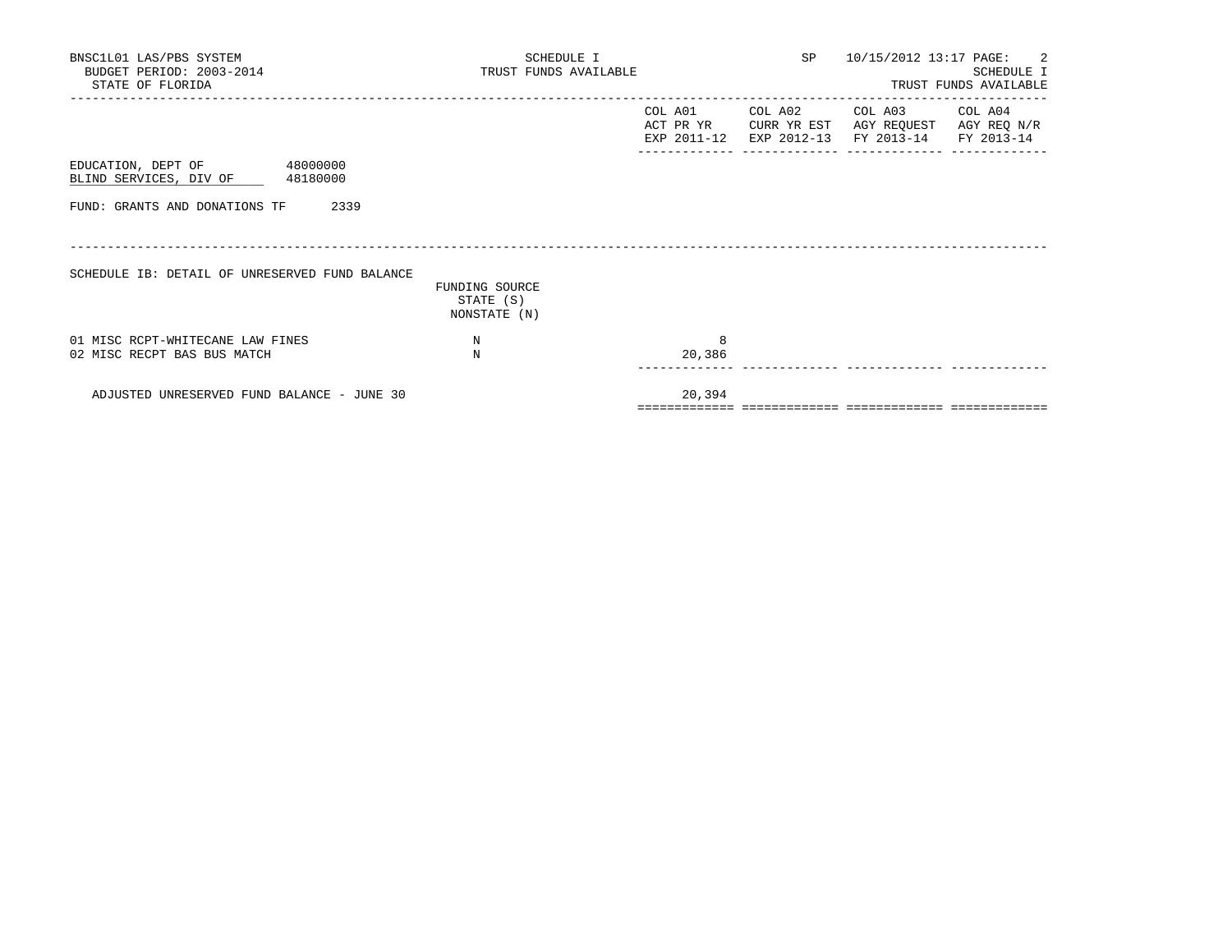|                                                                                                                                    |                                                                            |                        |                                 | COL A01 COL A02 COL A03<br>ACT PR YR CURR YR EST AGY REQUEST AGY REQ N/R<br>EXP 2011-12 EXP 2012-13 FY 2013-14 FY 2013-14 | COL A04 |
|------------------------------------------------------------------------------------------------------------------------------------|----------------------------------------------------------------------------|------------------------|---------------------------------|---------------------------------------------------------------------------------------------------------------------------|---------|
| EDUCATION, DEPT OF 48000000<br>48220000<br>EARLY LEARNING<br>PGM: EARLY LEARNING SVCS 48220400                                     |                                                                            |                        |                                 |                                                                                                                           |         |
| FUND: GRANTS AND DONATIONS TF<br>2339                                                                                              |                                                                            |                        |                                 |                                                                                                                           |         |
| SECTION I: DETAIL OF REVENUES<br>CODE                                                                                              | REVENUE CAP SVC AUTH MATCHING % CFDA<br>CHG $\text{\$}$ ST I/C LOC I/C NO. |                        |                                 |                                                                                                                           |         |
| G1 TR CCDF MATCHING SCT12 001500 NO 0.0 215 0.00 0.00                                                                              |                                                                            |                        | 5,801,771 603,200               |                                                                                                                           |         |
| TOTAL TO LINE B IN SECTION IV                                                                                                      |                                                                            |                        | 5,801,771 603,200               |                                                                                                                           |         |
| SECTION II: DETAIL OF NONOPERATING EXPENDITURES                                                                                    | OBJECT TRANSFER CFDA<br>CODE<br>TO BE<br>NO.                               |                        |                                 |                                                                                                                           |         |
| J1 BACK OF THE BILL REAPPROPRIATION                                                                                                | 890000 48220400                                                            |                        | 1,138,728                       |                                                                                                                           |         |
| TOTAL TO LINE E IN SECTION IV                                                                                                      |                                                                            |                        | 1,138,728                       |                                                                                                                           |         |
| SECTION III: ADJUSTMENTS                                                                                                           | OBJECT<br>CODE                                                             |                        |                                 |                                                                                                                           |         |
| 02 SEPTEMBER CF REVERSIONS                                                                                                         | 991000                                                                     |                        | 51,214                          |                                                                                                                           |         |
| TOTAL TO LINE H IN SECTION IV                                                                                                      |                                                                            |                        | 51,214                          |                                                                                                                           |         |
| SECTION IV: SUMMARY                                                                                                                |                                                                            |                        |                                 |                                                                                                                           |         |
| UNRESERVED FUND BALANCE - JULY 1<br>ADD: REVENUES (FROM SECTION I)<br>TOTAL FUNDS AVAILABLE (LINE A + LINE B)                      | (A)<br>(B)<br>(C)                                                          | 5,801,771<br>5,801,771 | 535,528<br>603,200<br>1,138,728 | 51,214<br>51,214                                                                                                          |         |
| LESS: OPERATING EXPENDITURES<br>LESS: NONOPERATING EXPENDITURES (SECTION II) (E)<br>LESS: FIXED CAPITAL OUTLAY (TOTAL ONLY)        | (D)<br>(F)                                                                 | 5,266,243              | 1,138,728                       |                                                                                                                           |         |
| UNRESERVED FUND BALANCE - JUNE 30 - BEFORE ADJ<br>NET ADJUSTMENTS (FROM SECTION III)<br>ADJUSTED UNRESERVED FUND BALANCE - JUNE 30 | (G)<br>(H)<br>(I)                                                          | 535,528<br>535,528     | 51,214<br>51,214                | 51,214<br>51,214                                                                                                          |         |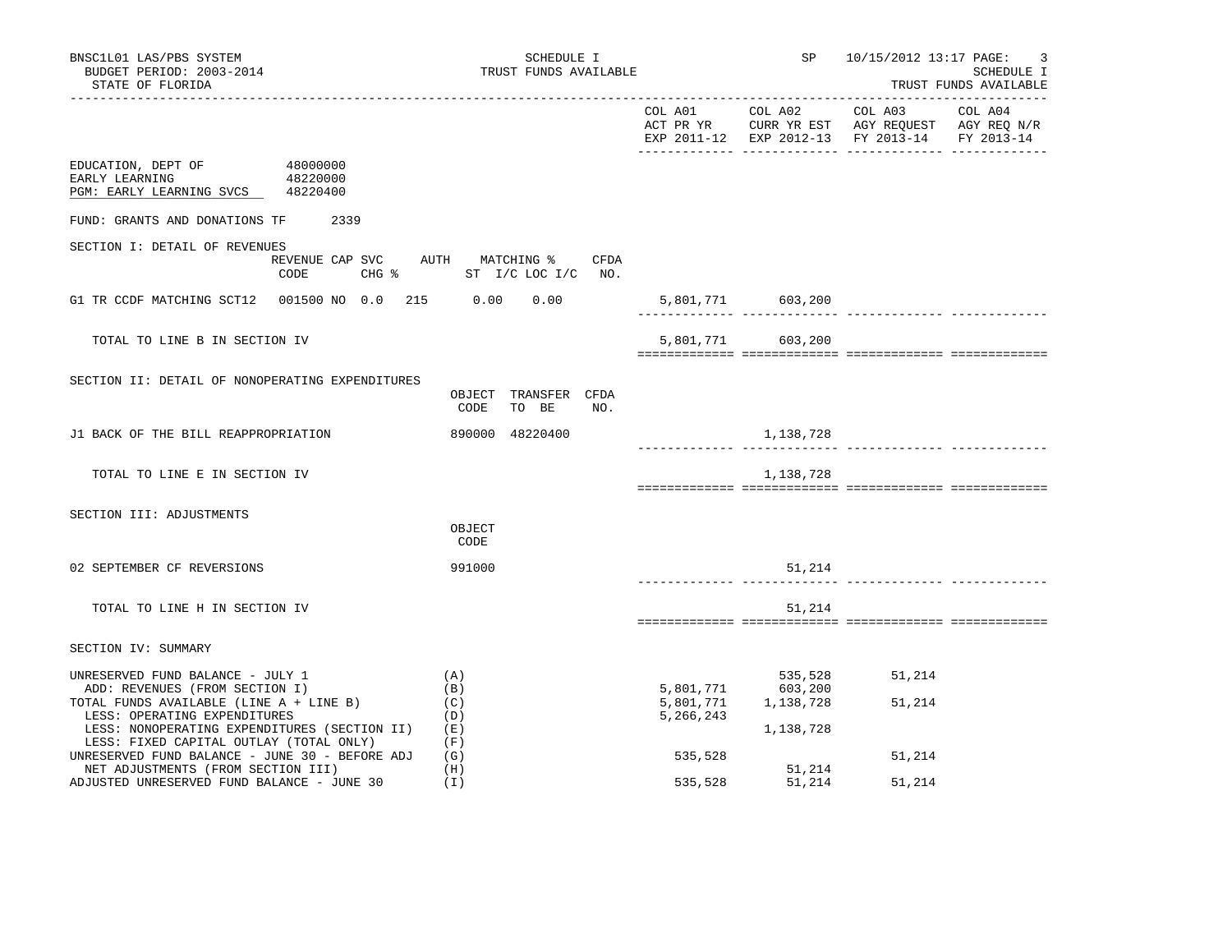| BNSC1L01 LAS/PBS SYSTEM<br>BUDGET PERIOD: 2003-2014<br>STATE OF FLORIDA                                                                 | SCHEDULE I<br>TRUST FUNDS AVAILABLE         |                       | SP 10/15/2012 13:17 PAGE: 4                                                                                                       | SCHEDULE I<br>TRUST FUNDS AVAILABLE |
|-----------------------------------------------------------------------------------------------------------------------------------------|---------------------------------------------|-----------------------|-----------------------------------------------------------------------------------------------------------------------------------|-------------------------------------|
|                                                                                                                                         |                                             |                       | COL A01 COL A02 COL A03 COL A04<br>ACT PR YR CURR YR EST AGY REQUEST AGY REQ N/R<br>EXP 2011-12 EXP 2012-13 FY 2013-14 FY 2013-14 |                                     |
| EDUCATION, DEPT OF<br>48000000<br>EARLY LEARNING<br>48220000<br>PGM: EARLY LEARNING SVCS 48220400<br>FUND: GRANTS AND DONATIONS TF 2339 |                                             |                       |                                                                                                                                   |                                     |
| SCHEDULE IB: DETAIL OF UNRESERVED FUND BALANCE                                                                                          | FUNDING SOURCE<br>STATE (S)<br>NONSTATE (N) |                       |                                                                                                                                   |                                     |
| G1 TR CCDF MATCHING SCT12                                                                                                               | S                                           | 535,528 51,214 51,214 |                                                                                                                                   |                                     |
| ADJUSTED UNRESERVED FUND BALANCE - JUNE 30                                                                                              |                                             | 535,528 51,214 51,214 |                                                                                                                                   |                                     |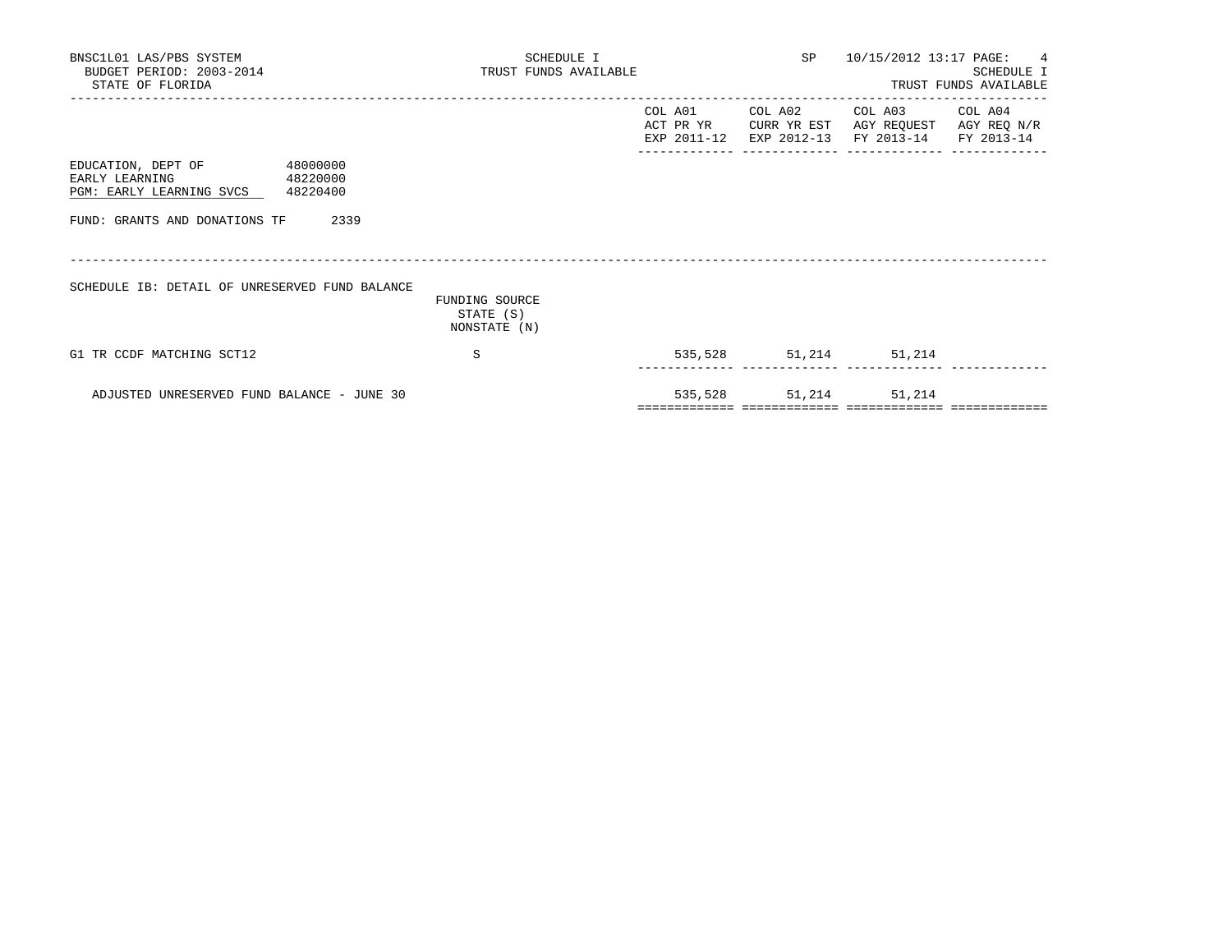|                                                                                                                                                                                                                                          |                                                                                           |                               | EXP 2011-12 EXP 2012-13 FY 2013-14                                                                                                                                                        |         | FY 2013-14 |
|------------------------------------------------------------------------------------------------------------------------------------------------------------------------------------------------------------------------------------------|-------------------------------------------------------------------------------------------|-------------------------------|-------------------------------------------------------------------------------------------------------------------------------------------------------------------------------------------|---------|------------|
| EDUCATION, DEPT OF<br>48000000<br>PUBLIC SCHOOLS, DIV OF 48250000<br>PGM: ST GRANT/K12-NON FEFP 48250400                                                                                                                                 |                                                                                           |                               |                                                                                                                                                                                           |         |            |
| FUND: GRANTS AND DONATIONS TF 2339                                                                                                                                                                                                       |                                                                                           |                               |                                                                                                                                                                                           |         |            |
| SECTION I: DETAIL OF REVENUES                                                                                                                                                                                                            |                                                                                           |                               |                                                                                                                                                                                           |         |            |
| CODE                                                                                                                                                                                                                                     | REVENUE CAP SVC AUTH MATCHING % CFDA<br>CHG % ST I/C LOC I/C NO.                          |                               |                                                                                                                                                                                           |         |            |
| 01 FSDB-STATE GRANTS 001000 NO 0.0<br>02 FSDB-GRANTS/DONATION 001100 NO 0.0<br>001500 NO 0.0<br>03 FSDB-TRANSFERS<br>04 FSDB-PY WARRANT CANCEL. 003700 NO 0.0                                                                            | 1002.36 0.00<br>0.00<br>1002.36  0.00  0.00<br>1002.36  0.00  0.00<br>1002.36  0.00  0.00 | 1,015<br>225                  | $1,115,217$ $1,808,814$ $1,720,937$<br>$4,169$ $8,185$ $8,185$                                                                                                                            |         |            |
| TOTAL TO LINE B IN SECTION IV                                                                                                                                                                                                            |                                                                                           |                               | 1,120,626 1,816,999 1,729,122                                                                                                                                                             |         |            |
| SECTION II: DETAIL OF NONOPERATING EXPENDITURES                                                                                                                                                                                          | OBJECT TRANSFER CFDA<br>CODE<br>TO BE<br>NO.                                              |                               |                                                                                                                                                                                           |         |            |
| TOTAL TO LINE E IN SECTION IV                                                                                                                                                                                                            |                                                                                           |                               |                                                                                                                                                                                           |         |            |
| SECTION III: ADJUSTMENTS                                                                                                                                                                                                                 |                                                                                           |                               |                                                                                                                                                                                           |         |            |
|                                                                                                                                                                                                                                          | OBJECT<br>CODE                                                                            |                               |                                                                                                                                                                                           |         |            |
| 01 FSDB-UNRESERVED FUND BALANCE-JULY 1<br>02 FSDB-ADJMT DUE TO PAYABLES<br>04 FSDB-CY PAYABLE NOT CERTIFIED                                                                                                                              | 991000<br>991000<br>991000                                                                | 526,542<br>17,650-<br>35,723  |                                                                                                                                                                                           |         |            |
| TOTAL TO LINE H IN SECTION IV                                                                                                                                                                                                            |                                                                                           | 544,615                       |                                                                                                                                                                                           |         |            |
| SECTION IV: SUMMARY                                                                                                                                                                                                                      |                                                                                           |                               |                                                                                                                                                                                           |         |            |
| UNRESERVED FUND BALANCE - JULY 1<br>ADD: REVENUES (FROM SECTION I)<br>TOTAL FUNDS AVAILABLE (LINE A + LINE B)<br>LESS: OPERATING EXPENDITURES<br>LESS: NONOPERATING EXPENDITURES (SECTION II)<br>LESS: FIXED CAPITAL OUTLAY (TOTAL ONLY) | (A)<br>(B)<br>(C)<br>(D)<br>(E)<br>(F)                                                    |                               | $\begin{array}{lllllll} & & & 649,827 & & 700,019 \\ 1,120,626 & & 1,816,999 & & 1,729,122 \\ 1,120,626 & & 2,466,826 & & 2,429,141 \\ 1,015,414 & & 1,766,807 & & 1,770,757 \end{array}$ |         |            |
| UNRESERVED FUND BALANCE - JUNE 30 - BEFORE ADJ<br>NET ADJUSTMENTS (FROM SECTION III)<br>ADJUSTED UNRESERVED FUND BALANCE - JUNE 30                                                                                                       | (G)<br>(H)<br>(I)                                                                         | 105,212<br>544,615<br>649,827 | 700,019 658,384<br>700,019                                                                                                                                                                | 658,384 |            |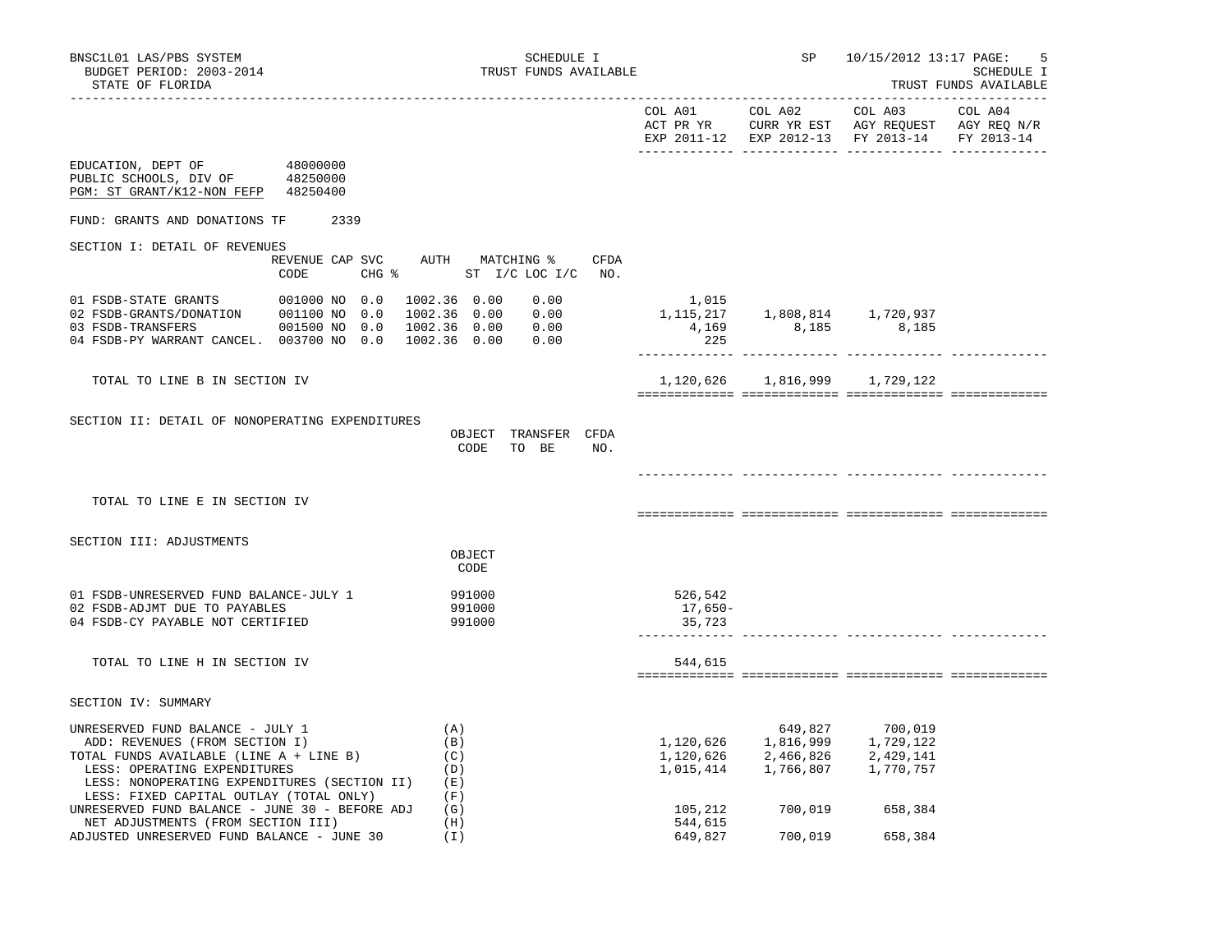| BNSC1L01 LAS/PBS SYSTEM<br>BUDGET PERIOD: 2003-2014<br>STATE OF FLORIDA                               |                                             | SCHEDULE I<br>TRUST FUNDS AVAILABLE | SP                                                                                                        | 10/15/2012 13:17 PAGE: 6 | SCHEDULE I<br>TRUST FUNDS AVAILABLE |
|-------------------------------------------------------------------------------------------------------|---------------------------------------------|-------------------------------------|-----------------------------------------------------------------------------------------------------------|--------------------------|-------------------------------------|
|                                                                                                       |                                             | COL A01                             | COL A02<br>ACT PR YR CURR YR EST AGY REQUEST AGY REQ N/R<br>EXP 2011-12 EXP 2012-13 FY 2013-14 FY 2013-14 | COL A03 COL A04          |                                     |
| EDUCATION, DEPT OF 48000000<br>PUBLIC SCHOOLS, DIV OF 48250000<br>PGM: ST GRANT/K12-NON FEFP 48250400 |                                             |                                     |                                                                                                           |                          |                                     |
| FUND: GRANTS AND DONATIONS TF                                                                         | 2339                                        |                                     |                                                                                                           |                          |                                     |
| SCHEDULE IB: DETAIL OF UNRESERVED FUND BALANCE                                                        | FUNDING SOURCE<br>STATE (S)<br>NONSTATE (N) |                                     |                                                                                                           |                          |                                     |
| 01 FSDB-ELECTRONIC SCHOOLS REIMBURSEMENT                                                              | $\mathbb N$                                 |                                     | 164,554 236,554 206,794                                                                                   |                          |                                     |
| 02 FSDB-NEFEC STAFF DEVELOPMENT PROJECT                                                               | $\mathbb N$                                 |                                     | 3,988 3,488 2,978                                                                                         |                          |                                     |
| 03 FSDB-BREAKFAST/LUNCH SUPPLEMENT                                                                    | $\, \mathbb{S} \,$                          |                                     | 21,586 24,771 27,856                                                                                      |                          |                                     |
| 04 FSDB-SCHOOL MATCHED MEDICAID                                                                       | $\mathbf N$                                 |                                     | 114,340 99,340 80,740                                                                                     |                          |                                     |
| 05 FSDB-DIRECT SERVICE MEDICAID                                                                       | $_{\rm N}$                                  |                                     | 256, 135 274, 135                                                                                         | 290,495                  |                                     |
| 06 FSDB-HCC INSURANCE REIMBURSEMENT PROJECT                                                           | N                                           |                                     | 43,350 47,350 50,930                                                                                      |                          |                                     |
| 07 FSDB-BLIND SERVICES                                                                                | S                                           | 18,034                              |                                                                                                           |                          |                                     |
| 08 FSDB-INTERNAL FUNDS PROJECTS                                                                       | $\,$ N                                      |                                     | $12,894-10,400-10,608-$                                                                                   |                          |                                     |
| 09 FSDB-INDIRECT COST - OTHER PROJECTS                                                                | $_{\rm N}$                                  |                                     | 40,734 24,781 9,199                                                                                       |                          |                                     |
| ADJUSTED UNRESERVED FUND BALANCE - JUNE 30                                                            |                                             | 649,827                             | 700,019                                                                                                   | 658,384                  |                                     |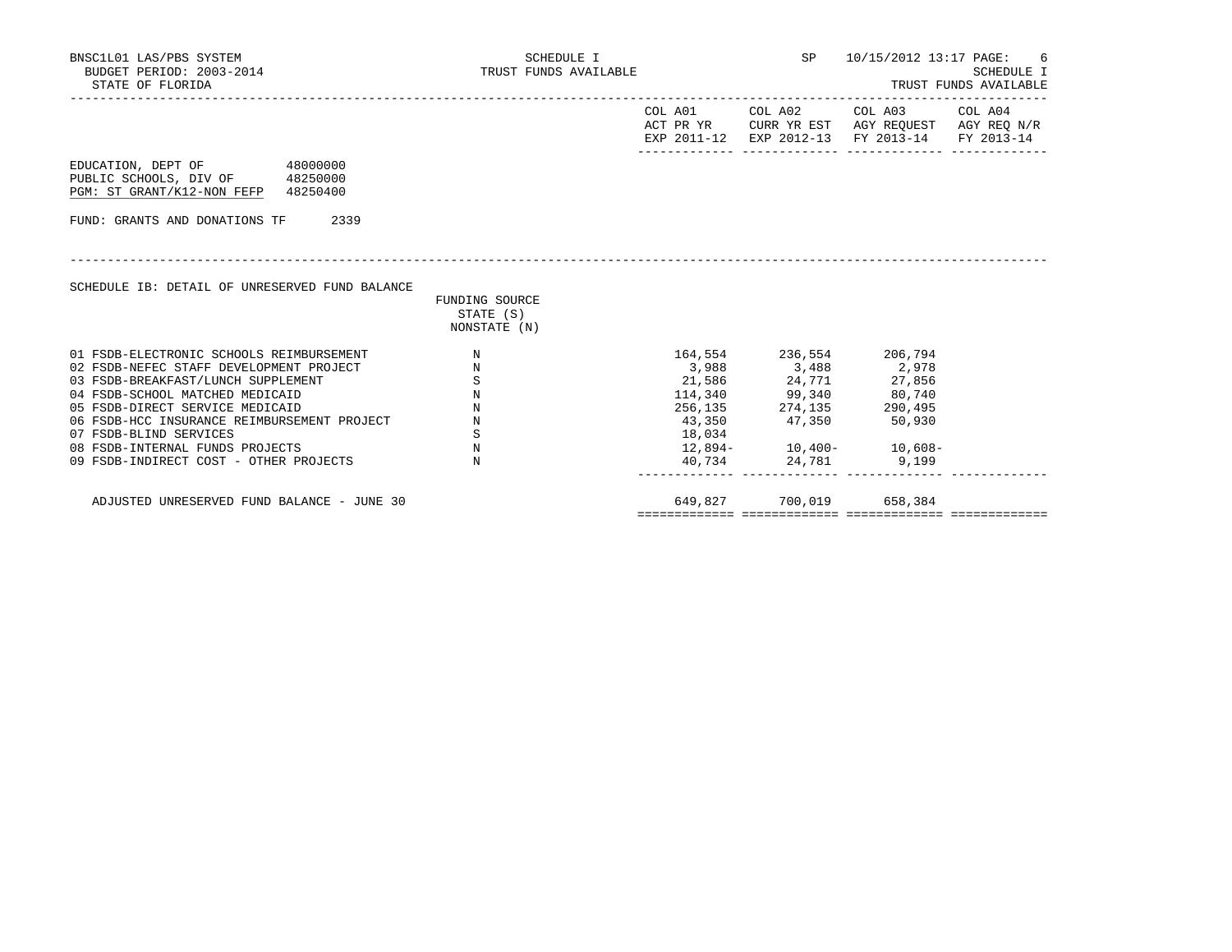TRUST FUNDS AVAILABLE

|                                                                                                                                                                                                                                                                                                       |                                                                                                                                                                                                                                                                                                   |                                                                                                                                                                                                | EXP 2011-12 EXP 2012-13 FY 2013-14 FY 2013-14 |     |  |
|-------------------------------------------------------------------------------------------------------------------------------------------------------------------------------------------------------------------------------------------------------------------------------------------------------|---------------------------------------------------------------------------------------------------------------------------------------------------------------------------------------------------------------------------------------------------------------------------------------------------|------------------------------------------------------------------------------------------------------------------------------------------------------------------------------------------------|-----------------------------------------------|-----|--|
| EDUCATION, DEPT OF<br>48000000<br>PUBLIC SCHOOLS, DIV OF 48250000<br>PGM: FED GRANTS K/12 PROG 48250500                                                                                                                                                                                               |                                                                                                                                                                                                                                                                                                   |                                                                                                                                                                                                |                                               |     |  |
| FUND: GRANTS AND DONATIONS TF 2339                                                                                                                                                                                                                                                                    |                                                                                                                                                                                                                                                                                                   |                                                                                                                                                                                                |                                               |     |  |
| SECTION I: DETAIL OF REVENUES<br>REVENUE CAP SVC AUTH MATCHING %                                                                                                                                                                                                                                      | CFDA<br>CODE CHG % ST I/C LOC I/C NO.                                                                                                                                                                                                                                                             |                                                                                                                                                                                                |                                               |     |  |
| 02 ANTI-TOBACCO PROGRAM 001200 NO 0.0<br>03 TR FR DBPR-TOB PER 2022 001600 NO 0.0                                                                                                                                                                                                                     | $\begin{array}{cccc} 0.00 & & & & 35,658 & & 45,000 & & 45,000 \\ 0.00 & & & & 140,779 & & 252,400 & & 252,400 \\ 0.00 & & & & 18,726 & & 14,071 & & 14,071 \\ 0.00 & & & & & 2,940,256 & & 3,688,651 \\ 0.00 & & & & & 200,626 & & & \end{array}$<br>569.11 0.00<br>561.025 0.00<br>1011.51 0.00 |                                                                                                                                                                                                |                                               |     |  |
| TOTAL TO LINE B IN SECTION IV                                                                                                                                                                                                                                                                         |                                                                                                                                                                                                                                                                                                   |                                                                                                                                                                                                | 395,789 3,251,727 4,000,122                   |     |  |
| SECTION II: DETAIL OF NONOPERATING EXPENDITURES                                                                                                                                                                                                                                                       | OBJECT TRANSFER CFDA<br>CODE<br>TO BE<br>NO.                                                                                                                                                                                                                                                      |                                                                                                                                                                                                |                                               |     |  |
| 03 ASSESSMENT ON INVESTMENTS<br>04 REFUND NON STATE REVENUES                                                                                                                                                                                                                                          | 820000<br>860000                                                                                                                                                                                                                                                                                  |                                                                                                                                                                                                | $935$ 702<br>1,179                            | 702 |  |
| TOTAL TO LINE E IN SECTION IV                                                                                                                                                                                                                                                                         |                                                                                                                                                                                                                                                                                                   |                                                                                                                                                                                                | 2, 114 702 702                                |     |  |
| SECTION III: ADJUSTMENTS                                                                                                                                                                                                                                                                              | OBJECT<br>CODE                                                                                                                                                                                                                                                                                    |                                                                                                                                                                                                |                                               |     |  |
| 05 CY SEPTEMBER 30TH OPERATING REVERSIONS                                                                                                                                                                                                                                                             | 991000                                                                                                                                                                                                                                                                                            |                                                                                                                                                                                                | 3,578                                         |     |  |
| TOTAL TO LINE H IN SECTION IV                                                                                                                                                                                                                                                                         |                                                                                                                                                                                                                                                                                                   |                                                                                                                                                                                                | 3,578                                         |     |  |
| SECTION IV: SUMMARY                                                                                                                                                                                                                                                                                   |                                                                                                                                                                                                                                                                                                   |                                                                                                                                                                                                |                                               |     |  |
| UNRESERVED FUND BALANCE - JULY 1<br>ADD: REVENUES (FROM SECTION I)<br>(C)<br>TOTAL FUNDS AVAILABLE (LINE A + LINE B)<br>LESS: OPERATING EXPENDITURES<br>LESS: NONOPERATING EXPENDITURES (SECTION II) (E)<br>LESS: FIXED CAPITAL OUTLAY (TOTAL ONLY)<br>UNRESERVED FUND BALANCE - JUNE 30 - BEFORE ADJ | (A)<br>(B)<br>(D)<br>(F)<br>(G)                                                                                                                                                                                                                                                                   | $\begin{array}{cccc} 735,142 & 744,817 \\ 395,789 & 3,251,727 & 4,000,122 \\ 1,130,931 & 3,996,544 & 4,000,122 \\ 384,000 & 3,999,420 & 3,999,420 \\ 2,114 & 702 & 702 \end{array}$<br>744,817 | $3,578-$                                      |     |  |
| NET ADJUSTMENTS (FROM SECTION III)                                                                                                                                                                                                                                                                    | (H)                                                                                                                                                                                                                                                                                               |                                                                                                                                                                                                | 3,578                                         |     |  |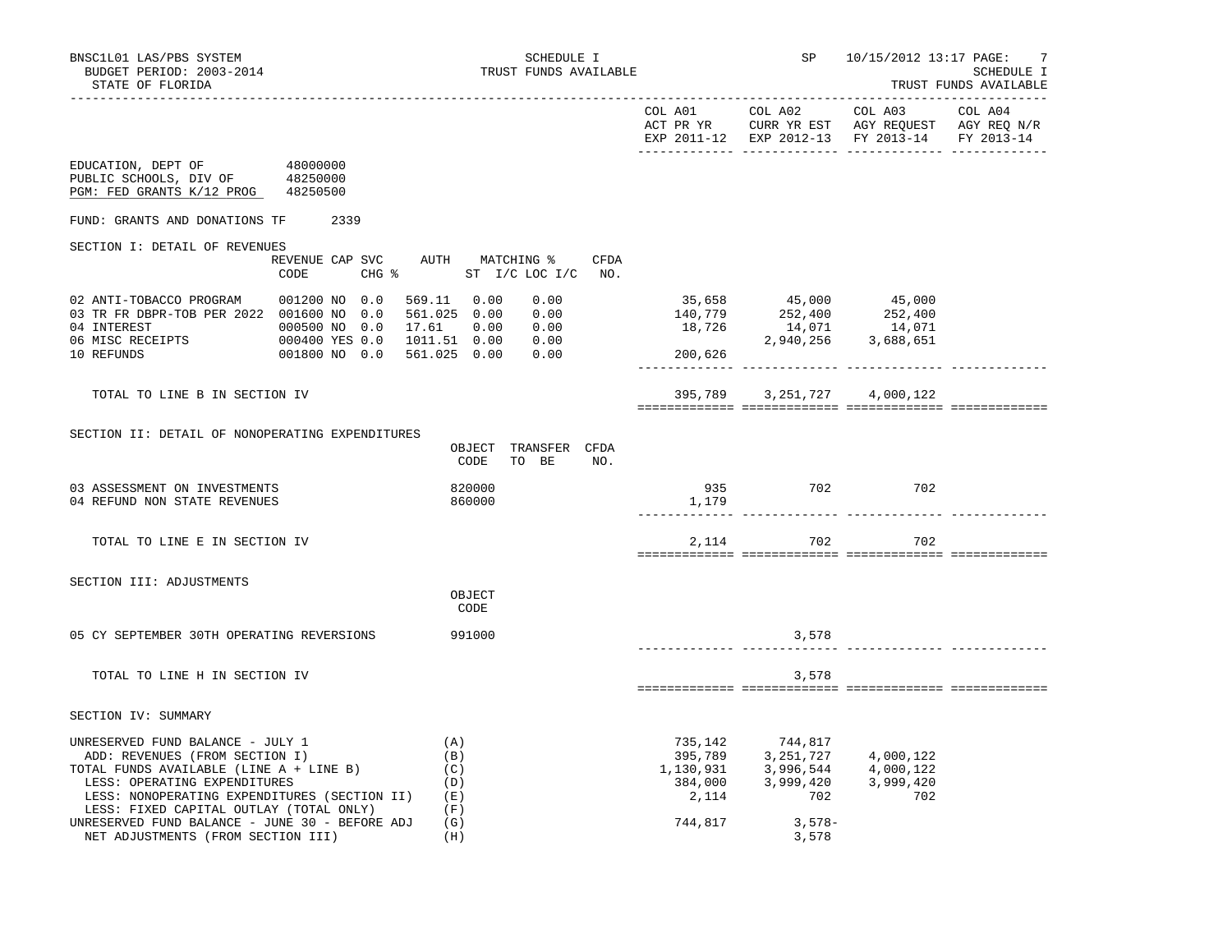| BNSC1L01 LAS/PBS SYSTEM<br>BUDGET PERIOD: 2003-2014<br>STATE OF FLORIDA                              |                                             | SCHEDULE I<br>TRUST FUNDS AVAILABLE |                                        | SP <sub>2</sub>                | 10/15/2012 13:17 PAGE: 8                                                       | SCHEDULE I<br>TRUST FUNDS AVAILABLE |
|------------------------------------------------------------------------------------------------------|---------------------------------------------|-------------------------------------|----------------------------------------|--------------------------------|--------------------------------------------------------------------------------|-------------------------------------|
|                                                                                                      |                                             |                                     | EXP 2011-12                            | COL A01 COL A02<br>EXP 2012-13 | COL A03 COL A04<br>ACT PR YR CURR YR EST AGY REQUEST AGY REQ N/R<br>FY 2013-14 | FY 2013-14                          |
| EDUCATION, DEPT OF 48000000<br>PUBLIC SCHOOLS, DIV OF 48250000<br>PGM: FED GRANTS K/12 PROG 48250500 |                                             |                                     |                                        |                                |                                                                                |                                     |
| FUND: GRANTS AND DONATIONS TF<br>2339                                                                |                                             |                                     |                                        |                                |                                                                                |                                     |
| SECTION IV: SUMMARY                                                                                  |                                             |                                     |                                        |                                |                                                                                |                                     |
| ADJUSTED UNRESERVED FUND BALANCE - JUNE 30 $(1)$                                                     |                                             |                                     | 744,817                                |                                |                                                                                |                                     |
| SCHEDULE IB: DETAIL OF UNRESERVED FUND BALANCE                                                       | FUNDING SOURCE<br>STATE (S)<br>NONSTATE (N) |                                     |                                        |                                |                                                                                |                                     |
| 01 ANTI-TOBACCO PROGRAM<br>02 TR FR DBPR 2022 TOB PER<br>03 INTEREST<br>04 REFUNDS                   | S<br>S<br>$\rm S$<br>S                      |                                     | 67,104<br>35,239<br>264,925<br>377,549 |                                |                                                                                |                                     |
| ADJUSTED UNRESERVED FUND BALANCE - JUNE 30                                                           |                                             |                                     | 744,817                                |                                |                                                                                |                                     |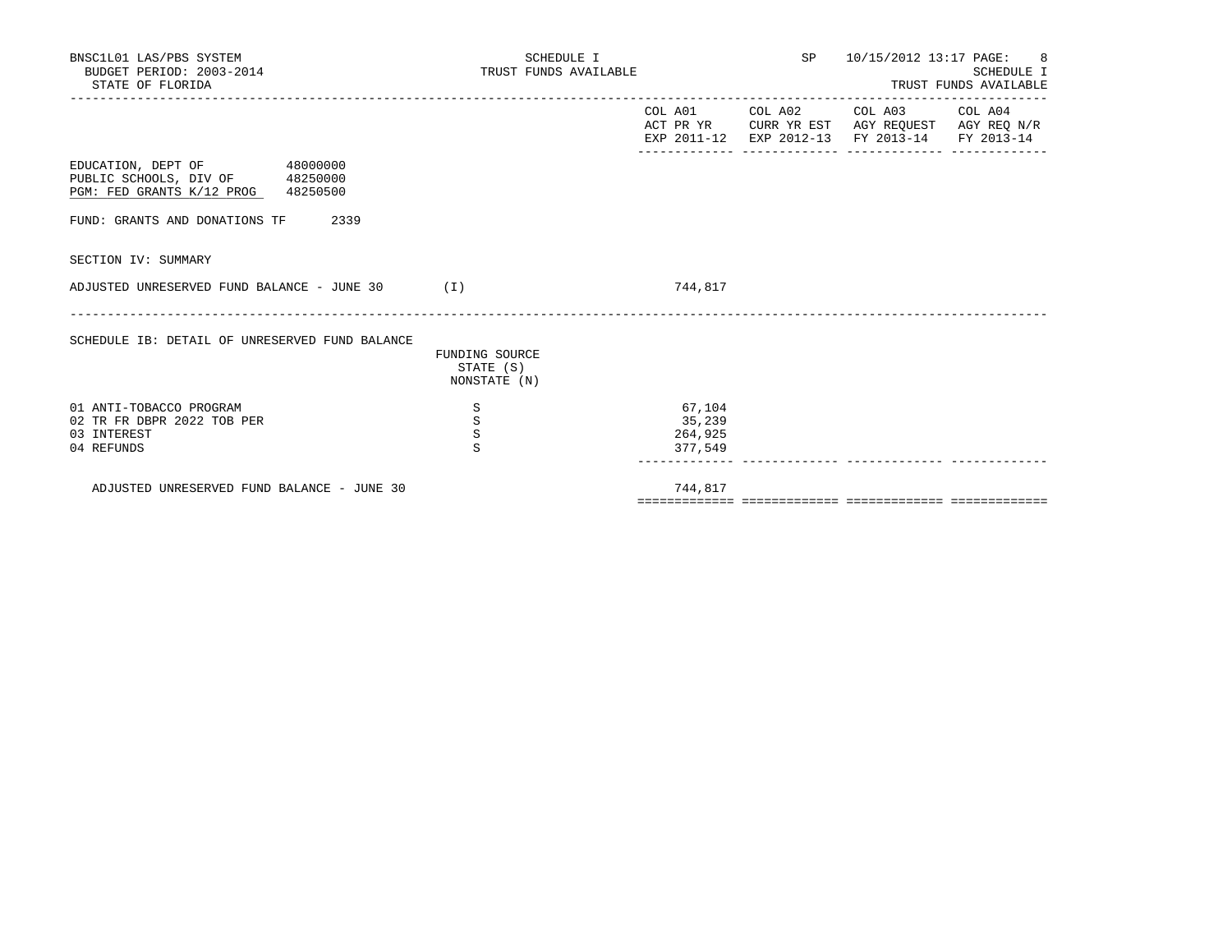| BNSC1L01 LAS/PBS SYSTEM<br>BUDGET PERIOD: 2003-2014<br>STATE OF FLORIDA                                                                                                                                                                                                                                                                                                        | SCHEDULE I<br>TRUST FUNDS AVAILABLE                         | SP                            | 10/15/2012 13:17 PAGE:                                                                                                    | 9<br>SCHEDULE I<br>TRUST FUNDS AVAILABLE |
|--------------------------------------------------------------------------------------------------------------------------------------------------------------------------------------------------------------------------------------------------------------------------------------------------------------------------------------------------------------------------------|-------------------------------------------------------------|-------------------------------|---------------------------------------------------------------------------------------------------------------------------|------------------------------------------|
|                                                                                                                                                                                                                                                                                                                                                                                |                                                             |                               | COL A01 COL A02 COL A03<br>ACT PR YR CURR YR EST AGY REQUEST AGY REQ N/R<br>EXP 2011-12 EXP 2012-13 FY 2013-14 FY 2013-14 | COL A04                                  |
| 48000000<br>EDUCATION, DEPT OF<br>STATE BOARD OF EDUCATION<br>48800000                                                                                                                                                                                                                                                                                                         |                                                             |                               |                                                                                                                           |                                          |
| 2339<br>FUND: GRANTS AND DONATIONS TF                                                                                                                                                                                                                                                                                                                                          |                                                             |                               |                                                                                                                           |                                          |
| SECTION I: DETAIL OF REVENUES<br>REVENUE CAP SVC<br>CODE                                                                                                                                                                                                                                                                                                                       | AUTH MATCHING %<br>CFDA<br>CHG %<br>ST I/C LOC I/C NO.      |                               |                                                                                                                           |                                          |
| 04 MISC RECEIPTS                                                                                                                                                                                                                                                                                                                                                               | 0.00                                                        |                               | 100,000 100,000                                                                                                           |                                          |
| TOTAL TO LINE B IN SECTION IV                                                                                                                                                                                                                                                                                                                                                  |                                                             | 100,000                       | 100,000                                                                                                                   |                                          |
| SECTION II: DETAIL OF NONOPERATING EXPENDITURES                                                                                                                                                                                                                                                                                                                                | OBJECT TRANSFER CFDA<br>CODE<br>TO BE<br>NO.                |                               |                                                                                                                           |                                          |
| TOTAL TO LINE E IN SECTION IV                                                                                                                                                                                                                                                                                                                                                  |                                                             |                               |                                                                                                                           |                                          |
|                                                                                                                                                                                                                                                                                                                                                                                |                                                             |                               |                                                                                                                           |                                          |
| SECTION III: ADJUSTMENTS                                                                                                                                                                                                                                                                                                                                                       | OBJECT<br>CODE                                              |                               |                                                                                                                           |                                          |
|                                                                                                                                                                                                                                                                                                                                                                                |                                                             |                               |                                                                                                                           |                                          |
| TOTAL TO LINE H IN SECTION IV                                                                                                                                                                                                                                                                                                                                                  |                                                             |                               |                                                                                                                           |                                          |
| SECTION IV: SUMMARY                                                                                                                                                                                                                                                                                                                                                            |                                                             |                               |                                                                                                                           |                                          |
| UNRESERVED FUND BALANCE - JULY 1<br>ADD: REVENUES (FROM SECTION I)<br>TOTAL FUNDS AVAILABLE (LINE A + LINE B)<br>LESS: OPERATING EXPENDITURES<br>LESS: NONOPERATING EXPENDITURES (SECTION II)<br>LESS: FIXED CAPITAL OUTLAY (TOTAL ONLY)<br>UNRESERVED FUND BALANCE - JUNE 30 - BEFORE ADJ<br>NET ADJUSTMENTS (FROM SECTION III)<br>ADJUSTED UNRESERVED FUND BALANCE - JUNE 30 | (A)<br>(B)<br>(C)<br>(D)<br>(E)<br>(F)<br>(G)<br>(H)<br>(I) | 100,000<br>100,000<br>100,000 | 100,000<br>100,000<br>100,000                                                                                             |                                          |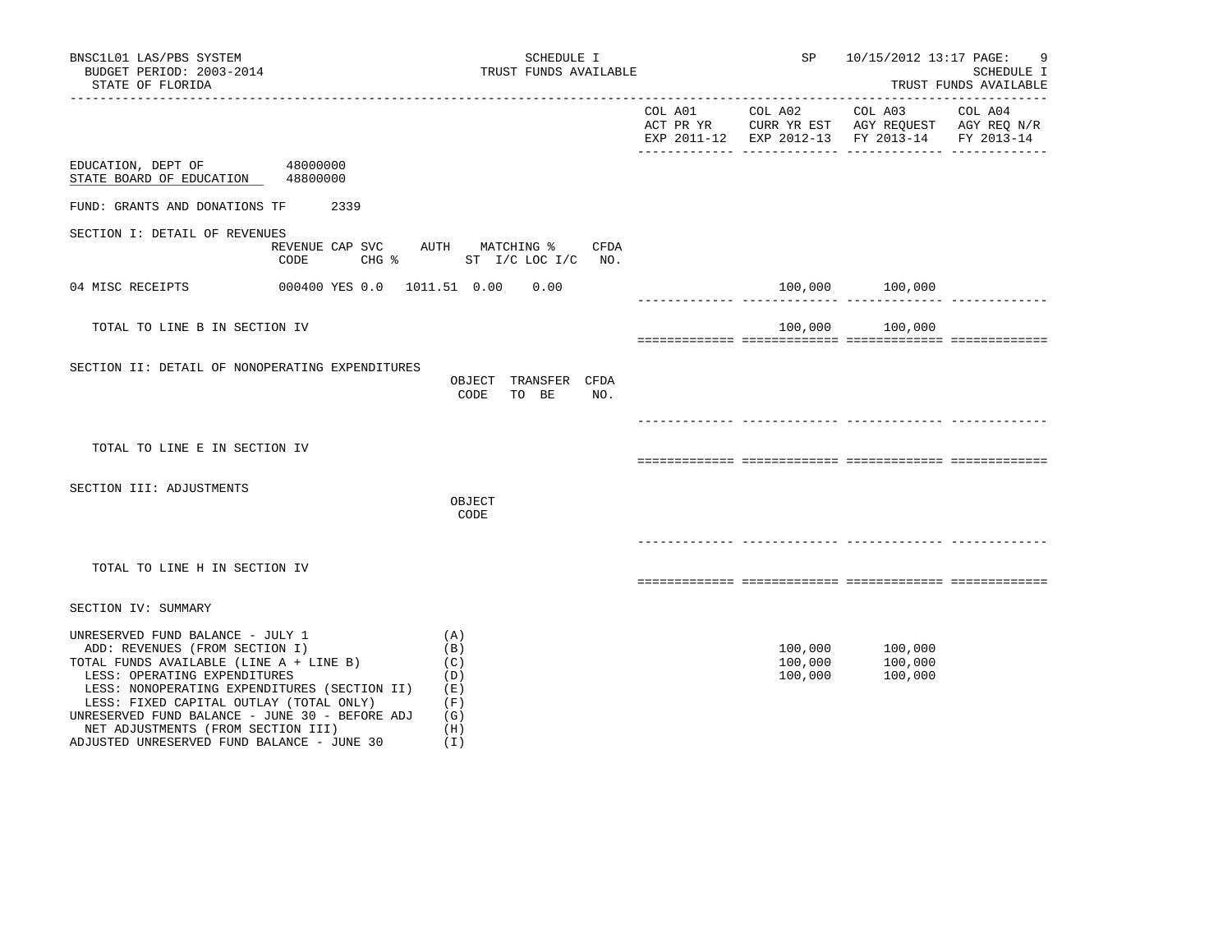| BNSC1L01 LAS/PBS SYSTEM<br>BUDGET PERIOD: 2003-2014<br>STATE OF FLORIDA                                                                                                                                                                                     |                                                                                                                   | SCHEDULE I- DEPARTMENT LEVEL<br>TRUST FUNDS AVAILABLE                                                        |                                          |                      | SP 10/15/2012 13:04 PAGE: 37                                                                                                                                                                                                                          | <b>SCHEDULE I</b><br>TRUST FUNDS AVAILABLE<br>______________________ |
|-------------------------------------------------------------------------------------------------------------------------------------------------------------------------------------------------------------------------------------------------------------|-------------------------------------------------------------------------------------------------------------------|--------------------------------------------------------------------------------------------------------------|------------------------------------------|----------------------|-------------------------------------------------------------------------------------------------------------------------------------------------------------------------------------------------------------------------------------------------------|----------------------------------------------------------------------|
|                                                                                                                                                                                                                                                             |                                                                                                                   |                                                                                                              |                                          | COL A01 COL A02      | COL A03 COL A04<br>ACT PR YR CURR YR EST AGY REQUEST AGY REQ N/R<br>EXP 2011-12 EXP 2012-13 FY 2013-14 FY 2013-14                                                                                                                                     |                                                                      |
| EDUCATION, DEPT OF                                                                                                                                                                                                                                          | 48000000                                                                                                          |                                                                                                              |                                          |                      |                                                                                                                                                                                                                                                       |                                                                      |
| FUND: INSTITUTE ASSESSMENT TF                                                                                                                                                                                                                               | 2380                                                                                                              |                                                                                                              |                                          |                      |                                                                                                                                                                                                                                                       |                                                                      |
| SECTION I: DETAIL OF REVENUES                                                                                                                                                                                                                               | REVENUE CAP SVC<br>CODE<br>$CHG$ $\frac{1}{6}$                                                                    | AUTH MATCHING %<br>CFDA<br>ST I/C LOC I/C NO.                                                                |                                          |                      |                                                                                                                                                                                                                                                       |                                                                      |
| 01 FEES-INST ASSESSMENT<br>02 LICENSES-INST ASSESSMEN 000200 YES 0.0<br>03 INTEREST-INST ASSESSMEN<br>04 FEES-STUDENT PROTECTION 000100 YES 0.0<br>08 FEES-COURSE NO NONPUBL<br>09 INT-STUDENT PROTECTION<br>10 INTEREST-COURSE NO NONP 000502 NO 0.0 17.61 | 000100 YES 0.0<br>1005.35 0.00<br>000502 NO 0.0<br>17.61<br>1005.37 0.00<br>000100 YES 0.0<br>000502 NO 0.0 17.61 | 1005.35 0.00<br>0.00<br>0.00<br>0.00<br>0.00<br>0.00<br>1005.35 0.00<br>0.00<br>0.00<br>0.00<br>0.00<br>0.00 | 511<br>______________ __________________ | 497                  | $\begin{array}{cccc} 56,924 & 62,160 & 62,160 \\ 3,638,421 & 3,672,937 & 3,675,000 \\ 104,510 & 100,397 & 100,712 \\ 255,959 & 240,752 & 250,000 \\ 42,081 & 40,000 & 41,290 \\ 32,445 & 32,127 & 32,228 \\ 511 & 497 & 32,228 \\ \end{array}$<br>498 |                                                                      |
| TOTAL TO LINE B IN SECTION IV                                                                                                                                                                                                                               |                                                                                                                   |                                                                                                              | 4,130,851                                | 4,148,870            | 4,161,888                                                                                                                                                                                                                                             |                                                                      |
| SECTION II: DETAIL OF NONOPERATING EXPENDITURES                                                                                                                                                                                                             |                                                                                                                   | OBJECT TRANSFER CFDA<br>CODE<br>TO BE<br>NO.                                                                 |                                          |                      |                                                                                                                                                                                                                                                       |                                                                      |
| 01 REFUND STATE REVENUES<br>02 ASSESSMENT ON INVESTMENTS<br>03 STATE TRUST FUND RESERVE                                                                                                                                                                     |                                                                                                                   | 860000<br>820000<br>999000                                                                                   | 90,883<br>6,900                          | 6,677 6,698          | 207,110                                                                                                                                                                                                                                               |                                                                      |
| TOTAL TO LINE E IN SECTION IV                                                                                                                                                                                                                               |                                                                                                                   |                                                                                                              |                                          | 97.783 6.677 213.808 |                                                                                                                                                                                                                                                       |                                                                      |
| SECTION III: ADJUSTMENTS                                                                                                                                                                                                                                    |                                                                                                                   | OBJECT<br>CODE                                                                                               |                                          |                      |                                                                                                                                                                                                                                                       |                                                                      |
| 02 ADJMT PY REFUNDS OFFSET TO OPERATING EXP<br>03 PY SEPTEMBER CF OPERATING REVERSIONS<br>04 ADJMT FOR COMP ABSENCES LIAB<br>06 RESERVE/STUDENT PROT. FUND-S.1005.37, F.S. 991000<br>291000<br>08 ROUNDING                                                  | SIONS                                                                                                             | 991000<br>991000<br>991000                                                                                   | 204<br>50<br>56,372<br>1,298,239-<br>5   | 7,429                |                                                                                                                                                                                                                                                       |                                                                      |
| TOTAL TO LINE H IN SECTION IV                                                                                                                                                                                                                               |                                                                                                                   |                                                                                                              |                                          | 1, 241, 608 - 7, 429 |                                                                                                                                                                                                                                                       |                                                                      |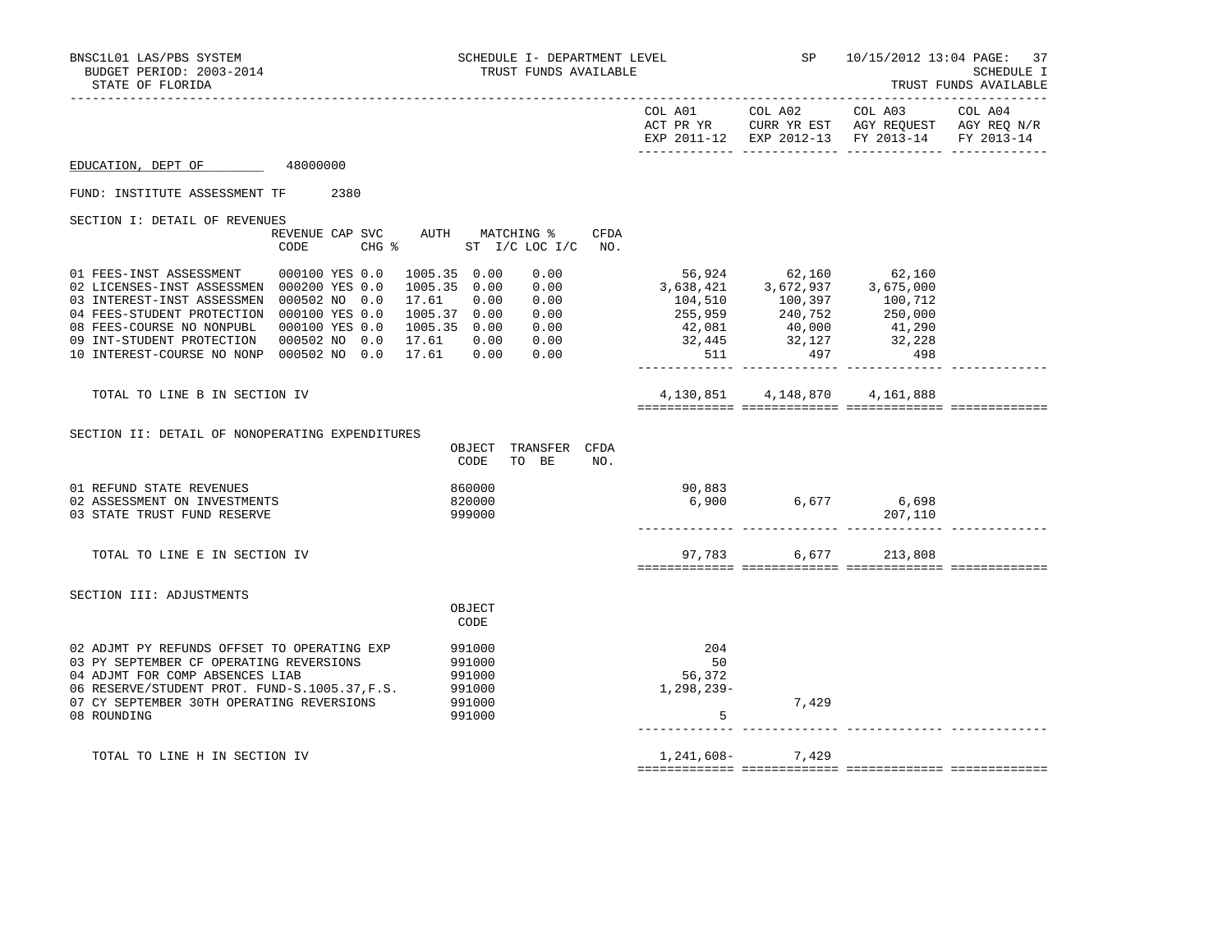| BNSC1L01 LAS/PBS SYSTEM<br>BUDGET PERIOD: 2003-2014<br>STATE OF FLORIDA                 | SCHEDULE I- DEPARTMENT LEVEL<br>TRUST FUNDS AVAILABLE |                               | <b>SP</b> SP SP SP            | 10/15/2012 13:04 PAGE: 38                                                                                                         | SCHEDULE I<br>TRUST FUNDS AVAILABLE |
|-----------------------------------------------------------------------------------------|-------------------------------------------------------|-------------------------------|-------------------------------|-----------------------------------------------------------------------------------------------------------------------------------|-------------------------------------|
|                                                                                         |                                                       |                               |                               | COL A01 COL A02 COL A03 COL A04<br>ACT PR YR CURR YR EST AGY REQUEST AGY REQ N/R<br>EXP 2011-12 EXP 2012-13 FY 2013-14 FY 2013-14 |                                     |
| EDUCATION, DEPT OF 48000000                                                             |                                                       |                               |                               |                                                                                                                                   |                                     |
| FUND: INSTITUTE ASSESSMENT TF<br>2380                                                   |                                                       |                               |                               |                                                                                                                                   |                                     |
| SECTION IV: SUMMARY                                                                     |                                                       |                               |                               |                                                                                                                                   |                                     |
| UNRESERVED FUND BALANCE - JULY 1                                                        | (A)                                                   |                               | 5,093,680 4,882,744           | 5,522,201                                                                                                                         |                                     |
| ADD: REVENUES (FROM SECTION I)                                                          | (B)                                                   |                               | 4,130,851 4,148,870           | 4,161,888                                                                                                                         |                                     |
| TOTAL FUNDS AVAILABLE (LINE A + LINE B)                                                 | (C)                                                   |                               | 9,224,531 9,031,614           | 9,684,089                                                                                                                         |                                     |
| LESS: OPERATING EXPENDITURES                                                            | (D)                                                   |                               | 3,002,396 3,510,165 3,531,960 |                                                                                                                                   |                                     |
| LESS: NONOPERATING EXPENDITURES (SECTION II)<br>LESS: FIXED CAPITAL OUTLAY (TOTAL ONLY) | (E)<br>(F)                                            | 97,783                        | 6,677                         | 213,808                                                                                                                           |                                     |
| UNRESERVED FUND BALANCE - JUNE 30 - BEFORE ADJ                                          | (G)                                                   | 6,124,352                     | 5,514,772                     | 5,938,321                                                                                                                         |                                     |
| NET ADJUSTMENTS (FROM SECTION III)                                                      | (H)                                                   |                               | 1,241,608- 7,429              |                                                                                                                                   |                                     |
| ADJUSTED UNRESERVED FUND BALANCE - JUNE 30                                              | ( I )                                                 | 4,882,744                     | 5,522,201                     | 5,938,321                                                                                                                         |                                     |
| TOTAL UNRESERVED FUND BALANCE FROM STATEWIDE CFO FILE:                                  |                                                       | 5,093,680                     |                               |                                                                                                                                   |                                     |
| SCHEDULE IB: DETAIL OF UNRESERVED FUND BALANCE                                          | ________________________<br>FUNDING SOURCE            |                               |                               |                                                                                                                                   |                                     |
|                                                                                         | STATE (S)                                             |                               |                               |                                                                                                                                   |                                     |
|                                                                                         | NONSTATE (N)                                          |                               |                               |                                                                                                                                   |                                     |
| 01 FEES/LICENSES                                                                        | S                                                     | 4,720,257 5,345,148 5,747,927 |                               |                                                                                                                                   |                                     |
| 02 INTEREST INVESTMENT                                                                  | S                                                     |                               | 162,487 177,053 190,394       |                                                                                                                                   |                                     |
|                                                                                         |                                                       |                               |                               |                                                                                                                                   |                                     |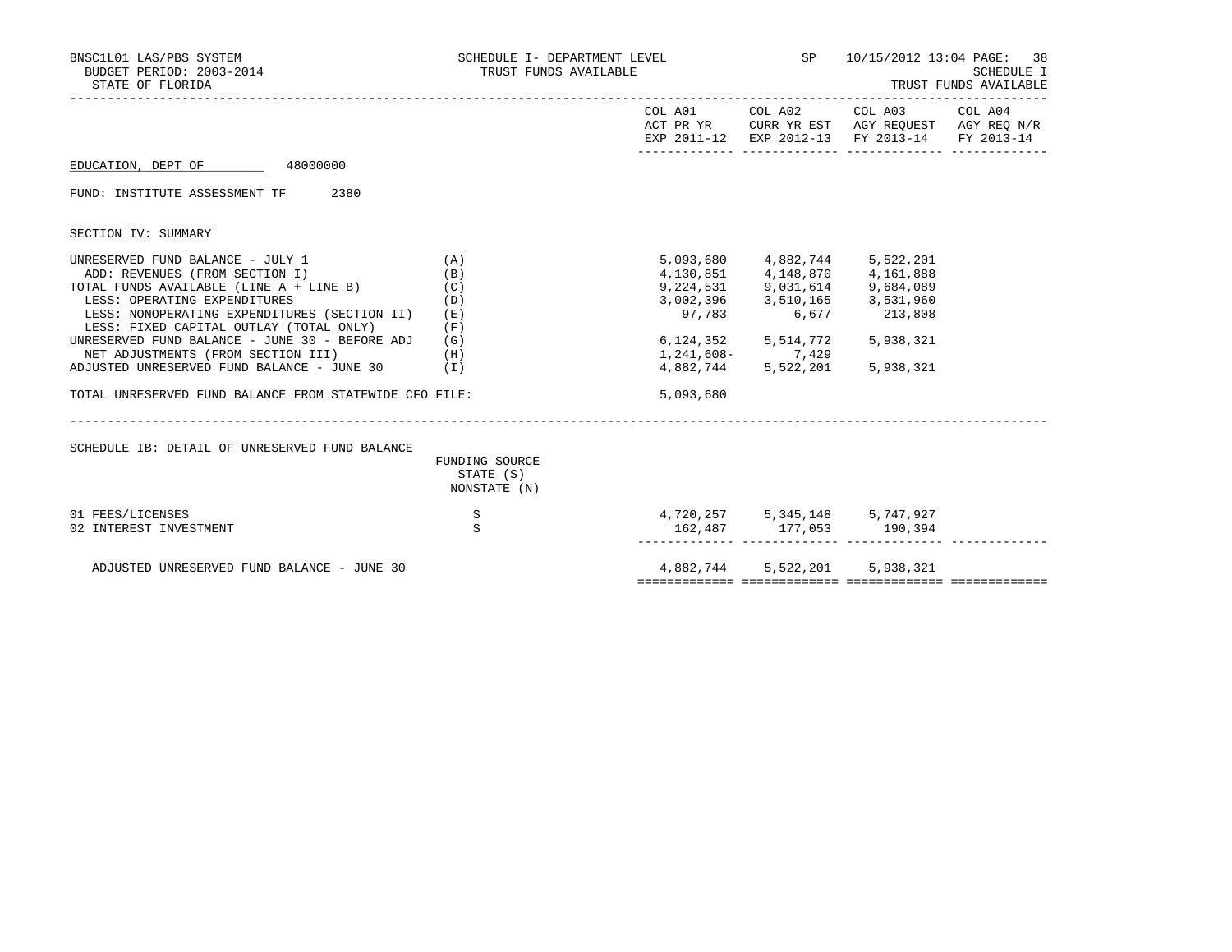|                                                                                                                                                                                                                                                                                        |                                                            |                                                                                                                               |                                      |             |                                                                                                                                                                                                                                                                    | COL A01 COL A02                                              | COL A03<br>ACT PR YR CURR YR EST AGY REQUEST AGY REQ N/R<br>EXP 2011-12 EXP 2012-13 FY 2013-14 | COL A04<br>FY 2013-14 |
|----------------------------------------------------------------------------------------------------------------------------------------------------------------------------------------------------------------------------------------------------------------------------------------|------------------------------------------------------------|-------------------------------------------------------------------------------------------------------------------------------|--------------------------------------|-------------|--------------------------------------------------------------------------------------------------------------------------------------------------------------------------------------------------------------------------------------------------------------------|--------------------------------------------------------------|------------------------------------------------------------------------------------------------|-----------------------|
| EDUCATION, DEPT OF                                                                                                                                                                                                                                                                     | 48000000                                                   |                                                                                                                               |                                      |             |                                                                                                                                                                                                                                                                    |                                                              |                                                                                                |                       |
| FUND: STUDENT LOAN OPERATING TF                                                                                                                                                                                                                                                        | 2397                                                       |                                                                                                                               |                                      |             |                                                                                                                                                                                                                                                                    |                                                              |                                                                                                |                       |
| SECTION I: DETAIL OF REVENUES                                                                                                                                                                                                                                                          | REVENUE CAP SVC AUTH MATCHING %<br>$CHG$ $\approx$<br>CODE |                                                                                                                               | ST I/C LOC I/C                       | CFDA<br>NO. |                                                                                                                                                                                                                                                                    |                                                              |                                                                                                |                       |
| 01 DEV AVERSION FEES/2718  001500 NO 0.0<br>02 INTEREST<br>04 REPAYMENT OF LOANS 001970 YES 0.0<br>05 TRUING UP INTEREST/2718 001500 NO 0.0<br>06 REFUNDS<br>07 ACCT MAINTENANCE FEES 000100 YES 0.0<br>08 DEFAULT AVERSION REBATE 001800 NO 0.0<br>09 TR FROM FUND 2792 001500 NO 0.0 | 000504 NO 0.0<br>001800 NO 0.0                             | 1009.86 0.00<br>17.61<br>0.00<br>1009.86 0.00<br>1009.86 0.00<br>1009.86 0.00<br>1009.86 0.00<br>1009.86 0.00<br>1009.86 0.00 | 0.00<br>0.00<br>0.00<br>0.00<br>0.00 |             | 26, 193, 498 23, 595, 752 23, 595, 752<br>$\begin{array}{ccccccccc} 0.00 & & & & & & & 72,891 & & & & 73,009 & & & 69,359 \\ 0.00 & & & & & & 1,700 & & & 1,530 & & 1,377 \\ 0.00 & & & & & 2,158,994 & & 1,893,181 & & 1,660,094 \end{array}$<br>219,356<br>2,561 | 466,517 116,629 93,303<br>510,655 466,562 402,144<br>110,278 | 54,527                                                                                         |                       |
| TOTAL TO LINE B IN SECTION IV                                                                                                                                                                                                                                                          |                                                            |                                                                                                                               |                                      |             |                                                                                                                                                                                                                                                                    | 29,626,172 26,256,941 25,876,556                             |                                                                                                |                       |
| SECTION II: DETAIL OF NONOPERATING EXPENDITURES                                                                                                                                                                                                                                        |                                                            | OBJECT<br>CODE                                                                                                                | TRANSFER CFDA<br>TO BE               | NO.         |                                                                                                                                                                                                                                                                    |                                                              |                                                                                                |                       |
| 01 TR TO 48800000/2021 - INDIRECT COST<br>02 TR TO GR - SWCAP<br>03 ASSESSMENT ON INVESTMENTS<br>04 REFUND STATE REVENUES                                                                                                                                                              |                                                            | 810000<br>810000<br>820000<br>860000                                                                                          |                                      | 84.032      | 48800000 84.032 1,700,532 1,700,535 1,700,535<br>84.032 204,494 204,494 204,494<br>84.032 25,909 23,638 20,333                                                                                                                                                     | 67,374 96,161                                                | 96,161                                                                                         |                       |
| TOTAL TO LINE E IN SECTION IV                                                                                                                                                                                                                                                          |                                                            |                                                                                                                               |                                      |             |                                                                                                                                                                                                                                                                    | 1,998,309 2,024,828                                          | 2,021,523                                                                                      |                       |
| SECTION III: ADJUSTMENTS                                                                                                                                                                                                                                                               |                                                            | OBJECT<br>CODE                                                                                                                |                                      |             |                                                                                                                                                                                                                                                                    |                                                              |                                                                                                |                       |
| 02 ADJMT TO PRIOR YEAR PAYABLES<br>03 RESERVE FOR DEFAULT PREVENTION (91980)<br>04 PR YR CF B NOT PART OF CERFIED FORWARD<br>05 PR YR SEPTEMBER OPERATING REVERSIONS<br>06 CY SEPTEMBER 30 OPERATING REVERSIONS ADJ<br>12 ROUNDING                                                     |                                                            | 991000<br>991000<br>991000<br>991000<br>991000<br>991000                                                                      |                                      |             | 14,122<br>$5,293,720-$<br>35,777-<br>19,307<br>$\mathbf{1}$                                                                                                                                                                                                        | 276,098                                                      |                                                                                                |                       |
| TOTAL TO LINE H IN SECTION IV                                                                                                                                                                                                                                                          |                                                            |                                                                                                                               |                                      |             |                                                                                                                                                                                                                                                                    | $5,296,067 - 276,098$                                        |                                                                                                |                       |

============= ============= ============= =============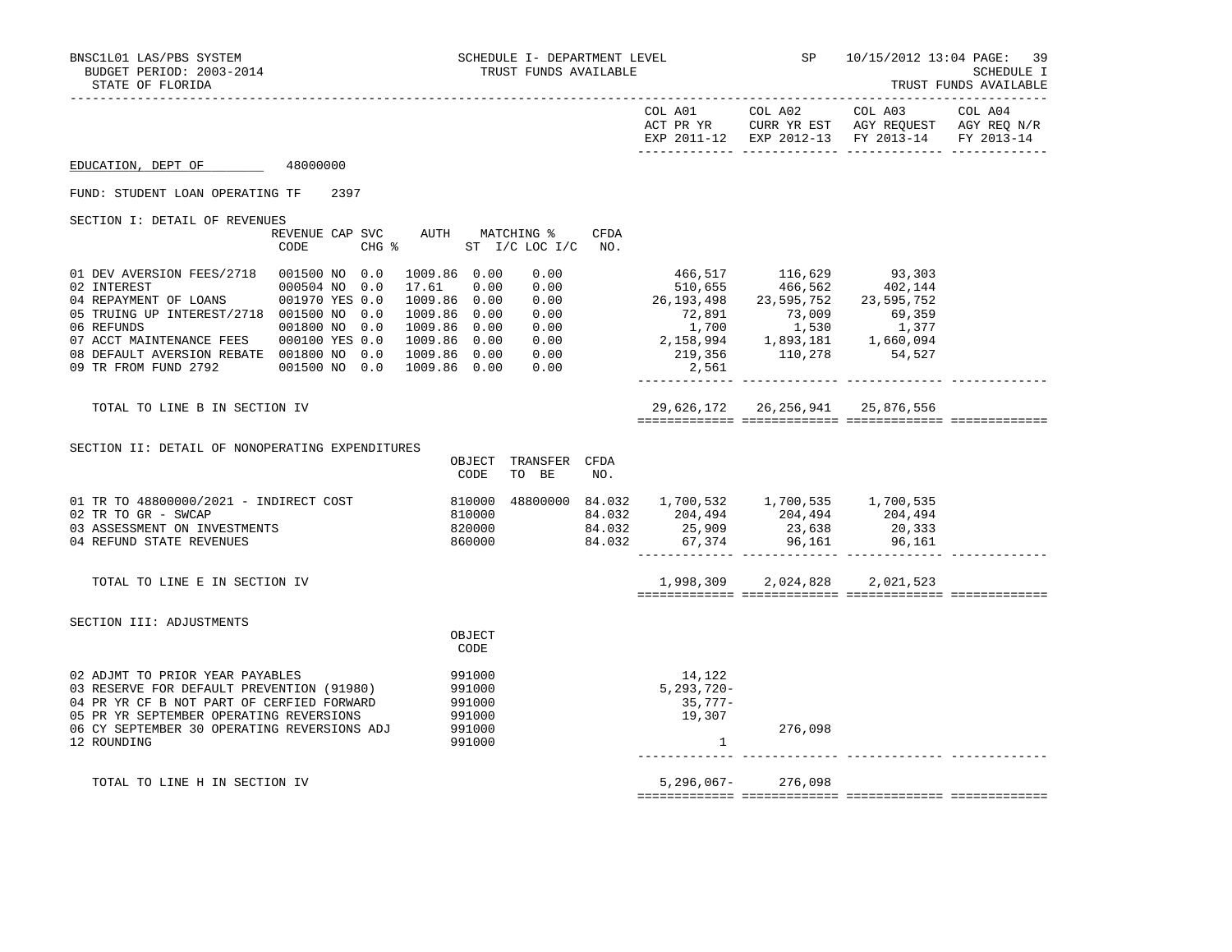| BNSC1L01 LAS/PBS SYSTEM<br>BUDGET PERIOD: 2003-2014<br>STATE OF FLORIDA | SCHEDULE I- DEPARTMENT LEVEL<br>TRUST FUNDS AVAILABLE |                   |                                      | SP 10/15/2012 13:04 PAGE: 40<br>SCHEDULE I<br>TRUST FUNDS AVAILABLE                                                               |  |  |
|-------------------------------------------------------------------------|-------------------------------------------------------|-------------------|--------------------------------------|-----------------------------------------------------------------------------------------------------------------------------------|--|--|
|                                                                         |                                                       |                   |                                      | COL A01 COL A02 COL A03 COL A04<br>ACT PR YR CURR YR EST AGY REQUEST AGY REQ N/R<br>EXP 2011-12 EXP 2012-13 FY 2013-14 FY 2013-14 |  |  |
| EDUCATION, DEPT OF 48000000                                             |                                                       |                   |                                      |                                                                                                                                   |  |  |
| FUND: STUDENT LOAN OPERATING TF<br>2397                                 |                                                       |                   |                                      |                                                                                                                                   |  |  |
| SECTION IV: SUMMARY                                                     |                                                       |                   |                                      |                                                                                                                                   |  |  |
| UNRESERVED FUND BALANCE - JULY 1                                        | (A)                                                   | 21,132,884        |                                      |                                                                                                                                   |  |  |
| ADD: REVENUES (FROM SECTION I)                                          | (B)                                                   | 29,626,172        |                                      | 26,256,941 25,876,556                                                                                                             |  |  |
| TOTAL FUNDS AVAILABLE (LINE A + LINE B) (C)                             |                                                       | 50,759,056        |                                      | 47,951,888 42,169,537                                                                                                             |  |  |
| LESS: OPERATING EXPENDITURES                                            | (D)                                                   | 21,769,733        |                                      | 29,910,177 28,411,052                                                                                                             |  |  |
| LESS: NONOPERATING EXPENDITURES (SECTION II)                            | (E)                                                   |                   | 1,998,309 2,024,828                  | 2,021,523                                                                                                                         |  |  |
| LESS: FIXED CAPITAL OUTLAY (TOTAL ONLY)                                 | (F)                                                   |                   |                                      |                                                                                                                                   |  |  |
| UNRESERVED FUND BALANCE - JUNE 30 - BEFORE ADJ                          | (G)                                                   |                   | 26,991,014 16,016,883                | 11,736,962                                                                                                                        |  |  |
| NET ADJUSTMENTS (FROM SECTION III)                                      | (H)                                                   | 5,296,067-276,098 |                                      |                                                                                                                                   |  |  |
| ADJUSTED UNRESERVED FUND BALANCE - JUNE 30                              | (I)                                                   | 21,694,947        | 16,292,981                           | 11,736,962                                                                                                                        |  |  |
| TOTAL UNRESERVED FUND BALANCE FROM STATEWIDE CFO FILE:                  |                                                       | 21, 132, 884      |                                      |                                                                                                                                   |  |  |
|                                                                         |                                                       |                   |                                      |                                                                                                                                   |  |  |
| SCHEDULE IB: DETAIL OF UNRESERVED FUND BALANCE                          |                                                       |                   |                                      |                                                                                                                                   |  |  |
|                                                                         | FUNDING SOURCE<br>STATE (S)                           |                   |                                      |                                                                                                                                   |  |  |
|                                                                         | NONSTATE (N)                                          |                   |                                      |                                                                                                                                   |  |  |
|                                                                         |                                                       |                   |                                      |                                                                                                                                   |  |  |
| 01 REPAYMENT OF LOANS                                                   | N                                                     |                   | 20,914,705 15,899,998 11,497,231     |                                                                                                                                   |  |  |
| 02 INTEREST ON INVESTMENTS                                              | N                                                     |                   | 407,742 314,393 194,585              |                                                                                                                                   |  |  |
| 03 DEFAULT AVERSION FEES                                                | N                                                     |                   |                                      |                                                                                                                                   |  |  |
|                                                                         |                                                       |                   |                                      |                                                                                                                                   |  |  |
|                                                                         |                                                       |                   |                                      |                                                                                                                                   |  |  |
| ADJUSTED UNRESERVED FUND BALANCE - JUNE 30                              |                                                       |                   | 21,694,947   16,292,981   11,736,962 |                                                                                                                                   |  |  |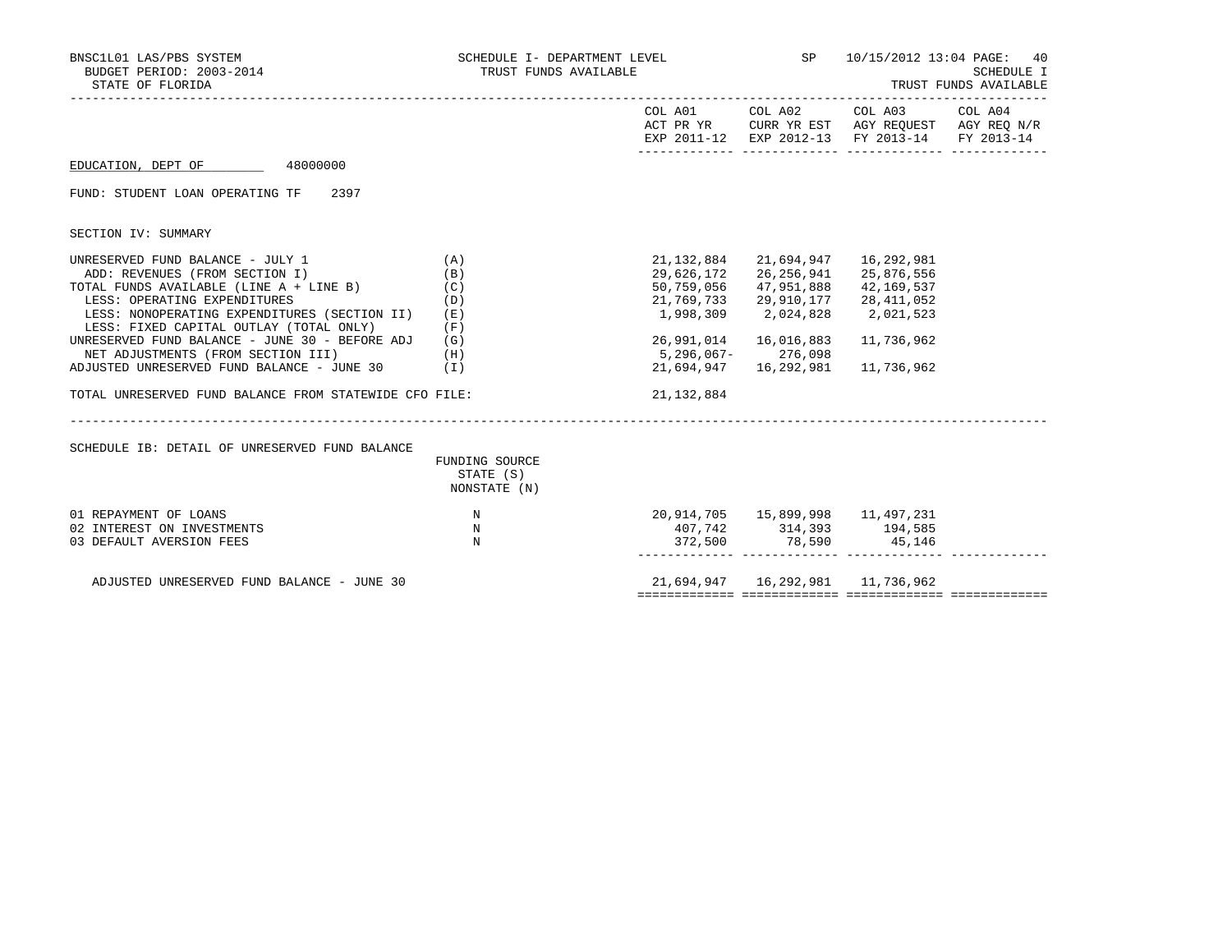| BNSC1L01 LAS/PBS SYSTEM<br>BUDGET PERIOD: 2003-2014<br>STATE OF FLORIDA                                                                                                                                                                  |                                         | SCHEDULE I- DEPARTMENT LEVEL<br>TRUST FUNDS AVAILABLE |                                                             |                                        | SP 10/15/2012 13:04 PAGE:                                                                      | 41<br>SCHEDULE I<br>TRUST FUNDS AVAILABLE |
|------------------------------------------------------------------------------------------------------------------------------------------------------------------------------------------------------------------------------------------|-----------------------------------------|-------------------------------------------------------|-------------------------------------------------------------|----------------------------------------|------------------------------------------------------------------------------------------------|-------------------------------------------|
|                                                                                                                                                                                                                                          |                                         |                                                       |                                                             | COL A01 COL A02                        | COL A03<br>ACT PR YR CURR YR EST AGY REQUEST AGY REQ N/R<br>EXP 2011-12 EXP 2012-13 FY 2013-14 | COL A04<br>FY 2013-14                     |
| EDUCATION, DEPT OF                                                                                                                                                                                                                       | 48000000                                |                                                       |                                                             |                                        |                                                                                                |                                           |
| FUND: WELFARE TRANSITION TF 2401                                                                                                                                                                                                         |                                         |                                                       |                                                             |                                        |                                                                                                |                                           |
| SECTION I: DETAIL OF REVENUES                                                                                                                                                                                                            | REVENUE CAP SVC AUTH MATCHING %<br>CODE | CFDA<br>CHG % ST I/C LOC I/C NO.                      |                                                             |                                        |                                                                                                |                                           |
| H1 TANF TRANSFER DCF/2401  001500 NO 0.0<br>H5 TANF TRANSFER DCF/2401  001510 NO 0.0                                                                                                                                                     | 411                                     | 411 0.00<br>0.00<br>0.00<br>0.00                      | 93.558 4,111,626<br>93.558 73,713,579 98,277,590 98,277,590 |                                        |                                                                                                |                                           |
| TOTAL TO LINE B IN SECTION IV                                                                                                                                                                                                            |                                         |                                                       |                                                             | 77,825,205 98,277,590 98,277,590       |                                                                                                |                                           |
| SECTION II: DETAIL OF NONOPERATING EXPENDITURES                                                                                                                                                                                          |                                         | OBJECT TRANSFER CFDA<br>TO BE<br>CODE<br>NO.          |                                                             |                                        |                                                                                                |                                           |
| TOTAL TO LINE E IN SECTION IV                                                                                                                                                                                                            |                                         |                                                       |                                                             |                                        |                                                                                                |                                           |
| SECTION III: ADJUSTMENTS                                                                                                                                                                                                                 |                                         | OBJECT<br>CODE                                        |                                                             |                                        |                                                                                                |                                           |
| TOTAL TO LINE H IN SECTION IV                                                                                                                                                                                                            |                                         |                                                       |                                                             |                                        |                                                                                                |                                           |
| SECTION IV: SUMMARY                                                                                                                                                                                                                      |                                         |                                                       |                                                             |                                        |                                                                                                |                                           |
| UNRESERVED FUND BALANCE - JULY 1<br>ADD: REVENUES (FROM SECTION I)<br>TOTAL FUNDS AVAILABLE (LINE A + LINE B)<br>LESS: OPERATING EXPENDITURES<br>LESS: NONOPERATING EXPENDITURES (SECTION II)<br>LESS: FIXED CAPITAL OUTLAY (TOTAL ONLY) |                                         | (A)<br>(B)<br>(C)<br>(D)<br>(E)<br>(F)                | 77,825,205<br>77,825,205<br>77,568,789                      | 98,277,590<br>98,534,006<br>98,277,590 | 256,416 256,416<br>98, 277, 590<br>98,534,006<br>98,277,590                                    |                                           |
| UNRESERVED FUND BALANCE - JUNE 30 - BEFORE ADJ<br>NET ADJUSTMENTS (FROM SECTION III)                                                                                                                                                     |                                         | (G)<br>(H)                                            | 256,416                                                     | 256,416                                | 256,416                                                                                        |                                           |
| ADJUSTED UNRESERVED FUND BALANCE - JUNE 30                                                                                                                                                                                               |                                         | (I)                                                   | 256,416                                                     | 256,416                                | 256,416                                                                                        |                                           |

TOTAL UNRESERVED FUND BALANCE FROM STATEWIDE CFO FILE: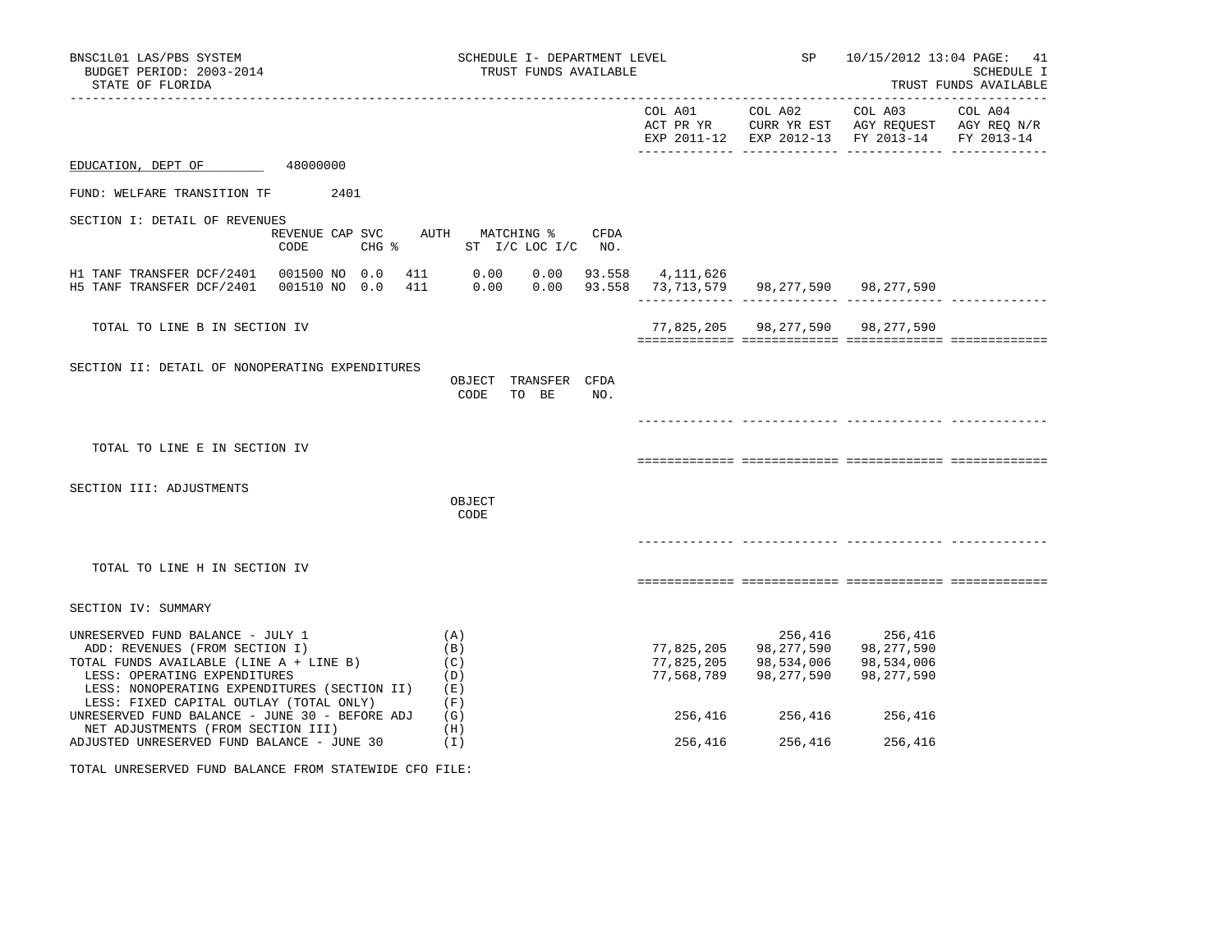| BNSC1L01 LAS/PBS SYSTEM<br>BUDGET PERIOD: 2003-2014<br>STATE OF FLORIDA<br>-------------------                                                                                                                                                                                                                                                                                 |                                              |                                                             | SCHEDULE I- DEPARTMENT LEVEL<br>TRUST FUNDS AVAILABLE | SP                                                                                                                | 10/15/2012 13:04 PAGE: 42                                                                                                                                | SCHEDULE I<br>TRUST FUNDS AVAILABLE |
|--------------------------------------------------------------------------------------------------------------------------------------------------------------------------------------------------------------------------------------------------------------------------------------------------------------------------------------------------------------------------------|----------------------------------------------|-------------------------------------------------------------|-------------------------------------------------------|-------------------------------------------------------------------------------------------------------------------|----------------------------------------------------------------------------------------------------------------------------------------------------------|-------------------------------------|
|                                                                                                                                                                                                                                                                                                                                                                                |                                              |                                                             |                                                       | COL A01 COL A02<br>ACT PR YR CURR YR EST AGY REQUEST AGY REQ N/R<br>EXP 2011-12 EXP 2012-13 FY 2013-14 FY 2013-14 | COL A03                                                                                                                                                  | COL A04                             |
| EDUCATION, DEPT OF                                                                                                                                                                                                                                                                                                                                                             | 48000000                                     |                                                             |                                                       |                                                                                                                   |                                                                                                                                                          |                                     |
| FUND: NURS STDNT LOAN FORGIVE TF 2505                                                                                                                                                                                                                                                                                                                                          |                                              |                                                             |                                                       |                                                                                                                   |                                                                                                                                                          |                                     |
| SECTION I: DETAIL OF REVENUES                                                                                                                                                                                                                                                                                                                                                  | REVENUE CAP SVC AUTH MATCHING % CFDA<br>CODE |                                                             | CHG $\frac{1}{2}$ ST I/C LOC I/C NO.                  |                                                                                                                   |                                                                                                                                                          |                                     |
| 01 TRN FROM DOH FUND 2352  001500 NO  0.0  1009.66  0.00<br>02 TRN FROM DOH FUND 2505 001500 NO 0.0                                                                                                                                                                                                                                                                            |                                              | 1009.66 0.00                                                | 0.00<br>0.00                                          | 700,000                                                                                                           | 800,000 800,000                                                                                                                                          |                                     |
| TOTAL TO LINE B IN SECTION IV                                                                                                                                                                                                                                                                                                                                                  |                                              |                                                             |                                                       |                                                                                                                   | 1,500,000 800,000                                                                                                                                        |                                     |
| SECTION II: DETAIL OF NONOPERATING EXPENDITURES                                                                                                                                                                                                                                                                                                                                |                                              | CODE                                                        | OBJECT TRANSFER CFDA<br>TO BE<br>NO.                  |                                                                                                                   |                                                                                                                                                          |                                     |
| 01 STATE TRUST FUND RESERVE                                                                                                                                                                                                                                                                                                                                                    |                                              | 999000                                                      |                                                       |                                                                                                                   | 75,000                                                                                                                                                   |                                     |
| TOTAL TO LINE E IN SECTION IV                                                                                                                                                                                                                                                                                                                                                  |                                              |                                                             |                                                       |                                                                                                                   | 75,000                                                                                                                                                   |                                     |
| SECTION III: ADJUSTMENTS                                                                                                                                                                                                                                                                                                                                                       |                                              | OBJECT<br>CODE                                              |                                                       |                                                                                                                   |                                                                                                                                                          |                                     |
| TOTAL TO LINE H IN SECTION IV                                                                                                                                                                                                                                                                                                                                                  |                                              |                                                             |                                                       |                                                                                                                   |                                                                                                                                                          |                                     |
| SECTION IV: SUMMARY                                                                                                                                                                                                                                                                                                                                                            |                                              |                                                             |                                                       |                                                                                                                   |                                                                                                                                                          |                                     |
| UNRESERVED FUND BALANCE - JULY 1<br>ADD: REVENUES (FROM SECTION I)<br>TOTAL FUNDS AVAILABLE (LINE A + LINE B)<br>LESS: OPERATING EXPENDITURES<br>LESS: NONOPERATING EXPENDITURES (SECTION II)<br>LESS: FIXED CAPITAL OUTLAY (TOTAL ONLY)<br>UNRESERVED FUND BALANCE - JUNE 30 - BEFORE ADJ<br>NET ADJUSTMENTS (FROM SECTION III)<br>ADJUSTED UNRESERVED FUND BALANCE - JUNE 30 |                                              | (A)<br>(B)<br>(C)<br>(D)<br>(E)<br>(F)<br>(G)<br>(H)<br>(I) |                                                       | 418,874                                                                                                           | 418,874<br>$\begin{array}{llll} 1,500,000 & 800,000 \\ 1,500,000 & 1,218,874 \\ 1,081,126 & 1,081,126 \end{array}$<br>75,000<br>418,874 62,748<br>62,748 |                                     |

TOTAL UNRESERVED FUND BALANCE FROM STATEWIDE CFO FILE: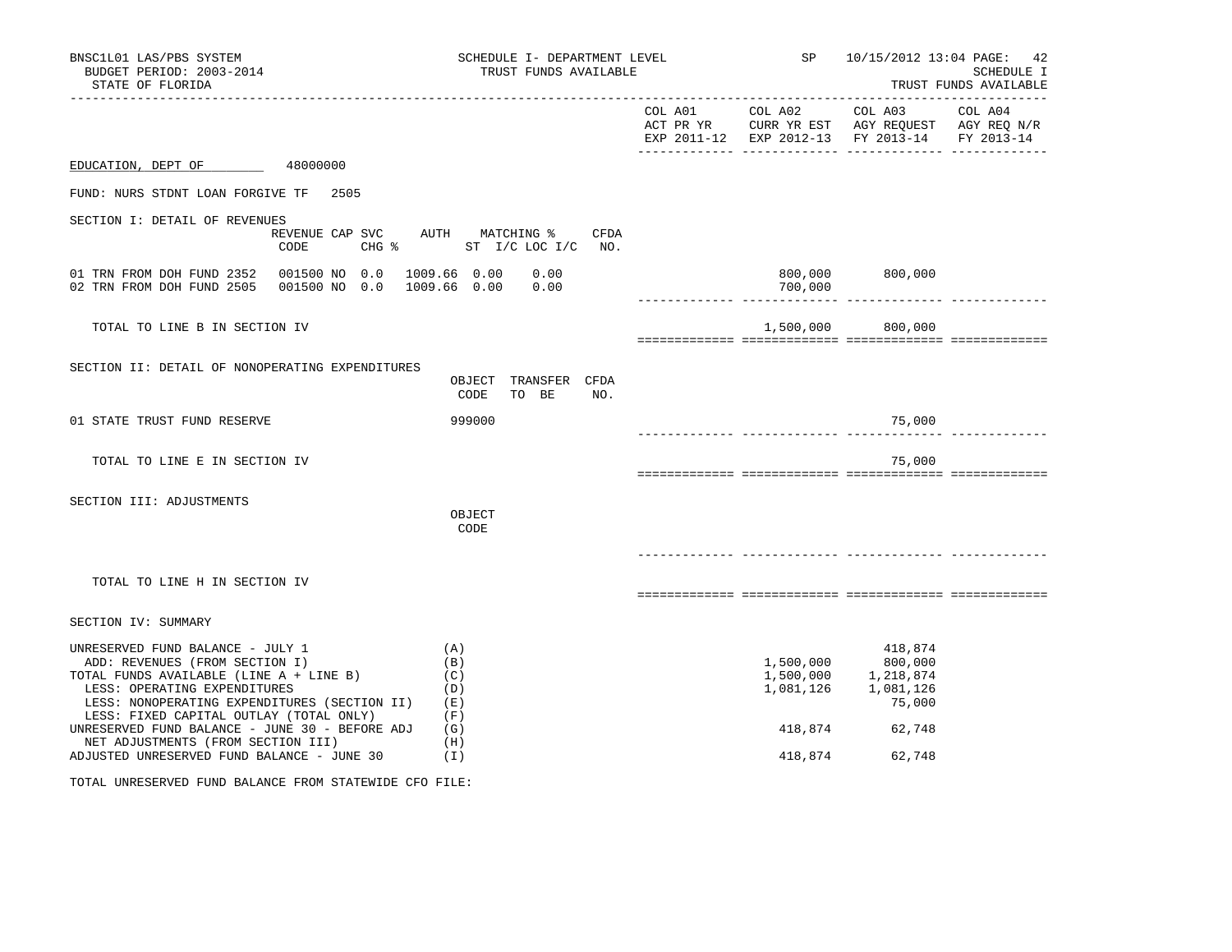| BNSC1L01 LAS/PBS SYSTEM<br>BUDGET PERIOD: 2003-2014<br>STATE OF FLORIDA | SCHEDULE I- DEPARTMENT LEVEL<br>TRUST FUNDS AVAILABLE |                                     |                        | SP 10/15/2012 13:04 PAGE: 43                                        | SCHEDULE I<br>TRUST FUNDS AVAILABLE |
|-------------------------------------------------------------------------|-------------------------------------------------------|-------------------------------------|------------------------|---------------------------------------------------------------------|-------------------------------------|
|                                                                         |                                                       | COL A01<br>ACT PR YR<br>EXP 2011-12 | COL A02<br>CURR YR EST | COL A03 COL A04<br>AGY REQUEST<br>EXP 2012-13 FY 2013-14 FY 2013-14 | AGY REQ N/R                         |
| 48000000<br>EDUCATION, DEPT OF                                          |                                                       |                                     |                        |                                                                     |                                     |
| FUND: NURS STDNT LOAN FORGIVE TF<br>2505                                |                                                       |                                     |                        |                                                                     |                                     |
| SCHEDULE IB: DETAIL OF UNRESERVED FUND BALANCE                          | FUNDING SOURCE<br>STATE (S)<br>NONSTATE (N)           |                                     |                        |                                                                     |                                     |
| 01 TRANSFERS FROM DOH-NURSING FUND 2505                                 | S                                                     |                                     |                        | 418,874 62,748                                                      |                                     |
| ADJUSTED UNRESERVED FUND BALANCE - JUNE 30                              |                                                       |                                     |                        | 418,874 62,748                                                      |                                     |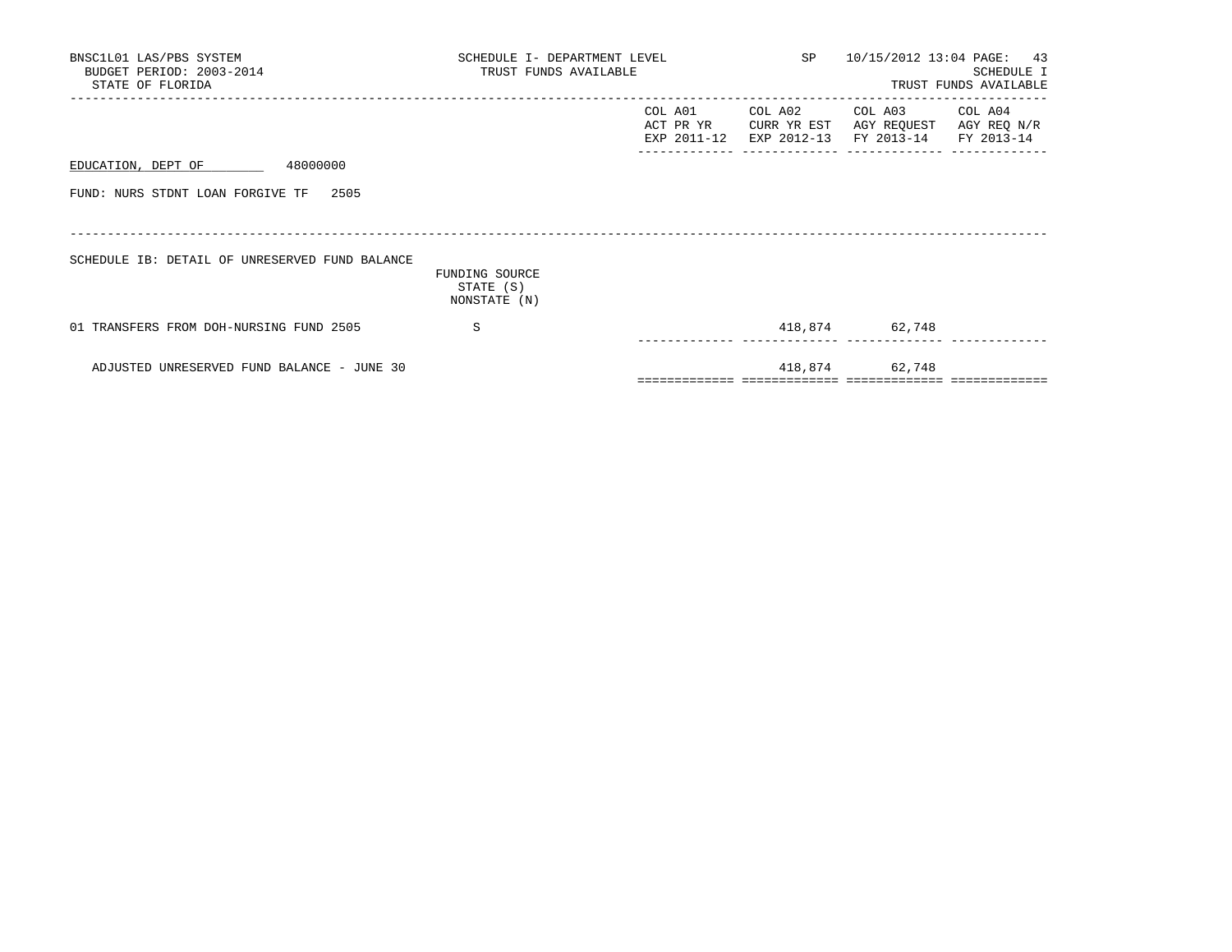| BNSC1L01 LAS/PBS SYSTEM<br>BUDGET PERIOD: 2003-2014<br>STATE OF FLORIDA                                                                                                   |                                                                 | <b>SP</b> SP<br>SCHEDULE I- DEPARTMENT LEVEL<br>TRUST FUNDS AVAILABLE |                               |                                                                                                                                   | 10/15/2012 13:04 PAGE: 44<br><b>SCHEDULE I</b><br>TRUST FUNDS AVAILABLE<br>------------------------- |  |  |
|---------------------------------------------------------------------------------------------------------------------------------------------------------------------------|-----------------------------------------------------------------|-----------------------------------------------------------------------|-------------------------------|-----------------------------------------------------------------------------------------------------------------------------------|------------------------------------------------------------------------------------------------------|--|--|
|                                                                                                                                                                           |                                                                 |                                                                       |                               | COL A01 COL A02 COL A03 COL A04<br>ACT PR YR CURR YR EST AGY REQUEST AGY REQ N/R<br>EXP 2011-12 EXP 2012-13 FY 2013-14 FY 2013-14 |                                                                                                      |  |  |
| EDUCATION, DEPT OF 48000000                                                                                                                                               |                                                                 |                                                                       |                               |                                                                                                                                   |                                                                                                      |  |  |
| FUND: OPERATING TRUST FUND<br>2510                                                                                                                                        |                                                                 |                                                                       |                               |                                                                                                                                   |                                                                                                      |  |  |
| SECTION I: DETAIL OF REVENUES                                                                                                                                             |                                                                 |                                                                       |                               |                                                                                                                                   |                                                                                                      |  |  |
| REVENUE CAP SVC AUTH MATCHING %<br>CODE<br>$CHG$ $\approx$                                                                                                                | CFDA<br>ST I/C LOC I/C NO.                                      |                                                                       |                               |                                                                                                                                   |                                                                                                      |  |  |
| 01 SALE/TRANSPONDER TIME<br>001905 YES 0.0<br>02 FEES-GED TESTING<br>000100 YES 0.0<br>03 INTEREST-INVESTMENT 000502 NO 0.0                                               | 1001.28  0.00  0.00<br>215.32  0.00  0.00<br>17.61 0.00<br>0.00 | 20,479<br>1,444,661  1,450,000  1,154,000                             |                               | $23,539$ $23,626$ $18,803$                                                                                                        |                                                                                                      |  |  |
| TOTAL TO LINE B IN SECTION IV                                                                                                                                             |                                                                 |                                                                       | 1,488,679 1,473,626 1,172,803 |                                                                                                                                   |                                                                                                      |  |  |
| SECTION II: DETAIL OF NONOPERATING EXPENDITURES                                                                                                                           | TRANSFER CFDA<br>OBJECT<br>CODE<br>TO BE<br>NO.                 |                                                                       |                               |                                                                                                                                   |                                                                                                      |  |  |
| 01 REFUND STATE REVENUES<br>02 ASSESSMENT ON INVESTMENTS<br>03 STATE TRUST FUND RESERVE                                                                                   | 860000<br>820000<br>999000                                      | 3,655<br>1,182                                                        | 1,186 944                     | 73,622                                                                                                                            |                                                                                                      |  |  |
| TOTAL TO LINE E IN SECTION IV                                                                                                                                             |                                                                 |                                                                       | 4,837 1,186 74,566            |                                                                                                                                   |                                                                                                      |  |  |
| SECTION III: ADJUSTMENTS                                                                                                                                                  | OBJECT<br>CODE                                                  |                                                                       |                               |                                                                                                                                   |                                                                                                      |  |  |
| 01 ROUNDING<br>02 SWFS ADJ #2 TO INCREASE A.R 700000/1000<br>03 PY CF B NOT PART OF CF<br>04 PY SEPTEMBER OPERATING REVERSION ADJ<br>05 CY SEPTEMBER OPERATING REVERSIONS | 991000<br>991000<br>991000<br>991000<br>991000                  | $1 -$<br>10,618<br>49,359-<br>13,002                                  | 24,625                        |                                                                                                                                   |                                                                                                      |  |  |
|                                                                                                                                                                           |                                                                 |                                                                       |                               |                                                                                                                                   |                                                                                                      |  |  |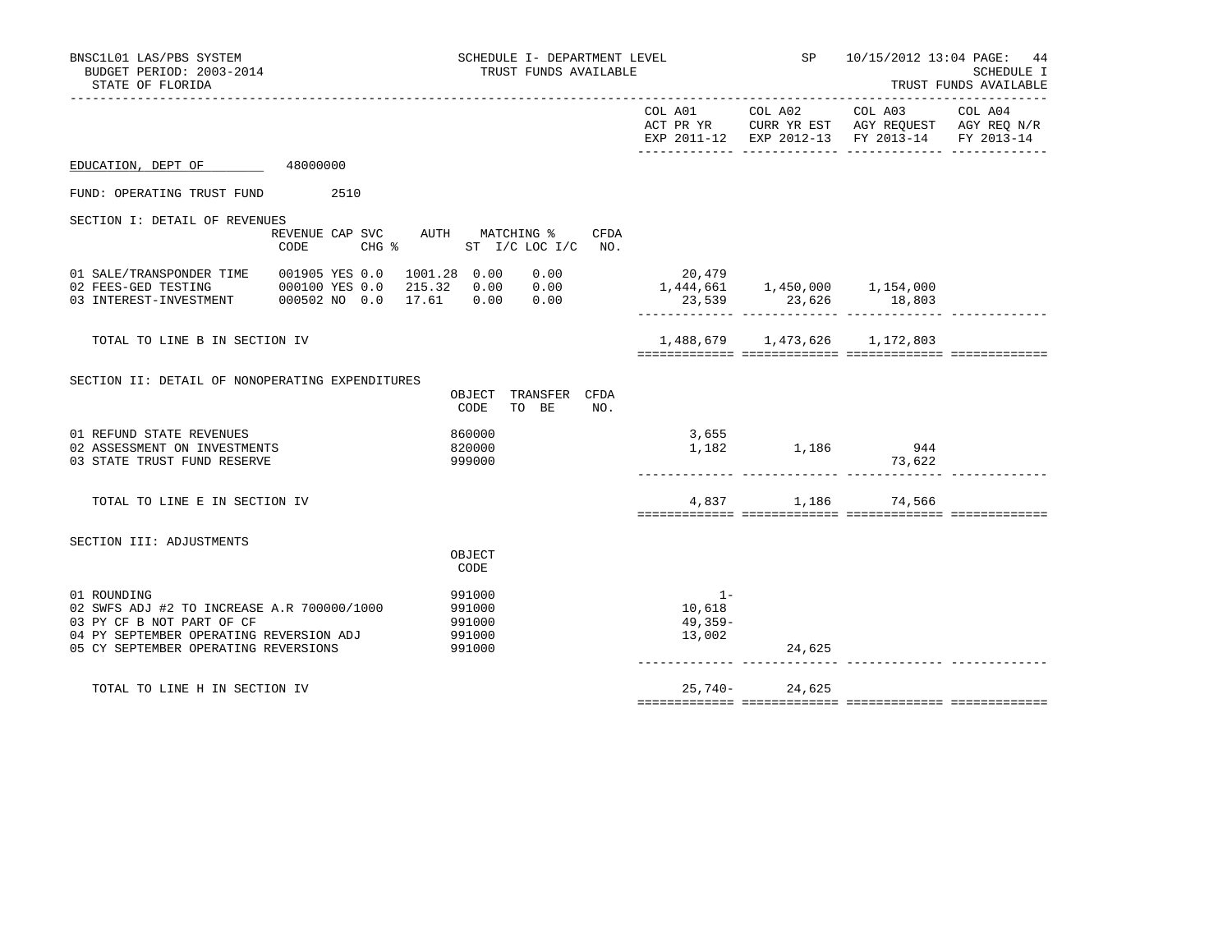| BNSC1L01 LAS/PBS SYSTEM<br>BUDGET PERIOD: 2003-2014<br>STATE OF FLORIDA                                                                           | SCHEDULE I- DEPARTMENT LEVEL<br>TRUST FUNDS AVAILABLE |         | <b>SP</b>                                                                                                                      | 10/15/2012 13:04 PAGE: 45<br>SCHEDULE I<br>TRUST FUNDS AVAILABLE                                                  |  |  |
|---------------------------------------------------------------------------------------------------------------------------------------------------|-------------------------------------------------------|---------|--------------------------------------------------------------------------------------------------------------------------------|-------------------------------------------------------------------------------------------------------------------|--|--|
|                                                                                                                                                   |                                                       |         | COL A01 COL A02                                                                                                                | COL A03 COL A04<br>ACT PR YR CURR YR EST AGY REQUEST AGY REQ N/R<br>EXP 2011-12 EXP 2012-13 FY 2013-14 FY 2013-14 |  |  |
| EDUCATION, DEPT OF 48000000                                                                                                                       |                                                       |         |                                                                                                                                |                                                                                                                   |  |  |
| FUND: OPERATING TRUST FUND 2510                                                                                                                   |                                                       |         |                                                                                                                                |                                                                                                                   |  |  |
| SECTION IV: SUMMARY                                                                                                                               |                                                       |         |                                                                                                                                |                                                                                                                   |  |  |
| UNRESERVED FUND BALANCE - JULY 1<br>ADD: REVENUES (FROM SECTION I)<br>TOTAL FUNDS AVAILABLE (LINE A + LINE B) (C)<br>LESS: OPERATING EXPENDITURES | (A)<br>(B)<br>(D)                                     |         | 705,793 912,022 556,250<br>1,488,679 1,473,626 1,172,803<br>2, 194, 472 2, 385, 648 1, 729, 053<br>1,251,873 1,852,837 932,777 |                                                                                                                   |  |  |
| LESS: NONOPERATING EXPENDITURES (SECTION II)<br>LESS: FIXED CAPITAL OUTLAY (TOTAL ONLY)<br>UNRESERVED FUND BALANCE - JUNE 30 - BEFORE ADJ         | (E)<br>(F)<br>(G)                                     |         | 4,837 1,186 74,566<br>937,762 531,625                                                                                          | 721,710                                                                                                           |  |  |
| NET ADJUSTMENTS (FROM SECTION III)<br>ADJUSTED UNRESERVED FUND BALANCE - JUNE 30                                                                  | (H)<br>(I)                                            | 912,022 | 25,740-24,625<br>556,250                                                                                                       | 721,710                                                                                                           |  |  |
| TOTAL UNRESERVED FUND BALANCE FROM STATEWIDE CFO FILE:                                                                                            |                                                       | 705,793 |                                                                                                                                |                                                                                                                   |  |  |
| SCHEDULE IB: DETAIL OF UNRESERVED FUND BALANCE                                                                                                    | FUNDING SOURCE<br>STATE (S)<br>NONSTATE (N)           |         |                                                                                                                                |                                                                                                                   |  |  |
| 01 GED FEES/TESTING                                                                                                                               | N                                                     |         |                                                                                                                                | 912,022 556,250 721,710                                                                                           |  |  |
| ADJUSTED UNRESERVED FUND BALANCE - JUNE 30                                                                                                        |                                                       | 912,022 | 556,250                                                                                                                        | 721,710                                                                                                           |  |  |

============= ============= ============= =============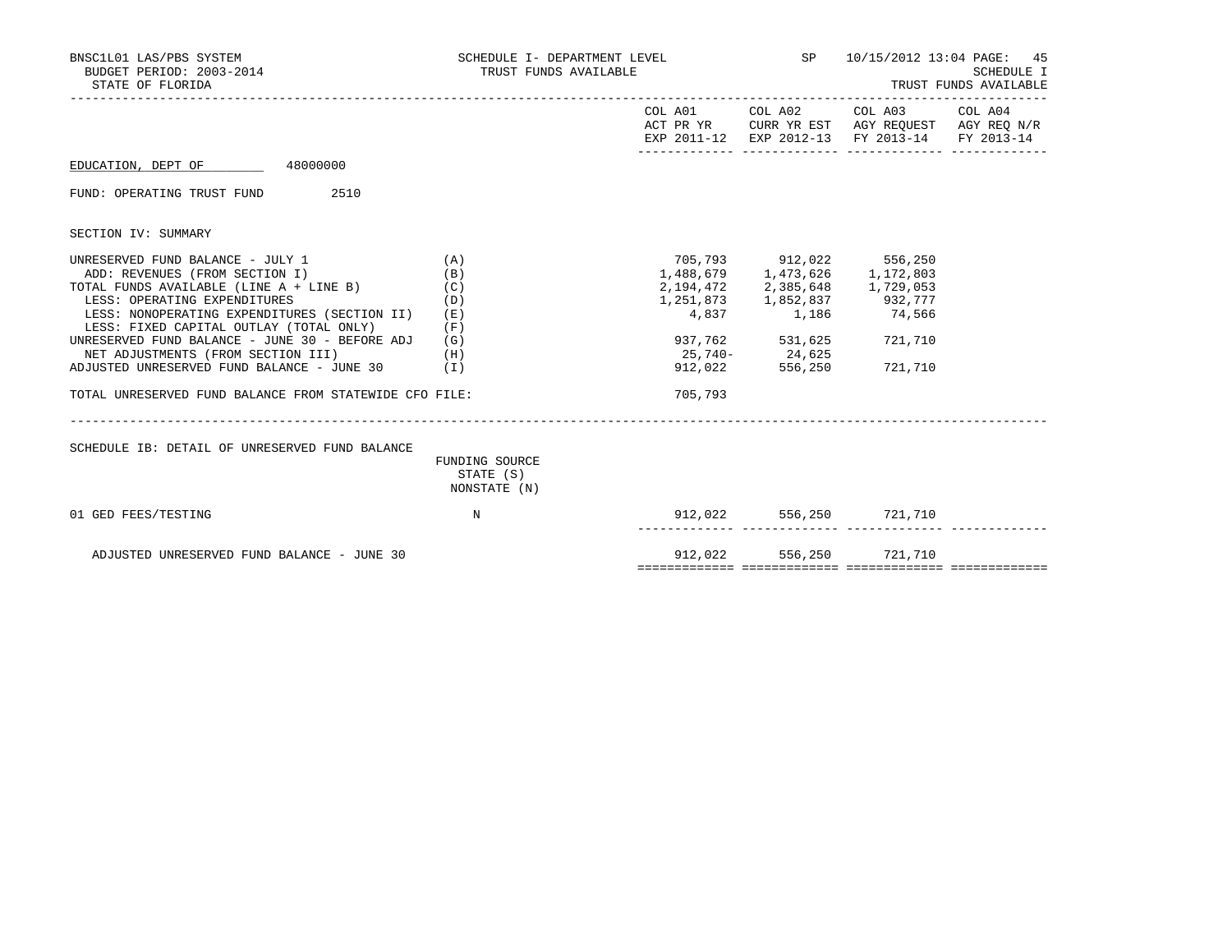| BNSC1L01 LAS/PBS SYSTEM<br>SCHEDULE I- DEPARTMENT LEVEL<br>BUDGET PERIOD: 2003-2014<br>TRUST FUNDS AVAILABLE<br>STATE OF FLORIDA                                                                                                                                                                                                                                               |                                                                              |                                                                   |                                                             | SP 10/15/2012 13:04 PAGE:                                                                                 | 46<br>SCHEDULE I<br>TRUST FUNDS AVAILABLE |
|--------------------------------------------------------------------------------------------------------------------------------------------------------------------------------------------------------------------------------------------------------------------------------------------------------------------------------------------------------------------------------|------------------------------------------------------------------------------|-------------------------------------------------------------------|-------------------------------------------------------------|-----------------------------------------------------------------------------------------------------------|-------------------------------------------|
|                                                                                                                                                                                                                                                                                                                                                                                |                                                                              | COL A01                                                           | COL A02                                                     | COL A03<br>ACT PR YR CURR YR EST AGY REQUEST AGY REQ N/R<br>EXP 2011-12 EXP 2012-13 FY 2013-14 FY 2013-14 | COL A04                                   |
| EDUCATION, DEPT OF 48000000                                                                                                                                                                                                                                                                                                                                                    |                                                                              |                                                                   |                                                             |                                                                                                           |                                           |
| FUND: OPERATIONS AND MAINT TF<br>2516                                                                                                                                                                                                                                                                                                                                          |                                                                              |                                                                   |                                                             |                                                                                                           |                                           |
| SECTION I: DETAIL OF REVENUES<br>CODE                                                                                                                                                                                                                                                                                                                                          | REVENUE CAP SVC AUTH MATCHING %<br>CFDA<br>CHG $\text{S}$ ST I/C LOC I/C NO. |                                                                   |                                                             |                                                                                                           |                                           |
| 04 MISCELLANEOUS REVENUE<br>000400 YES 0.0<br>05 INTEREST<br>000500 NO 0.0<br>06 CHARITY RACING/DBPR2520 001500 NO 0.0                                                                                                                                                                                                                                                         | 215.32 0.00<br>0.00<br>215.32 0.00<br>0.00<br>550.035 0.00<br>0.00           | 515<br>3,629                                                      | 3,850 2,500<br>500<br>2,048                                 | 500                                                                                                       |                                           |
| TOTAL TO LINE B IN SECTION IV                                                                                                                                                                                                                                                                                                                                                  |                                                                              |                                                                   | 7,994                                                       | 5,048<br>500                                                                                              |                                           |
| SECTION II: DETAIL OF NONOPERATING EXPENDITURES                                                                                                                                                                                                                                                                                                                                | OBJECT TRANSFER CFDA<br>CODE<br>TO BE<br>NO.                                 |                                                                   |                                                             |                                                                                                           |                                           |
| 03 ASSESSMENT ON INVESTMENT<br>05 UNFUNDED BUDGET                                                                                                                                                                                                                                                                                                                              | 820000<br>899000                                                             | 26                                                                | 25                                                          | 25<br>15,056-                                                                                             |                                           |
| TOTAL TO LINE E IN SECTION IV                                                                                                                                                                                                                                                                                                                                                  |                                                                              | 26                                                                |                                                             | 25 15,031-                                                                                                |                                           |
| SECTION III: ADJUSTMENTS                                                                                                                                                                                                                                                                                                                                                       | OBJECT<br>CODE                                                               |                                                                   |                                                             |                                                                                                           |                                           |
| 01 ROUNDING                                                                                                                                                                                                                                                                                                                                                                    | 991000                                                                       | <sup>1</sup>                                                      |                                                             |                                                                                                           |                                           |
| TOTAL TO LINE H IN SECTION IV                                                                                                                                                                                                                                                                                                                                                  |                                                                              | <sup>1</sup>                                                      |                                                             |                                                                                                           |                                           |
| SECTION IV: SUMMARY                                                                                                                                                                                                                                                                                                                                                            |                                                                              |                                                                   |                                                             |                                                                                                           |                                           |
| UNRESERVED FUND BALANCE - JULY 1<br>ADD: REVENUES (FROM SECTION I)<br>TOTAL FUNDS AVAILABLE (LINE A + LINE B)<br>LESS: OPERATING EXPENDITURES<br>LESS: NONOPERATING EXPENDITURES (SECTION II)<br>LESS: FIXED CAPITAL OUTLAY (TOTAL ONLY)<br>UNRESERVED FUND BALANCE - JUNE 30 - BEFORE ADJ<br>NET ADJUSTMENTS (FROM SECTION III)<br>ADJUSTED UNRESERVED FUND BALANCE - JUNE 30 | (A)<br>(B)<br>(C)<br>(D)<br>(E)<br>(F)<br>(G)<br>(H)<br>(1)                  | 17,894<br>7,994<br>25,888<br>6,417<br>26<br>19,445<br>1<br>19,446 | 19,446<br>5,048<br>24,494<br>20,000<br>25<br>4,469<br>4,469 | 4,469<br>500<br>4,969<br>20,000<br>15,031–                                                                |                                           |
| TOTAL UNRESERVED FUND BALANCE FROM STATEWIDE CFO FILE:                                                                                                                                                                                                                                                                                                                         |                                                                              | 17,894                                                            |                                                             |                                                                                                           |                                           |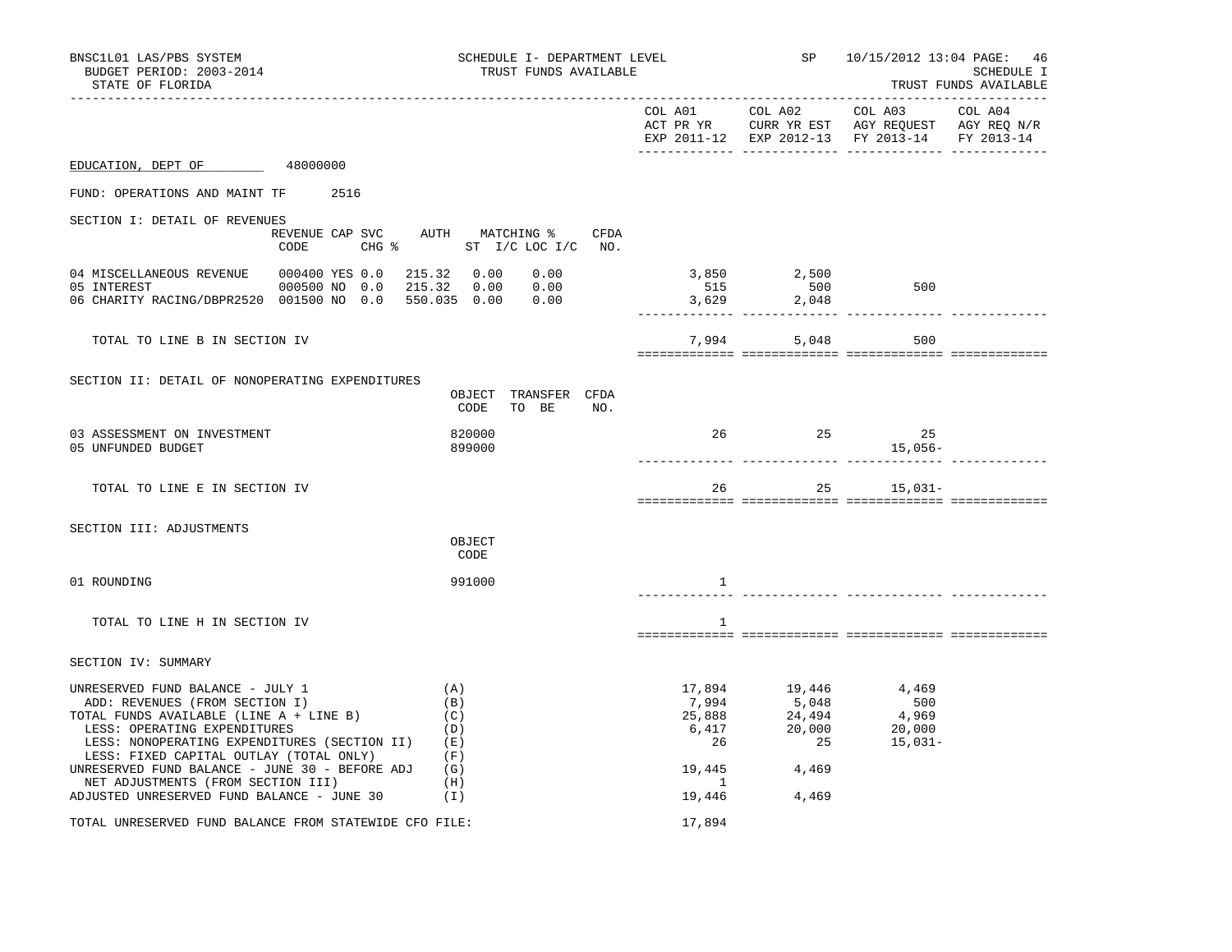| BNSC1L01 LAS/PBS SYSTEM<br>BUDGET PERIOD: 2003-2014<br>STATE OF FLORIDA                                                                                                                                                                                                                                                              |                                                                       |                                 | SCHEDULE I- DEPARTMENT LEVEL<br>TRUST FUNDS AVAILABLE |                                                                                        |                                                      | SP 10/15/2012 13:04 PAGE: 47                                                                                      | SCHEDULE I<br>TRUST FUNDS AVAILABLE |
|--------------------------------------------------------------------------------------------------------------------------------------------------------------------------------------------------------------------------------------------------------------------------------------------------------------------------------------|-----------------------------------------------------------------------|---------------------------------|-------------------------------------------------------|----------------------------------------------------------------------------------------|------------------------------------------------------|-------------------------------------------------------------------------------------------------------------------|-------------------------------------|
|                                                                                                                                                                                                                                                                                                                                      |                                                                       |                                 |                                                       |                                                                                        | COL A01 COL A02                                      | COL A03 COL A04<br>ACT PR YR CURR YR EST AGY REQUEST AGY REQ N/R<br>EXP 2011-12 EXP 2012-13 FY 2013-14 FY 2013-14 |                                     |
| EDUCATION, DEPT OF                                                                                                                                                                                                                                                                                                                   | 48000000                                                              |                                 |                                                       |                                                                                        |                                                      |                                                                                                                   |                                     |
| FUND: PHOSPHATE RESEARCH TF 2530                                                                                                                                                                                                                                                                                                     |                                                                       |                                 |                                                       |                                                                                        |                                                      |                                                                                                                   |                                     |
| SECTION I: DETAIL OF REVENUES                                                                                                                                                                                                                                                                                                        | REVENUE CAP SVC AUTH MATCHING % CFDA<br>CODE CHG % ST I/C LOC I/C NO. |                                 |                                                       |                                                                                        |                                                      |                                                                                                                   |                                     |
| 01 SEVERANCE TAX<br>02 INTEREST                                                                                                                                                                                                                                                                                                      | 001609 NO 7.3 378.101 0.00 0.00<br>000500 NO 0.0                      |                                 |                                                       | $1,896,367$ $1,900,000$ $2,000,000$                                                    | 24,414 21,000 21,000<br>---------- -------------- -- |                                                                                                                   |                                     |
| TOTAL TO LINE B IN SECTION IV                                                                                                                                                                                                                                                                                                        |                                                                       |                                 |                                                       |                                                                                        | 1,920,781 1,921,000 2,021,000                        |                                                                                                                   |                                     |
| SECTION II: DETAIL OF NONOPERATING EXPENDITURES                                                                                                                                                                                                                                                                                      |                                                                       | OBJECT TRANSFER CFDA<br>CODE    | TO BE<br>NO.                                          |                                                                                        |                                                      |                                                                                                                   |                                     |
| TOTAL TO LINE E IN SECTION IV                                                                                                                                                                                                                                                                                                        |                                                                       |                                 |                                                       |                                                                                        |                                                      |                                                                                                                   |                                     |
| SECTION III: ADJUSTMENTS                                                                                                                                                                                                                                                                                                             |                                                                       | OBJECT<br>CODE                  |                                                       |                                                                                        |                                                      |                                                                                                                   |                                     |
| 01 UNRESERVED FB NOT RECORDED BY CFO<br>02 OPERATING EXP NOT RECORDED IN FLAIR                                                                                                                                                                                                                                                       | 991000                                                                | 991000                          |                                                       | 8,967,833<br>$2,360,846-$                                                              |                                                      | _ _____________ ___________________                                                                               |                                     |
| TOTAL TO LINE H IN SECTION IV                                                                                                                                                                                                                                                                                                        |                                                                       |                                 |                                                       | 6,606,987                                                                              |                                                      |                                                                                                                   |                                     |
| SECTION IV: SUMMARY                                                                                                                                                                                                                                                                                                                  |                                                                       |                                 |                                                       |                                                                                        |                                                      |                                                                                                                   |                                     |
| UNRESERVED FUND BALANCE - JULY 1<br>ADD: REVENUES (FROM SECTION I)<br>TOTAL FUNDS AVAILABLE (LINE A + LINE B)<br>LESS: OPERATING EXPENDITURES<br>LESS: OPERATING EXPENDITURES<br>LESS: NONOPERATING EXPENDITURES (SECTION II) (E)<br>LESS: FIXED CAPITAL OUTLAY (TOTAL ONLY)<br>UNRESERVED FUND BALANCE - JUNE 30 - BEFORE ADJ $(G)$ |                                                                       | (A)<br>(B)<br>(C)<br>(D)<br>(F) |                                                       | 8,527,768 5,426,449<br>1,920,781 1,921,000 2,021,000<br>1,920,781 10,448,768 7,447,449 |                                                      | 5,022,319 5,033,444                                                                                               |                                     |
| NET ADJUSTMENTS (FROM SECTION III)<br>ADJUSTED UNRESERVED FUND BALANCE - JUNE 30                                                                                                                                                                                                                                                     |                                                                       | (H)<br>(I)                      |                                                       | 6,606,987<br>8,527,768                                                                 | 1,920,781 5,426,449 2,414,005<br>5,426,449 2,414,005 |                                                                                                                   |                                     |

TOTAL UNRESERVED FUND BALANCE FROM STATEWIDE CFO FILE: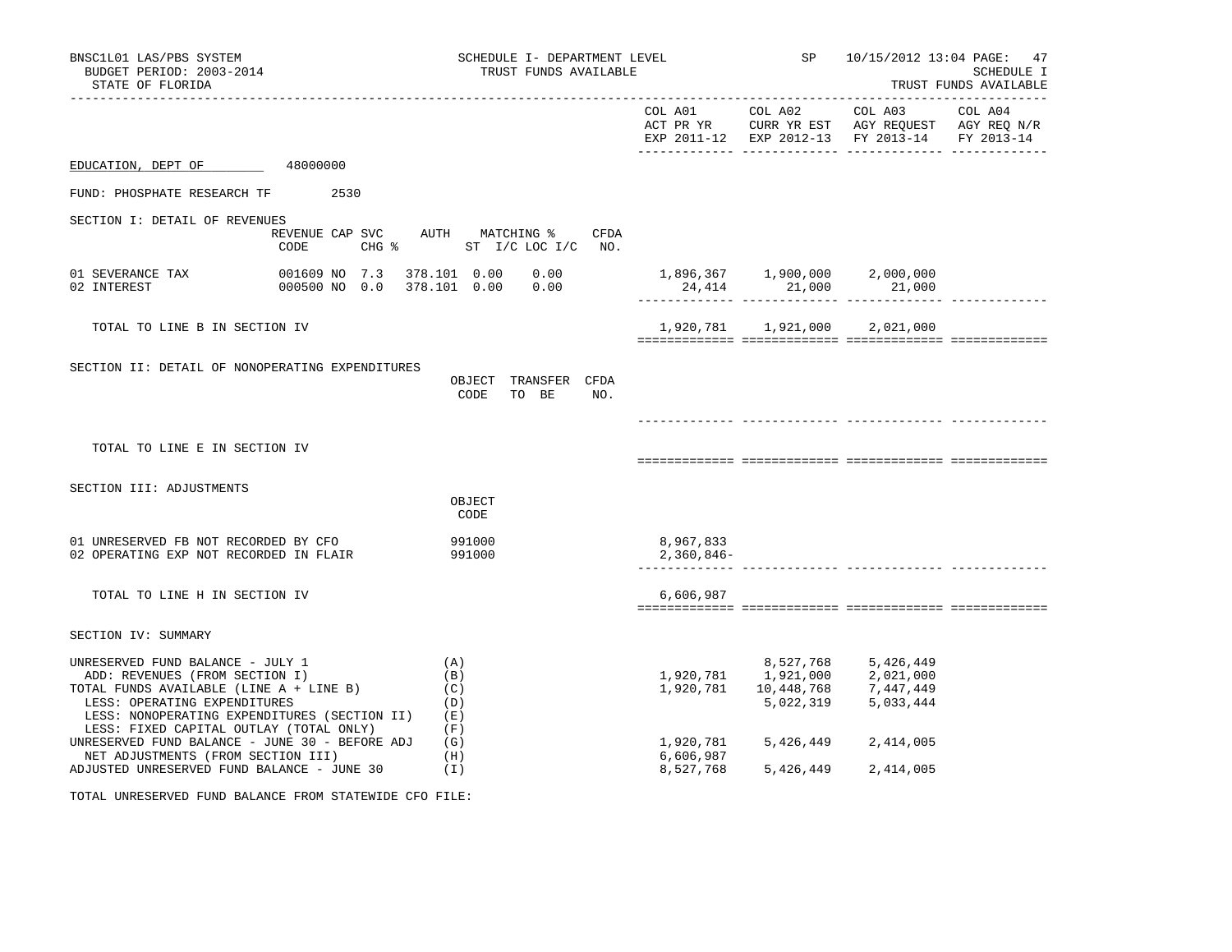| BNSC1L01 LAS/PBS SYSTEM<br>BUDGET PERIOD: 2003-2014<br>STATE OF FLORIDA | SCHEDULE I- DEPARTMENT LEVEL<br>TRUST FUNDS AVAILABLE |                                     |                                       | SP 10/15/2012 13:04 PAGE: 48         | SCHEDULE I<br>TRUST FUNDS AVAILABLE  |
|-------------------------------------------------------------------------|-------------------------------------------------------|-------------------------------------|---------------------------------------|--------------------------------------|--------------------------------------|
|                                                                         |                                                       | COL A01<br>ACT PR YR<br>EXP 2011-12 | COL A02<br>CURR YR EST<br>EXP 2012-13 | COL A03<br>AGY REQUEST<br>FY 2013-14 | COL A04<br>AGY REQ N/R<br>FY 2013-14 |
| 48000000<br>EDUCATION, DEPT OF                                          |                                                       |                                     |                                       |                                      |                                      |
| 2530<br>FUND: PHOSPHATE RESEARCH TF                                     |                                                       |                                     |                                       |                                      |                                      |
| SCHEDULE IB: DETAIL OF UNRESERVED FUND BALANCE                          | FUNDING SOURCE<br>STATE (S)<br>NONSTATE (N)           |                                     |                                       |                                      |                                      |
| 01 SEVERANCE TAX                                                        | S                                                     |                                     |                                       | 8,527,768 5,426,449 2,414,005        |                                      |
| ADJUSTED UNRESERVED FUND BALANCE - JUNE 30                              |                                                       | =================================   |                                       | 8,527,768 5,426,449 2,414,005        |                                      |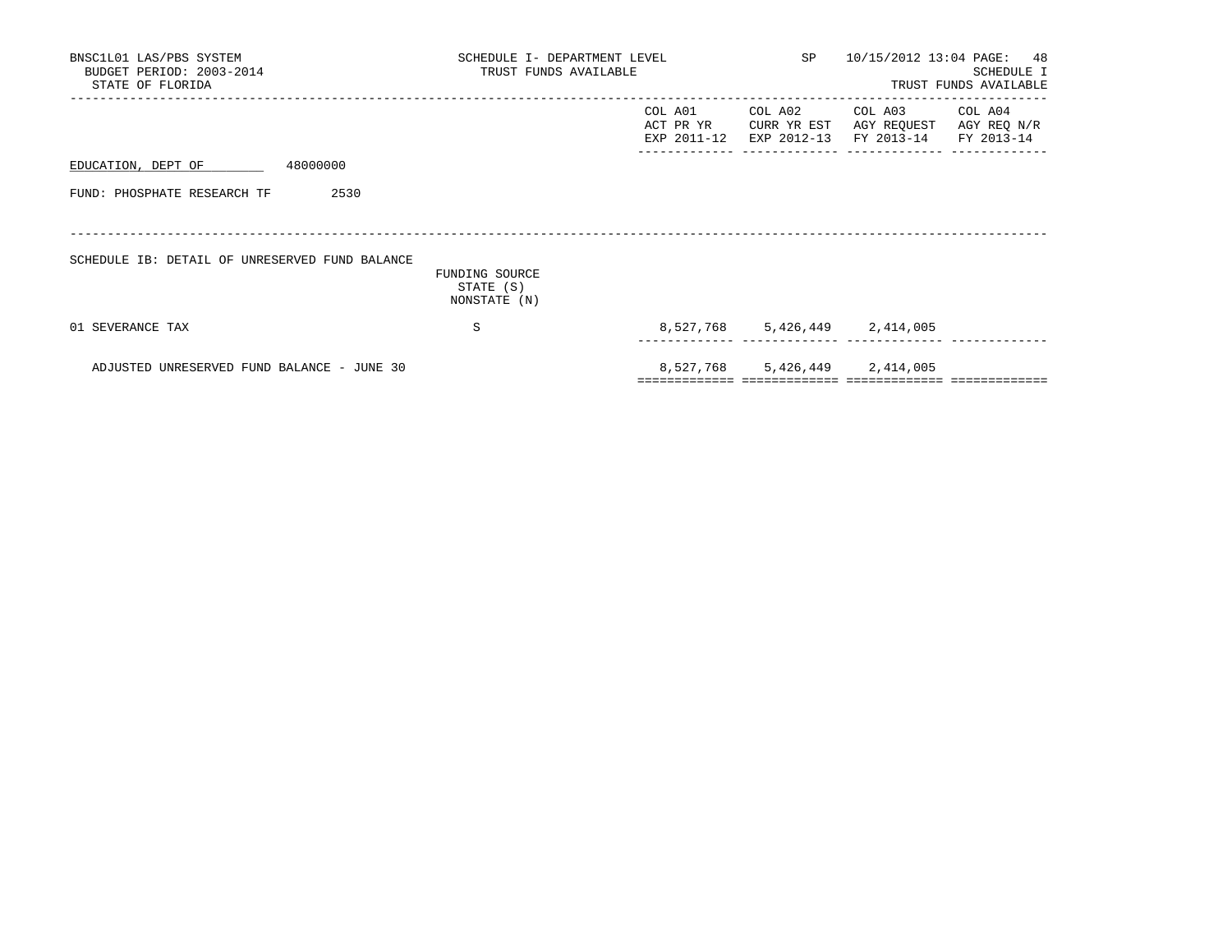| BNSC1L01 LAS/PBS SYSTEM<br>BUDGET PERIOD: 2003-2014<br>STATE OF FLORIDA                                                                                                                                                                                                                                                          | SCHEDULE I- DEPARTMENT LEVEL<br>TRUST FUNDS AVAILABLE                                  |                                                                       | SP                                                                                                               | 10/15/2012 13:04 PAGE: 49                                                 | SCHEDULE I<br>TRUST FUNDS AVAILABLE |
|----------------------------------------------------------------------------------------------------------------------------------------------------------------------------------------------------------------------------------------------------------------------------------------------------------------------------------|----------------------------------------------------------------------------------------|-----------------------------------------------------------------------|------------------------------------------------------------------------------------------------------------------|---------------------------------------------------------------------------|-------------------------------------|
|                                                                                                                                                                                                                                                                                                                                  |                                                                                        |                                                                       | ______________________________                                                                                   | ________________________<br>EXP 2011-12 EXP 2012-13 FY 2013-14 FY 2013-14 |                                     |
| EDUCATION, DEPT OF<br>48000000                                                                                                                                                                                                                                                                                                   |                                                                                        |                                                                       |                                                                                                                  |                                                                           |                                     |
| FUND: STATE SCHOOL TF<br>2543                                                                                                                                                                                                                                                                                                    |                                                                                        |                                                                       |                                                                                                                  |                                                                           |                                     |
| SECTION I: DETAIL OF REVENUES<br>REVENUE CAP SVC<br>CODE                                                                                                                                                                                                                                                                         | AUTH MATCHING %<br><b>CFDA</b><br>CHG % ST I/C LOC I/C NO.                             |                                                                       |                                                                                                                  |                                                                           |                                     |
| 01 FEES-LND LEASE-DEP/2408 000115 NO 0.0<br>03 INTEREST-INVESTMENT<br>000500 NO<br>0.0<br>04 UNCLAIMED PROP DFS/2007 003600 NO 0.0<br>001800 NO 0.0<br>05 REFUNDS                                                                                                                                                                | 1010.71 0.00<br>0.00<br>0.00<br>17.61 0.00<br>1010.71  0.00  0.00<br>550.164 0.00 0.00 | 528,950<br>2,498,318<br>148,729,408<br>5,920                          | 2,500,000 2,500,000<br>164,700,000 178,500,000                                                                   |                                                                           |                                     |
| 08 TR FR DHSMV-FIN RE/2625 001200 NO 0.0<br>10 MISC RECPT FR DBPR-2520 001200 NO 0.0<br>11 TR FR ST-TRANSP TF/2540 001500 NO 0.0                                                                                                                                                                                                 | 324.061  0.00  0.00<br>1010.71  0.00  0.00<br>GAA 0.00<br>0.00                         | 523,942<br>1,150,975<br>150,000,000                                   |                                                                                                                  | 1,300,000 1,300,000                                                       |                                     |
| TOTAL TO LINE B IN SECTION IV                                                                                                                                                                                                                                                                                                    |                                                                                        |                                                                       | 303,437,513 168,500,000 182,300,000                                                                              |                                                                           |                                     |
| SECTION II: DETAIL OF NONOPERATING EXPENDITURES                                                                                                                                                                                                                                                                                  | OBJECT TRANSFER CFDA<br>TO BE<br>CODE<br>NO.                                           |                                                                       |                                                                                                                  |                                                                           |                                     |
| 01 ASSESSMENT ON INVESTMENTS<br>03 STATE TRUST FUND RESERVE                                                                                                                                                                                                                                                                      | 820000<br>999000                                                                       |                                                                       | 121,421 127,500 127,500                                                                                          | 6,885,496                                                                 |                                     |
| TOTAL TO LINE E IN SECTION IV                                                                                                                                                                                                                                                                                                    |                                                                                        |                                                                       | 121,421 127,500 7,012,996                                                                                        |                                                                           |                                     |
| SECTION III: ADJUSTMENTS                                                                                                                                                                                                                                                                                                         | OBJECT<br>CODE                                                                         |                                                                       |                                                                                                                  |                                                                           |                                     |
| 06 ADJ-INCR LIAB UNCLAIMED PROP ADV                                                                                                                                                                                                                                                                                              | 991000                                                                                 | 664,194,671                                                           |                                                                                                                  |                                                                           |                                     |
| TOTAL TO LINE H IN SECTION IV                                                                                                                                                                                                                                                                                                    |                                                                                        | 664,194,671                                                           |                                                                                                                  |                                                                           |                                     |
| SECTION IV: SUMMARY                                                                                                                                                                                                                                                                                                              |                                                                                        |                                                                       |                                                                                                                  |                                                                           |                                     |
| UNRESERVED FUND BALANCE - JULY 1<br>ADD: REVENUES (FROM SECTION I)<br>TOTAL FUNDS AVAILABLE (LINE A + LINE B)<br>LESS: OPERATING EXPENDITURES<br>LESS: NONOPERATING EXPENDITURES (SECTION II)<br>LESS: FIXED CAPITAL OUTLAY (TOTAL ONLY)<br>UNRESERVED FUND BALANCE - JUNE 30 - BEFORE ADJ<br>NET ADJUSTMENTS (FROM SECTION III) | (A)<br>(B)<br>(C)<br>(D)<br>(E)<br>(F)<br>(G)<br>(H)                                   | 369,100,000<br>121,421<br>585, 239, 175 - 27, 227, 996<br>664,194,671 | 519, 455, 267 - 78, 955, 496<br>303, 437, 513 168, 500, 000<br>216,017,754-247,455,496<br>220,100,000<br>127,500 | 27,227,996<br>182,300,000<br>209,527,996<br>202,515,000<br>7,012,996      |                                     |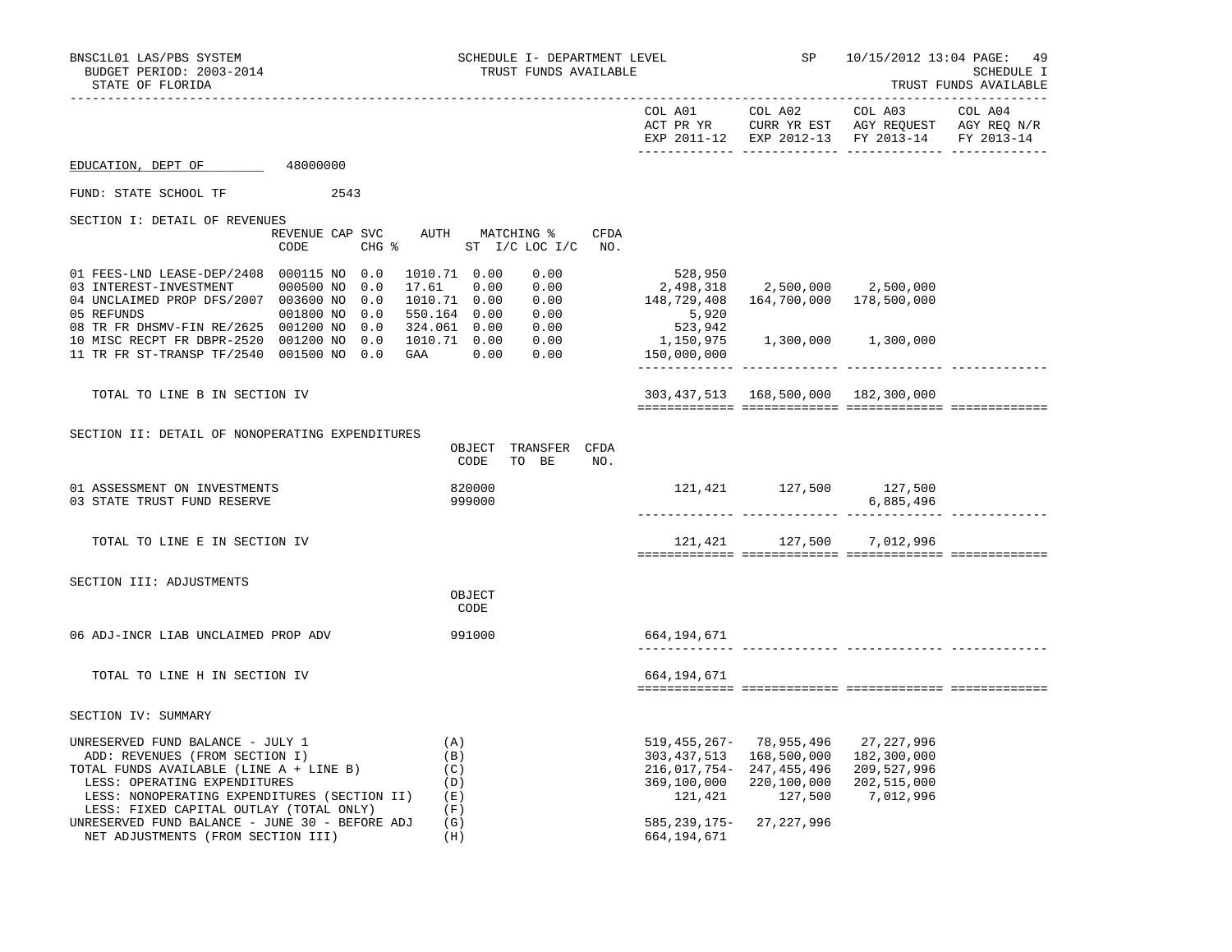| BNSC1L01 LAS/PBS SYSTEM<br>BUDGET PERIOD: 2003-2014<br>STATE OF FLORIDA                                     | SCHEDULE I- DEPARTMENT LEVEL<br>TRUST FUNDS AVAILABLE |                              | SP                                         | 10/15/2012 13:04 PAGE: 50                                                                                         | SCHEDULE I<br>TRUST FUNDS AVAILABLE |
|-------------------------------------------------------------------------------------------------------------|-------------------------------------------------------|------------------------------|--------------------------------------------|-------------------------------------------------------------------------------------------------------------------|-------------------------------------|
|                                                                                                             |                                                       |                              | COL A01 COL A02                            | COL A03 COL A04<br>ACT PR YR CURR YR EST AGY REOUEST AGY REO N/R<br>EXP 2011-12 EXP 2012-13 FY 2013-14 FY 2013-14 |                                     |
| EDUCATION, DEPT OF 48000000                                                                                 |                                                       |                              |                                            |                                                                                                                   |                                     |
| 2543<br>FUND: STATE SCHOOL TF                                                                               |                                                       |                              |                                            |                                                                                                                   |                                     |
| SECTION IV: SUMMARY                                                                                         |                                                       |                              |                                            |                                                                                                                   |                                     |
| ADJUSTED UNRESERVED FUND BALANCE - JUNE $30$ (I)                                                            |                                                       | 78,955,496 27,227,996        |                                            |                                                                                                                   |                                     |
| TOTAL UNRESERVED FUND BALANCE FROM STATEWIDE CFO FILE:                                                      |                                                       | $519, 455, 267 -$            |                                            |                                                                                                                   |                                     |
| SCHEDULE IB: DETAIL OF UNRESERVED FUND BALANCE                                                              | FUNDING SOURCE<br>STATE (S)<br>NONSTATE (N)           |                              |                                            |                                                                                                                   |                                     |
| 01 TRANSFER FROM DFS (UNCLAIMED PROPERTY)<br>02 TRANSFER FROM DBPR<br>03 INTEREST<br>04 TRANSFER FROM DHSMV | S<br>S<br>S<br>S                                      | 1,286,975 410,829<br>268,449 | 76,807,906 26,603,425<br>592, 166 213, 742 |                                                                                                                   |                                     |
| ADJUSTED UNRESERVED FUND BALANCE - JUNE 30                                                                  |                                                       |                              | 78,955,496 27,227,996                      |                                                                                                                   |                                     |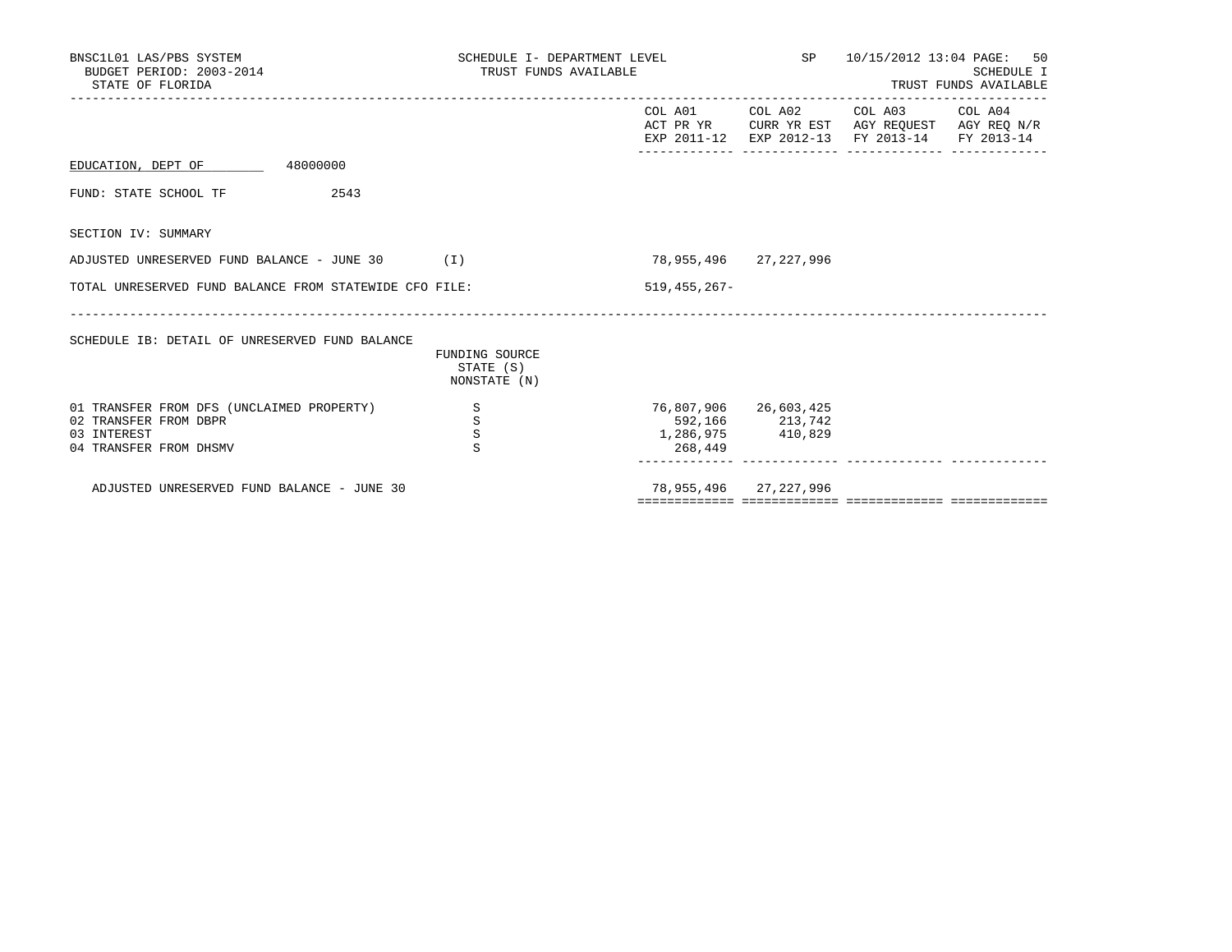|                                                                                                                                                                                                                                                 |                                                                                   |                                                                                                                                                                 |             |                                                                                                 |                                                                                                  | EXP 2011-12 EXP 2012-13 FY 2013-14                             | FY 2013-14 |
|-------------------------------------------------------------------------------------------------------------------------------------------------------------------------------------------------------------------------------------------------|-----------------------------------------------------------------------------------|-----------------------------------------------------------------------------------------------------------------------------------------------------------------|-------------|-------------------------------------------------------------------------------------------------|--------------------------------------------------------------------------------------------------|----------------------------------------------------------------|------------|
| EDUCATION, DEPT OF                                                                                                                                                                                                                              | 48000000                                                                          |                                                                                                                                                                 |             |                                                                                                 |                                                                                                  |                                                                |            |
| FUND: PUBLIC ED CO&DS TRUST FUND 2555                                                                                                                                                                                                           |                                                                                   |                                                                                                                                                                 |             |                                                                                                 |                                                                                                  |                                                                |            |
| SECTION I: DETAIL OF REVENUES                                                                                                                                                                                                                   | REVENUE CAP SVC<br>CODE<br>$CHG$ $\frac{1}{6}$                                    | AUTH MATCHING %<br>ST I/C LOC I/C                                                                                                                               | CFDA<br>NO. |                                                                                                 |                                                                                                  |                                                                |            |
| 01 UTILITY FEES<br>02 INTEREST<br>04 COMMUNCTN SRV DOR/2465 001607 NO<br>05 REFUNDS<br>06 BOND PROCEEDS<br>10 TRANS (GR/1000'SECT 13) 001500 NO 0.0<br>11 TRANS (2178~SECT 13) 001500 NO 0.0                                                    | 000300 YES 0.0<br>000500 NO<br>0.0<br>0.0<br>001800 NO<br>0.0<br>002200 NO<br>0.0 | 1013.65 0.00<br>0.00<br>1313.65 0.00<br>0.00<br>1013.65 0.00<br>0.00<br>1013.65 0.00<br>0.00<br>1013.65 0.00<br>0.00<br>0.00 0.00<br>GAA<br>GAA<br>0.00<br>0.00 |             | 605,024,267<br>29,828,282<br>423,967,056<br>945,993<br>76,960,638<br>120,000,000<br>130,000,000 | 618,520,000                                                                                      | 639,880,000<br>10,320,000 6,210,000<br>409,360,000 411,670,000 |            |
| TOTAL TO LINE B IN SECTION IV                                                                                                                                                                                                                   |                                                                                   |                                                                                                                                                                 |             |                                                                                                 | 1386, 726, 236 1038, 200, 000 1057, 760, 000                                                     |                                                                |            |
| SECTION II: DETAIL OF NONOPERATING EXPENDITURES                                                                                                                                                                                                 |                                                                                   | OBJECT<br>TRANSFER CFDA<br>TO BE<br>CODE                                                                                                                        | NO.         |                                                                                                 |                                                                                                  |                                                                |            |
| 01 REFUND STATE REVENUES<br>02 ASSESSMENT ON INVESTMENTS<br>03 TRANSFER TO FUND 2222 (181257)<br>04 TRANSFERS OUT WITHIN FUND (FSDB)<br>05 PAYMENTS TO SBA ARBITRAGE                                                                            |                                                                                   | 860000<br>820000<br>810000<br>810000<br>891000                                                                                                                  |             | 8,291,647                                                                                       | 124,639 500,000 500,000<br>853,527 295,304 177,697<br>2,495,158 3,780,617 3,826,569<br>5,000,000 | 5,000,000                                                      |            |
| TOTAL TO LINE E IN SECTION IV                                                                                                                                                                                                                   |                                                                                   |                                                                                                                                                                 |             |                                                                                                 | 11,764,971 9,575,921                                                                             | 9,504,266                                                      |            |
| SECTION III: ADJUSTMENTS                                                                                                                                                                                                                        |                                                                                   | OBJECT<br>CODE                                                                                                                                                  |             |                                                                                                 |                                                                                                  |                                                                |            |
| 01 FCO RESERVE INCLUDED IN BEGINNING FB<br>03 REVERSIONS PY FCO APPROP AT 02/28/12<br>04 REVERSIONS PY FCO APPROP AT 06/30/12<br>05 REAPPROPRIATIONS BACK OF 11-12 GAA<br>07 DECREASE IN RECEIVABLES<br>08 PY FCO NOT RESERVED ON TRIAL BALANCE |                                                                                   | 991000<br>991000<br>991000<br>991000<br>991000<br>991000                                                                                                        |             | $569,738,598-$<br>5,375<br>224<br>5,857,183<br>7,157,610-<br>334,185,637-                       | ______________________________                                                                   |                                                                |            |
| TOTAL TO LINE H IN SECTION IV                                                                                                                                                                                                                   |                                                                                   |                                                                                                                                                                 |             | $905, 219, 063 -$                                                                               |                                                                                                  |                                                                |            |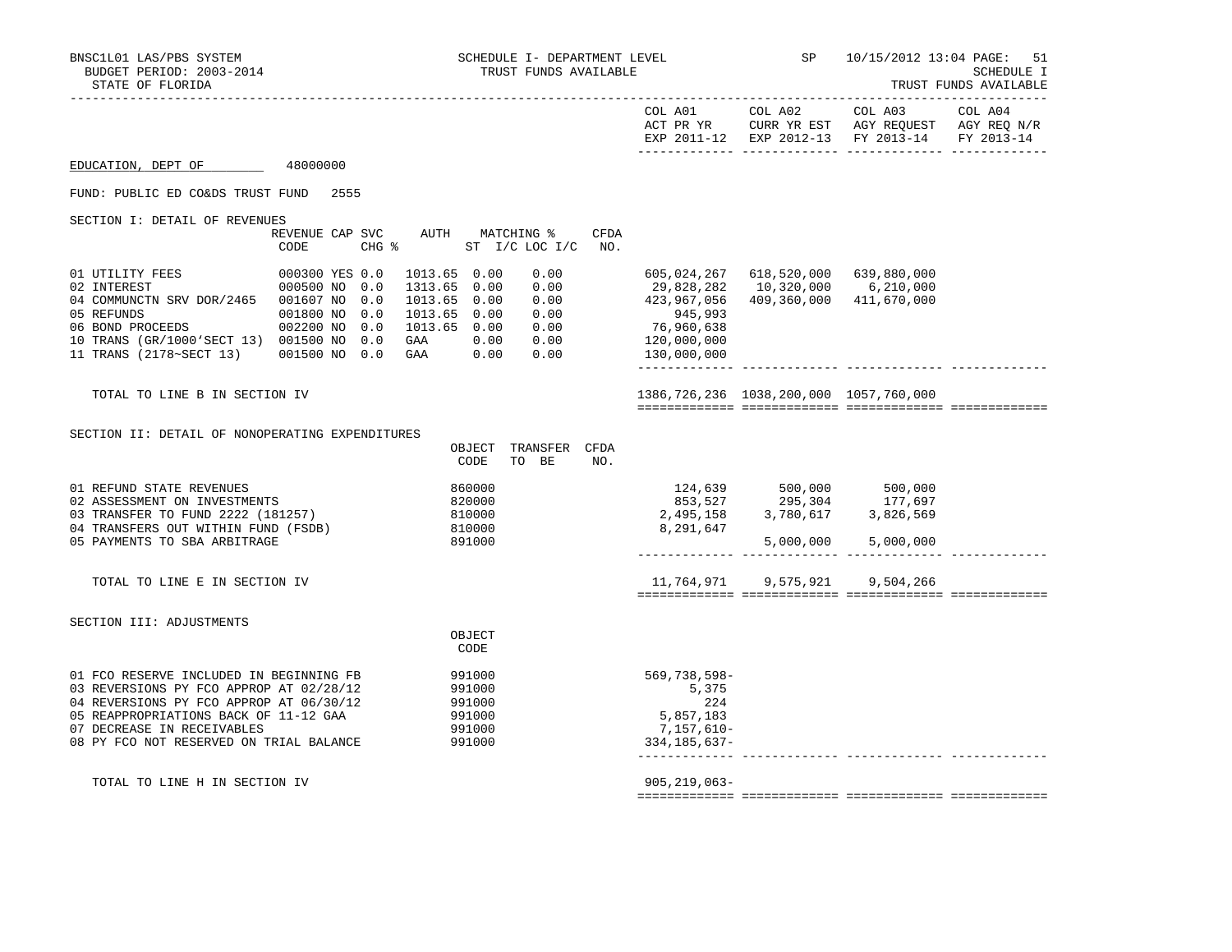| BNSC1L01 LAS/PBS SYSTEM<br>BUDGET PERIOD: 2003-2014<br>STATE OF FLORIDA          | SCHEDULE I- DEPARTMENT LEVEL<br>TRUST FUNDS AVAILABLE |                                | SP and the set of the set of the set of the set of the set of the set of the set of the set of the set of the s | 10/15/2012 13:04 PAGE: 52                                                                                         | <b>SCHEDULE I</b><br>TRUST FUNDS AVAILABLE |
|----------------------------------------------------------------------------------|-------------------------------------------------------|--------------------------------|-----------------------------------------------------------------------------------------------------------------|-------------------------------------------------------------------------------------------------------------------|--------------------------------------------|
|                                                                                  |                                                       |                                | COL A01 COL A02                                                                                                 | COL A03 COL A04<br>ACT PR YR CURR YR EST AGY REQUEST AGY REQ N/R<br>EXP 2011-12 EXP 2012-13 FY 2013-14 FY 2013-14 |                                            |
| 48000000<br>EDUCATION, DEPT OF                                                   |                                                       |                                |                                                                                                                 |                                                                                                                   |                                            |
| FUND: PUBLIC ED CO&DS TRUST FUND 2555                                            |                                                       |                                |                                                                                                                 |                                                                                                                   |                                            |
| SECTION IV: SUMMARY                                                              |                                                       |                                |                                                                                                                 |                                                                                                                   |                                            |
| UNRESERVED FUND BALANCE - JULY 1                                                 | (A)                                                   |                                | 660,069,791 41,481,254 21,163,083                                                                               |                                                                                                                   |                                            |
| ADD: REVENUES (FROM SECTION I)                                                   | (B)                                                   |                                | 1386,726,236 1038,200,000 1057,760,000                                                                          |                                                                                                                   |                                            |
| TOTAL FUNDS AVAILABLE (LINE A + LINE B)                                          | (C)                                                   |                                | 2046,796,027 1079,681,254 1078,923,083                                                                          |                                                                                                                   |                                            |
| LESS: OPERATING EXPENDITURES                                                     | (D)                                                   |                                |                                                                                                                 |                                                                                                                   |                                            |
| LESS: NONOPERATING EXPENDITURES (SECTION II)                                     | (E)                                                   | 11,764,971 9,575,921 9,504,266 |                                                                                                                 |                                                                                                                   |                                            |
| LESS: FIXED CAPITAL OUTLAY (TOTAL ONLY)                                          | (F)                                                   |                                | 1088, 330, 739 1048, 942, 250 939, 797, 546                                                                     |                                                                                                                   | 1,444,246                                  |
| UNRESERVED FUND BALANCE - JUNE 30 - BEFORE ADJ                                   | (G)                                                   | 946,700,317                    |                                                                                                                 | 21, 163, 083 129, 621, 271                                                                                        |                                            |
| NET ADJUSTMENTS (FROM SECTION III)<br>ADJUSTED UNRESERVED FUND BALANCE - JUNE 30 | (H)<br>(I)                                            | 905,219,063-<br>41,481,254     |                                                                                                                 | 21, 163, 083 129, 621, 271                                                                                        |                                            |
|                                                                                  |                                                       |                                |                                                                                                                 |                                                                                                                   |                                            |
| TOTAL UNRESERVED FUND BALANCE FROM STATEWIDE CFO FILE:                           |                                                       | 660,069,791                    |                                                                                                                 |                                                                                                                   |                                            |
| SCHEDULE IB: DETAIL OF UNRESERVED FUND BALANCE                                   |                                                       |                                |                                                                                                                 |                                                                                                                   |                                            |
|                                                                                  | FUNDING SOURCE<br>STATE (S)<br>NONSTATE (N)           |                                |                                                                                                                 |                                                                                                                   |                                            |
| 01 UTILITY FEES                                                                  | S                                                     |                                | 41,481,254 21,163,083 129,621,271                                                                               |                                                                                                                   |                                            |
| ADJUSTED UNRESERVED FUND BALANCE - JUNE 30                                       |                                                       |                                | 41, 481, 254 21, 163, 083 129, 621, 271                                                                         |                                                                                                                   |                                            |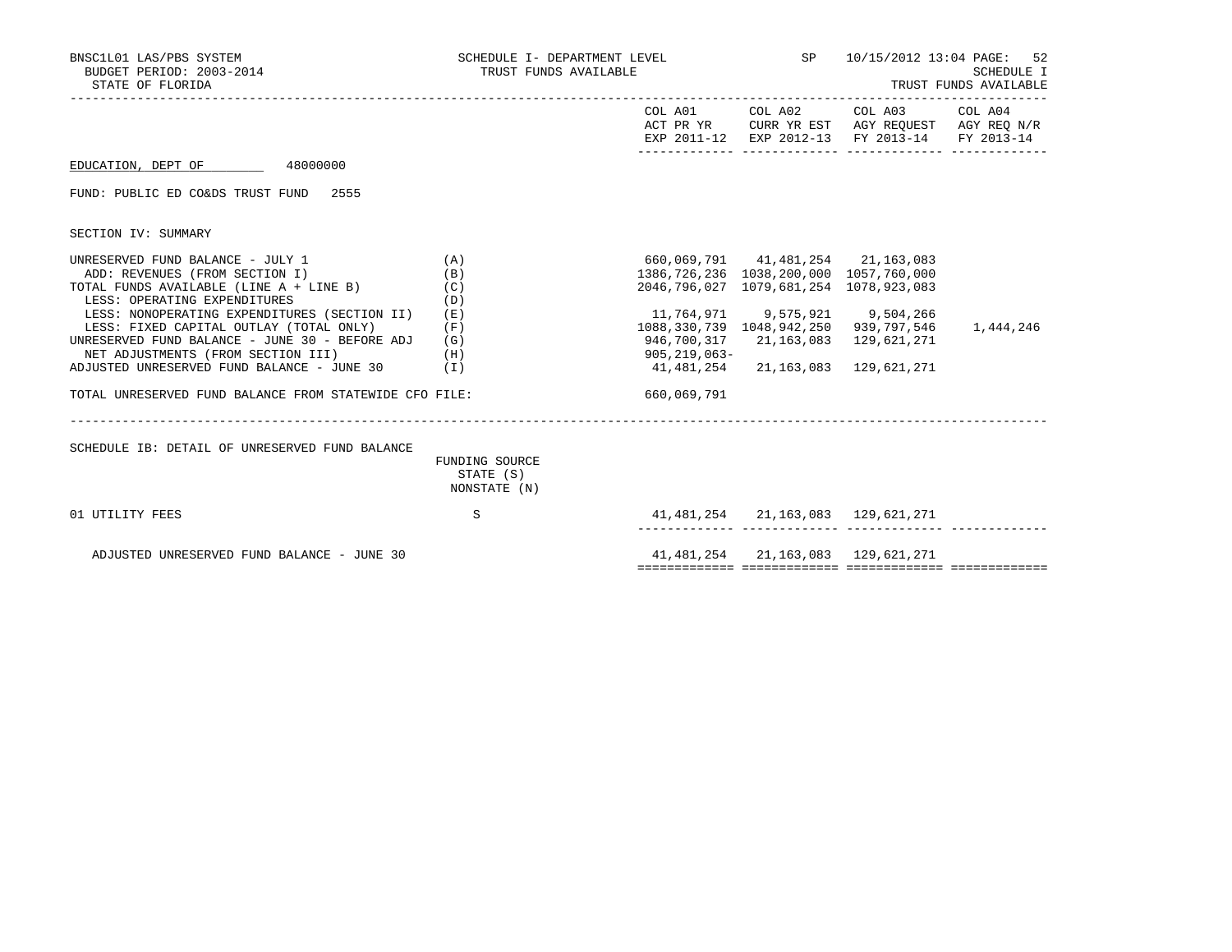| BNSC1L01 LAS/PBS SYSTEM<br>BUDGET PERIOD: 2003-2014<br>STATE OF FLORIDA                                                                                                                                                       | SCHEDULE I- DEPARTMENT LEVEL<br>TRUST FUNDS AVAILABLE |                                                      |                                                  | 10/15/2012 13:04 PAGE:<br>53<br>SCHEDULE I<br>TRUST FUNDS AVAILABLE  |  |
|-------------------------------------------------------------------------------------------------------------------------------------------------------------------------------------------------------------------------------|-------------------------------------------------------|------------------------------------------------------|--------------------------------------------------|----------------------------------------------------------------------|--|
|                                                                                                                                                                                                                               |                                                       |                                                      |                                                  | -------------------<br>EXP 2011-12 EXP 2012-13 FY 2013-14 FY 2013-14 |  |
| EDUCATION, DEPT OF<br>48000000                                                                                                                                                                                                |                                                       |                                                      |                                                  |                                                                      |  |
| FUND: SCH/DIS & CC/DIS CO&DS TF<br>2612                                                                                                                                                                                       |                                                       |                                                      |                                                  |                                                                      |  |
| SECTION I: DETAIL OF REVENUES                                                                                                                                                                                                 |                                                       |                                                      |                                                  |                                                                      |  |
| REVENUE CAP SVC AUTH MATCHING %<br>CODE                                                                                                                                                                                       | CFDA<br>CHG % ST I/C LOC I/C NO.                      |                                                      |                                                  |                                                                      |  |
| 000502 NO 0.0<br>01 INTEREST                                                                                                                                                                                                  | 17.61  0.00<br>0.00                                   | 119,156,161  122,244,451  119,200,000                | 1,387,291   1,428,910   1,486,538                |                                                                      |  |
| 0.00 0.00 1 ART XII 0.00 0.00 14 ABFUNDS<br>001800 NO 0.00 ART XII 0.00 0.00<br>05 BOND PROCEEDS 002200 NO 0.00 ART XII 0.00 0.00                                                                                             |                                                       | 8,450                                                |                                                  | 126,065,000 161,425,000                                              |  |
| TOTAL TO LINE B IN SECTION IV                                                                                                                                                                                                 |                                                       |                                                      | 120, 551, 902 249, 738, 361 282, 111, 538        |                                                                      |  |
|                                                                                                                                                                                                                               |                                                       |                                                      |                                                  |                                                                      |  |
| SECTION II: DETAIL OF NONOPERATING EXPENDITURES                                                                                                                                                                               | OBJECT TRANSFER CFDA<br>TO BE NO.<br>CODE             |                                                      |                                                  |                                                                      |  |
| 01 ASSESSMENT ON INVESTMENTS<br>02 DISTR OF BOND PROCEEDS TO SCH DST/FL COLL<br>03 TRANSFER TO 4880000/2222                                                                                                                   | 820000<br>810000<br>48800000<br>810000                |                                                      | 66,967 63,390 66,450<br>126,065,000  161,425,000 |                                                                      |  |
| 04 UNFUNDED BUDGET                                                                                                                                                                                                            | 899000                                                |                                                      |                                                  | 10,924,439-26,795,030-                                               |  |
| TOTAL TO LINE E IN SECTION IV                                                                                                                                                                                                 |                                                       |                                                      | 1,899,826 117,013,724 136,517,386                |                                                                      |  |
| SECTION III: ADJUSTMENTS                                                                                                                                                                                                      |                                                       |                                                      |                                                  |                                                                      |  |
|                                                                                                                                                                                                                               | OBJECT<br>CODE                                        |                                                      |                                                  |                                                                      |  |
| 01 ROUNDING                                                                                                                                                                                                                   | 991000                                                |                                                      |                                                  |                                                                      |  |
| TOTAL TO LINE H IN SECTION IV                                                                                                                                                                                                 |                                                       | 2                                                    |                                                  |                                                                      |  |
| SECTION IV: SUMMARY                                                                                                                                                                                                           |                                                       |                                                      |                                                  |                                                                      |  |
| UNRESERVED FUND BALANCE - JULY 1<br>ADD: REVENUES (FROM SECTION I)<br>TOTAL FUNDS AVAILABLE (LINE A + LINE B)<br>LESS: OPERATING EXPENDITURES                                                                                 | (A)<br>(B)<br>(C)<br>(D)                              | 120,551,902<br>124,088,670                           | 3,536,768 480,713<br>249,738,361<br>250,219,074  | 282, 111, 538<br>282, 111, 538                                       |  |
| LESS: NONOPERATING EXPENDITURES (SECTION II)<br>LESS: FIXED CAPITAL OUTLAY (TOTAL ONLY)<br>UNRESERVED FUND BALANCE - JUNE 30 - BEFORE ADJ<br>NET ADJUSTMENTS (FROM SECTION III)<br>ADJUSTED UNRESERVED FUND BALANCE - JUNE 30 | (E)<br>(F)<br>(G)<br>(H)<br>(I)                       | 1,899,826<br>121,708,133<br>480,711<br>-2<br>480,713 |                                                  | 117,013,724 136,517,386<br>133, 205, 350 145, 594, 152               |  |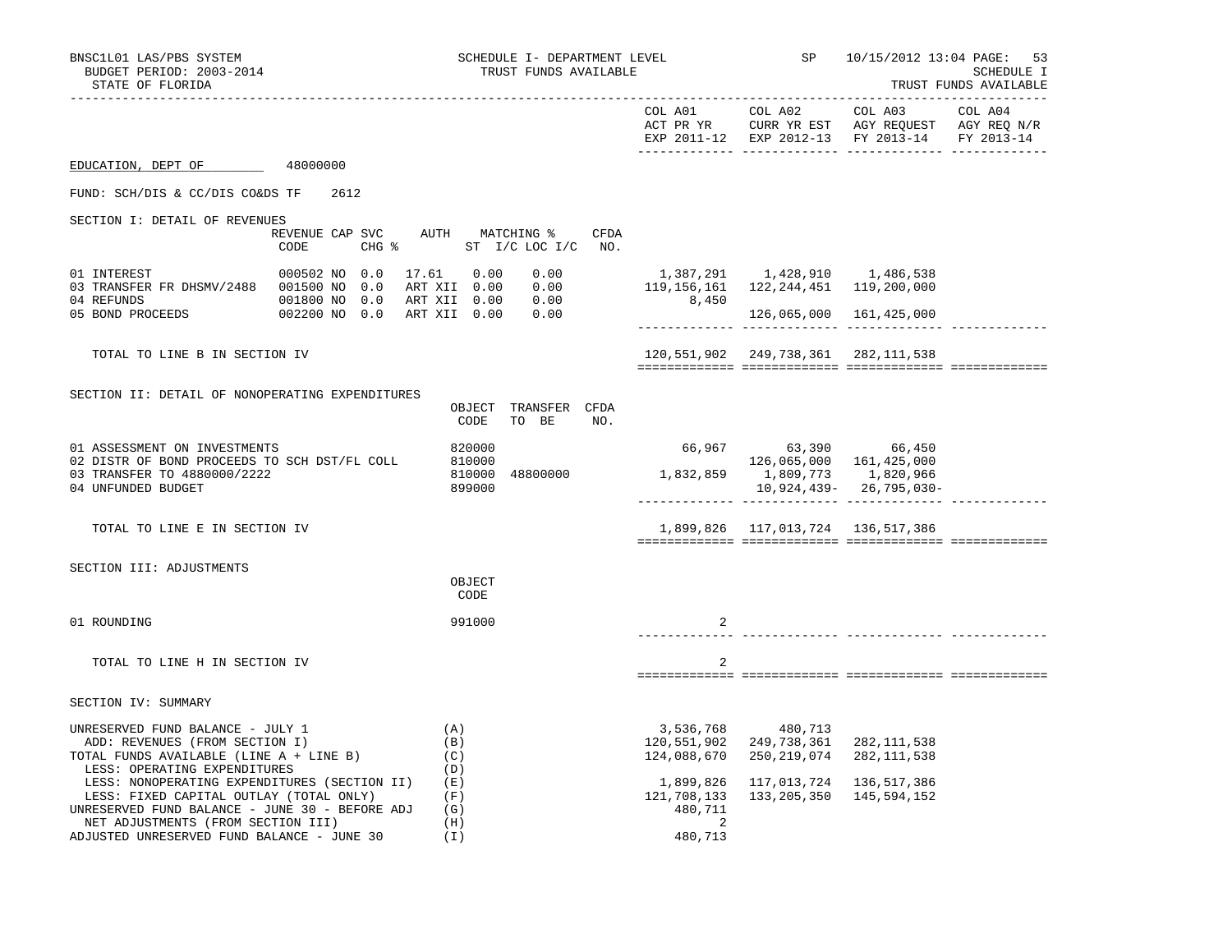| BNSC1L01 LAS/PBS SYSTEM<br>BUDGET PERIOD: 2003-2014<br>STATE OF FLORIDA |          | SCHEDULE I- DEPARTMENT LEVEL<br>TRUST FUNDS AVAILABLE |                                     | SP.                                   |                                      | 10/15/2012 13:04 PAGE: 54<br>SCHEDULE I<br>TRUST FUNDS AVAILABLE |
|-------------------------------------------------------------------------|----------|-------------------------------------------------------|-------------------------------------|---------------------------------------|--------------------------------------|------------------------------------------------------------------|
|                                                                         |          |                                                       | COL A01<br>ACT PR YR<br>EXP 2011-12 | COL A02<br>CURR YR EST<br>EXP 2012-13 | COL A03<br>AGY REOUEST<br>FY 2013-14 | COL A04<br>AGY REO N/R<br>FY 2013-14                             |
| EDUCATION, DEPT OF                                                      | 48000000 |                                                       |                                     |                                       |                                      |                                                                  |
| FUND: SCH/DIS & CC/DIS CO&DS TF                                         | 2612     |                                                       |                                     |                                       |                                      |                                                                  |

SECTION IV: SUMMARY

TOTAL UNRESERVED FUND BALANCE FROM STATEWIDE CFO FILE: 3,536,768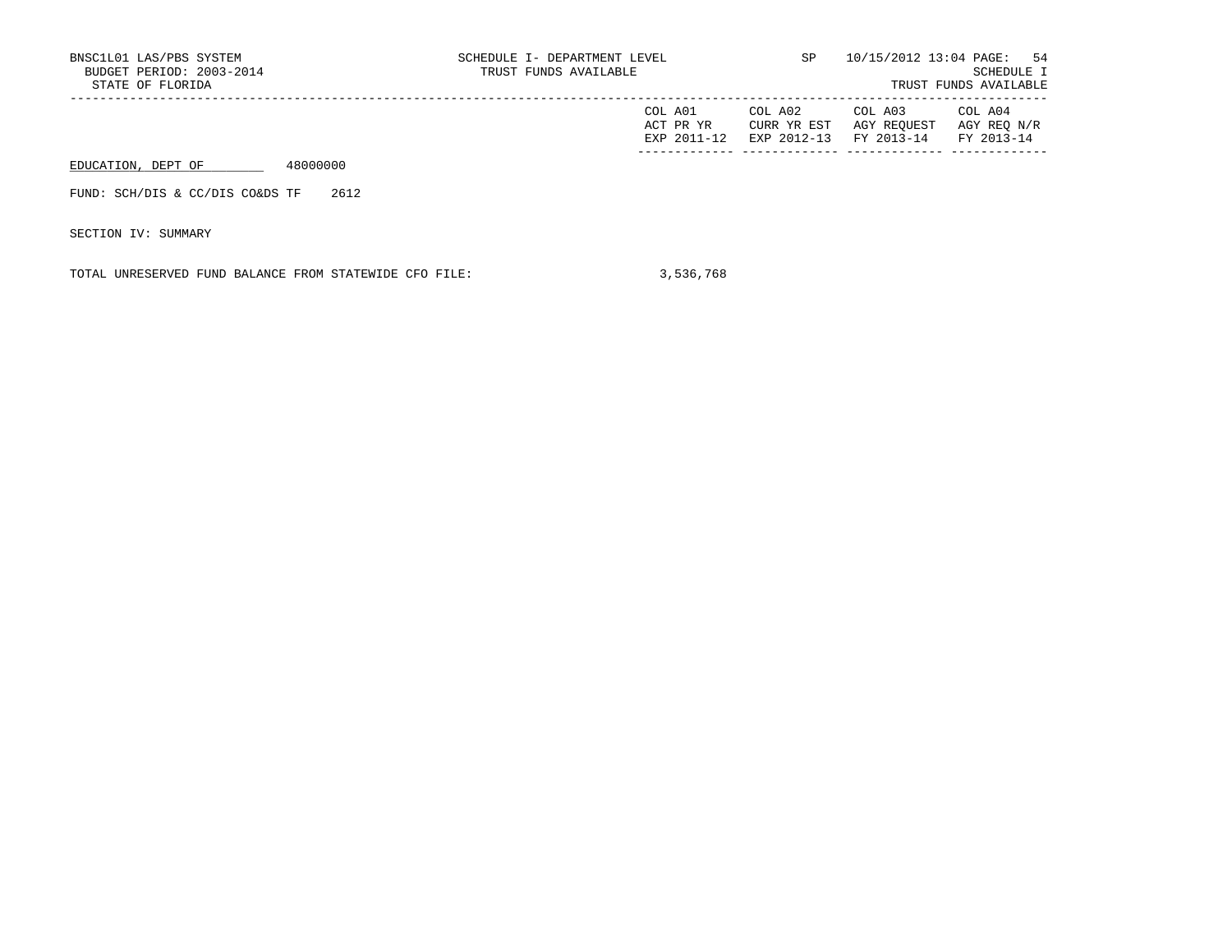| BNSC1L01 LAS/PBS SYSTEM<br>BUDGET PERIOD: 2003-2014<br>STATE OF FLORIDA                                                                                                                                                                  | SCHEDULE I- DEPARTMENT LEVEL<br>TRUST FUNDS AVAILABLE |                                            |                        | SP 10/15/2012 13:04 PAGE: 55                                                                              | SCHEDULE I<br>TRUST FUNDS AVAILABLE |
|------------------------------------------------------------------------------------------------------------------------------------------------------------------------------------------------------------------------------------------|-------------------------------------------------------|--------------------------------------------|------------------------|-----------------------------------------------------------------------------------------------------------|-------------------------------------|
|                                                                                                                                                                                                                                          |                                                       | COL A01                                    | COL A02                | COL A03<br>ACT PR YR CURR YR EST AGY REQUEST AGY REQ N/R<br>EXP 2011-12 EXP 2012-13 FY 2013-14 FY 2013-14 | COL A04                             |
| 48000000<br>EDUCATION, DEPT OF                                                                                                                                                                                                           |                                                       |                                            |                        |                                                                                                           |                                     |
| FUND: SOPHOMORE LEVEL TEST TF<br>2646                                                                                                                                                                                                    |                                                       |                                            |                        |                                                                                                           |                                     |
| SECTION I: DETAIL OF REVENUES<br>REVENUE CAP SVC<br>CODE                                                                                                                                                                                 | AUTH MATCHING %<br>CFDA<br>CHG % ST I/C LOC I/C NO.   |                                            |                        |                                                                                                           |                                     |
| 000502 NO 0.0 17.61 0.00<br>01 INTEREST-INVESTMENT                                                                                                                                                                                       | 0.00                                                  | 2,035                                      | $\sim$ $\sim$ $\sim$ 1 |                                                                                                           |                                     |
| TOTAL TO LINE B IN SECTION IV                                                                                                                                                                                                            |                                                       | 2,035                                      | 1                      |                                                                                                           |                                     |
| SECTION II: DETAIL OF NONOPERATING EXPENDITURES                                                                                                                                                                                          | OBJECT TRANSFER CFDA<br>CODE TO BE<br>NO.             |                                            |                        |                                                                                                           |                                     |
| 01 ASSESSMENT ON INVESTMENT                                                                                                                                                                                                              | 820000                                                | 102                                        |                        |                                                                                                           |                                     |
| TOTAL TO LINE E IN SECTION IV                                                                                                                                                                                                            |                                                       | 102                                        |                        |                                                                                                           |                                     |
| SECTION III: ADJUSTMENTS                                                                                                                                                                                                                 | OBJECT<br>CODE                                        |                                            |                        |                                                                                                           |                                     |
| 01 CY SEPTEMBER 30 OPER REV<br>02 ROUNDING<br>03 ADJUSTMENT TO PY ENC-INSUFFICIENT CASH                                                                                                                                                  | 991000<br>991000<br>991000                            | $\mathbf{1}$<br>2,819                      | 2,818                  |                                                                                                           |                                     |
| 04 REVERSE ADJMT TO PY ENC-INSUFFICIENT CASH                                                                                                                                                                                             | 991000                                                |                                            | $2,819-$               |                                                                                                           | _____________ _____________         |
| TOTAL TO LINE H IN SECTION IV                                                                                                                                                                                                            |                                                       | 2,820                                      | $1 -$                  |                                                                                                           |                                     |
| SECTION IV: SUMMARY                                                                                                                                                                                                                      |                                                       |                                            |                        |                                                                                                           |                                     |
| UNRESERVED FUND BALANCE - JULY 1<br>ADD: REVENUES (FROM SECTION I)<br>TOTAL FUNDS AVAILABLE (LINE A + LINE B)<br>LESS: OPERATING EXPENDITURES<br>LESS: NONOPERATING EXPENDITURES (SECTION II)<br>LESS: FIXED CAPITAL OUTLAY (TOTAL ONLY) | (A)<br>(B)<br>(C)<br>(D)<br>(E)<br>(F)                | 84,986<br>2,035<br>87,021<br>89,739<br>102 | 1<br>$\mathbf{1}$      |                                                                                                           |                                     |
| UNRESERVED FUND BALANCE - JUNE 30 - BEFORE ADJ<br>NET ADJUSTMENTS (FROM SECTION III)<br>ADJUSTED UNRESERVED FUND BALANCE - JUNE 30                                                                                                       | (G)<br>(H)<br>(I)                                     | $2,820-$<br>2,820                          | $\mathbf{1}$<br>$1 -$  |                                                                                                           |                                     |
| TOTAL UNRESERVED FUND BALANCE FROM STATEWIDE CFO FILE:                                                                                                                                                                                   |                                                       | 84,986                                     |                        |                                                                                                           |                                     |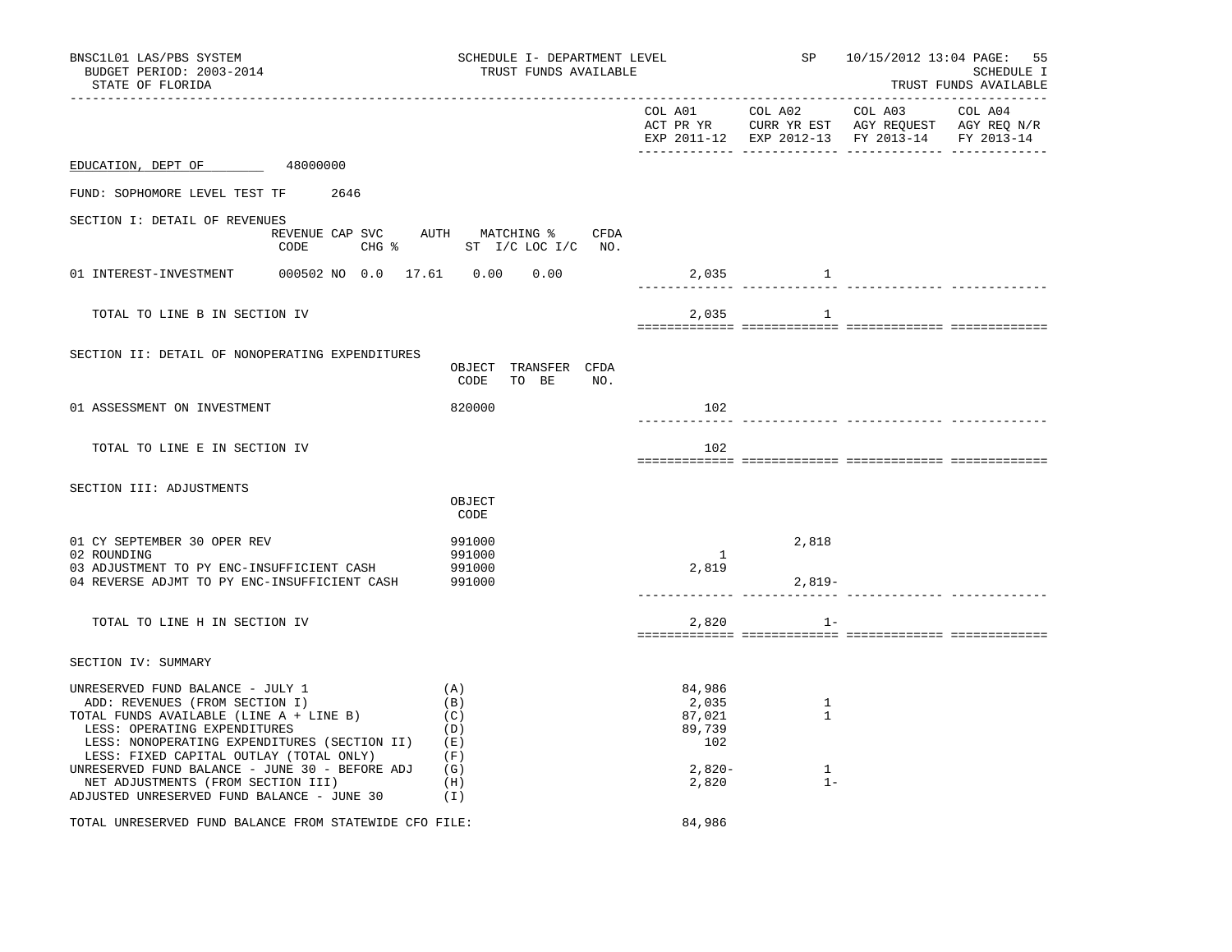|                                                                                                              |                                 |                                     |                        |      |                                                        | COL A01 COL A02                                                                                         | COL A03                                                                                        | COL A04 |
|--------------------------------------------------------------------------------------------------------------|---------------------------------|-------------------------------------|------------------------|------|--------------------------------------------------------|---------------------------------------------------------------------------------------------------------|------------------------------------------------------------------------------------------------|---------|
|                                                                                                              |                                 |                                     |                        |      |                                                        |                                                                                                         | ACT PR YR CURR YR EST AGY REQUEST AGY REQ N/R<br>EXP 2011-12 EXP 2012-13 FY 2013-14 FY 2013-14 |         |
| EDUCATION, DEPT OF 48000000                                                                                  |                                 |                                     |                        |      |                                                        |                                                                                                         |                                                                                                |         |
| FUND: STD LOAN GUARANTY RES TF                                                                               | 2718                            |                                     |                        |      |                                                        |                                                                                                         |                                                                                                |         |
| SECTION I: DETAIL OF REVENUES                                                                                | REVENUE CAP SVC AUTH MATCHING % |                                     |                        | CFDA |                                                        |                                                                                                         |                                                                                                |         |
|                                                                                                              | $CHG$ $\approx$<br>CODE         |                                     | ST I/C LOC I/C         | NO.  |                                                        |                                                                                                         |                                                                                                |         |
| 02 INTEREST                                                                                                  | 000504 NO 0.0                   | 17.61<br>0.00                       | 0.00                   |      |                                                        | 377,032 314,756 245,643                                                                                 |                                                                                                |         |
| 03 REINS FR USDE/DEF LNS 000700 NO<br>04 OPER EXP TR 482003/2397 001500 NO 0.0                               | 0.0                             | 1009.92 0.00<br>1009.92 0.00        | 0.00                   |      | $0.00$ 84.032 99,604,708 97,007,174 96,027,402         |                                                                                                         |                                                                                                |         |
| 05 REFUNDS                                                                                                   | 001870 YES 0.0                  | 1009.92 0.00                        | 0.00                   |      | 39,739 50,000 15,000<br>5,320,504 5,308,854 5,297,228  |                                                                                                         |                                                                                                |         |
| 05 REFUNDS 001870 YES 0.0<br>06 REPAY OF LNS/FR BORR 001970 YES 0.0<br>07 PR YR WARRANT CANCEL 003700 NO 0.0 |                                 | 1009.92  0.00  0.00<br>1009.92 0.00 | 0.00                   |      | 82,245,467 78,855,548 78,059,107<br>22,328 7,170 1,793 |                                                                                                         |                                                                                                |         |
|                                                                                                              |                                 |                                     |                        |      |                                                        |                                                                                                         |                                                                                                |         |
| TOTAL TO LINE B IN SECTION IV                                                                                |                                 |                                     |                        |      |                                                        | 187,609,778   181,543,502   179,646,173                                                                 |                                                                                                |         |
|                                                                                                              |                                 |                                     |                        |      |                                                        |                                                                                                         |                                                                                                |         |
| SECTION II: DETAIL OF NONOPERATING EXPENDITURES                                                              |                                 |                                     |                        |      |                                                        |                                                                                                         |                                                                                                |         |
|                                                                                                              |                                 | OBJECT<br>CODE                      | TRANSFER CFDA<br>TO BE | NO.  |                                                        |                                                                                                         |                                                                                                |         |
| 01 ASSESSMENT ON INVESTMENTS                                                                                 |                                 | 820000                              |                        |      |                                                        | 18,264 14,997 11,704                                                                                    |                                                                                                |         |
| 02 CLAIMS PAID TO LENDERS ON DEFAULTED LOANS                                                                 |                                 | 860000                              |                        |      | 185, 403, 990 183, 531, 409 181, 677, 742<br>3,032,560 |                                                                                                         |                                                                                                |         |
|                                                                                                              |                                 |                                     | 48800000               |      |                                                        | 466,517 116,629 93,303                                                                                  |                                                                                                |         |
|                                                                                                              |                                 |                                     | 48800000               |      |                                                        | $\begin{array}{cccc} 72,891 & & 73,009 & & 69,359 \\ 2,029,555 & & 1,756,941 & & 1,521,002 \end{array}$ |                                                                                                |         |
|                                                                                                              |                                 |                                     |                        |      |                                                        |                                                                                                         |                                                                                                |         |
| TOTAL TO LINE E IN SECTION IV                                                                                |                                 |                                     |                        |      |                                                        | 191,023,777   185,492,985   183,373,110                                                                 |                                                                                                |         |
|                                                                                                              |                                 |                                     |                        |      |                                                        |                                                                                                         |                                                                                                |         |
| SECTION III: ADJUSTMENTS                                                                                     |                                 | OBJECT                              |                        |      |                                                        |                                                                                                         |                                                                                                |         |
|                                                                                                              |                                 | CODE                                |                        |      |                                                        |                                                                                                         |                                                                                                |         |
|                                                                                                              |                                 |                                     |                        |      |                                                        |                                                                                                         |                                                                                                |         |
|                                                                                                              |                                 |                                     |                        |      |                                                        |                                                                                                         |                                                                                                |         |
| TOTAL TO LINE H IN SECTION IV                                                                                |                                 |                                     |                        |      |                                                        |                                                                                                         |                                                                                                |         |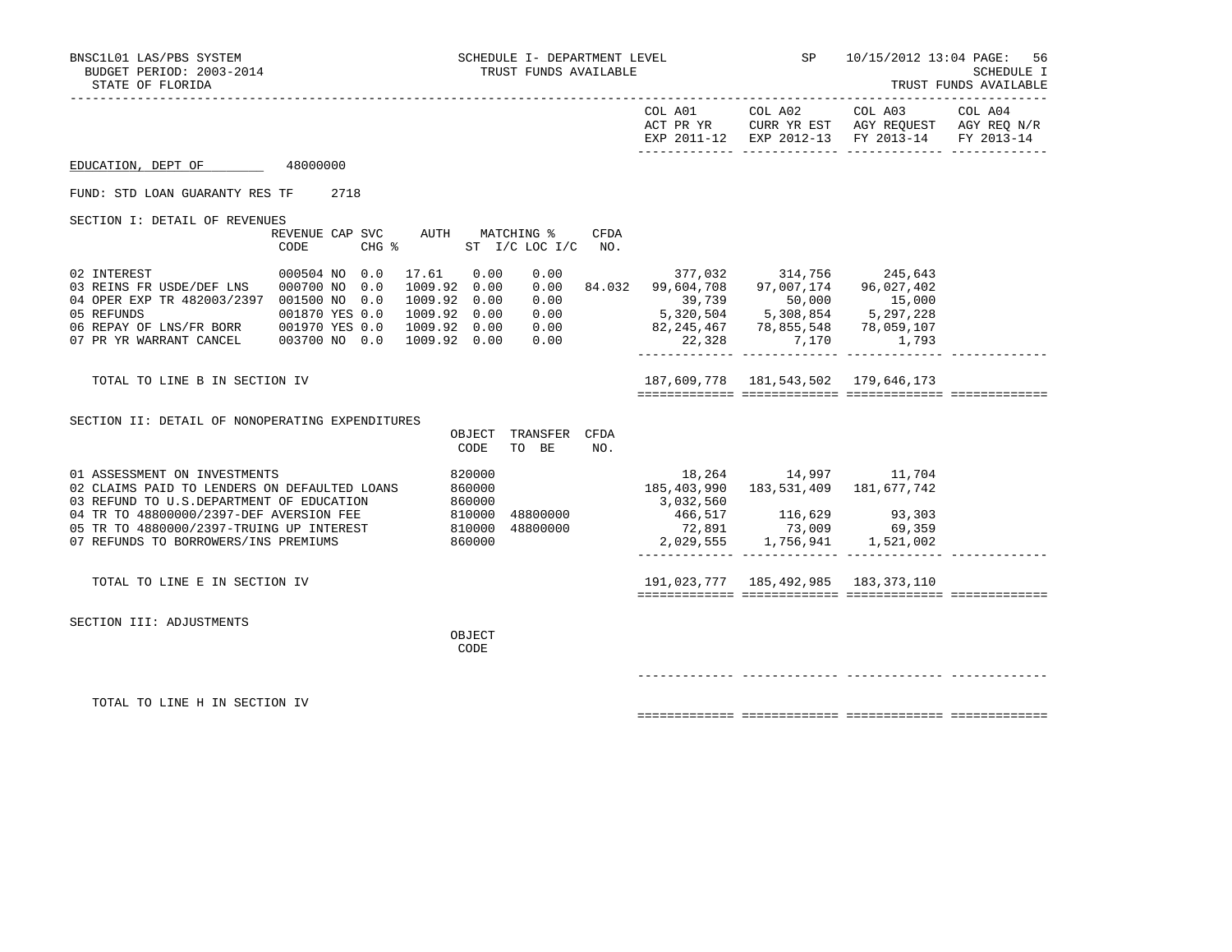| BNSC1L01 LAS/PBS SYSTEM<br>BUDGET PERIOD: 2003-2014<br>STATE OF FLORIDA              | TRUST FUNDS AVAILABLE     | SCHEDULE I- DEPARTMENT LEVEL THE SP    |                                          | 10/15/2012 13:04 PAGE:                                                                                            | 57<br>SCHEDULE I<br>TRUST FUNDS AVAILABLE |
|--------------------------------------------------------------------------------------|---------------------------|----------------------------------------|------------------------------------------|-------------------------------------------------------------------------------------------------------------------|-------------------------------------------|
|                                                                                      |                           |                                        | COL A01 COL A02                          | COL A03 COL A04<br>ACT PR YR CURR YR EST AGY REQUEST AGY REQ N/R<br>EXP 2011-12 EXP 2012-13 FY 2013-14 FY 2013-14 |                                           |
| EDUCATION, DEPT OF 48000000                                                          |                           |                                        |                                          |                                                                                                                   |                                           |
| FUND: STD LOAN GUARANTY RES TF 2718                                                  |                           |                                        |                                          |                                                                                                                   |                                           |
| SECTION IV: SUMMARY                                                                  |                           |                                        |                                          |                                                                                                                   |                                           |
| UNRESERVED FUND BALANCE - JULY 1                                                     | (A)                       |                                        | 25,702,047 22,288,048 18,338,565         |                                                                                                                   |                                           |
| ADD: REVENUES (FROM SECTION I)                                                       | (B)                       |                                        | 187,609,778  181,543,502  179,646,173    |                                                                                                                   |                                           |
| TOTAL FUNDS AVAILABLE (LINE A + LINE B)<br>LESS: OPERATING EXPENDITURES              | (C)<br>(D)                | 213,311,825                            | 203,831,550                              | 197,984,738                                                                                                       |                                           |
| LESS: NONOPERATING EXPENDITURES (SECTION II)                                         | (E)                       | 191,023,777                            | 185,492,985                              | 183, 373, 110                                                                                                     |                                           |
| LESS: FIXED CAPITAL OUTLAY (TOTAL ONLY)                                              | (F)                       |                                        |                                          |                                                                                                                   |                                           |
| UNRESERVED FUND BALANCE - JUNE 30 - BEFORE ADJ<br>NET ADJUSTMENTS (FROM SECTION III) | (G)<br>(H)                | 22,288,048                             | 18,338,565                               | 14,611,628                                                                                                        |                                           |
| ADJUSTED UNRESERVED FUND BALANCE - JUNE 30                                           | ( I )                     | 22,288,048                             | 18,338,565                               | 14,611,628                                                                                                        |                                           |
| TOTAL UNRESERVED FUND BALANCE FROM STATEWIDE CFO FILE:                               |                           | 25,702,047                             |                                          |                                                                                                                   |                                           |
| SCHEDULE IB: DETAIL OF UNRESERVED FUND BALANCE                                       | FUNDING SOURCE            |                                        |                                          |                                                                                                                   |                                           |
|                                                                                      | STATE (S)<br>NONSTATE (N) |                                        |                                          |                                                                                                                   |                                           |
| 01 INTEREST INCOME                                                                   | N                         | 44,791 31,795 19,980                   |                                          |                                                                                                                   |                                           |
| 03 REINSURANCE FROM U.S. DEPT. OF EDUCATION                                          | $\mathbb N$               | 22, 243, 257 18, 306, 770 14, 591, 648 |                                          |                                                                                                                   |                                           |
|                                                                                      |                           |                                        | 22, 288, 048  18, 338, 565  14, 611, 628 |                                                                                                                   |                                           |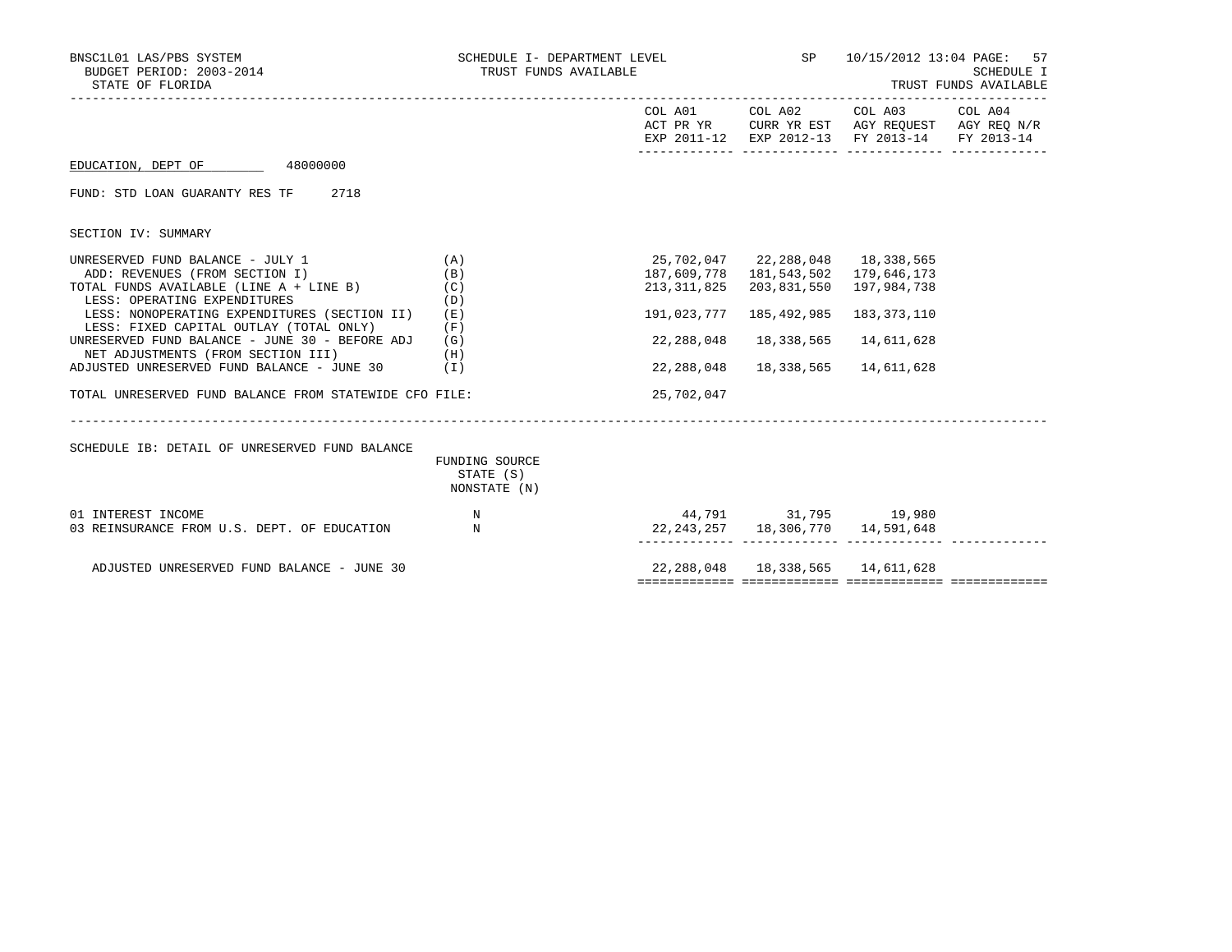| BNSC1L01 LAS/PBS SYSTEM<br>BUDGET PERIOD: 2003-2014<br>STATE OF FLORIDA                                                                                                                       |                                                                  |                                 | SCHEDULE I- DEPARTMENT LEVEL<br>TRUST FUNDS AVAILABLE |                         |                                                                                    | SP 10/15/2012 13:04 PAGE: 58                                                                                                           | SCHEDULE I<br>TRUST FUNDS AVAILABLE |
|-----------------------------------------------------------------------------------------------------------------------------------------------------------------------------------------------|------------------------------------------------------------------|---------------------------------|-------------------------------------------------------|-------------------------|------------------------------------------------------------------------------------|----------------------------------------------------------------------------------------------------------------------------------------|-------------------------------------|
|                                                                                                                                                                                               |                                                                  |                                 |                                                       |                         | COL A01 COL A02                                                                    | COL A03 COL A04<br>ACT PR YR $\,$ CURR YR EST $\,$ AGY REQUEST $\,$ AGY REQ $\rm N/R$<br>EXP 2011-12 EXP 2012-13 FY 2013-14 FY 2013-14 |                                     |
| EDUCATION, DEPT OF 48000000                                                                                                                                                                   |                                                                  |                                 |                                                       |                         |                                                                                    |                                                                                                                                        |                                     |
| FUND: TEACHER CERT EXAM TF 2727                                                                                                                                                               |                                                                  |                                 |                                                       |                         |                                                                                    |                                                                                                                                        |                                     |
| SECTION I: DETAIL OF REVENUES<br>CODE                                                                                                                                                         | REVENUE CAP SVC AUTH MATCHING % CFDA<br>CHG % ST I/C LOC I/C NO. |                                 |                                                       |                         |                                                                                    |                                                                                                                                        |                                     |
|                                                                                                                                                                                               |                                                                  |                                 |                                                       | 107,233 151,449 181,926 |                                                                                    |                                                                                                                                        |                                     |
| TOTAL TO LINE B IN SECTION IV                                                                                                                                                                 |                                                                  |                                 |                                                       |                         |                                                                                    | 11,867,373   11,614,338   11,644,815                                                                                                   |                                     |
| SECTION II: DETAIL OF NONOPERATING EXPENDITURES                                                                                                                                               |                                                                  | CODE                            | OBJECT TRANSFER CFDA<br>TO BE NO.                     |                         |                                                                                    |                                                                                                                                        |                                     |
| 01 ASSESSMENT ON INVESTMENTS<br>02 STATE TRUST FUND RESERVE<br>03 ANTIC BDGT AMDMNT-FUND SHIFT 2176 TO 2727 899000                                                                            |                                                                  | 820000<br>999000                |                                                       |                         | 5, 240 7, 679 9, 224<br>652,500                                                    | 580,333                                                                                                                                |                                     |
| TOTAL TO LINE E IN SECTION IV                                                                                                                                                                 |                                                                  |                                 |                                                       |                         |                                                                                    | 5,240 660,179 589,557                                                                                                                  |                                     |
| SECTION III: ADJUSTMENTS                                                                                                                                                                      |                                                                  | OBJECT<br>CODE                  |                                                       |                         |                                                                                    |                                                                                                                                        |                                     |
| 01 CY SEPTEMBER 30TH OPERATING REVERSIONS<br>02 PY CF "B" NOT PART OF FUND BALANCE RESERV<br>03 ROUNDING                                                                                      |                                                                  | 991000<br>991000<br>991000      |                                                       | 581,978-<br>$\sim$ 1    | 101,654                                                                            |                                                                                                                                        |                                     |
| TOTAL TO LINE H IN SECTION IV                                                                                                                                                                 |                                                                  |                                 |                                                       |                         | 581,977- 101,654                                                                   |                                                                                                                                        |                                     |
| SECTION IV: SUMMARY                                                                                                                                                                           |                                                                  |                                 |                                                       |                         |                                                                                    |                                                                                                                                        |                                     |
| UNRESERVED FUND BALANCE - JULY 1<br>ADD: REVENUES (FROM SECTION I)<br>TOTAL FUNDS AVAILABLE (LINE A + LINE B)<br>LESS: OPERATING EXPENDITURES<br>LESS: NONOPERATING EXPENDITURES (SECTION II) |                                                                  | (A)<br>(B)<br>(C)<br>(D)<br>(E) |                                                       | 16,666,196<br>5,240     | 4,798,823 6,800,898 4,971,170<br>11,867,373    11,614,338<br>18,415,236<br>660,179 | 11,644,815<br>16,615,985<br>14,866,921<br>589,557                                                                                      | 1,284,150                           |
| LESS: FIXED CAPITAL OUTLAY (TOTAL ONLY)<br>UNRESERVED FUND BALANCE - JUNE 30 - BEFORE ADJ $(G)$<br>NET ADJUSTMENTS (FROM SECTION III)<br>ADJUSTED UNRESERVED FUND BALANCE - JUNE 30           |                                                                  | (F)<br>(H)<br>(I)               |                                                       | 7,382,875<br>581,977-   | 4,869,516<br>101,654<br>6,800,898 4,971,170                                        | 1,159,507<br>1,159,507                                                                                                                 |                                     |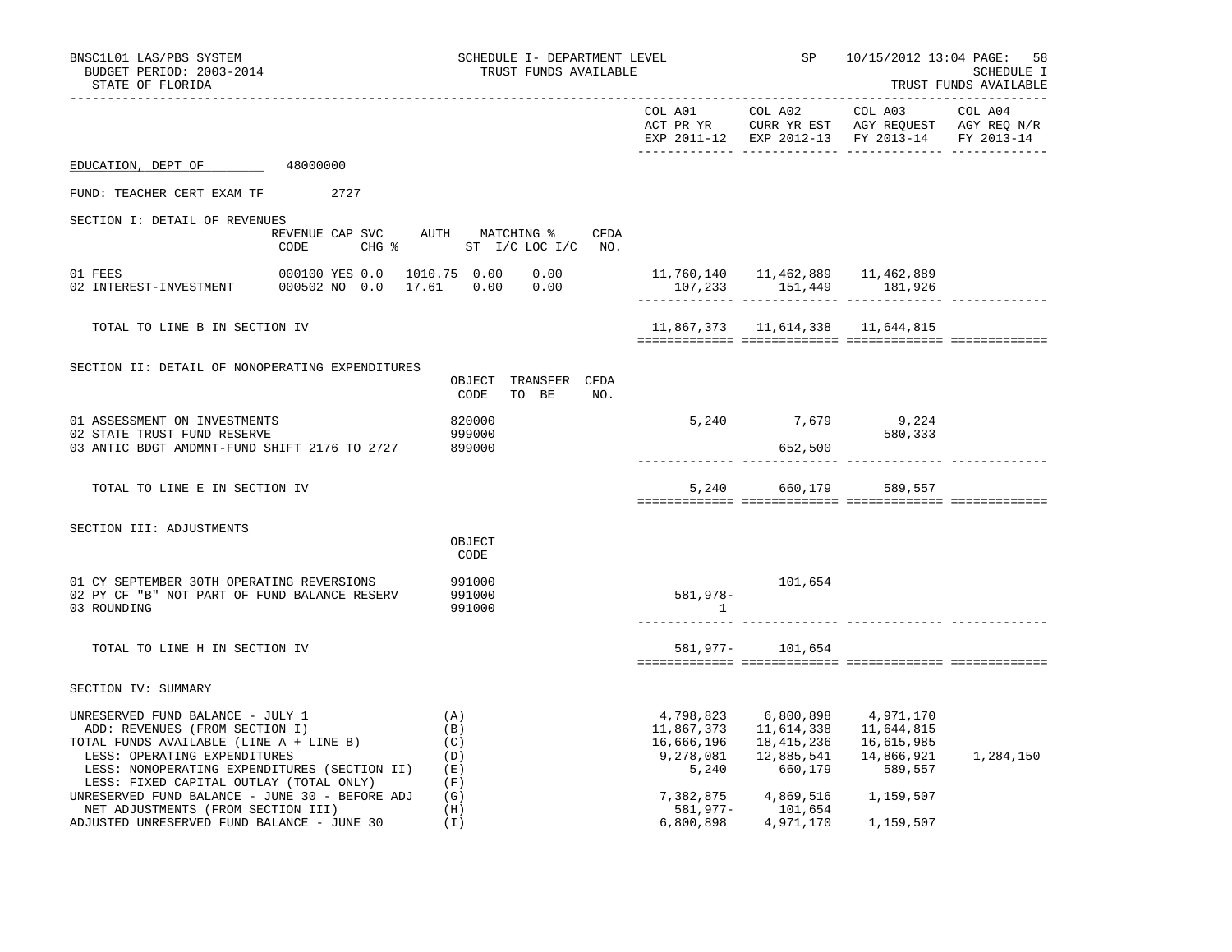| BNSC1L01 LAS/PBS SYSTEM<br>BUDGET PERIOD: 2003-2014<br>STATE OF FLORIDA | SCHEDULE I- DEPARTMENT LEVEL<br>TRUST FUNDS AVAILABLE |           | SP 10/15/2012 13:04 PAGE: 59<br>SCHEDULE I<br>TRUST FUNDS AVAILABLE                                                               |  |  |
|-------------------------------------------------------------------------|-------------------------------------------------------|-----------|-----------------------------------------------------------------------------------------------------------------------------------|--|--|
|                                                                         |                                                       |           | COL A01 COL A02 COL A03 COL A04<br>ACT PR YR CURR YR EST AGY REQUEST AGY REQ N/R<br>EXP 2011-12 EXP 2012-13 FY 2013-14 FY 2013-14 |  |  |
| EDUCATION, DEPT OF 48000000                                             |                                                       |           |                                                                                                                                   |  |  |
| 2727<br>FUND: TEACHER CERT EXAM TF                                      |                                                       |           |                                                                                                                                   |  |  |
| SECTION IV: SUMMARY                                                     |                                                       |           |                                                                                                                                   |  |  |
| TOTAL UNRESERVED FUND BALANCE FROM STATEWIDE CFO FILE:                  |                                                       | 4,798,823 |                                                                                                                                   |  |  |
| SCHEDULE IB: DETAIL OF UNRESERVED FUND BALANCE                          | FUNDING SOURCE<br>STATE (S)<br>NONSTATE (N)           |           |                                                                                                                                   |  |  |
| 01 FEES<br>02 INTEREST - INVESTMENT                                     | S<br>S                                                |           | 6,739,446 4,926,251 1,149,030<br>61,452 44,919 10,477                                                                             |  |  |
| ADJUSTED UNRESERVED FUND BALANCE - JUNE 30                              |                                                       |           | 6,800,898 4,971,170 1,159,507                                                                                                     |  |  |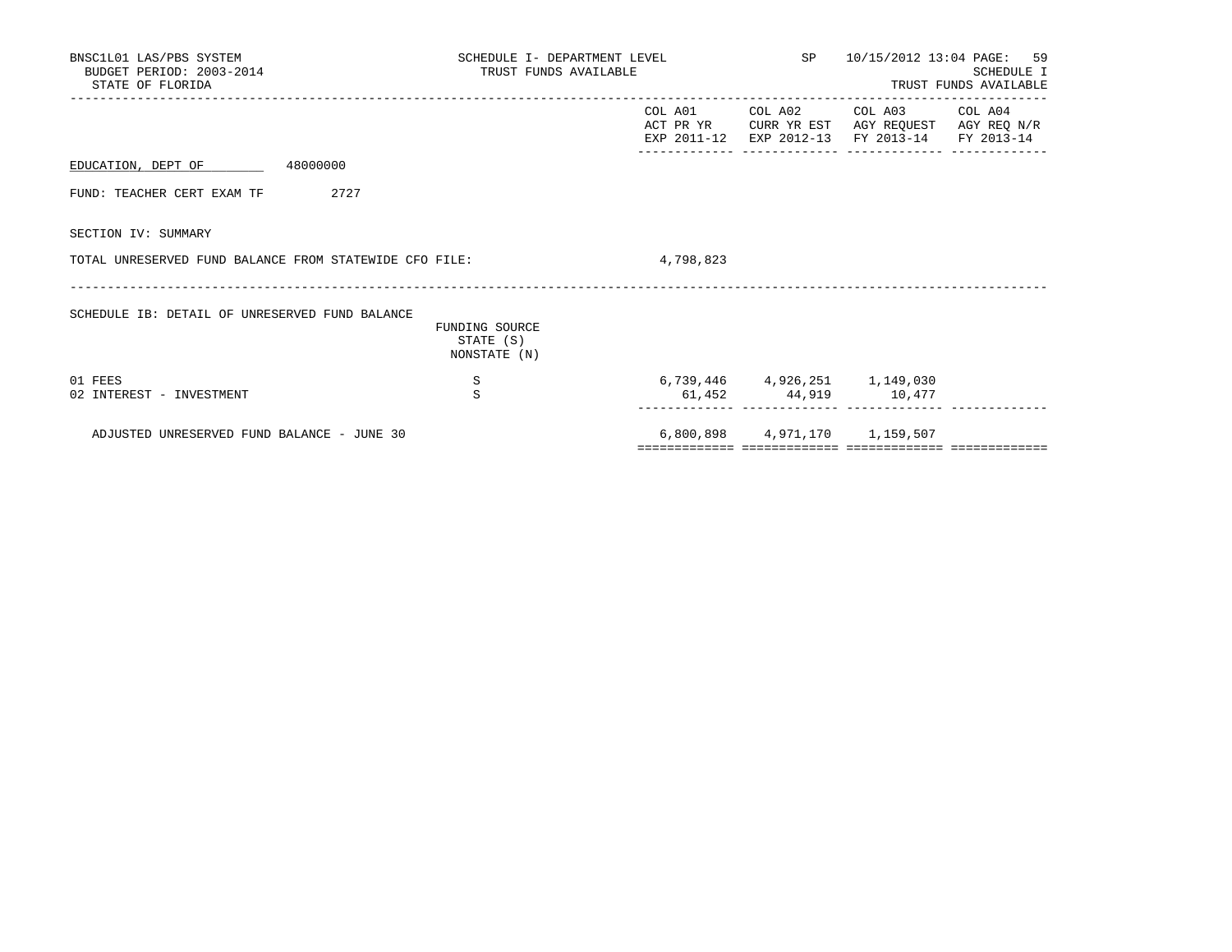| COL A01 COL A02                                         |        |                 | SP 10/15/2012 13:04 PAGE: 60<br>SCHEDULE I<br>TRUST FUNDS AVAILABLE                                                                                                                                                                                                                       |  |
|---------------------------------------------------------|--------|-----------------|-------------------------------------------------------------------------------------------------------------------------------------------------------------------------------------------------------------------------------------------------------------------------------------------|--|
|                                                         |        | COL A03 COL A04 |                                                                                                                                                                                                                                                                                           |  |
|                                                         |        |                 |                                                                                                                                                                                                                                                                                           |  |
|                                                         |        |                 |                                                                                                                                                                                                                                                                                           |  |
|                                                         |        |                 |                                                                                                                                                                                                                                                                                           |  |
|                                                         |        |                 |                                                                                                                                                                                                                                                                                           |  |
|                                                         |        |                 |                                                                                                                                                                                                                                                                                           |  |
|                                                         |        |                 |                                                                                                                                                                                                                                                                                           |  |
|                                                         |        | 507,910         |                                                                                                                                                                                                                                                                                           |  |
|                                                         |        |                 |                                                                                                                                                                                                                                                                                           |  |
|                                                         |        |                 |                                                                                                                                                                                                                                                                                           |  |
| 173,525-<br>53,168<br>164,975<br>$27 -$<br>$\mathbf{1}$ | 77,869 |                 |                                                                                                                                                                                                                                                                                           |  |
|                                                         |        |                 |                                                                                                                                                                                                                                                                                           |  |
| CHG % ST I/C LOC I/C NO.                                | CFDA   |                 | ACT PR YR CURR YR EST AGY REQUEST AGY REQ N/R<br>EXP 2011-12 EXP 2012-13 FY 2013-14 FY 2013-14<br>16,364 21,596 22,230<br>7,681,167 10,137,703 10,435,834<br>7,697,531 10,159,299 10,458,064<br>833 1,099 1,141<br>833 1,099 509,051<br>$400,000 - 400,000 -$<br>44,592 322,131- 400,000- |  |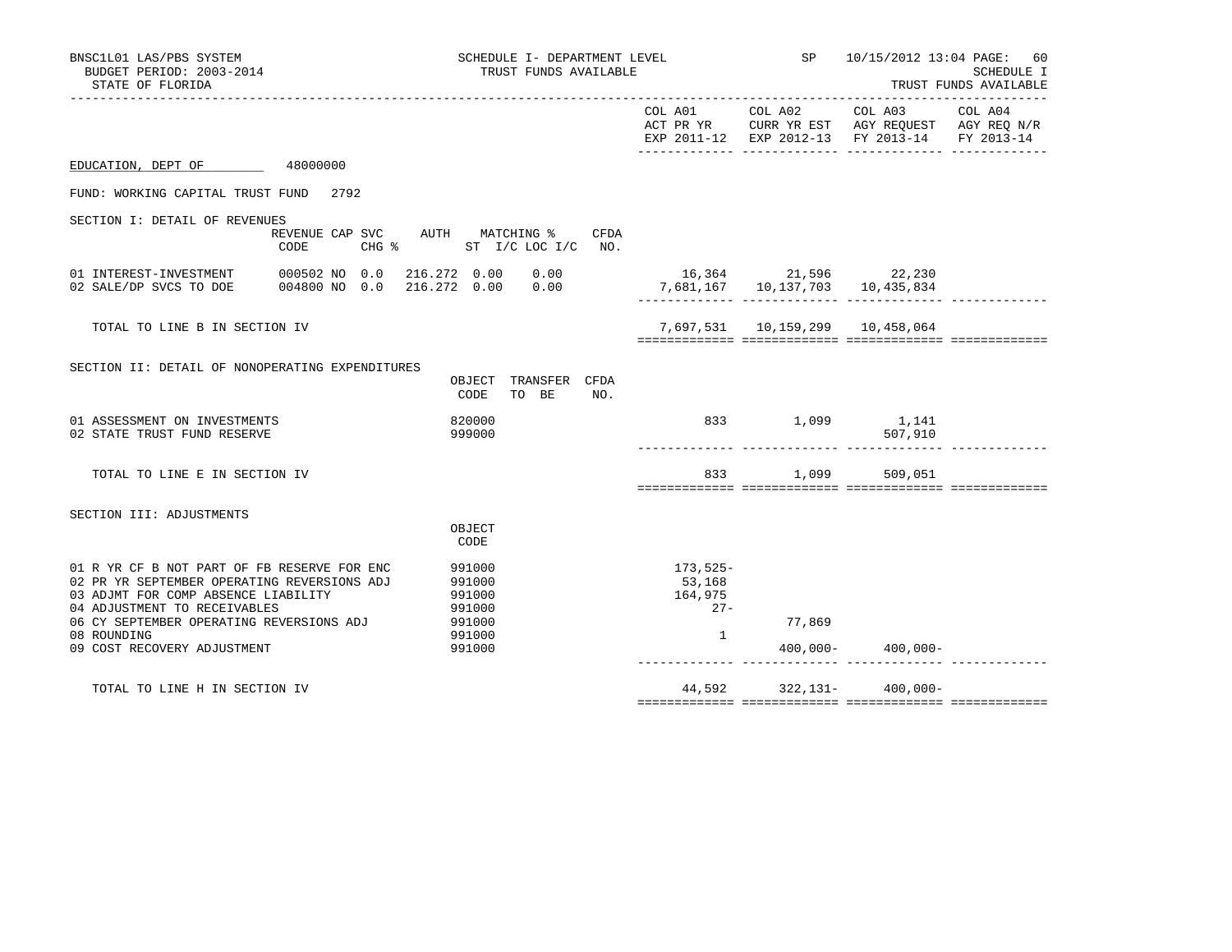| BNSC1L01 LAS/PBS SYSTEM<br>BUDGET PERIOD: 2003-2014<br>STATE OF FLORIDA                                                                                                                                                                                                                                                                                                                                                                      | SCHEDULE I- DEPARTMENT LEVEL<br>TRUST FUNDS AVAILABLE |                               |                                                                                                                                                                                               | SP 10/15/2012 13:04 PAGE: 61<br>SCHEDULE I<br>TRUST FUNDS AVAILABLE                                                               |  |  |
|----------------------------------------------------------------------------------------------------------------------------------------------------------------------------------------------------------------------------------------------------------------------------------------------------------------------------------------------------------------------------------------------------------------------------------------------|-------------------------------------------------------|-------------------------------|-----------------------------------------------------------------------------------------------------------------------------------------------------------------------------------------------|-----------------------------------------------------------------------------------------------------------------------------------|--|--|
|                                                                                                                                                                                                                                                                                                                                                                                                                                              |                                                       |                               |                                                                                                                                                                                               | COL A01 COL A02 COL A03 COL A04<br>ACT PR YR CURR YR EST AGY REQUEST AGY REQ N/R<br>EXP 2011-12 EXP 2012-13 FY 2013-14 FY 2013-14 |  |  |
| EDUCATION, DEPT OF 48000000                                                                                                                                                                                                                                                                                                                                                                                                                  |                                                       |                               |                                                                                                                                                                                               |                                                                                                                                   |  |  |
| FUND: WORKING CAPITAL TRUST FUND 2792                                                                                                                                                                                                                                                                                                                                                                                                        |                                                       |                               |                                                                                                                                                                                               |                                                                                                                                   |  |  |
| SECTION IV: SUMMARY                                                                                                                                                                                                                                                                                                                                                                                                                          |                                                       |                               |                                                                                                                                                                                               |                                                                                                                                   |  |  |
| UNRESERVED FUND BALANCE - JULY 1<br>ADD: REVENUES (FROM SECTION I)<br>TOTAL FUNDS AVAILABLE (LINE A + LINE B)<br>LESS: OPERATING EXPENDITURES<br>LESS: NONOPERATING EXPENDITURES (SECTION II)<br>LESS: FIXED CAPITAL OUTLAY (TOTAL ONLY)<br>UNRESERVED FUND BALANCE - JUNE 30 - BEFORE ADJ<br>NET ADJUSTMENTS (FROM SECTION III)<br>ADJUSTED UNRESERVED FUND BALANCE - JUNE 30 (I)<br>TOTAL UNRESERVED FUND BALANCE FROM STATEWIDE CFO FILE: | (A)<br>(B)<br>(C)<br>(D)<br>(E)<br>(F)<br>(G)<br>(H)  | 7,229,768<br>833<br>1,088,105 | 1,088,105 1,599,627 1,192,643<br>7,697,531 10,159,299<br>8,785,636 11,758,926<br>10,243,053<br>1,099<br>1,555,035 1,514,774 454,390<br>44,592 322,131- 400,000-<br>1,599,627 1,192,643 54,390 | 10,458,064<br>11,650,707<br>10,687,266<br>509,051                                                                                 |  |  |
| SCHEDULE IB: DETAIL OF UNRESERVED FUND BALANCE                                                                                                                                                                                                                                                                                                                                                                                               | FUNDING SOURCE<br>STATE (S)<br>NONSTATE (N)           |                               |                                                                                                                                                                                               |                                                                                                                                   |  |  |
| 01 SALE/DP SVCS TO DOE<br>02 INTEREST                                                                                                                                                                                                                                                                                                                                                                                                        | S<br>$\rm S$                                          |                               | $1,596,226$ $1,190,107$ $54,273$<br>3,401 2,536                                                                                                                                               | 117                                                                                                                               |  |  |
| ADJUSTED UNRESERVED FUND BALANCE - JUNE 30                                                                                                                                                                                                                                                                                                                                                                                                   |                                                       |                               | 1,599,627 1,192,643 54,390                                                                                                                                                                    |                                                                                                                                   |  |  |